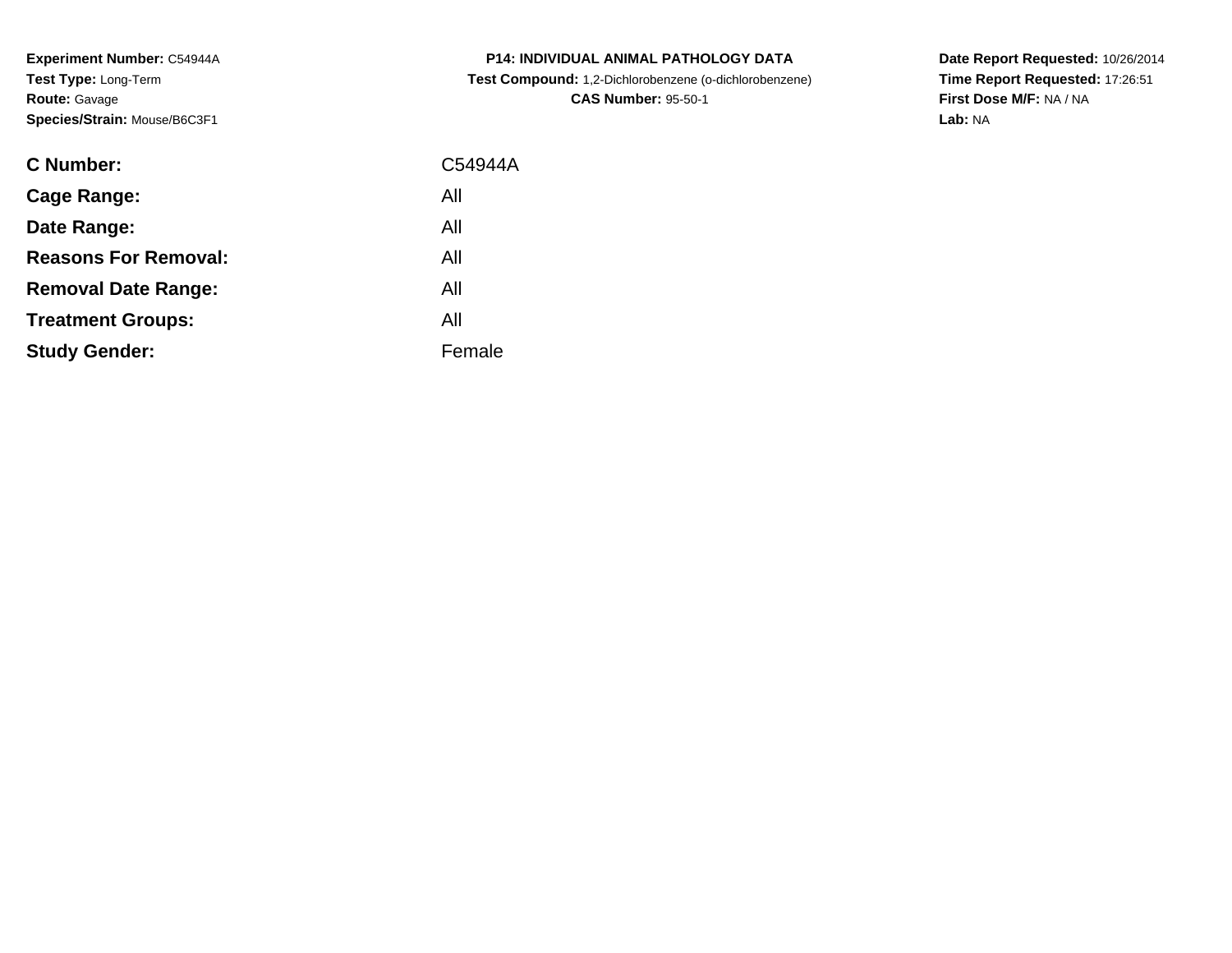| Experiment Number: C54944A   | <b>P14: INDIVIDUAL ANIMAL PATHOLOGY DATA</b> |                                                        | Date Report Requested: 10/26/2014 |
|------------------------------|----------------------------------------------|--------------------------------------------------------|-----------------------------------|
| <b>Test Type: Long-Term</b>  |                                              | Test Compound: 1,2-Dichlorobenzene (o-dichlorobenzene) | Time Report Requested: 17:26:51   |
| <b>Route: Gavage</b>         |                                              | <b>CAS Number: 95-50-1</b>                             | First Dose M/F: NA / NA           |
| Species/Strain: Mouse/B6C3F1 |                                              |                                                        | Lab: NA                           |
| <b>ANIMAL ID: 1 001</b>      | <b>TRT#: 1</b>                               | <b>SEX: Female</b>                                     | DAY ON TEST:                      |
|                              | <b>DOSE: 120.0 MG/KG</b>                     | <b>DISP:</b> Scheduled Sacrifice                       | HISTO:                            |
| <b>OBSERVATIONS</b>          |                                              |                                                        |                                   |
| Bone                         | Cortex Of Bone                               | Fibrous Osteodystrophy                                 |                                   |
| Lung                         |                                              | Lymphocytic Inflammatory Infiltrate                    |                                   |
| Ovary                        |                                              | Cyst, Follicular Nos                                   |                                   |
| Spleen                       | <b>Follicles</b>                             | Hyperplasia, Lymphoid                                  |                                   |
| Thymus                       | Medulla                                      | Hyperplasia, Lymphoid                                  |                                   |
| Uterus                       | <b>Endometrial Gland</b>                     | Hyperplasia, Cystic                                    |                                   |
| PRIMARY CAUSE OF DEATH       |                                              |                                                        |                                   |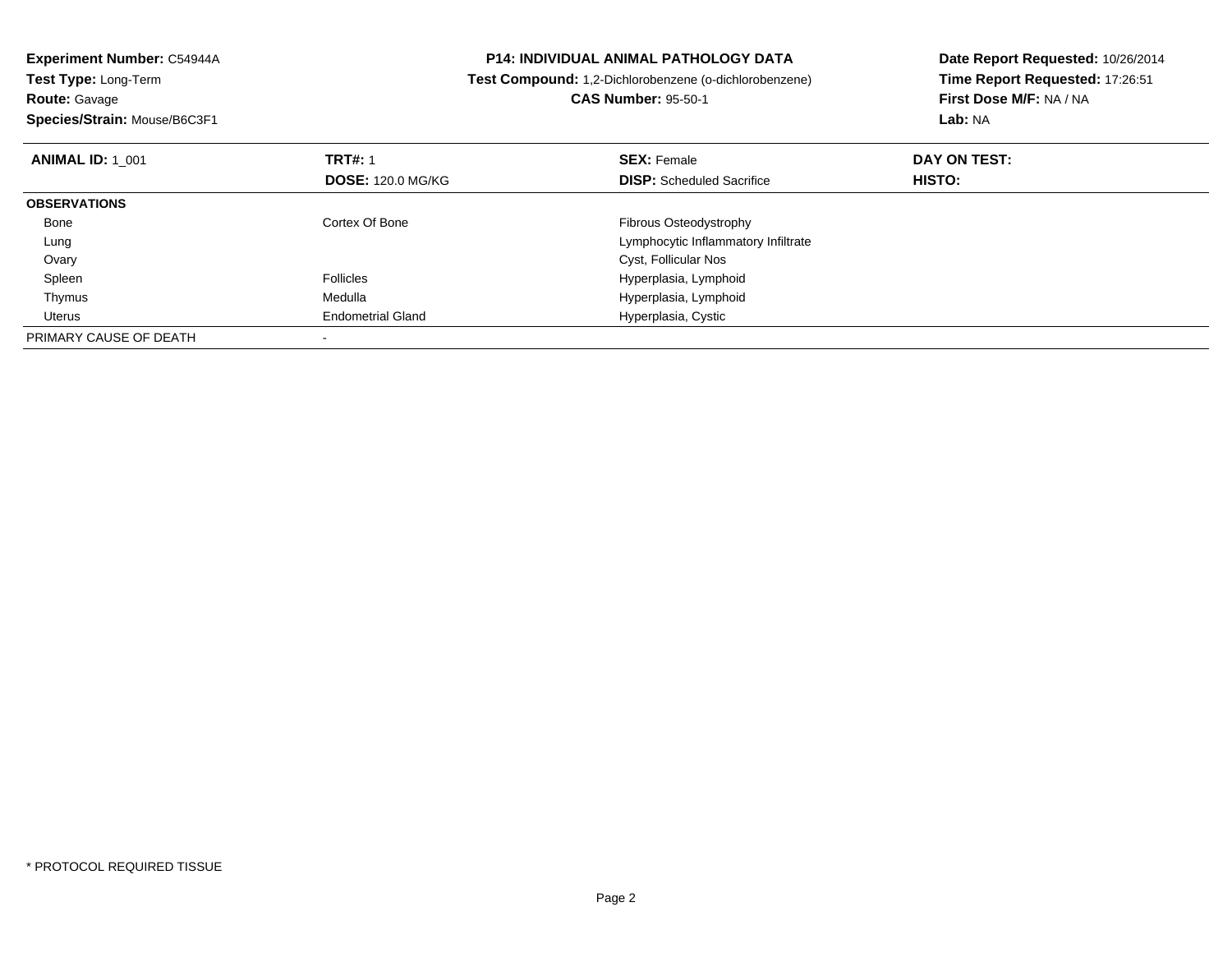| Experiment Number: C54944A<br>Test Type: Long-Term<br><b>Route: Gavage</b><br>Species/Strain: Mouse/B6C3F1 |                                            | <b>P14: INDIVIDUAL ANIMAL PATHOLOGY DATA</b><br>Test Compound: 1,2-Dichlorobenzene (o-dichlorobenzene)<br><b>CAS Number: 95-50-1</b> | Date Report Requested: 10/26/2014<br>Time Report Requested: 17:26:51<br>First Dose M/F: NA / NA<br>Lab: NA |
|------------------------------------------------------------------------------------------------------------|--------------------------------------------|--------------------------------------------------------------------------------------------------------------------------------------|------------------------------------------------------------------------------------------------------------|
| <b>ANIMAL ID: 1 002</b>                                                                                    | <b>TRT#: 1</b><br><b>DOSE: 120.0 MG/KG</b> | <b>SEX: Female</b><br><b>DISP:</b> Scheduled Sacrifice                                                                               | DAY ON TEST:<br><b>HISTO:</b>                                                                              |
| <b>OBSERVATIONS</b>                                                                                        |                                            |                                                                                                                                      |                                                                                                            |
|                                                                                                            |                                            | Alveolar/Bronchiolar Carcinoma                                                                                                       |                                                                                                            |
| Lung                                                                                                       |                                            |                                                                                                                                      |                                                                                                            |
| Ovary                                                                                                      |                                            | Abscess, Chronic                                                                                                                     |                                                                                                            |
|                                                                                                            |                                            | Cyst, Follicular Nos                                                                                                                 |                                                                                                            |
| Pancreas                                                                                                   | Acinus                                     | Atrophy, Nos                                                                                                                         |                                                                                                            |
|                                                                                                            |                                            | <b>Cystic Ducts</b>                                                                                                                  |                                                                                                            |
| Unspecified                                                                                                | Multiple Organs Nos                        | Lymphoma, Histiocytic-Malignant Type                                                                                                 |                                                                                                            |
| PRIMARY CAUSE OF DEATH                                                                                     |                                            |                                                                                                                                      |                                                                                                            |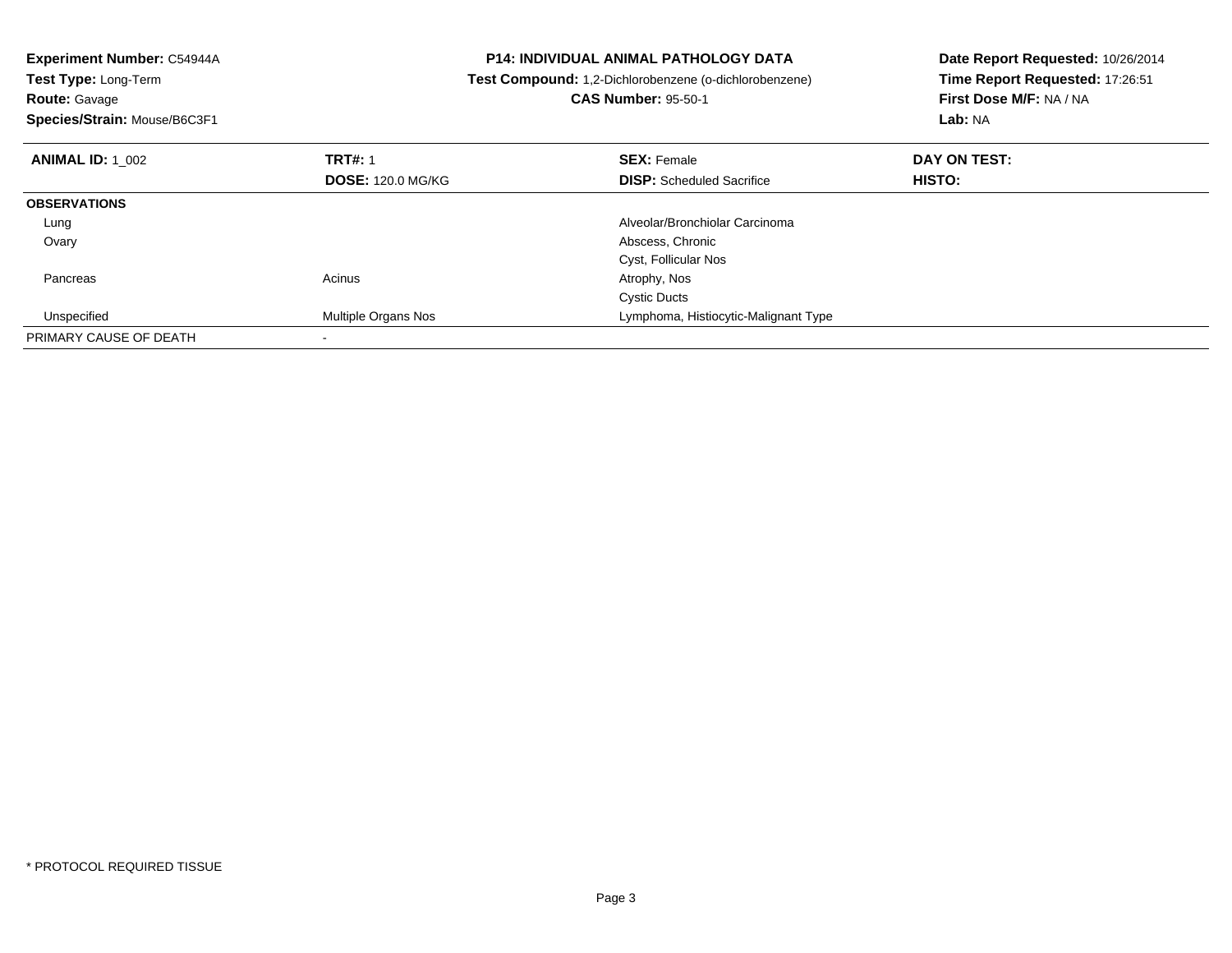| Experiment Number: C54944A<br><b>Test Type: Long-Term</b><br><b>Route: Gavage</b><br>Species/Strain: Mouse/B6C3F1 |                          | <b>P14: INDIVIDUAL ANIMAL PATHOLOGY DATA</b><br>Test Compound: 1,2-Dichlorobenzene (o-dichlorobenzene)<br><b>CAS Number: 95-50-1</b> | Date Report Requested: 10/26/2014<br>Time Report Requested: 17:26:51<br>First Dose M/F: NA / NA<br>Lab: NA |
|-------------------------------------------------------------------------------------------------------------------|--------------------------|--------------------------------------------------------------------------------------------------------------------------------------|------------------------------------------------------------------------------------------------------------|
| <b>ANIMAL ID: 1 003</b>                                                                                           | <b>TRT#: 1</b>           | <b>SEX: Female</b>                                                                                                                   | DAY ON TEST:                                                                                               |
|                                                                                                                   | <b>DOSE: 120.0 MG/KG</b> | <b>DISP:</b> Scheduled Sacrifice                                                                                                     | HISTO:                                                                                                     |
| <b>OBSERVATIONS</b>                                                                                               |                          |                                                                                                                                      |                                                                                                            |
| Adrenal gland                                                                                                     |                          | Cortical Adenoma                                                                                                                     |                                                                                                            |
| Bone                                                                                                              | Cortex Of Bone           | Fibrous Osteodystrophy                                                                                                               |                                                                                                            |
| <b>Brain</b>                                                                                                      | Thalamus                 | Mineralization                                                                                                                       |                                                                                                            |
| Ovary                                                                                                             |                          | Cyst, Follicular Nos                                                                                                                 |                                                                                                            |
| Uterus                                                                                                            | <b>Endometrial Gland</b> | Hyperplasia, Cystic                                                                                                                  |                                                                                                            |
| PRIMARY CAUSE OF DEATH                                                                                            |                          |                                                                                                                                      |                                                                                                            |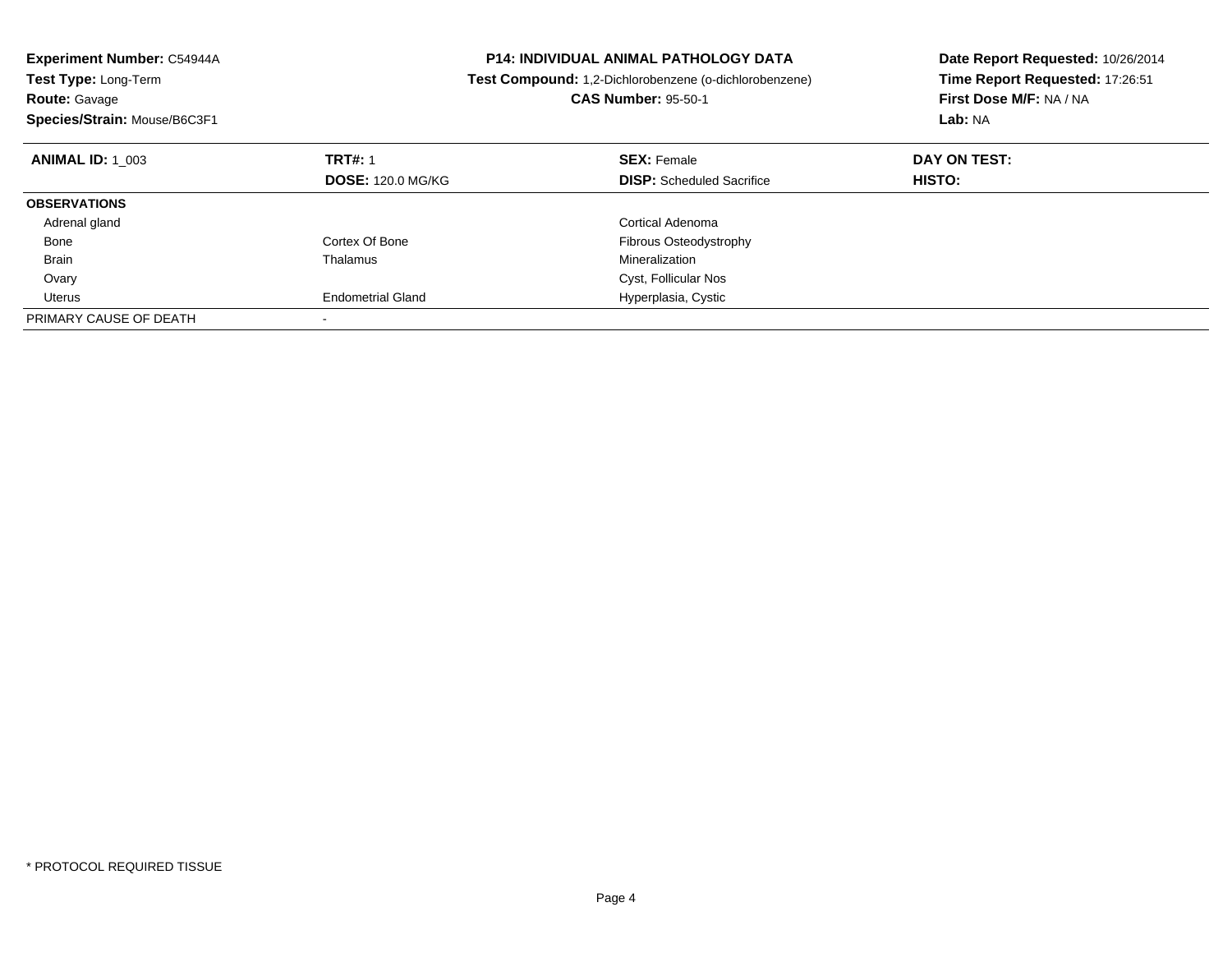| <b>Experiment Number: C54944A</b><br>Test Type: Long-Term<br><b>Route: Gavage</b><br>Species/Strain: Mouse/B6C3F1 | <b>P14: INDIVIDUAL ANIMAL PATHOLOGY DATA</b><br>Test Compound: 1,2-Dichlorobenzene (o-dichlorobenzene)<br><b>CAS Number: 95-50-1</b> |                                  | Date Report Requested: 10/26/2014<br>Time Report Requested: 17:26:51<br>First Dose M/F: NA / NA<br>Lab: NA |
|-------------------------------------------------------------------------------------------------------------------|--------------------------------------------------------------------------------------------------------------------------------------|----------------------------------|------------------------------------------------------------------------------------------------------------|
| <b>ANIMAL ID:</b> 1 004                                                                                           | <b>TRT#: 1</b>                                                                                                                       | <b>SEX: Female</b>               | DAY ON TEST:                                                                                               |
|                                                                                                                   | <b>DOSE: 120.0 MG/KG</b>                                                                                                             | <b>DISP:</b> Scheduled Sacrifice | <b>HISTO:</b>                                                                                              |
| <b>OBSERVATIONS</b>                                                                                               |                                                                                                                                      |                                  |                                                                                                            |
| Adrenal gland                                                                                                     | Capsule                                                                                                                              | Adenoma, Nos                     |                                                                                                            |
| Bone                                                                                                              | Cortex Of Bone                                                                                                                       | Fibrous Osteodystrophy           |                                                                                                            |
| Uterus                                                                                                            | <b>Endometrial Gland</b>                                                                                                             | Hyperplasia, Cystic              |                                                                                                            |
| PRIMARY CAUSE OF DEATH                                                                                            |                                                                                                                                      |                                  |                                                                                                            |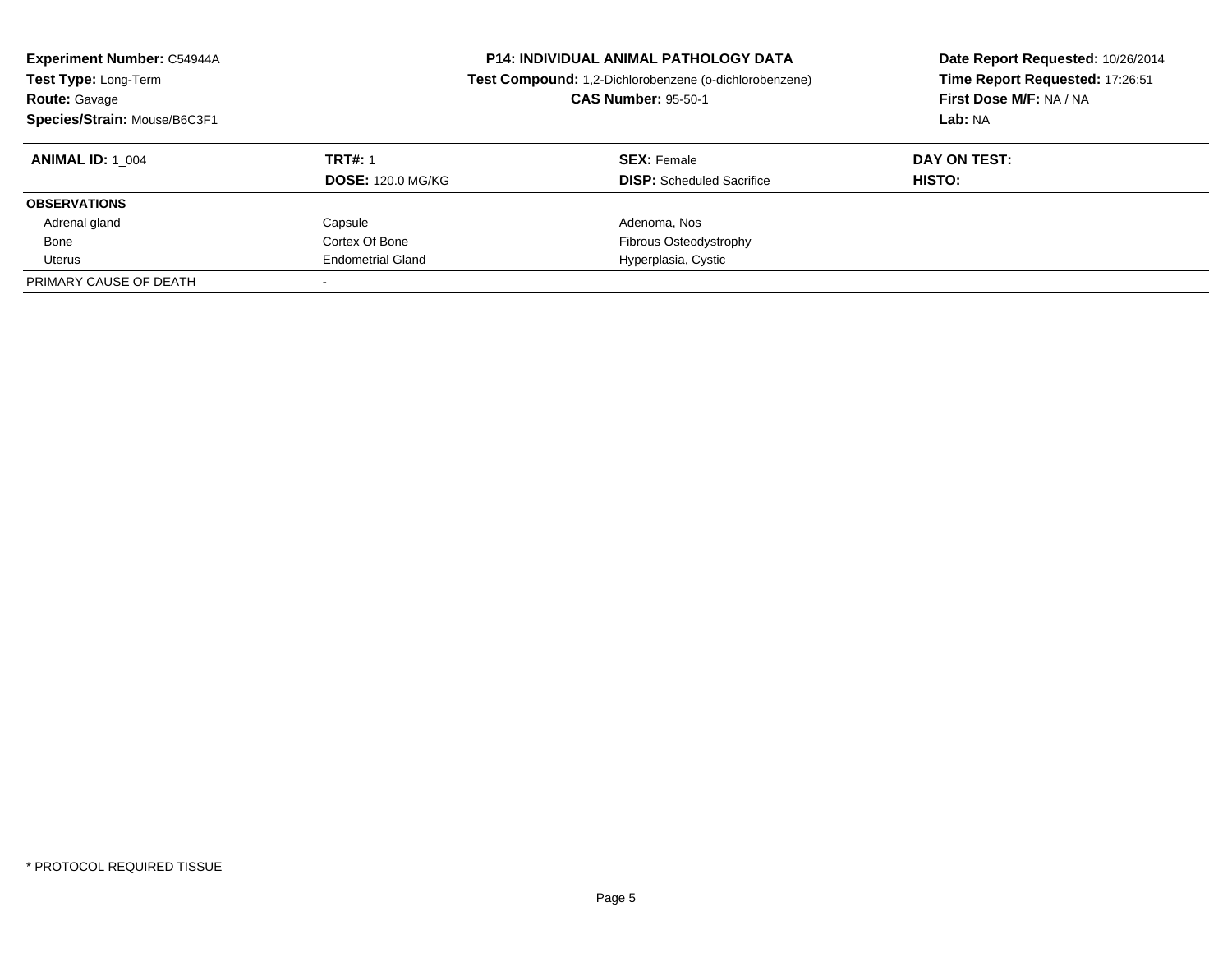| <b>Experiment Number: C54944A</b><br>Test Type: Long-Term<br><b>Route: Gavage</b><br>Species/Strain: Mouse/B6C3F1 |                          | <b>P14: INDIVIDUAL ANIMAL PATHOLOGY DATA</b><br>Test Compound: 1,2-Dichlorobenzene (o-dichlorobenzene)<br><b>CAS Number: 95-50-1</b> | Date Report Requested: 10/26/2014<br>Time Report Requested: 17:26:51<br>First Dose M/F: NA / NA<br>Lab: NA |
|-------------------------------------------------------------------------------------------------------------------|--------------------------|--------------------------------------------------------------------------------------------------------------------------------------|------------------------------------------------------------------------------------------------------------|
| <b>ANIMAL ID: 1 005</b>                                                                                           | <b>TRT#: 1</b>           | <b>SEX: Female</b>                                                                                                                   | DAY ON TEST:                                                                                               |
|                                                                                                                   | <b>DOSE: 120.0 MG/KG</b> | <b>DISP:</b> Natural Death                                                                                                           | HISTO:                                                                                                     |
| <b>OBSERVATIONS</b>                                                                                               |                          |                                                                                                                                      |                                                                                                            |
| Unspecified                                                                                                       | Multiple Organs Nos      | Lymphoma, Lymphocytic-Malignant Type                                                                                                 |                                                                                                            |
| PRIMARY CAUSE OF DEATH                                                                                            |                          |                                                                                                                                      |                                                                                                            |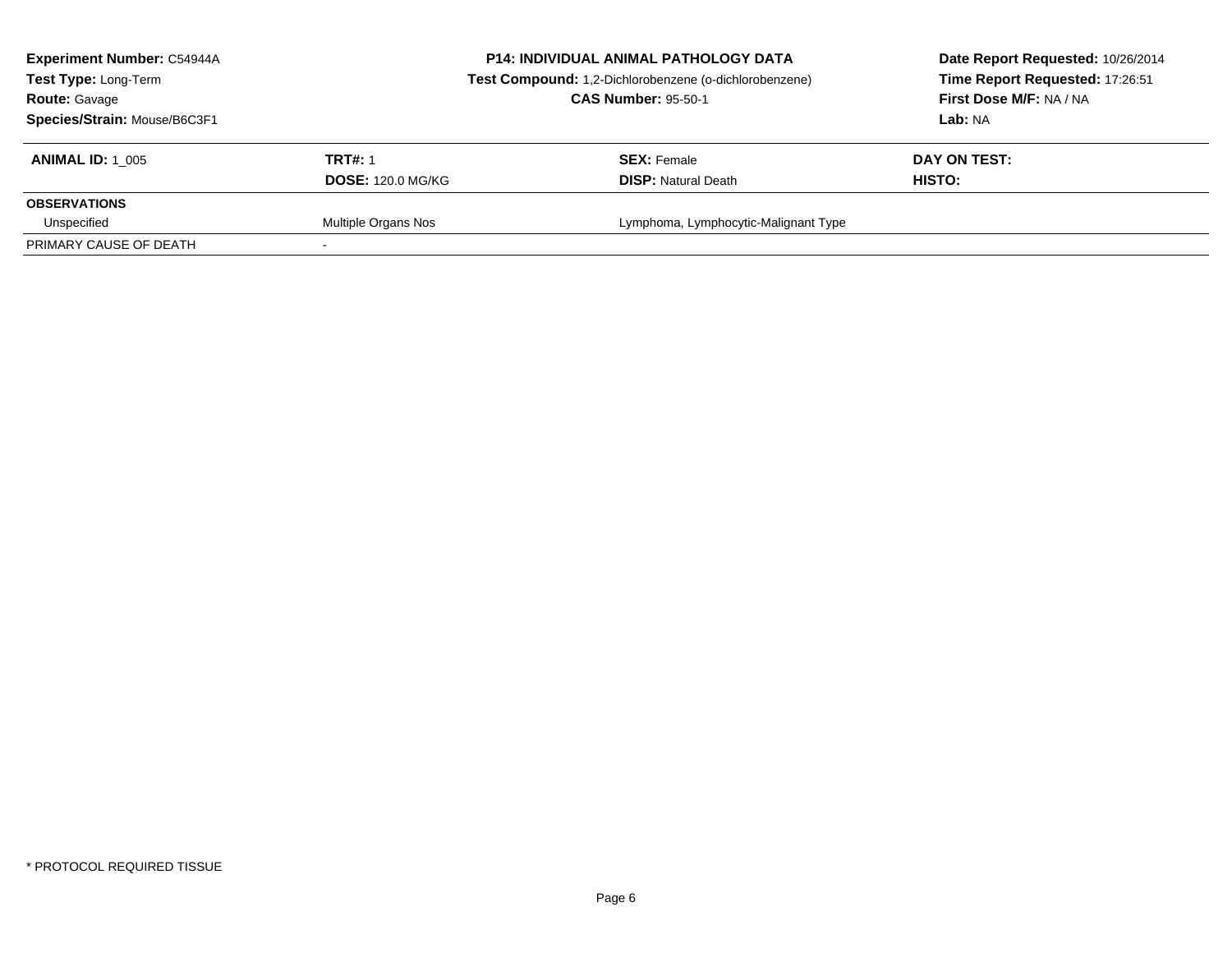| <b>Experiment Number: C54944A</b> | P14: INDIVIDUAL ANIMAL PATHOLOGY DATA |                                                        | Date Report Requested: 10/26/2014 |
|-----------------------------------|---------------------------------------|--------------------------------------------------------|-----------------------------------|
| <b>Test Type: Long-Term</b>       |                                       | Test Compound: 1,2-Dichlorobenzene (o-dichlorobenzene) | Time Report Requested: 17:26:51   |
| <b>Route: Gavage</b>              |                                       | <b>CAS Number: 95-50-1</b>                             | First Dose M/F: NA / NA           |
| Species/Strain: Mouse/B6C3F1      |                                       |                                                        | Lab: NA                           |
| <b>ANIMAL ID: 1 006</b>           | <b>TRT#: 1</b>                        | <b>SEX: Female</b>                                     | DAY ON TEST:                      |
|                                   | <b>DOSE: 120.0 MG/KG</b>              | <b>DISP:</b> Moribund Sacrifice                        | <b>HISTO:</b>                     |
| <b>OBSERVATIONS</b>               |                                       |                                                        |                                   |
| Kidney                            |                                       | Metaplasia, Osseous                                    |                                   |
| Liver                             | Hepatocytes                           | Necrosis, Focal                                        |                                   |
| Unspecified                       | Multiple Organs Nos                   | Lymphoma, Lymphocytic-Malignant Type                   |                                   |
| Uterus                            | <b>Endometrial Gland</b>              | Hyperplasia, Cystic                                    |                                   |
| PRIMARY CAUSE OF DEATH            |                                       |                                                        |                                   |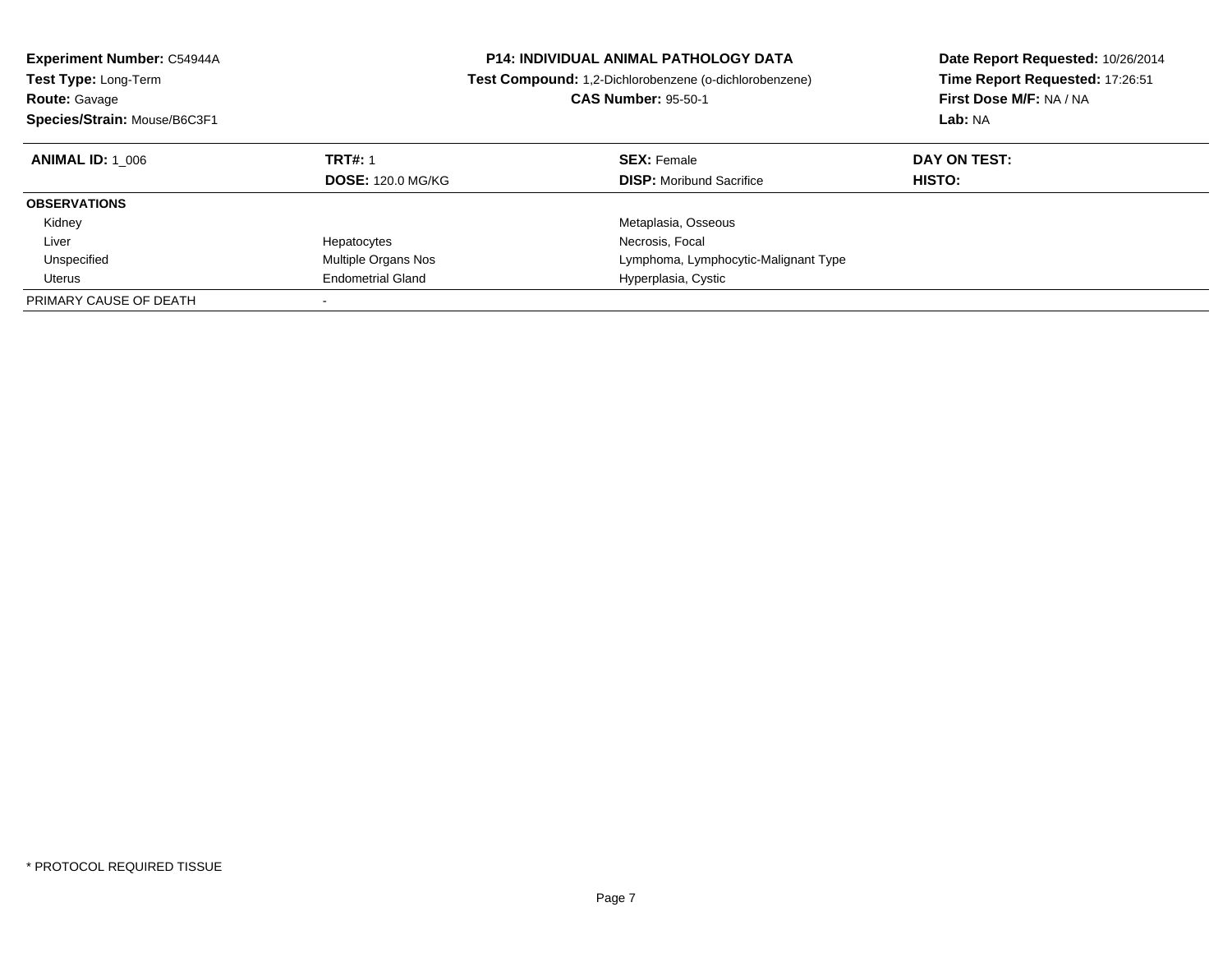| <b>Experiment Number: C54944A</b><br>Test Type: Long-Term<br><b>Route: Gavage</b><br>Species/Strain: Mouse/B6C3F1 |                          | <b>P14: INDIVIDUAL ANIMAL PATHOLOGY DATA</b><br>Test Compound: 1,2-Dichlorobenzene (o-dichlorobenzene)<br><b>CAS Number: 95-50-1</b> | Date Report Requested: 10/26/2014<br>Time Report Requested: 17:26:51<br>First Dose M/F: NA / NA<br>Lab: NA |
|-------------------------------------------------------------------------------------------------------------------|--------------------------|--------------------------------------------------------------------------------------------------------------------------------------|------------------------------------------------------------------------------------------------------------|
| <b>ANIMAL ID: 1 007</b>                                                                                           | <b>TRT#: 1</b>           | <b>SEX:</b> Female                                                                                                                   | DAY ON TEST:                                                                                               |
|                                                                                                                   | <b>DOSE: 120.0 MG/KG</b> | <b>DISP:</b> Natural Death                                                                                                           | HISTO:                                                                                                     |
| <b>OBSERVATIONS</b>                                                                                               |                          |                                                                                                                                      |                                                                                                            |
| Ovary                                                                                                             |                          | Choriocarcinoma                                                                                                                      |                                                                                                            |
| PRIMARY CAUSE OF DEATH                                                                                            |                          |                                                                                                                                      |                                                                                                            |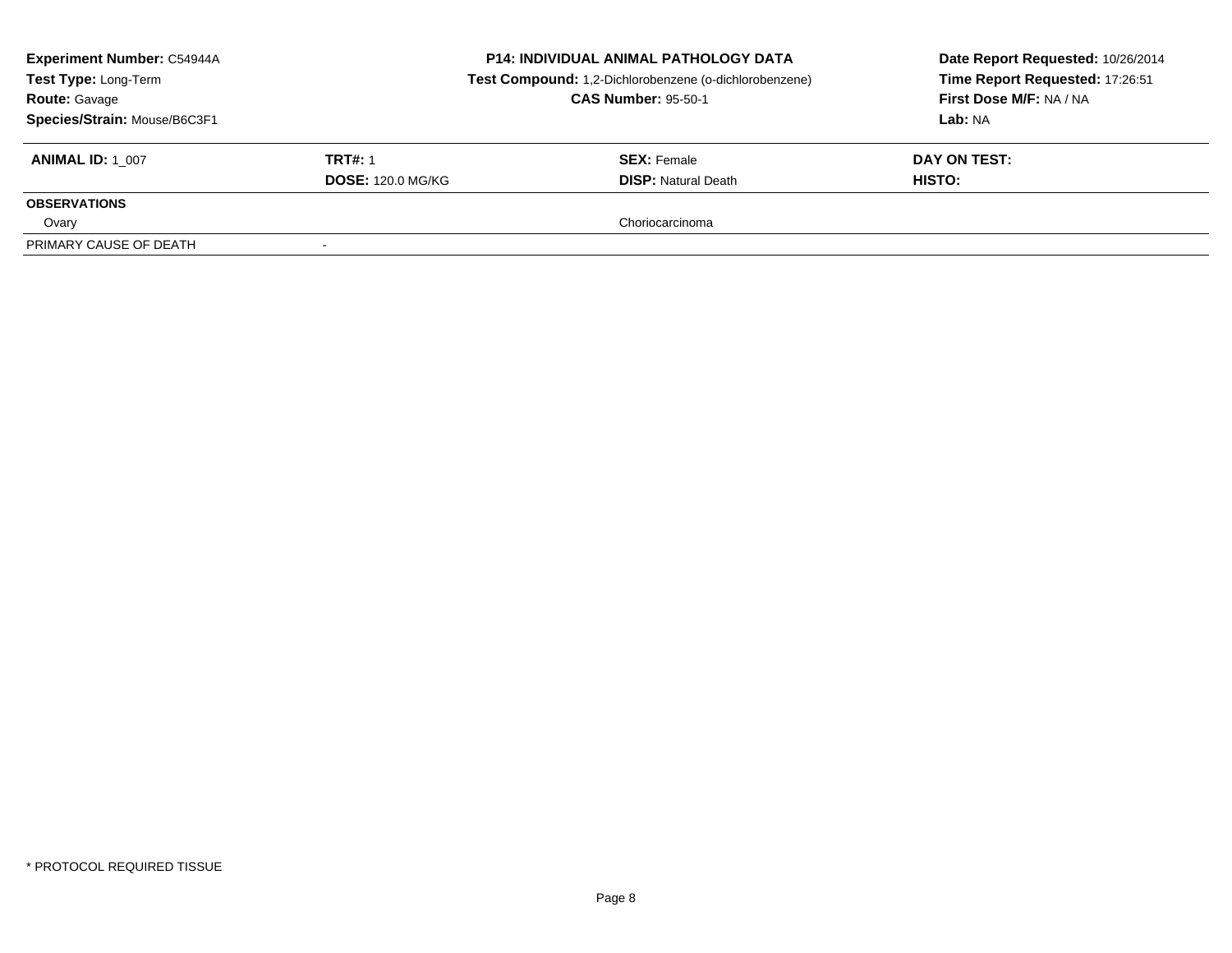| Experiment Number: C54944A<br><b>Test Type: Long-Term</b><br><b>Route: Gavage</b><br>Species/Strain: Mouse/B6C3F1 |                          | <b>P14: INDIVIDUAL ANIMAL PATHOLOGY DATA</b><br>Test Compound: 1,2-Dichlorobenzene (o-dichlorobenzene)<br><b>CAS Number: 95-50-1</b> | Date Report Requested: 10/26/2014<br>Time Report Requested: 17:26:51<br>First Dose M/F: NA / NA<br>Lab: NA |
|-------------------------------------------------------------------------------------------------------------------|--------------------------|--------------------------------------------------------------------------------------------------------------------------------------|------------------------------------------------------------------------------------------------------------|
| <b>ANIMAL ID: 1 008</b>                                                                                           | <b>TRT#: 1</b>           | <b>SEX: Female</b>                                                                                                                   | DAY ON TEST:                                                                                               |
|                                                                                                                   | <b>DOSE: 120.0 MG/KG</b> | <b>DISP:</b> Scheduled Sacrifice                                                                                                     | HISTO:                                                                                                     |
| <b>OBSERVATIONS</b>                                                                                               |                          |                                                                                                                                      |                                                                                                            |
| Bone                                                                                                              | Cortex Of Bone           | Fibrous Osteodystrophy                                                                                                               |                                                                                                            |
| <b>Brain</b>                                                                                                      | Thalamus                 | Mineralization                                                                                                                       |                                                                                                            |
| Spleen                                                                                                            | <b>Follicles</b>         | Hyperplasia, Lymphoid                                                                                                                |                                                                                                            |
| Uterus                                                                                                            |                          | Dilatation, Nos                                                                                                                      |                                                                                                            |
|                                                                                                                   | <b>Endometrial Gland</b> | Hyperplasia, Cystic                                                                                                                  |                                                                                                            |
| PRIMARY CAUSE OF DEATH                                                                                            |                          |                                                                                                                                      |                                                                                                            |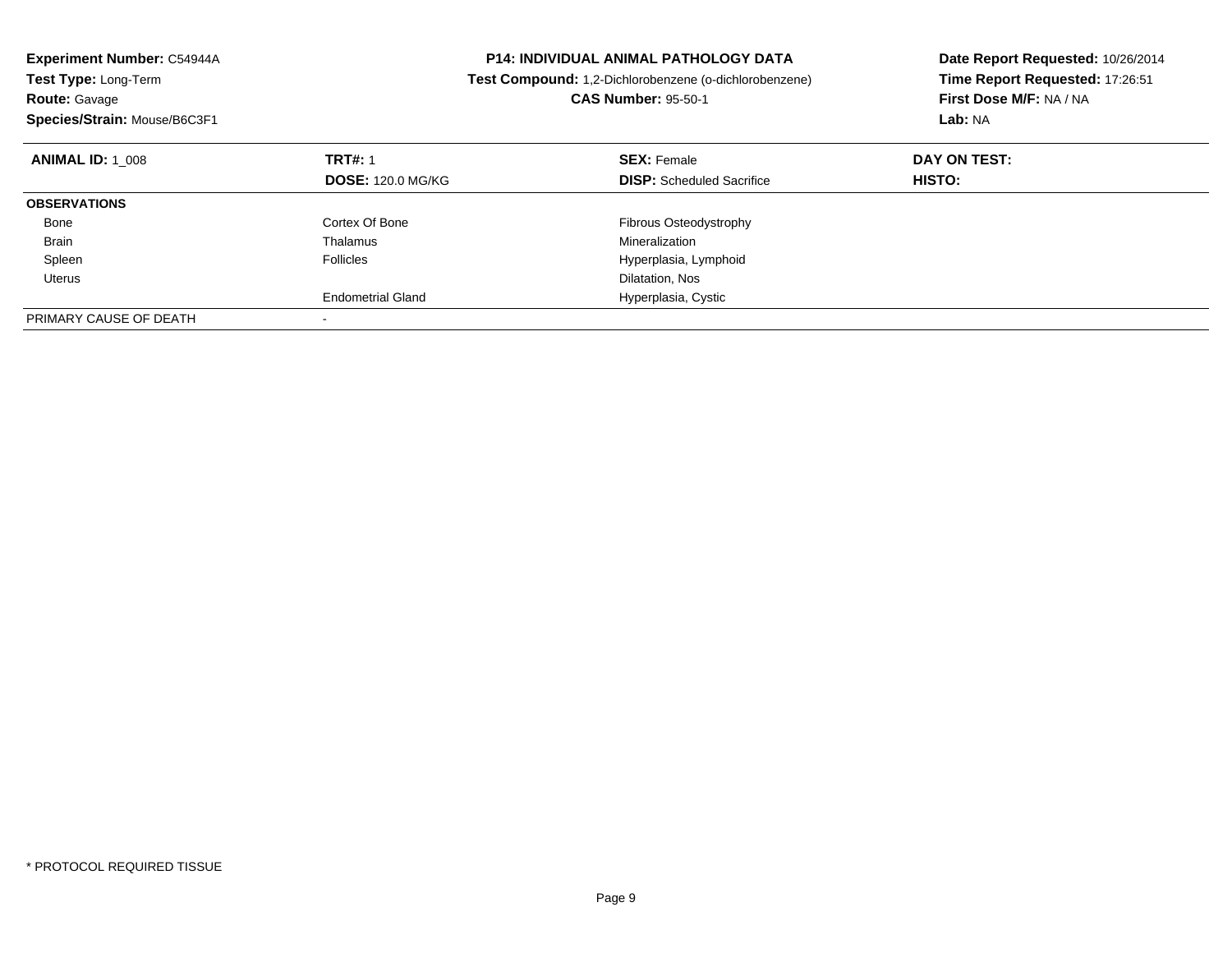| Experiment Number: C54944A<br><b>P14: INDIVIDUAL ANIMAL PATHOLOGY DATA</b><br>Test Type: Long-Term<br>Test Compound: 1,2-Dichlorobenzene (o-dichlorobenzene) |                          | Date Report Requested: 10/26/2014 |                                 |
|--------------------------------------------------------------------------------------------------------------------------------------------------------------|--------------------------|-----------------------------------|---------------------------------|
|                                                                                                                                                              |                          |                                   | Time Report Requested: 17:26:51 |
| <b>Route: Gavage</b>                                                                                                                                         |                          | <b>CAS Number: 95-50-1</b>        | First Dose M/F: NA / NA         |
| Species/Strain: Mouse/B6C3F1                                                                                                                                 |                          |                                   | Lab: NA                         |
| <b>ANIMAL ID: 1 009</b>                                                                                                                                      | <b>TRT#: 1</b>           | <b>SEX: Female</b>                | DAY ON TEST:                    |
|                                                                                                                                                              | <b>DOSE: 120.0 MG/KG</b> | <b>DISP: Natural Death</b>        | HISTO:                          |
| <b>OBSERVATIONS</b>                                                                                                                                          |                          |                                   |                                 |
| Liver                                                                                                                                                        | Centrilobular            | Necrosis, Diffuse                 |                                 |
| Unspecified                                                                                                                                                  | Leg                      | Sarcoma, Nos                      |                                 |
|                                                                                                                                                              | Multiple Organs Nos      | Sarcoma, Nos, Metastatic          |                                 |
| Uterus                                                                                                                                                       |                          | <b>Endometrial Stromal Polyp</b>  |                                 |
|                                                                                                                                                              | <b>Endometrial Gland</b> | Hyperplasia, Cystic               |                                 |
| PRIMARY CAUSE OF DEATH                                                                                                                                       |                          |                                   |                                 |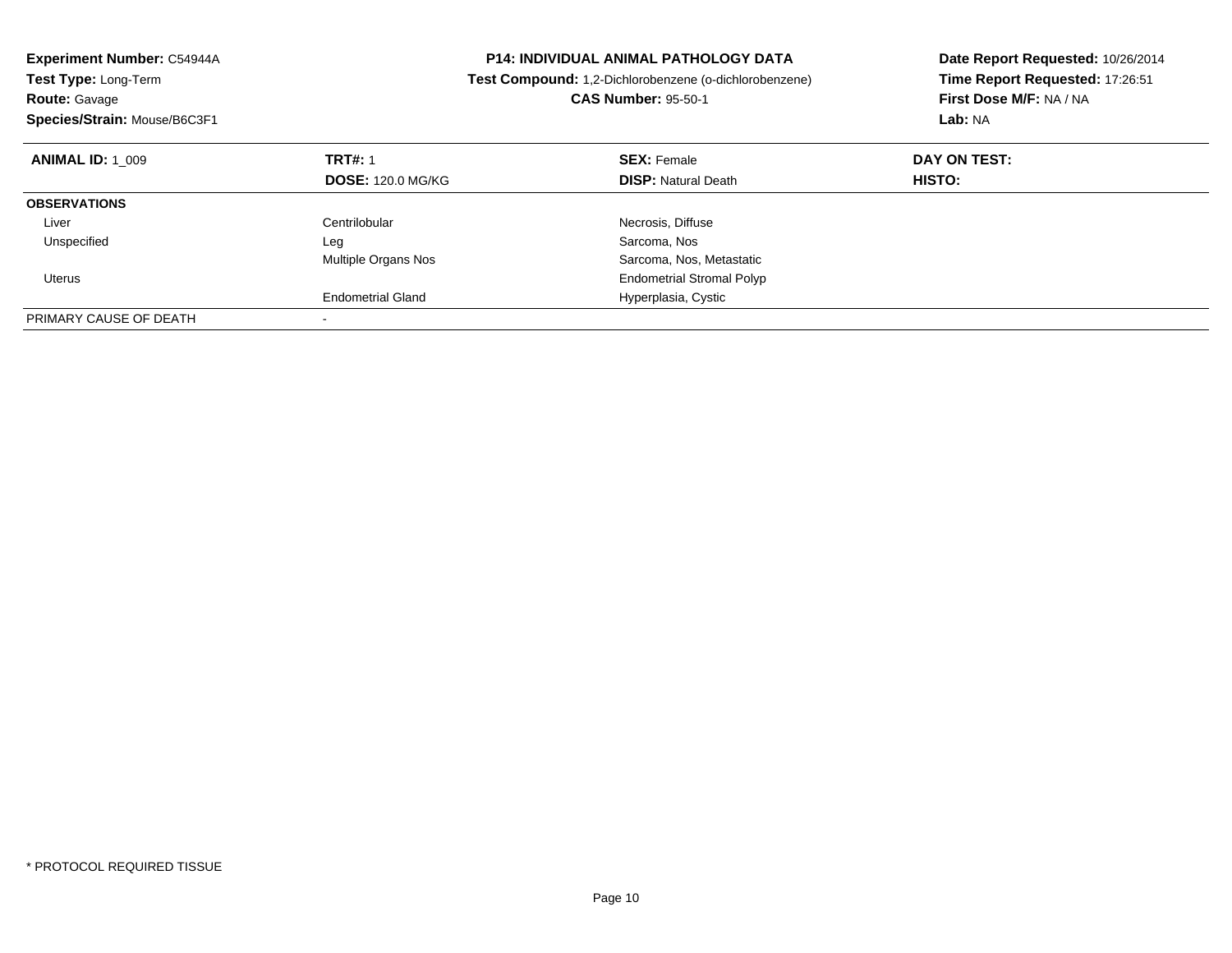| <b>Experiment Number: C54944A</b><br>Test Type: Long-Term<br><b>Route: Gavage</b><br>Species/Strain: Mouse/B6C3F1 |                                            | <b>P14: INDIVIDUAL ANIMAL PATHOLOGY DATA</b><br>Test Compound: 1,2-Dichlorobenzene (o-dichlorobenzene)<br><b>CAS Number: 95-50-1</b> | Date Report Requested: 10/26/2014<br>Time Report Requested: 17:26:51<br>First Dose M/F: NA / NA<br>Lab: NA |
|-------------------------------------------------------------------------------------------------------------------|--------------------------------------------|--------------------------------------------------------------------------------------------------------------------------------------|------------------------------------------------------------------------------------------------------------|
| <b>ANIMAL ID: 1 010</b>                                                                                           | <b>TRT#: 1</b><br><b>DOSE: 120.0 MG/KG</b> | <b>SEX: Female</b><br><b>DISP:</b> Scheduled Sacrifice                                                                               | DAY ON TEST:<br>HISTO:                                                                                     |
| <b>OBSERVATIONS</b>                                                                                               |                                            |                                                                                                                                      |                                                                                                            |
| <b>Brain</b>                                                                                                      | Thalamus                                   | Mineralization                                                                                                                       |                                                                                                            |
| Liver                                                                                                             |                                            | Hepatocellular Carcinoma                                                                                                             |                                                                                                            |
| Lung                                                                                                              |                                            | Hepatocellular Carcinoma, Metastatic                                                                                                 |                                                                                                            |
| PRIMARY CAUSE OF DEATH                                                                                            |                                            |                                                                                                                                      |                                                                                                            |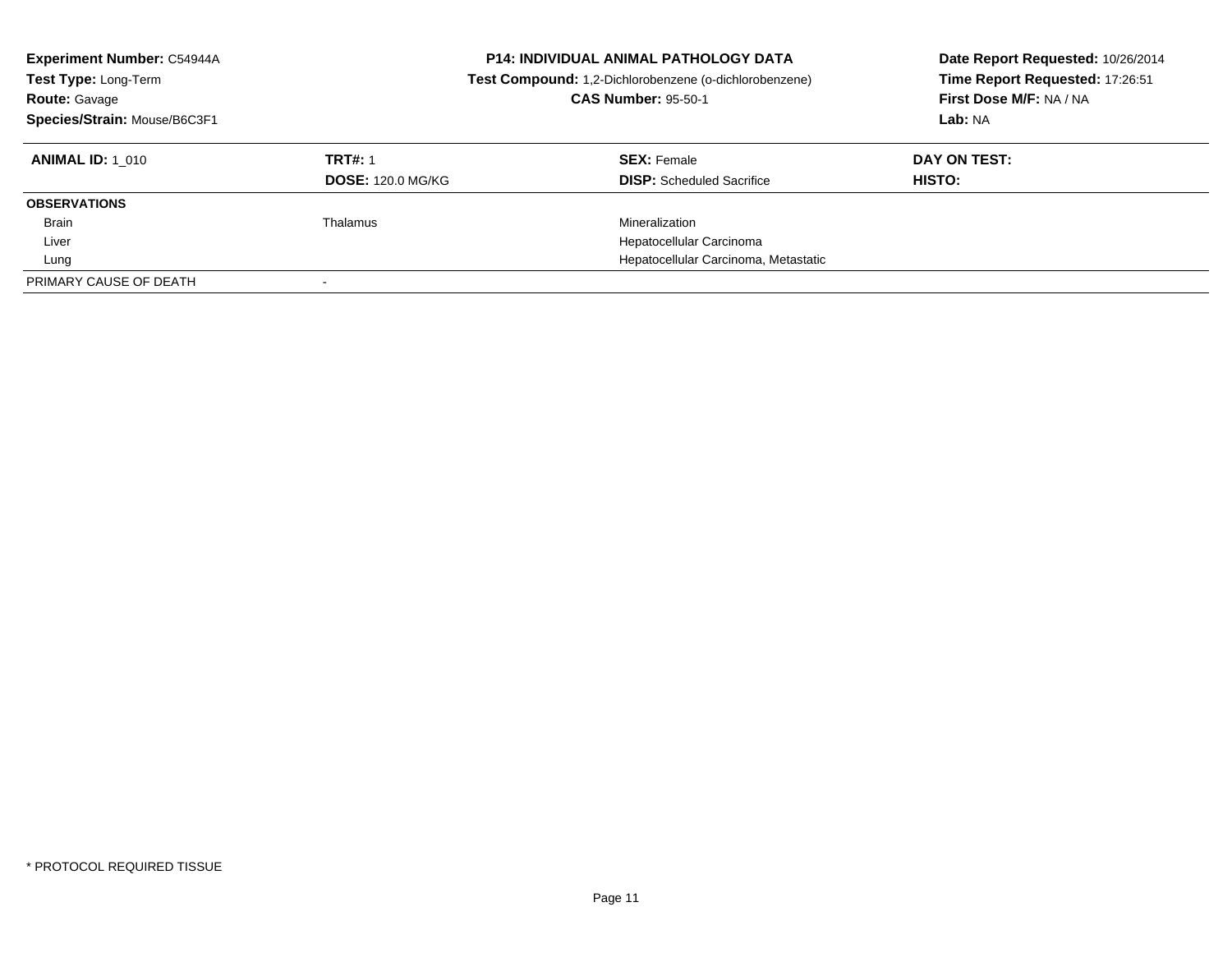| <b>Experiment Number: C54944A</b><br>Test Type: Long-Term<br><b>Route: Gavage</b><br>Species/Strain: Mouse/B6C3F1 | <b>P14: INDIVIDUAL ANIMAL PATHOLOGY DATA</b><br>Test Compound: 1,2-Dichlorobenzene (o-dichlorobenzene)<br><b>CAS Number: 95-50-1</b> |                                                  | Date Report Requested: 10/26/2014<br>Time Report Requested: 17:26:51<br>First Dose M/F: NA / NA<br>Lab: NA |
|-------------------------------------------------------------------------------------------------------------------|--------------------------------------------------------------------------------------------------------------------------------------|--------------------------------------------------|------------------------------------------------------------------------------------------------------------|
| <b>ANIMAL ID: 1 011</b>                                                                                           | <b>TRT#: 1</b><br><b>DOSE: 120.0 MG/KG</b>                                                                                           | <b>SEX: Female</b><br><b>DISP: Natural Death</b> | DAY ON TEST:<br>HISTO:                                                                                     |
| <b>OBSERVATIONS</b>                                                                                               |                                                                                                                                      |                                                  |                                                                                                            |
| Unspecified                                                                                                       | Multiple Organs Nos                                                                                                                  | Lymphoma, Lymphocytic-Malignant Type             |                                                                                                            |
| Uterus                                                                                                            | <b>Endometrial Gland</b>                                                                                                             | Hyperplasia, Cystic                              |                                                                                                            |
| PRIMARY CAUSE OF DEATH                                                                                            |                                                                                                                                      |                                                  |                                                                                                            |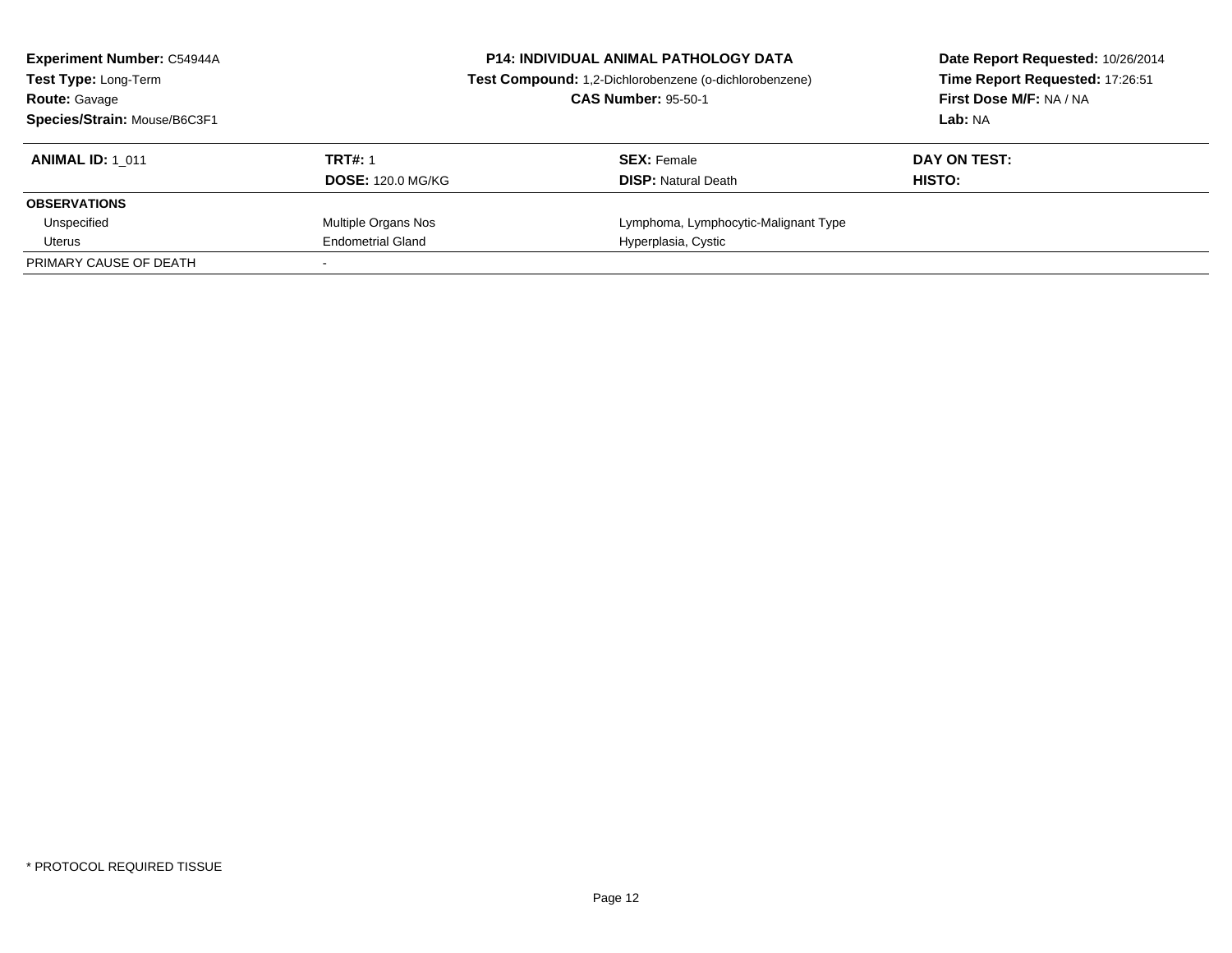| Experiment Number: C54944A                   | <b>P14: INDIVIDUAL ANIMAL PATHOLOGY DATA</b>           | Date Report Requested: 10/26/2014 |  |
|----------------------------------------------|--------------------------------------------------------|-----------------------------------|--|
| Test Type: Long-Term                         | Test Compound: 1,2-Dichlorobenzene (o-dichlorobenzene) | Time Report Requested: 17:26:51   |  |
| <b>Route: Gavage</b>                         | <b>CAS Number: 95-50-1</b>                             | First Dose M/F: NA / NA           |  |
| Species/Strain: Mouse/B6C3F1                 |                                                        | Lab: NA                           |  |
| <b>TRT#: 1</b><br><b>ANIMAL ID:</b> 1 012    | <b>SEX: Female</b>                                     | DAY ON TEST:                      |  |
| <b>DOSE: 120.0 MG/KG</b>                     | <b>DISP:</b> Scheduled Sacrifice                       | <b>HISTO:</b>                     |  |
| <b>OBSERVATIONS</b>                          |                                                        |                                   |  |
| Cortex Of Bone<br>Bone                       | Fibrous Osteodystrophy                                 |                                   |  |
| <b>Anterior Pituitary</b><br>Pituitary gland | Angiectasis                                            |                                   |  |
| <b>Anterior Pituitary</b>                    | Hyperplasia, Chromophobe Cell                          |                                   |  |
| Unspecified<br><b>Mediastinum Nos</b>        | Lymphocytic Inflammatory Infiltrate                    |                                   |  |
| Uterus                                       | Hemangiosarcoma                                        |                                   |  |
| <b>Endometrial Gland</b>                     | Hyperplasia, Cystic                                    |                                   |  |
| PRIMARY CAUSE OF DEATH                       |                                                        |                                   |  |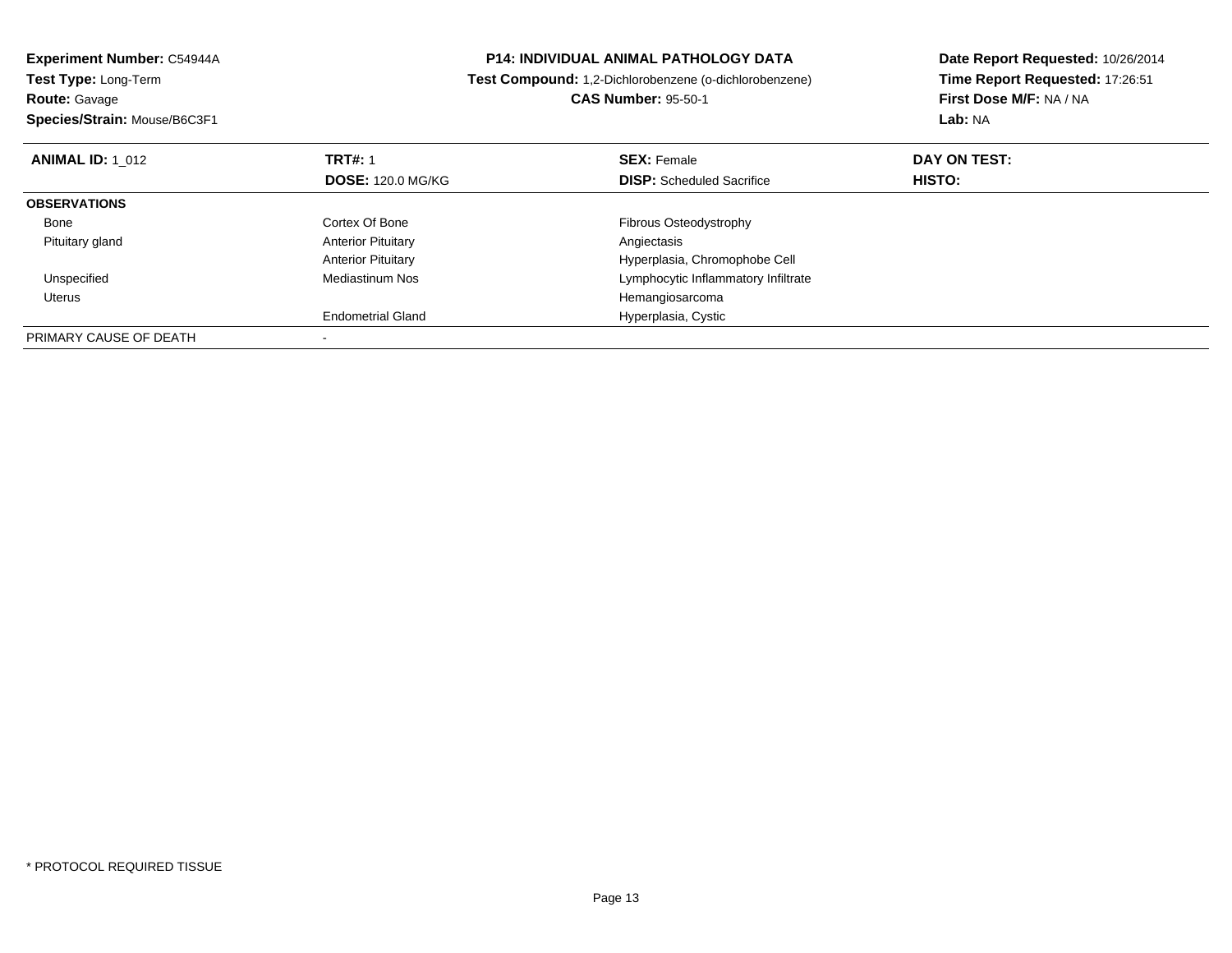**Experiment Number:** C54944A**Test Type:** Long-Term**Route:** Gavage**Species/Strain:** Mouse/B6C3F1

## **P14: INDIVIDUAL ANIMAL PATHOLOGY DATA**

**Test Compound:** 1,2-Dichlorobenzene (o-dichlorobenzene)

**CAS Number:** 95-50-1

**Date Report Requested:** 10/26/2014**Time Report Requested:** 17:26:51**First Dose M/F:** NA / NA**Lab:** NA

| <b>ANIMAL ID: 1 013</b> | <b>TRT#: 1</b><br><b>DOSE: 120.0 MG/KG</b> | <b>SEX: Female</b><br><b>DISP:</b> Scheduled Sacrifice | DAY ON TEST:<br><b>HISTO:</b> |  |
|-------------------------|--------------------------------------------|--------------------------------------------------------|-------------------------------|--|
|                         |                                            |                                                        |                               |  |
| <b>OBSERVATIONS</b>     |                                            |                                                        |                               |  |
| Bone                    | Cortex Of Bone                             | Fibrous Osteodystrophy                                 |                               |  |
| <b>Brain</b>            | Thalamus                                   | Mineralization                                         |                               |  |
| Lung                    |                                            | Lymphocytic Inflammatory Infiltrate                    |                               |  |
| Lymph node              | Mesenteric Lymph Node                      | Lymphoma, Undifferentiated-Malignant Type              |                               |  |
| Ovary                   |                                            | Cyst, Follicular Nos                                   |                               |  |
| Uterus                  | <b>Endometrial Gland</b>                   | Hyperplasia, Cystic                                    |                               |  |
| PRIMARY CAUSE OF DEATH  |                                            |                                                        |                               |  |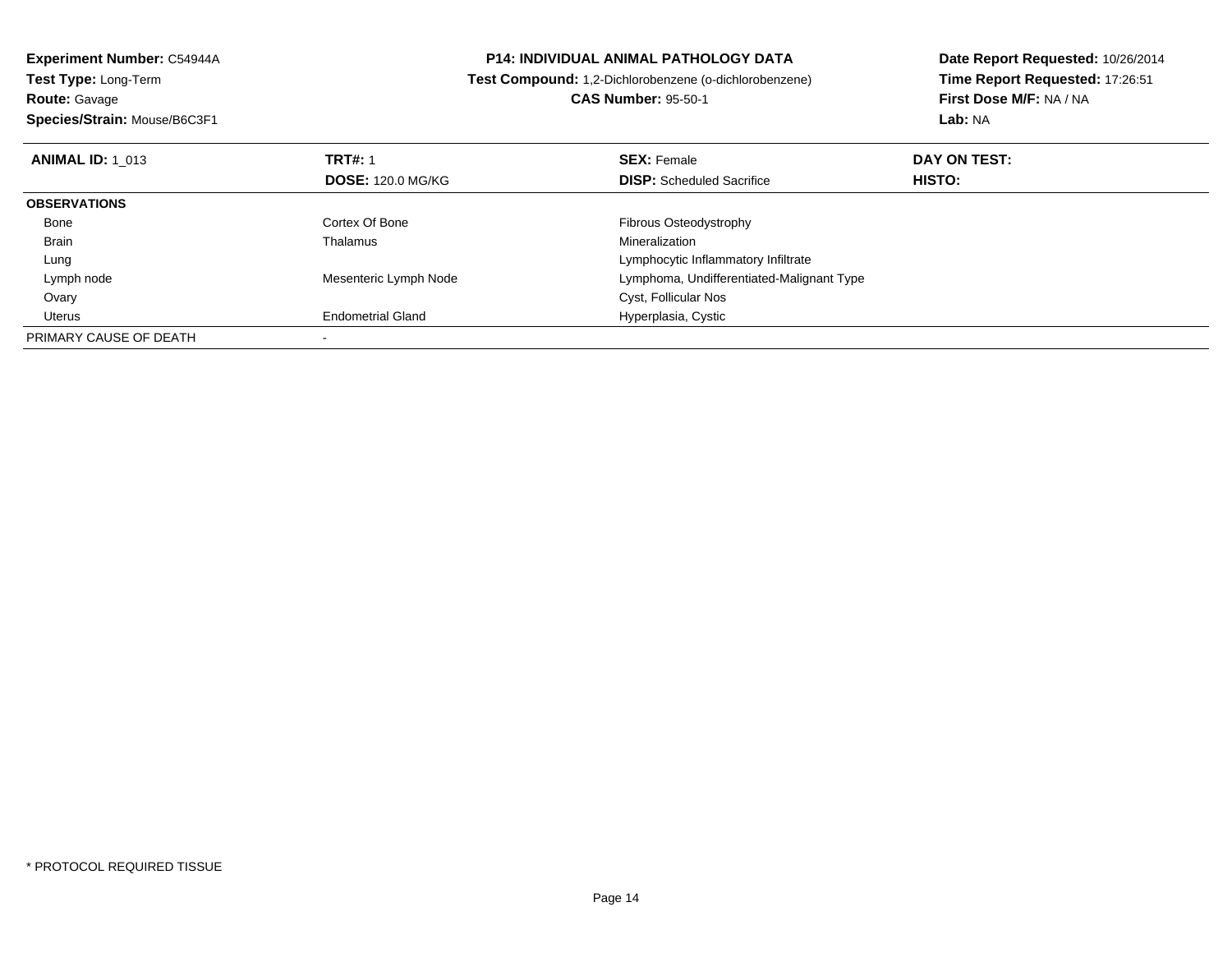| <b>Experiment Number: C54944A</b><br>Test Type: Long-Term<br><b>Route: Gavage</b><br>Species/Strain: Mouse/B6C3F1 |                          | <b>P14: INDIVIDUAL ANIMAL PATHOLOGY DATA</b><br>Test Compound: 1,2-Dichlorobenzene (o-dichlorobenzene)<br><b>CAS Number: 95-50-1</b> | Date Report Requested: 10/26/2014<br>Time Report Requested: 17:26:51<br>First Dose M/F: NA / NA<br>Lab: NA |
|-------------------------------------------------------------------------------------------------------------------|--------------------------|--------------------------------------------------------------------------------------------------------------------------------------|------------------------------------------------------------------------------------------------------------|
| <b>ANIMAL ID:</b> 1 014                                                                                           | <b>TRT#: 1</b>           | <b>SEX: Female</b>                                                                                                                   | DAY ON TEST:                                                                                               |
|                                                                                                                   | <b>DOSE: 120.0 MG/KG</b> | <b>DISP:</b> Moribund Sacrifice                                                                                                      | <b>HISTO:</b>                                                                                              |
| <b>OBSERVATIONS</b>                                                                                               |                          |                                                                                                                                      |                                                                                                            |
| Adrenal gland                                                                                                     |                          | <b>Focal Cellular Change</b>                                                                                                         |                                                                                                            |
| Unspecified                                                                                                       | Multiple Organs Nos      | Periarteritis                                                                                                                        |                                                                                                            |
| Uterus                                                                                                            | <b>Endometrial Gland</b> | Hyperplasia, Cystic                                                                                                                  |                                                                                                            |
| PRIMARY CAUSE OF DEATH                                                                                            |                          |                                                                                                                                      |                                                                                                            |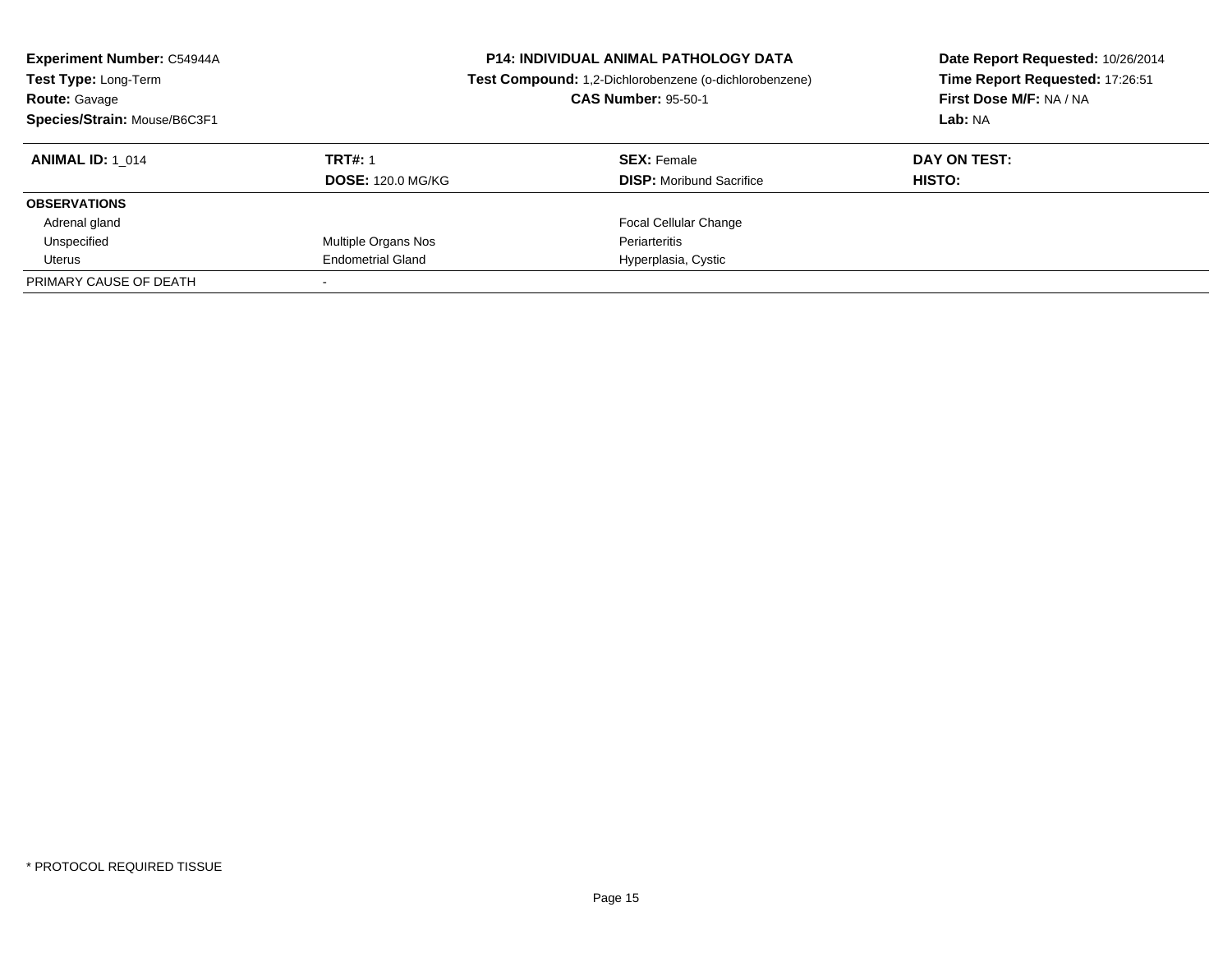| Experiment Number: C54944A   | <b>P14: INDIVIDUAL ANIMAL PATHOLOGY DATA</b> |                                                        | Date Report Requested: 10/26/2014 |
|------------------------------|----------------------------------------------|--------------------------------------------------------|-----------------------------------|
| Test Type: Long-Term         |                                              | Test Compound: 1,2-Dichlorobenzene (o-dichlorobenzene) | Time Report Requested: 17:26:51   |
| <b>Route: Gavage</b>         |                                              | <b>CAS Number: 95-50-1</b>                             | First Dose M/F: NA / NA           |
| Species/Strain: Mouse/B6C3F1 |                                              |                                                        | Lab: NA                           |
| <b>ANIMAL ID: 1 015</b>      | <b>TRT#: 1</b>                               | <b>SEX: Female</b>                                     | DAY ON TEST:                      |
|                              | <b>DOSE: 120.0 MG/KG</b>                     | <b>DISP:</b> Natural Death                             | <b>HISTO:</b>                     |
| <b>OBSERVATIONS</b>          |                                              |                                                        |                                   |
| Brain                        |                                              | Necrosis, Hemorrhagic                                  |                                   |
| Intestine Small              | <b>Mesentery Nos</b>                         | Necrosis, Fat                                          |                                   |
| Ovary                        |                                              | Cyst, Follicular Nos                                   |                                   |
| Unspecified                  | Multiple Organs Nos                          | Leukemia, Lymphocytic                                  |                                   |
| Uterus                       | <b>Endometrial Gland</b>                     | Cyst, Multiple                                         |                                   |
| PRIMARY CAUSE OF DEATH       |                                              |                                                        |                                   |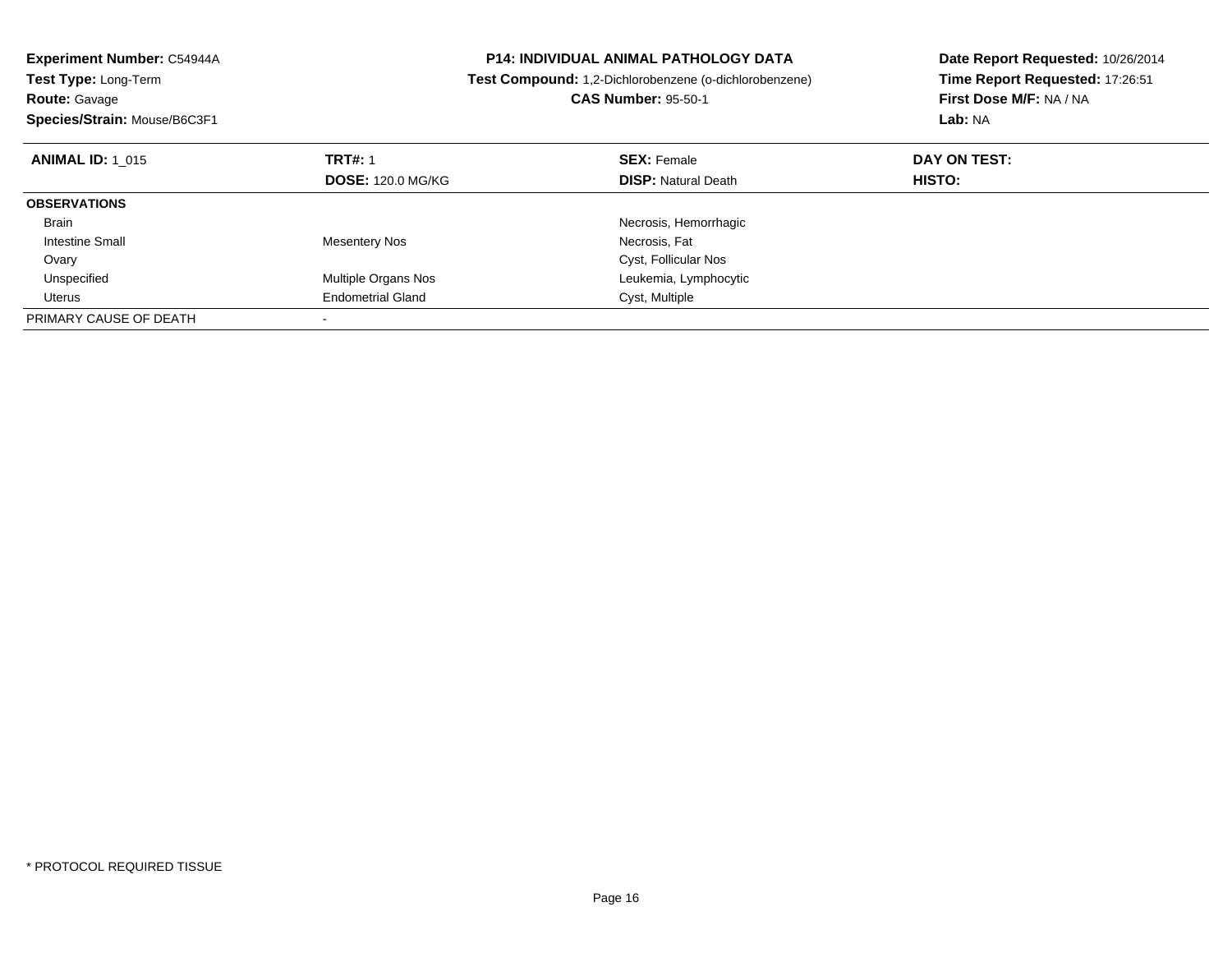| Experiment Number: C54944A<br><b>Test Type: Long-Term</b><br><b>Route: Gavage</b><br>Species/Strain: Mouse/B6C3F1 |                          | <b>P14: INDIVIDUAL ANIMAL PATHOLOGY DATA</b><br>Test Compound: 1,2-Dichlorobenzene (o-dichlorobenzene)<br><b>CAS Number: 95-50-1</b> | Date Report Requested: 10/26/2014<br>Time Report Requested: 17:26:51<br>First Dose M/F: NA / NA<br>Lab: NA |
|-------------------------------------------------------------------------------------------------------------------|--------------------------|--------------------------------------------------------------------------------------------------------------------------------------|------------------------------------------------------------------------------------------------------------|
| <b>ANIMAL ID: 1 016</b>                                                                                           | <b>TRT#: 1</b>           | <b>SEX: Female</b>                                                                                                                   | DAY ON TEST:                                                                                               |
|                                                                                                                   | <b>DOSE: 120.0 MG/KG</b> | <b>DISP:</b> Scheduled Sacrifice                                                                                                     | HISTO:                                                                                                     |
| <b>OBSERVATIONS</b>                                                                                               |                          |                                                                                                                                      |                                                                                                            |
| Bone                                                                                                              | Cortex Of Bone           | Fibrous Osteodystrophy                                                                                                               |                                                                                                            |
| Ovary                                                                                                             |                          | Cyst, Follicular Nos                                                                                                                 |                                                                                                            |
| Spleen                                                                                                            | Follicles                | Hyperplasia, Lymphoid                                                                                                                |                                                                                                            |
| Thyroid                                                                                                           |                          | Follicular-Cell Adenoma                                                                                                              |                                                                                                            |
| Uterus                                                                                                            | <b>Endometrial Gland</b> | Hyperplasia, Cystic                                                                                                                  |                                                                                                            |
| PRIMARY CAUSE OF DEATH                                                                                            |                          |                                                                                                                                      |                                                                                                            |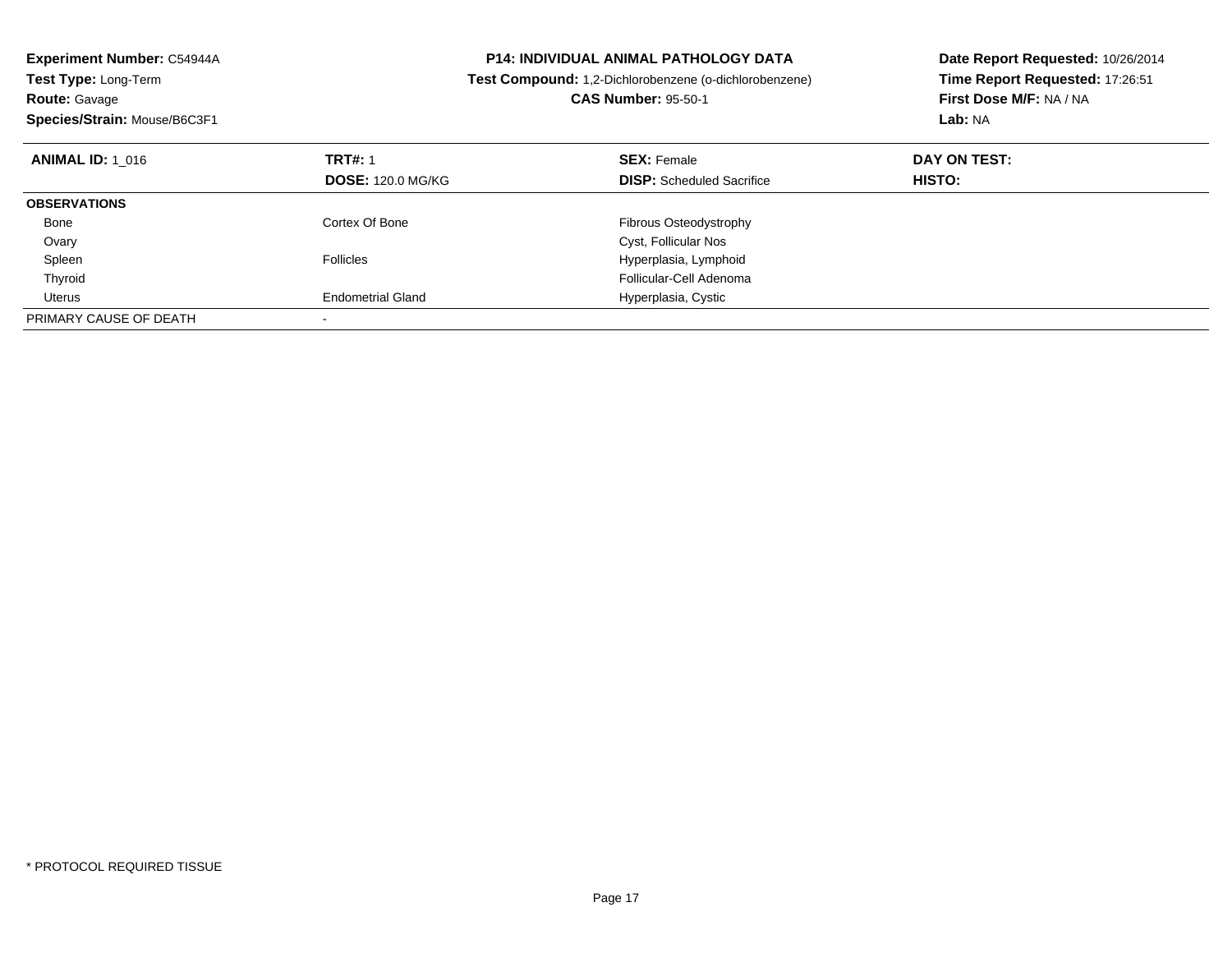| <b>Experiment Number: C54944A</b><br><b>Test Type: Long-Term</b><br><b>Route: Gavage</b><br>Species/Strain: Mouse/B6C3F1 |                          | <b>P14: INDIVIDUAL ANIMAL PATHOLOGY DATA</b><br>Test Compound: 1,2-Dichlorobenzene (o-dichlorobenzene)<br><b>CAS Number: 95-50-1</b> | Date Report Requested: 10/26/2014<br>Time Report Requested: 17:26:51<br>First Dose M/F: NA / NA<br>Lab: NA |
|--------------------------------------------------------------------------------------------------------------------------|--------------------------|--------------------------------------------------------------------------------------------------------------------------------------|------------------------------------------------------------------------------------------------------------|
| <b>ANIMAL ID: 1 017</b>                                                                                                  | <b>TRT#: 1</b>           | <b>SEX: Female</b>                                                                                                                   | DAY ON TEST:                                                                                               |
|                                                                                                                          | <b>DOSE: 120.0 MG/KG</b> | <b>DISP:</b> Scheduled Sacrifice                                                                                                     | HISTO:                                                                                                     |
| <b>OBSERVATIONS</b>                                                                                                      |                          |                                                                                                                                      |                                                                                                            |
| <b>Blood vessel</b>                                                                                                      | Aorta Nos                | <b>Perivasculitis</b>                                                                                                                |                                                                                                            |
| Lung                                                                                                                     |                          | Alveolar/Bronchiolar Adenoma                                                                                                         |                                                                                                            |
|                                                                                                                          |                          | Lymphocytic Inflammatory Infiltrate                                                                                                  |                                                                                                            |
| Ovary                                                                                                                    |                          | Cyst, Follicular Nos                                                                                                                 |                                                                                                            |
| Uterus                                                                                                                   | <b>Endometrial Gland</b> | Hyperplasia, Cystic                                                                                                                  |                                                                                                            |
| PRIMARY CAUSE OF DEATH                                                                                                   |                          |                                                                                                                                      |                                                                                                            |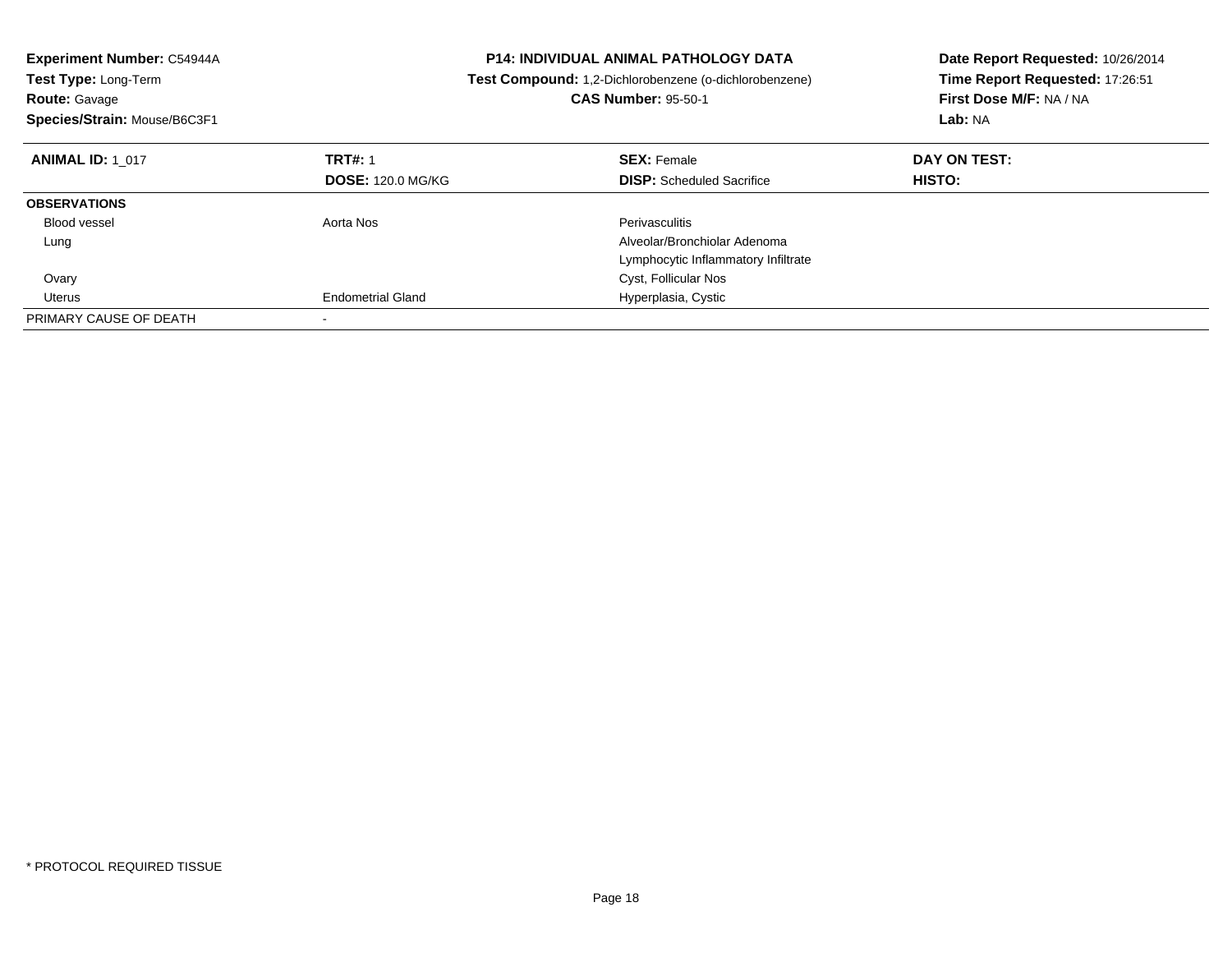| <b>Experiment Number: C54944A</b> | <b>P14: INDIVIDUAL ANIMAL PATHOLOGY DATA</b> |                                                        | Date Report Requested: 10/26/2014 |
|-----------------------------------|----------------------------------------------|--------------------------------------------------------|-----------------------------------|
| Test Type: Long-Term              |                                              | Test Compound: 1,2-Dichlorobenzene (o-dichlorobenzene) | Time Report Requested: 17:26:51   |
| <b>Route: Gavage</b>              |                                              | <b>CAS Number: 95-50-1</b>                             | First Dose M/F: NA / NA           |
| Species/Strain: Mouse/B6C3F1      |                                              |                                                        | Lab: NA                           |
| <b>ANIMAL ID: 1 018</b>           | <b>TRT#: 1</b>                               | <b>SEX: Female</b>                                     | DAY ON TEST:                      |
|                                   | <b>DOSE: 120.0 MG/KG</b>                     | <b>DISP:</b> Scheduled Sacrifice                       | HISTO:                            |
| <b>OBSERVATIONS</b>               |                                              |                                                        |                                   |
| Adrenal gland                     | Cortex Nos                                   | Cyst, Nos                                              |                                   |
| Bone                              | Cortex Of Bone                               | Fibrous Osteodystrophy                                 |                                   |
| Spleen                            |                                              | Hemangiosarcoma                                        |                                   |
| Unspecified                       | <b>Multiple Organs Nos</b>                   | Lymphoma, Lymphocytic-Malignant Type                   |                                   |
| Uterus                            | <b>Endometrial Gland</b>                     | Hyperplasia, Cystic                                    |                                   |
| PRIMARY CAUSE OF DEATH            |                                              |                                                        |                                   |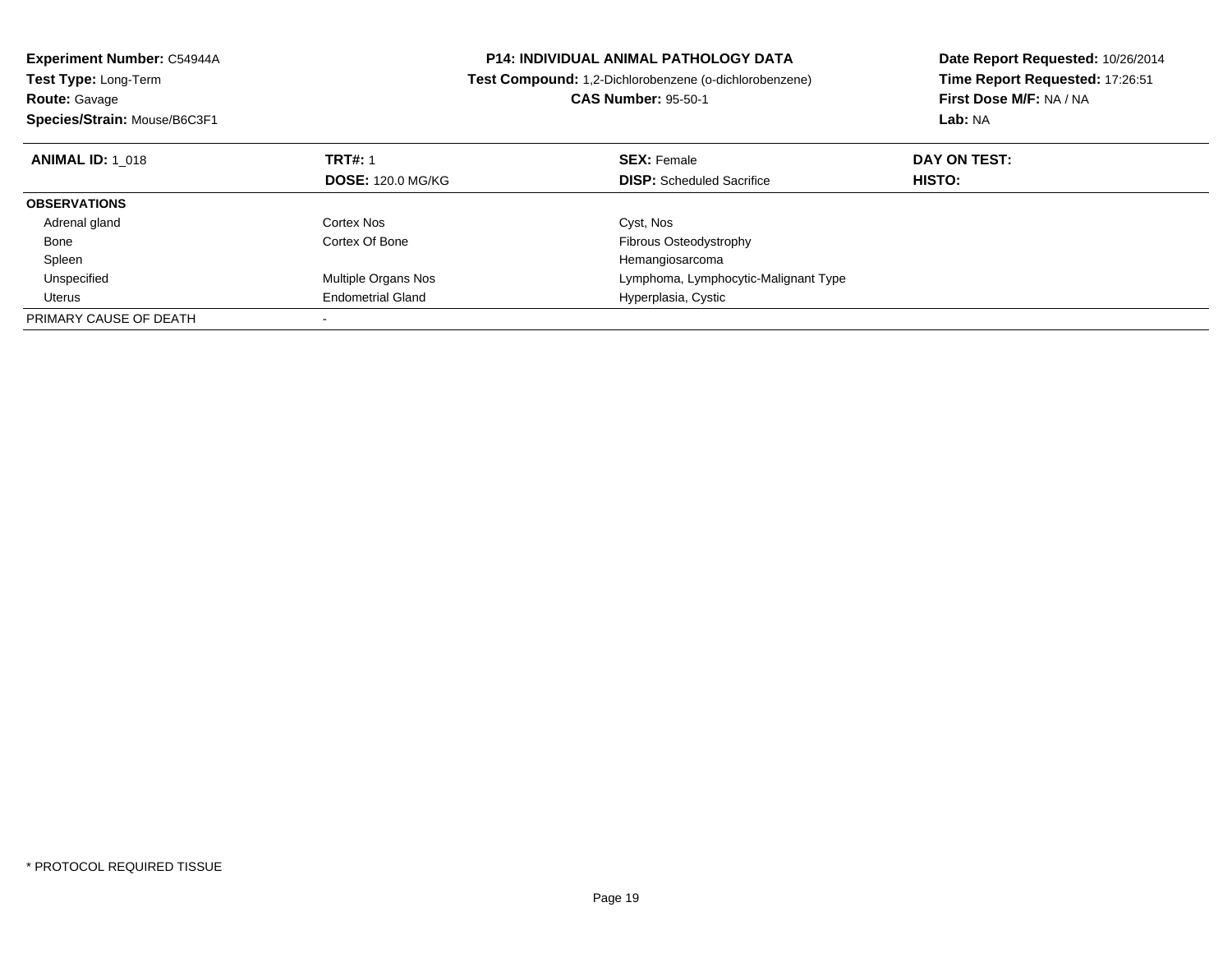| <b>Experiment Number: C54944A</b><br>Test Type: Long-Term<br><b>Route: Gavage</b><br>Species/Strain: Mouse/B6C3F1 | <b>P14: INDIVIDUAL ANIMAL PATHOLOGY DATA</b><br>Test Compound: 1,2-Dichlorobenzene (o-dichlorobenzene)<br><b>CAS Number: 95-50-1</b> |                                                        | Date Report Requested: 10/26/2014<br>Time Report Requested: 17:26:51<br>First Dose M/F: NA / NA<br>Lab: NA |
|-------------------------------------------------------------------------------------------------------------------|--------------------------------------------------------------------------------------------------------------------------------------|--------------------------------------------------------|------------------------------------------------------------------------------------------------------------|
| <b>ANIMAL ID: 1 019</b>                                                                                           | <b>TRT#: 1</b><br><b>DOSE: 120.0 MG/KG</b>                                                                                           | <b>SEX: Female</b><br><b>DISP:</b> Scheduled Sacrifice | DAY ON TEST:<br>HISTO:                                                                                     |
| <b>OBSERVATIONS</b>                                                                                               |                                                                                                                                      |                                                        |                                                                                                            |
| Bone                                                                                                              | Cortex Of Bone                                                                                                                       | Fibrous Osteodystrophy                                 |                                                                                                            |
| <b>Brain</b>                                                                                                      | Thalamus                                                                                                                             | Mineralization                                         |                                                                                                            |
| Kidney                                                                                                            | Cortex                                                                                                                               | Metaplasia, Osseous                                    |                                                                                                            |
| Uterus                                                                                                            | <b>Endometrial Gland</b>                                                                                                             | Hyperplasia, Cystic                                    |                                                                                                            |
| PRIMARY CAUSE OF DEATH                                                                                            |                                                                                                                                      |                                                        |                                                                                                            |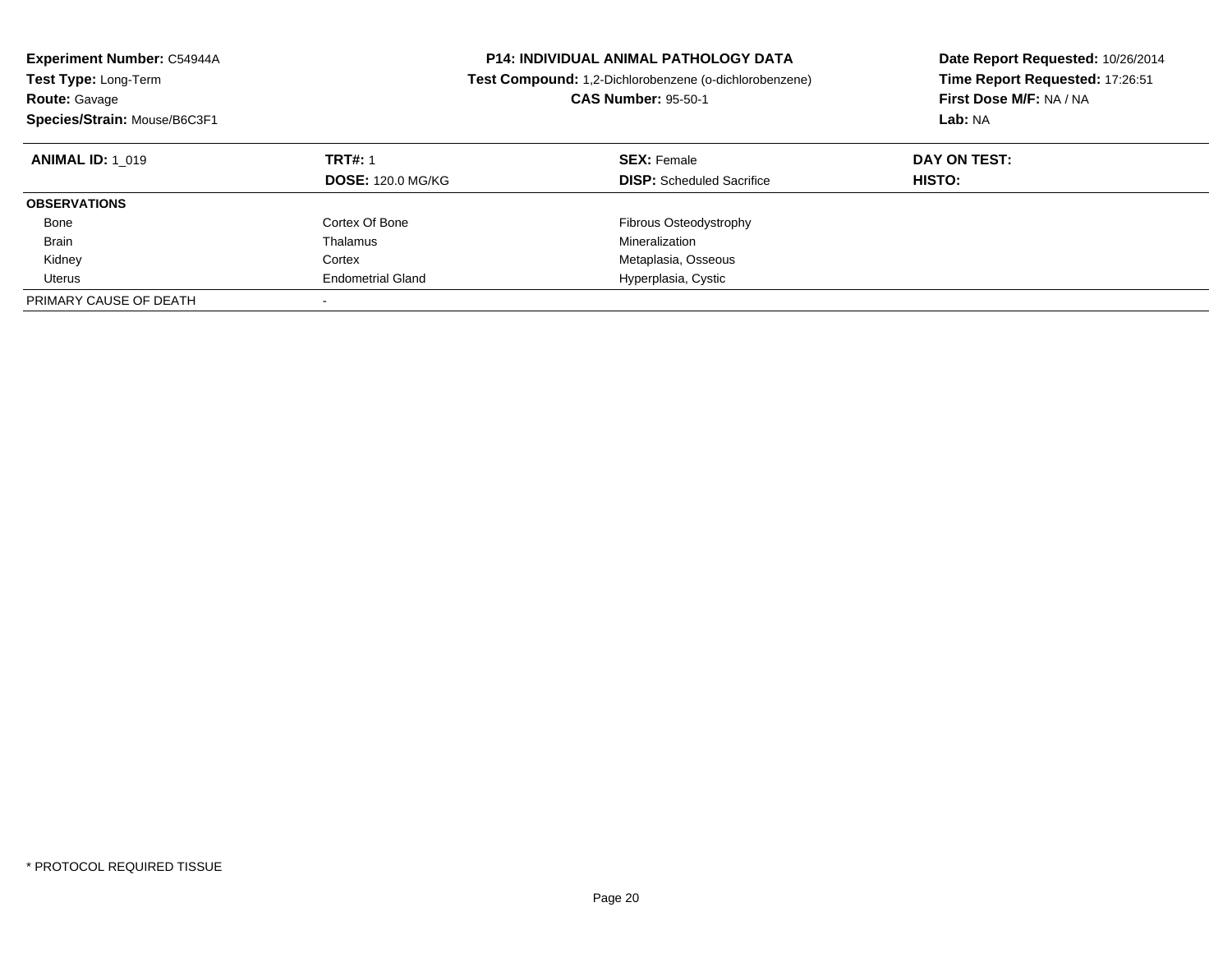**Experiment Number:** C54944A**Test Type:** Long-Term**Route:** Gavage **Species/Strain:** Mouse/B6C3F1**P14: INDIVIDUAL ANIMAL PATHOLOGY DATA Test Compound:** 1,2-Dichlorobenzene (o-dichlorobenzene)**CAS Number:** 95-50-1**Date Report Requested:** 10/26/2014**Time Report Requested:** 17:26:51**First Dose M/F:** NA / NA**Lab:** NA**ANIMAL ID:** 1\_021**TRT#:** 1 **SEX:** Female **DAY ON TEST: DOSE:** 120.0 MG/KG**DISP:** Scheduled Sacrifice **HISTO: OBSERVATIONS** Bone Cortex Of Bone Fibrous Osteodystrophy Brain Thalamus Mineralization Clitoral glandd **Abscess, Chronic** Control of the Control of the Control of the Control of the Control of the Control of the Control of the Control of the Control of the Control of the Control of the Control of the Control of the Contro KidneyCortex Inflammation, Chronic Focal<br>Acinus Actions Actrophy, Nos Pancreass and the contract of the contract of the contract of the contract of the contract  $\mathsf{A}$  at  $\mathsf{A}$  and  $\mathsf{A}$  and  $\mathsf{A}$  and  $\mathsf{A}$  and  $\mathsf{A}$  are contract of  $\mathsf{A}$  and  $\mathsf{A}$  and  $\mathsf{A}$  are contract of Peritoneum Inflammation, Acute/Chronic Uterus Endometrial Gland Hyperplasia, Cystic PRIMARY CAUSE OF DEATH

-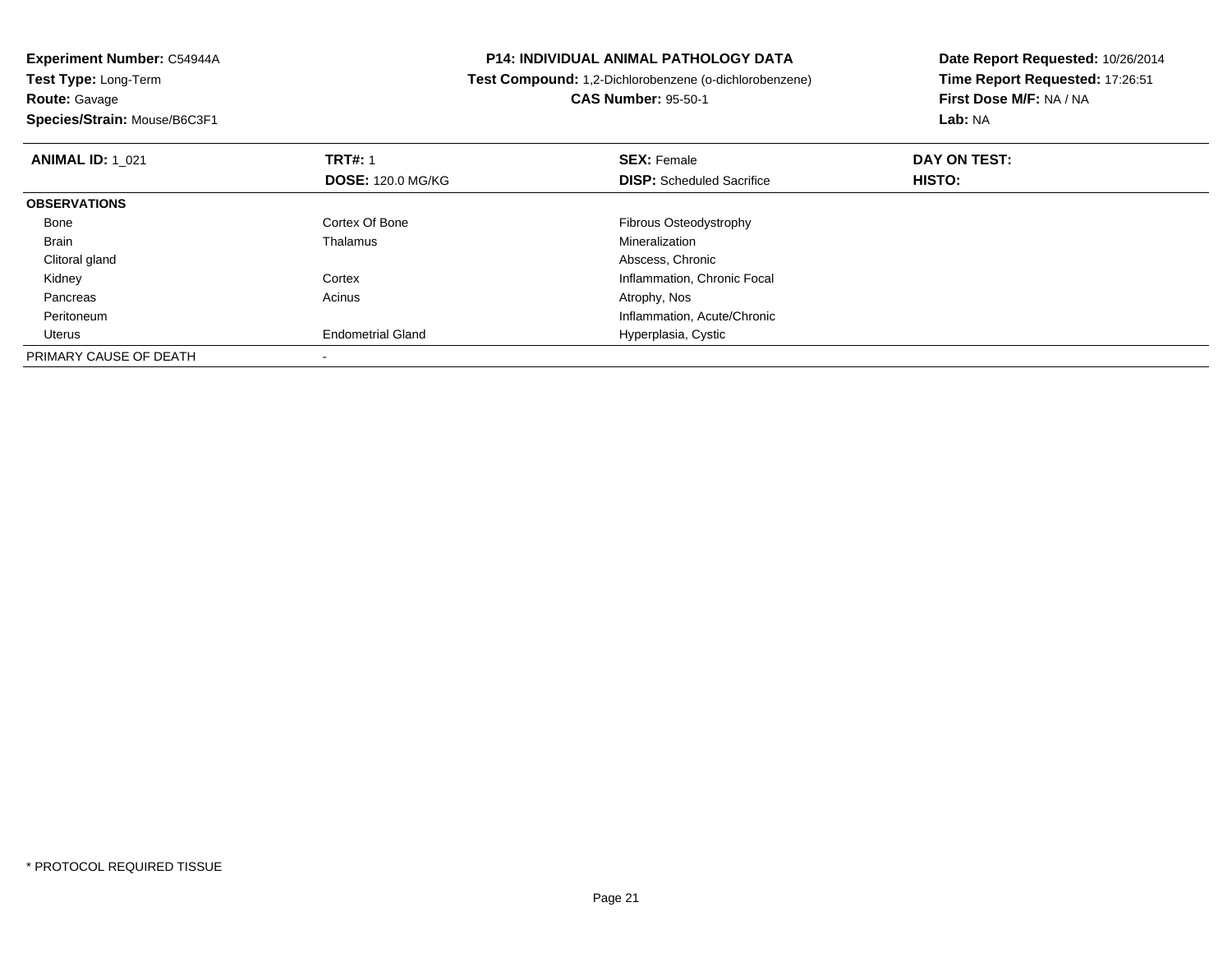| <b>Experiment Number: C54944A</b><br>Test Type: Long-Term<br><b>Route: Gavage</b><br>Species/Strain: Mouse/B6C3F1 |                                            | <b>P14: INDIVIDUAL ANIMAL PATHOLOGY DATA</b><br>Test Compound: 1,2-Dichlorobenzene (o-dichlorobenzene)<br><b>CAS Number: 95-50-1</b> | Date Report Requested: 10/26/2014<br>Time Report Requested: 17:26:51<br>First Dose M/F: NA / NA<br>Lab: NA |
|-------------------------------------------------------------------------------------------------------------------|--------------------------------------------|--------------------------------------------------------------------------------------------------------------------------------------|------------------------------------------------------------------------------------------------------------|
| <b>ANIMAL ID:</b> 1 022                                                                                           | <b>TRT#: 1</b><br><b>DOSE: 120.0 MG/KG</b> | <b>SEX: Female</b><br><b>DISP:</b> Scheduled Sacrifice                                                                               | DAY ON TEST:<br>HISTO:                                                                                     |
| <b>OBSERVATIONS</b>                                                                                               |                                            |                                                                                                                                      |                                                                                                            |
| Bone                                                                                                              | Cortex Of Bone                             | <b>Fibrous Osteodystrophy</b>                                                                                                        |                                                                                                            |
| Ovary                                                                                                             |                                            | Cyst, Follicular Nos                                                                                                                 |                                                                                                            |
| Uterus                                                                                                            | <b>Endometrial Gland</b>                   | Hyperplasia, Cystic                                                                                                                  |                                                                                                            |
| PRIMARY CAUSE OF DEATH                                                                                            |                                            |                                                                                                                                      |                                                                                                            |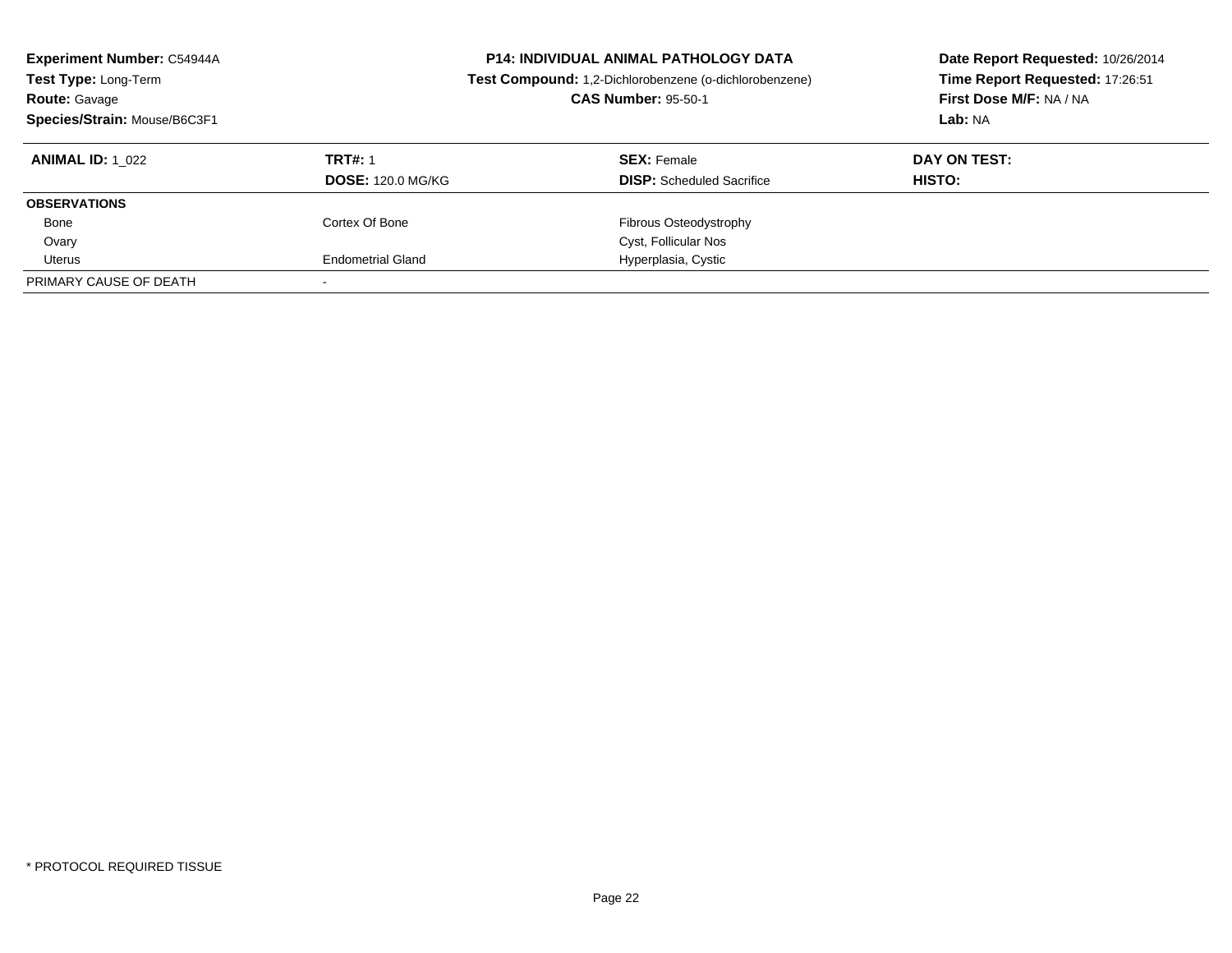| <b>Experiment Number: C54944A</b> |                          | <b>P14: INDIVIDUAL ANIMAL PATHOLOGY DATA</b>           |                                 |
|-----------------------------------|--------------------------|--------------------------------------------------------|---------------------------------|
| Test Type: Long-Term              |                          | Test Compound: 1.2-Dichlorobenzene (o-dichlorobenzene) | Time Report Requested: 17:26:51 |
| <b>Route: Gavage</b>              |                          | <b>CAS Number: 95-50-1</b>                             | First Dose M/F: NA / NA         |
| Species/Strain: Mouse/B6C3F1      |                          |                                                        | Lab: NA                         |
| <b>ANIMAL ID: 1 023</b>           | <b>TRT#: 1</b>           | <b>SEX:</b> Female                                     | DAY ON TEST:                    |
|                                   | <b>DOSE: 120.0 MG/KG</b> | <b>DISP:</b> Scheduled Sacrifice                       | HISTO:                          |
| <b>OBSERVATIONS</b>               |                          |                                                        |                                 |
| Bone                              | Cortex Of Bone           | Fibrous Osteodystrophy                                 |                                 |
| Brain                             | Thalamus                 | Mineralization                                         |                                 |
| Unspecified                       | Multiple Organs Nos      | Lymphoma, Undifferentiated-Malignant Type              |                                 |
| Uterus                            | <b>Endometrial Gland</b> | Hyperplasia, Cystic                                    |                                 |
| PRIMARY CAUSE OF DEATH            |                          |                                                        |                                 |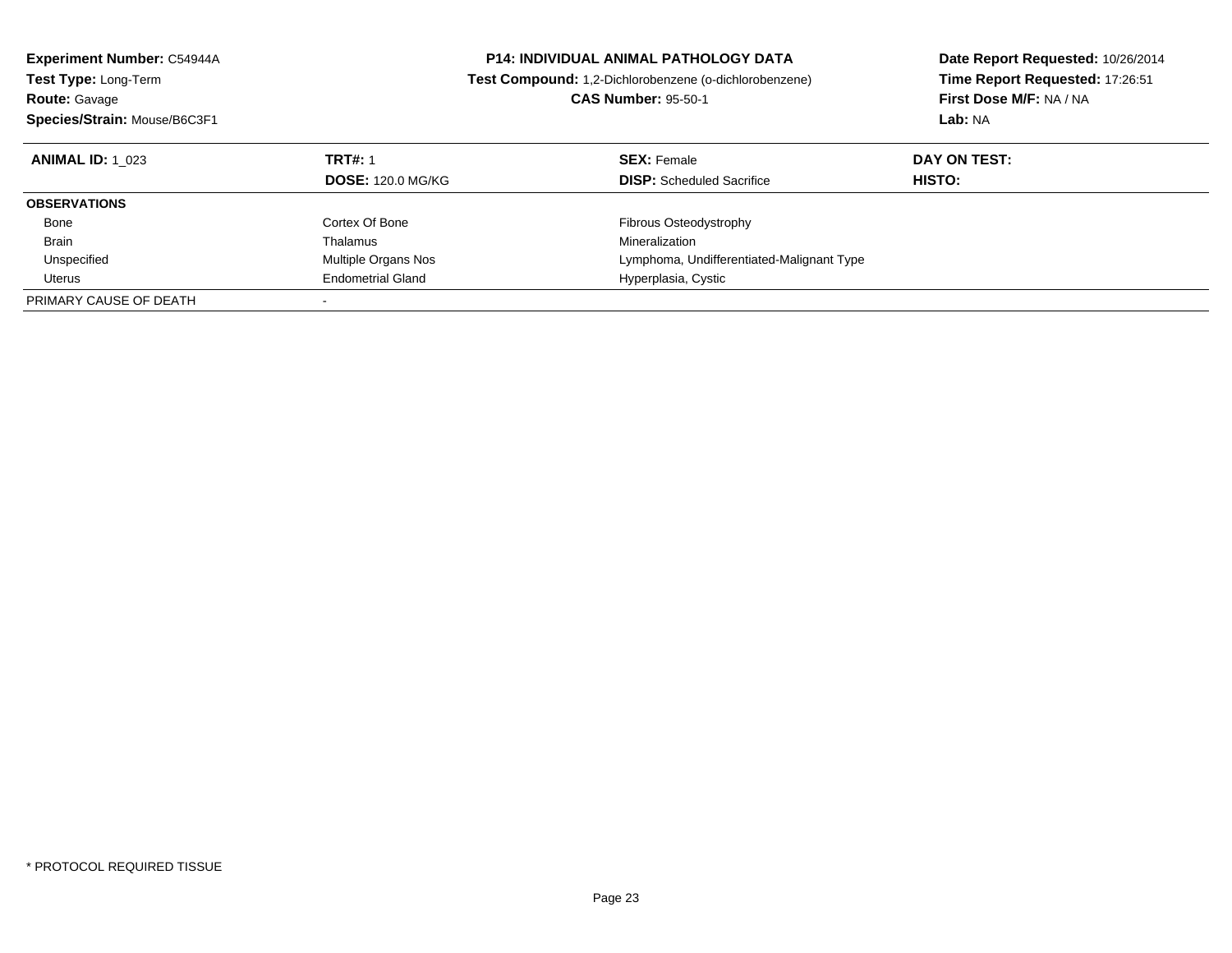| <b>Experiment Number: C54944A</b><br><b>Test Type: Long-Term</b><br><b>Route: Gavage</b><br>Species/Strain: Mouse/B6C3F1 | <b>P14: INDIVIDUAL ANIMAL PATHOLOGY DATA</b><br>Test Compound: 1,2-Dichlorobenzene (o-dichlorobenzene)<br><b>CAS Number: 95-50-1</b> |                                  | Date Report Requested: 10/26/2014<br>Time Report Requested: 17:26:51<br>First Dose M/F: NA / NA<br>Lab: NA |
|--------------------------------------------------------------------------------------------------------------------------|--------------------------------------------------------------------------------------------------------------------------------------|----------------------------------|------------------------------------------------------------------------------------------------------------|
| <b>ANIMAL ID:</b> 1 024                                                                                                  | <b>TRT#: 1</b>                                                                                                                       | <b>SEX: Female</b>               | DAY ON TEST:                                                                                               |
|                                                                                                                          | <b>DOSE: 120.0 MG/KG</b>                                                                                                             | <b>DISP:</b> Scheduled Sacrifice | HISTO:                                                                                                     |
| <b>OBSERVATIONS</b>                                                                                                      |                                                                                                                                      |                                  |                                                                                                            |
| Pituitary gland                                                                                                          |                                                                                                                                      | Hyperplasia, Chromophobe Cell    |                                                                                                            |
| Unspecified                                                                                                              | Multiple Organs Nos                                                                                                                  | Hemangiosarcoma                  |                                                                                                            |
| PRIMARY CAUSE OF DEATH                                                                                                   |                                                                                                                                      |                                  |                                                                                                            |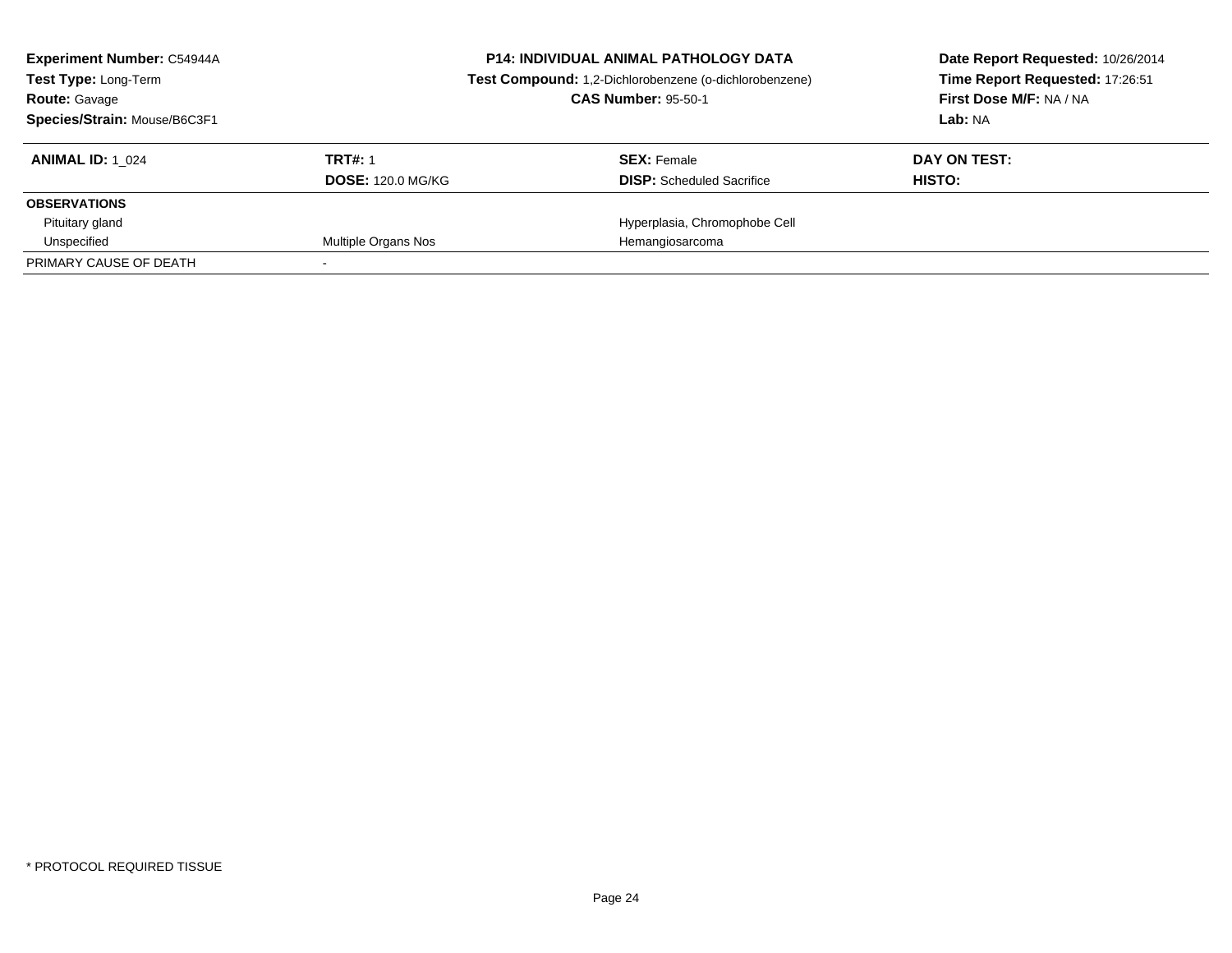| <b>Experiment Number: C54944A</b><br>Test Type: Long-Term<br><b>Route: Gavage</b> |                          | <b>P14: INDIVIDUAL ANIMAL PATHOLOGY DATA</b><br><b>Test Compound:</b> 1,2-Dichlorobenzene (o-dichlorobenzene)<br><b>CAS Number: 95-50-1</b> | Date Report Requested: 10/26/2014<br>Time Report Requested: 17:26:51<br>First Dose M/F: NA / NA |
|-----------------------------------------------------------------------------------|--------------------------|---------------------------------------------------------------------------------------------------------------------------------------------|-------------------------------------------------------------------------------------------------|
| Species/Strain: Mouse/B6C3F1                                                      |                          |                                                                                                                                             | Lab: NA                                                                                         |
| <b>ANIMAL ID: 1 025</b>                                                           | <b>TRT#: 1</b>           | <b>SEX: Female</b>                                                                                                                          | DAY ON TEST:                                                                                    |
|                                                                                   | <b>DOSE: 120.0 MG/KG</b> | <b>DISP:</b> Scheduled Sacrifice                                                                                                            | HISTO:                                                                                          |
| <b>OBSERVATIONS</b>                                                               |                          |                                                                                                                                             |                                                                                                 |
| Ovary                                                                             |                          | Cyst, Follicular Nos                                                                                                                        |                                                                                                 |
| Pituitary gland                                                                   |                          | Adenoma, Nos                                                                                                                                |                                                                                                 |
| Unspecified                                                                       | Multiple Organs Nos      | Lymphoma, Lymphocytic-Malignant Type                                                                                                        |                                                                                                 |
| Uterus                                                                            | <b>Endometrial Gland</b> | Hyperplasia, Cystic                                                                                                                         |                                                                                                 |
| PRIMARY CAUSE OF DEATH                                                            |                          |                                                                                                                                             |                                                                                                 |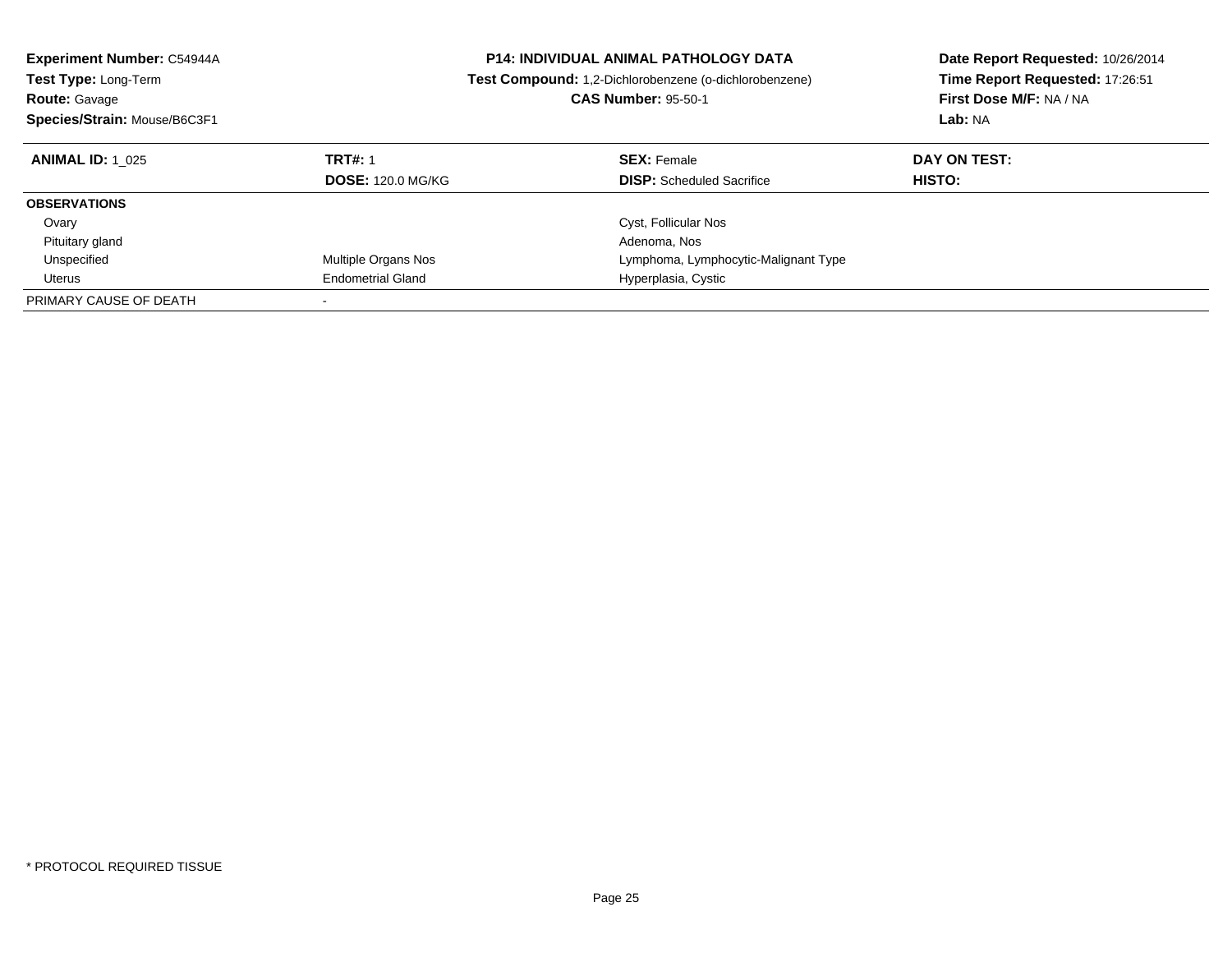| <b>Experiment Number: C54944A</b><br><b>Test Type: Long-Term</b><br><b>Route: Gavage</b><br>Species/Strain: Mouse/B6C3F1 |                          | <b>P14: INDIVIDUAL ANIMAL PATHOLOGY DATA</b><br>Test Compound: 1,2-Dichlorobenzene (o-dichlorobenzene)<br><b>CAS Number: 95-50-1</b> | Date Report Requested: 10/26/2014<br>Time Report Requested: 17:26:52<br>First Dose M/F: NA / NA<br>Lab: NA |
|--------------------------------------------------------------------------------------------------------------------------|--------------------------|--------------------------------------------------------------------------------------------------------------------------------------|------------------------------------------------------------------------------------------------------------|
| <b>ANIMAL ID:</b> 1 026                                                                                                  | <b>TRT#: 1</b>           | <b>SEX: Female</b>                                                                                                                   | DAY ON TEST:                                                                                               |
|                                                                                                                          | <b>DOSE: 120.0 MG/KG</b> | <b>DISP:</b> Scheduled Sacrifice                                                                                                     | <b>HISTO:</b>                                                                                              |
| <b>OBSERVATIONS</b>                                                                                                      |                          |                                                                                                                                      |                                                                                                            |
| Bone                                                                                                                     | Cortex Of Bone           | Fibrous Osteodystrophy                                                                                                               |                                                                                                            |
| <b>Brain</b>                                                                                                             | Thalamus                 | Mineralization                                                                                                                       |                                                                                                            |
| Kidney                                                                                                                   | Cortex                   | Infarct, Focal                                                                                                                       |                                                                                                            |
| Ovary                                                                                                                    |                          | Cyst, Follicular Nos                                                                                                                 |                                                                                                            |
| Uterus                                                                                                                   | <b>Endometrial Gland</b> | Hyperplasia, Cystic                                                                                                                  |                                                                                                            |
| PRIMARY CAUSE OF DEATH                                                                                                   |                          |                                                                                                                                      |                                                                                                            |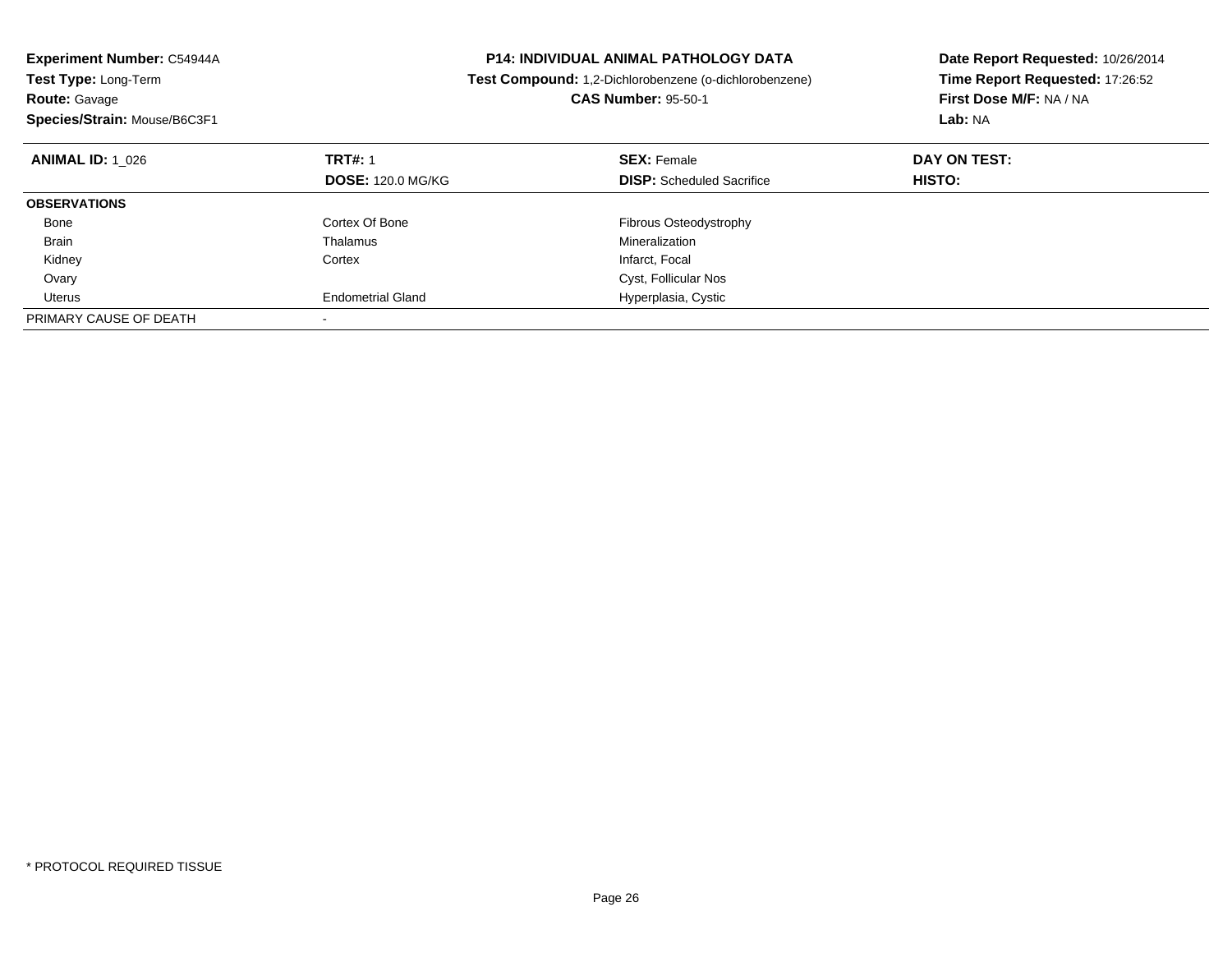| <b>Experiment Number: C54944A</b><br><b>Test Type: Long-Term</b><br><b>Route: Gavage</b><br>Species/Strain: Mouse/B6C3F1 |                                            | <b>P14: INDIVIDUAL ANIMAL PATHOLOGY DATA</b><br>Test Compound: 1,2-Dichlorobenzene (o-dichlorobenzene)<br><b>CAS Number: 95-50-1</b> | Date Report Requested: 10/26/2014<br>Time Report Requested: 17:26:52<br>First Dose M/F: NA / NA<br>Lab: NA |
|--------------------------------------------------------------------------------------------------------------------------|--------------------------------------------|--------------------------------------------------------------------------------------------------------------------------------------|------------------------------------------------------------------------------------------------------------|
| <b>ANIMAL ID: 1 027</b>                                                                                                  | <b>TRT#: 1</b><br><b>DOSE: 120.0 MG/KG</b> | <b>SEX:</b> Female<br><b>DISP:</b> Scheduled Sacrifice                                                                               | DAY ON TEST:<br>HISTO:                                                                                     |
| <b>OBSERVATIONS</b>                                                                                                      |                                            |                                                                                                                                      |                                                                                                            |
| <b>Brain</b>                                                                                                             | Thalamus<br>Meninges                       | Carcinoma, Nos, Invasive<br>Hemosiderosis                                                                                            |                                                                                                            |
| Pituitary gland                                                                                                          |                                            | Carcinoma, Nos                                                                                                                       |                                                                                                            |
| PRIMARY CAUSE OF DEATH                                                                                                   |                                            |                                                                                                                                      |                                                                                                            |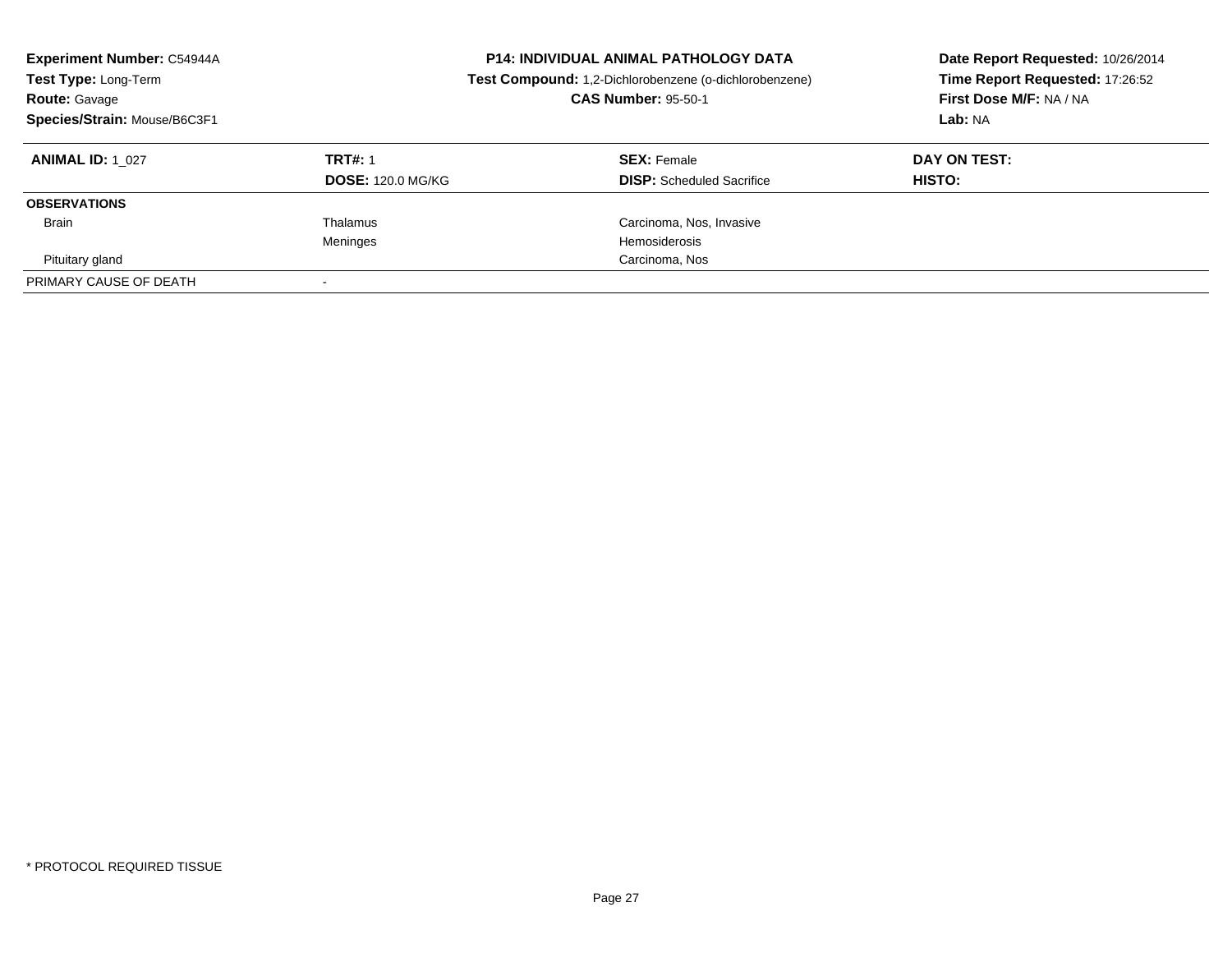| <b>Experiment Number: C54944A</b><br>Test Type: Long-Term<br><b>Route: Gavage</b><br>Species/Strain: Mouse/B6C3F1 |                                            | <b>P14: INDIVIDUAL ANIMAL PATHOLOGY DATA</b><br>Test Compound: 1,2-Dichlorobenzene (o-dichlorobenzene)<br><b>CAS Number: 95-50-1</b> | Date Report Requested: 10/26/2014<br>Time Report Requested: 17:26:52<br>First Dose M/F: NA / NA<br>Lab: NA |  |
|-------------------------------------------------------------------------------------------------------------------|--------------------------------------------|--------------------------------------------------------------------------------------------------------------------------------------|------------------------------------------------------------------------------------------------------------|--|
| <b>ANIMAL ID:</b> 1 028                                                                                           | <b>TRT#: 1</b><br><b>DOSE: 120.0 MG/KG</b> | <b>SEX: Female</b><br><b>DISP:</b> Scheduled Sacrifice                                                                               | DAY ON TEST:<br><b>HISTO:</b>                                                                              |  |
| <b>OBSERVATIONS</b>                                                                                               |                                            |                                                                                                                                      |                                                                                                            |  |
| Bone                                                                                                              | Cortex Of Bone                             | Fibrous Osteodystrophy                                                                                                               |                                                                                                            |  |
| Lung                                                                                                              |                                            | Lymphocytic Inflammatory Infiltrate                                                                                                  |                                                                                                            |  |
| Uterus                                                                                                            | <b>Endometrial Gland</b>                   | Hyperplasia, Cystic                                                                                                                  |                                                                                                            |  |
| PRIMARY CAUSE OF DEATH                                                                                            |                                            |                                                                                                                                      |                                                                                                            |  |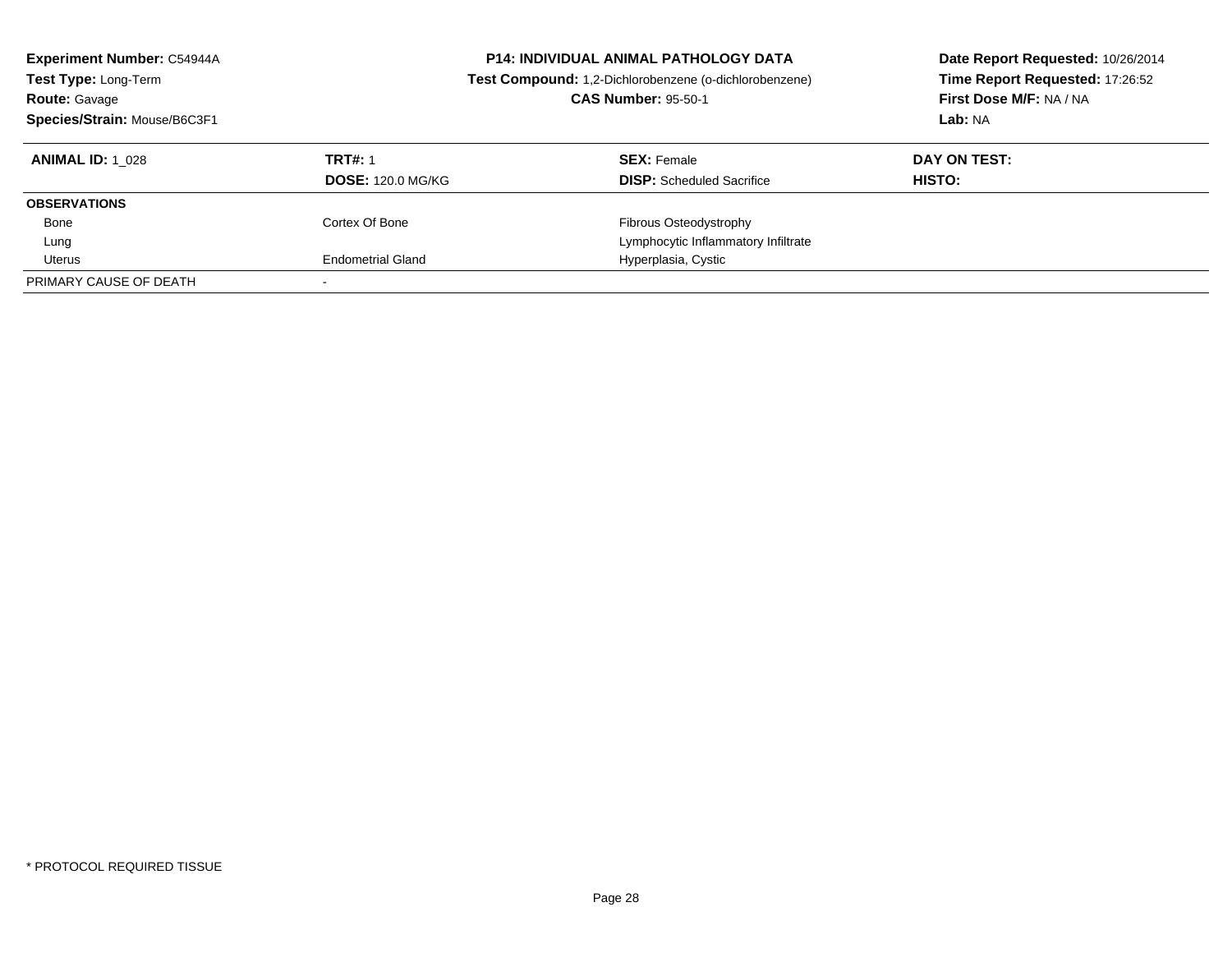| <b>Experiment Number: C54944A</b><br><b>Test Type: Long-Term</b><br><b>Route: Gavage</b><br>Species/Strain: Mouse/B6C3F1 |                          | <b>P14: INDIVIDUAL ANIMAL PATHOLOGY DATA</b><br>Test Compound: 1,2-Dichlorobenzene (o-dichlorobenzene)<br><b>CAS Number: 95-50-1</b> | Date Report Requested: 10/26/2014<br>Time Report Requested: 17:26:52<br>First Dose M/F: NA / NA<br>Lab: NA |
|--------------------------------------------------------------------------------------------------------------------------|--------------------------|--------------------------------------------------------------------------------------------------------------------------------------|------------------------------------------------------------------------------------------------------------|
| <b>ANIMAL ID:</b> 1 029                                                                                                  | <b>TRT#: 1</b>           | <b>SEX: Female</b>                                                                                                                   | DAY ON TEST:                                                                                               |
|                                                                                                                          | <b>DOSE: 120.0 MG/KG</b> | <b>DISP:</b> Scheduled Sacrifice                                                                                                     | <b>HISTO:</b>                                                                                              |
| <b>OBSERVATIONS</b>                                                                                                      |                          |                                                                                                                                      |                                                                                                            |
| Bone                                                                                                                     | Cortex Of Bone           | Fibrous Osteodystrophy                                                                                                               |                                                                                                            |
| Unspecified                                                                                                              | Multiple Organs Nos      | Lymphoma, Lymphocytic-Malignant Type                                                                                                 |                                                                                                            |
| Uterus                                                                                                                   | <b>Endometrial Gland</b> | Hyperplasia, Cystic                                                                                                                  |                                                                                                            |
|                                                                                                                          |                          | Lymphoma, Histiocytic-Malignant Type                                                                                                 |                                                                                                            |
| PRIMARY CAUSE OF DEATH                                                                                                   |                          |                                                                                                                                      |                                                                                                            |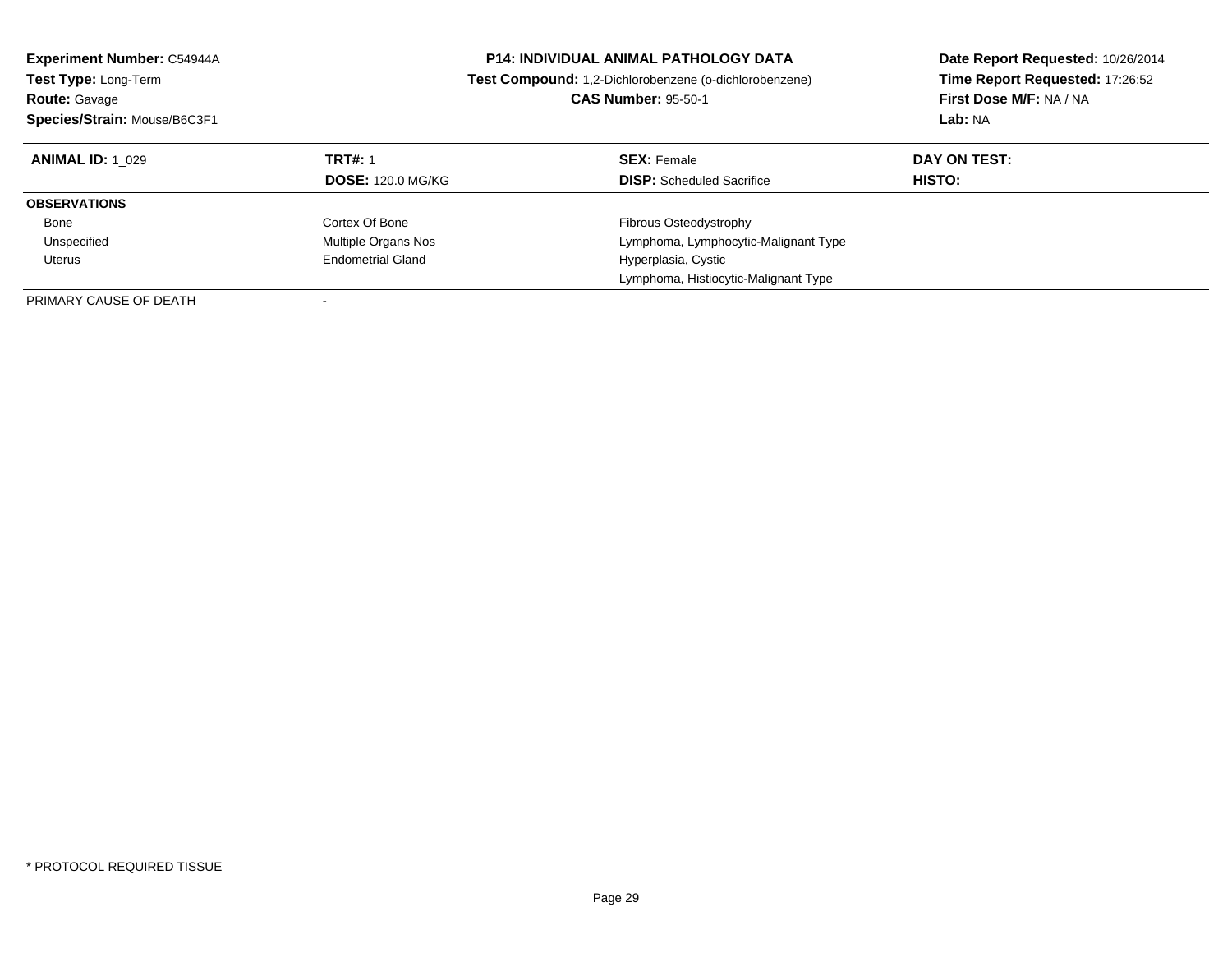| <b>Experiment Number: C54944A</b><br>Test Type: Long-Term<br><b>Route: Gavage</b><br>Species/Strain: Mouse/B6C3F1 |                          | <b>P14: INDIVIDUAL ANIMAL PATHOLOGY DATA</b><br>Test Compound: 1,2-Dichlorobenzene (o-dichlorobenzene)<br><b>CAS Number: 95-50-1</b> | Date Report Requested: 10/26/2014<br>Time Report Requested: 17:26:52<br>First Dose M/F: NA / NA<br>Lab: NA |
|-------------------------------------------------------------------------------------------------------------------|--------------------------|--------------------------------------------------------------------------------------------------------------------------------------|------------------------------------------------------------------------------------------------------------|
| <b>ANIMAL ID:</b> 1 030                                                                                           | <b>TRT#: 1</b>           | <b>SEX: Female</b>                                                                                                                   | DAY ON TEST:                                                                                               |
|                                                                                                                   | <b>DOSE: 120.0 MG/KG</b> | <b>DISP:</b> Scheduled Sacrifice                                                                                                     | <b>HISTO:</b>                                                                                              |
| <b>OBSERVATIONS</b>                                                                                               |                          |                                                                                                                                      |                                                                                                            |
| <b>Brain</b>                                                                                                      | Thalamus                 | Mineralization                                                                                                                       |                                                                                                            |
| Kidney                                                                                                            | Tubule                   | Necrosis, Focal                                                                                                                      |                                                                                                            |
| Uterus                                                                                                            | <b>Endometrial Gland</b> | Hyperplasia, Cystic                                                                                                                  |                                                                                                            |
| PRIMARY CAUSE OF DEATH                                                                                            |                          |                                                                                                                                      |                                                                                                            |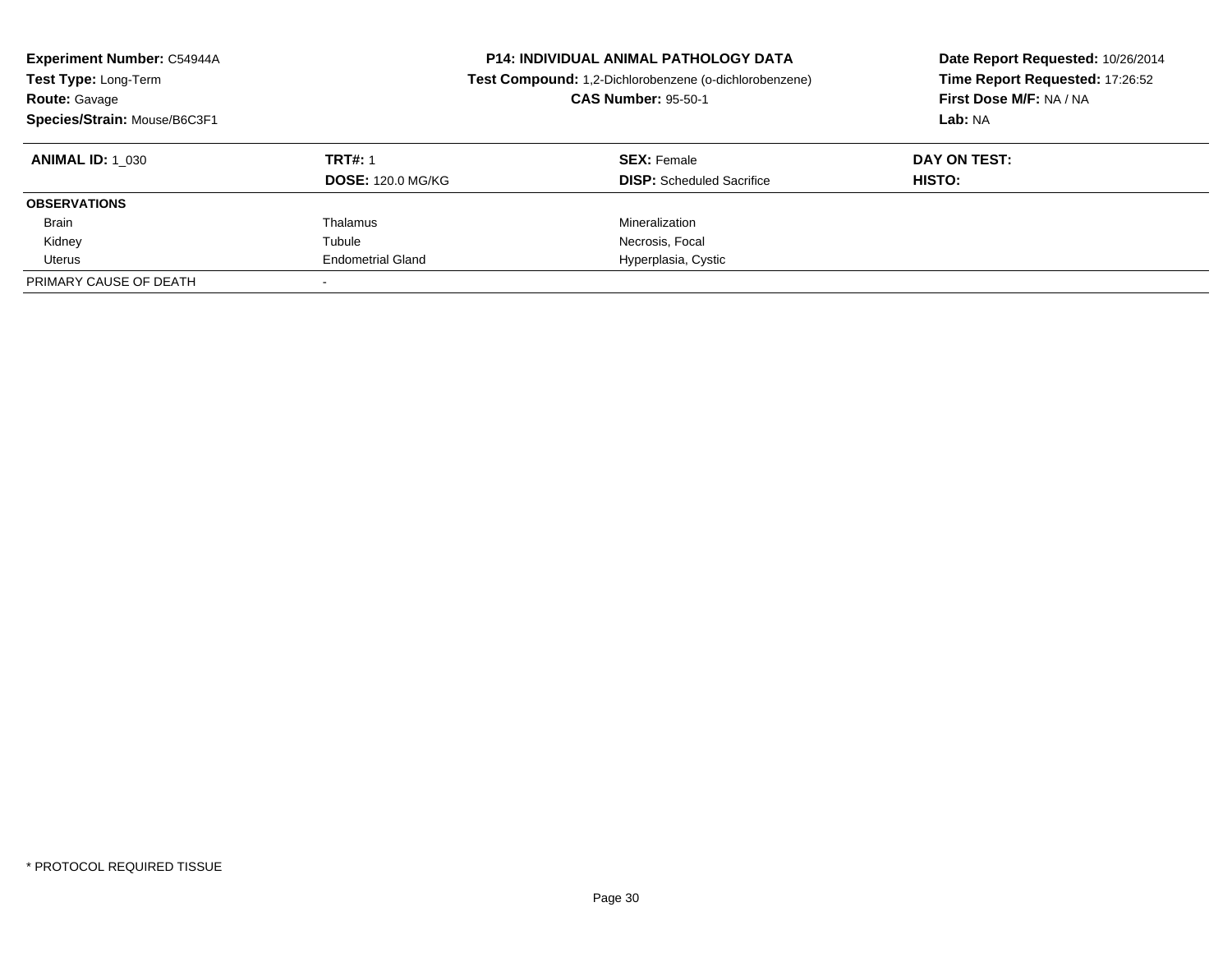| <b>Experiment Number: C54944A</b><br>Test Type: Long-Term<br><b>Route: Gavage</b><br>Species/Strain: Mouse/B6C3F1 |                                            | <b>P14: INDIVIDUAL ANIMAL PATHOLOGY DATA</b><br>Test Compound: 1,2-Dichlorobenzene (o-dichlorobenzene)<br><b>CAS Number: 95-50-1</b> | Date Report Requested: 10/26/2014<br>Time Report Requested: 17:26:52<br>First Dose M/F: NA / NA<br>Lab: NA |
|-------------------------------------------------------------------------------------------------------------------|--------------------------------------------|--------------------------------------------------------------------------------------------------------------------------------------|------------------------------------------------------------------------------------------------------------|
| <b>ANIMAL ID: 1 031</b>                                                                                           | <b>TRT#: 1</b><br><b>DOSE: 120.0 MG/KG</b> | <b>SEX: Female</b><br><b>DISP:</b> Scheduled Sacrifice                                                                               | DAY ON TEST:<br><b>HISTO:</b>                                                                              |
| <b>OBSERVATIONS</b>                                                                                               |                                            |                                                                                                                                      |                                                                                                            |
| Bone                                                                                                              | Cortex Of Bone                             | Fibrous Osteodystrophy                                                                                                               |                                                                                                            |
| Liver                                                                                                             |                                            | Hepatocellular Adenoma                                                                                                               |                                                                                                            |
| Uterus                                                                                                            | <b>Endometrial Gland</b>                   | Hyperplasia, Cystic                                                                                                                  |                                                                                                            |
| PRIMARY CAUSE OF DEATH                                                                                            |                                            |                                                                                                                                      |                                                                                                            |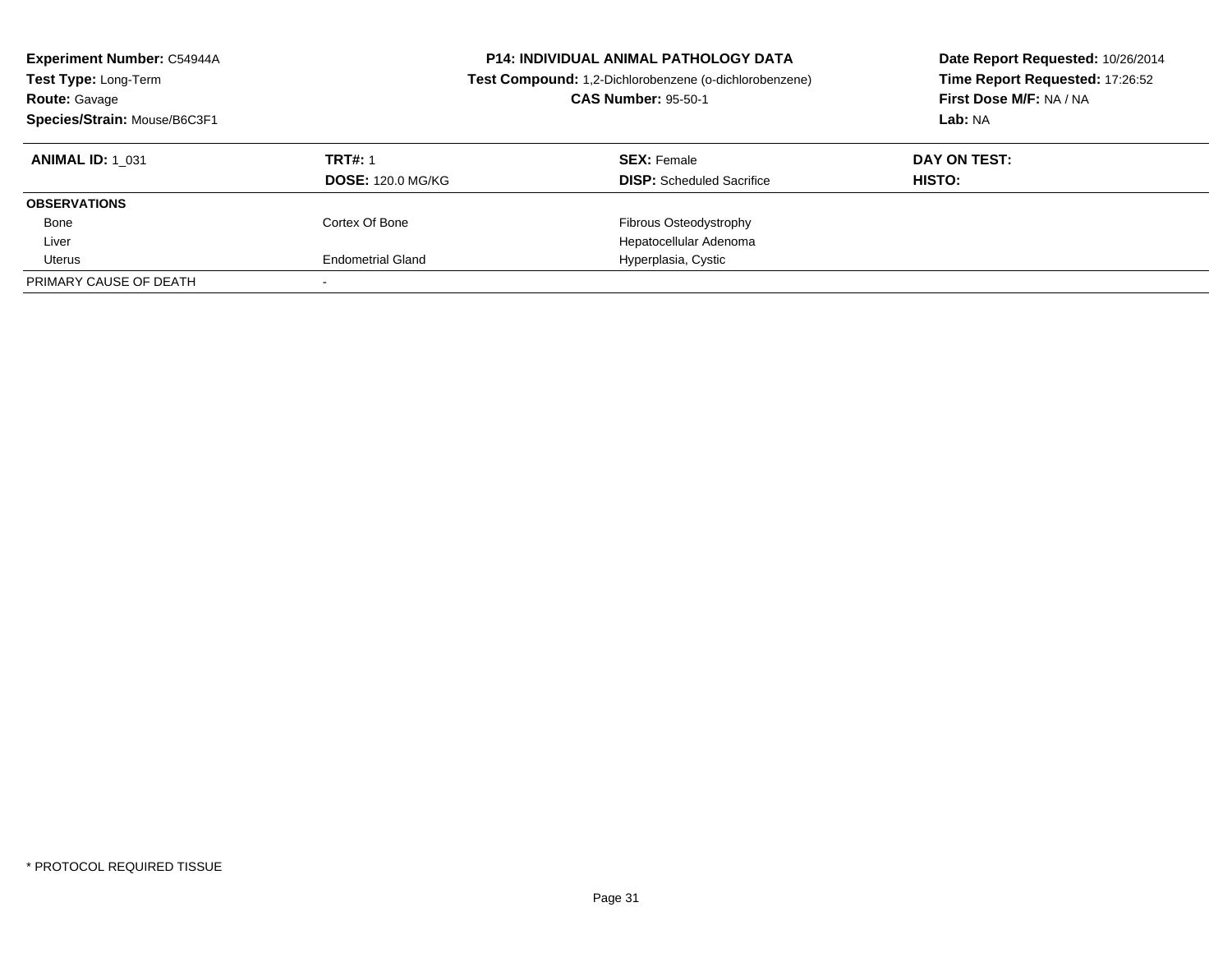| <b>Experiment Number: C54944A</b><br>Test Type: Long-Term<br><b>Route: Gavage</b><br>Species/Strain: Mouse/B6C3F1 |                          | <b>P14: INDIVIDUAL ANIMAL PATHOLOGY DATA</b><br>Test Compound: 1,2-Dichlorobenzene (o-dichlorobenzene)<br><b>CAS Number: 95-50-1</b> | Date Report Requested: 10/26/2014<br>Time Report Requested: 17:26:52<br>First Dose M/F: NA / NA<br>Lab: NA |
|-------------------------------------------------------------------------------------------------------------------|--------------------------|--------------------------------------------------------------------------------------------------------------------------------------|------------------------------------------------------------------------------------------------------------|
| <b>ANIMAL ID: 1 032</b>                                                                                           | <b>TRT#: 1</b>           | <b>SEX: Female</b>                                                                                                                   | DAY ON TEST:                                                                                               |
|                                                                                                                   | <b>DOSE: 120.0 MG/KG</b> | <b>DISP: Natural Death</b>                                                                                                           | HISTO:                                                                                                     |
| <b>OBSERVATIONS</b>                                                                                               |                          |                                                                                                                                      |                                                                                                            |
| Kidney                                                                                                            | Capsule                  | Inflammation, Chronic Focal                                                                                                          |                                                                                                            |
| Liver                                                                                                             | <b>Hepatic Sinusoid</b>  | Leukocytosis, Nos                                                                                                                    |                                                                                                            |
| Lung                                                                                                              |                          | Hyperplasia, Alveolar Epithelium                                                                                                     |                                                                                                            |
| Spleen                                                                                                            | Red Pulp                 | Hematopoiesis                                                                                                                        |                                                                                                            |
| Uterus                                                                                                            |                          | Abscess, Chronic                                                                                                                     |                                                                                                            |
| PRIMARY CAUSE OF DEATH                                                                                            |                          |                                                                                                                                      |                                                                                                            |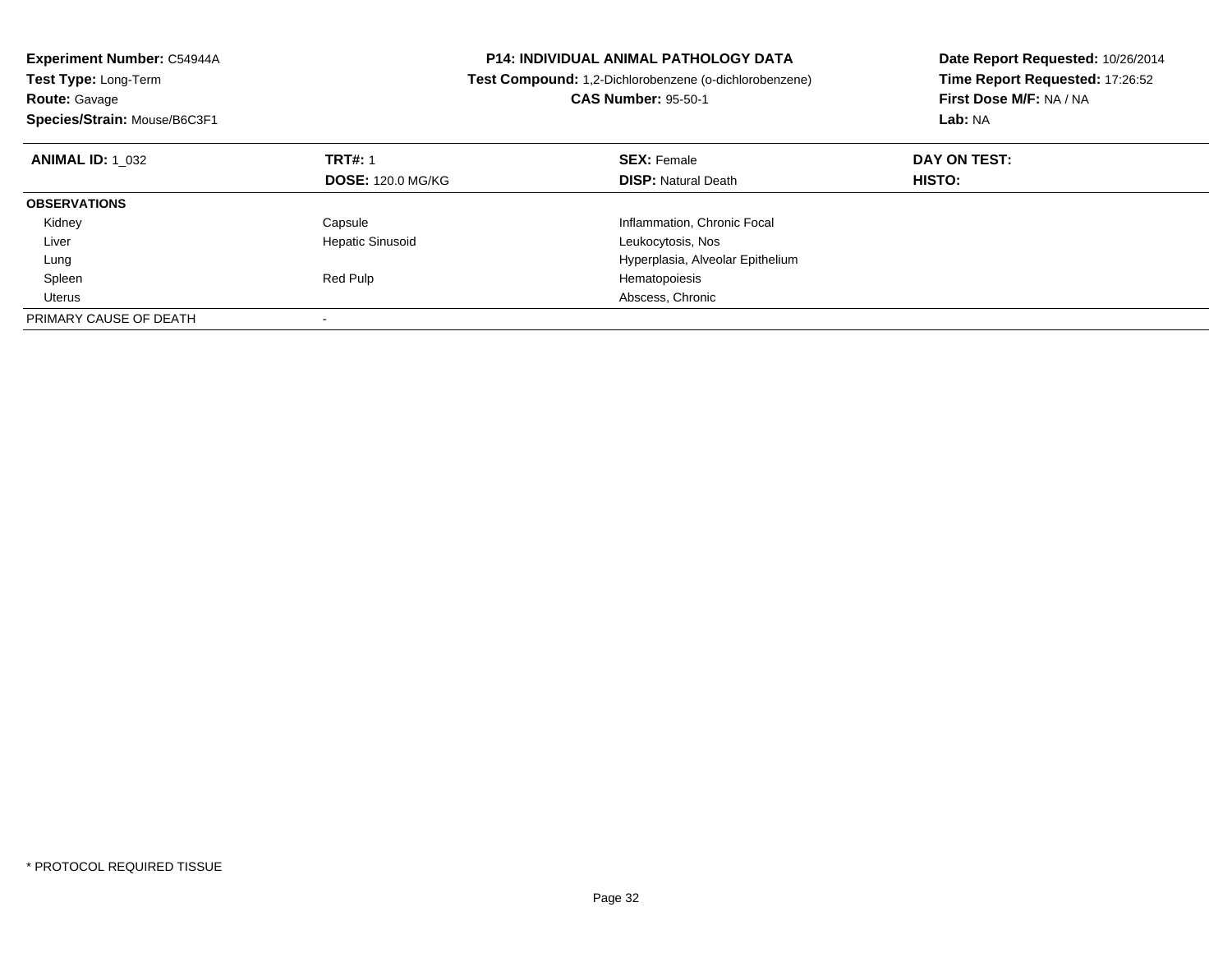| <b>Experiment Number: C54944A</b><br>Test Type: Long-Term<br><b>Route: Gavage</b><br>Species/Strain: Mouse/B6C3F1 |                          | <b>P14: INDIVIDUAL ANIMAL PATHOLOGY DATA</b><br>Test Compound: 1,2-Dichlorobenzene (o-dichlorobenzene)<br><b>CAS Number: 95-50-1</b> | Date Report Requested: 10/26/2014<br>Time Report Requested: 17:26:52<br>First Dose M/F: NA / NA<br>Lab: NA |
|-------------------------------------------------------------------------------------------------------------------|--------------------------|--------------------------------------------------------------------------------------------------------------------------------------|------------------------------------------------------------------------------------------------------------|
| <b>ANIMAL ID:</b> 1 033                                                                                           | <b>TRT#: 1</b>           | <b>SEX: Female</b>                                                                                                                   | DAY ON TEST:                                                                                               |
|                                                                                                                   | <b>DOSE: 120.0 MG/KG</b> | <b>DISP:</b> Scheduled Sacrifice                                                                                                     | HISTO:                                                                                                     |
| <b>OBSERVATIONS</b>                                                                                               |                          |                                                                                                                                      |                                                                                                            |
| Bone                                                                                                              | Cortex Of Bone           | Fibrous Osteodystrophy                                                                                                               |                                                                                                            |
| <b>Brain</b>                                                                                                      | Thalamus                 | Mineralization                                                                                                                       |                                                                                                            |
| Uterus                                                                                                            | <b>Endometrial Gland</b> | Hyperplasia, Cystic                                                                                                                  |                                                                                                            |
| PRIMARY CAUSE OF DEATH                                                                                            |                          |                                                                                                                                      |                                                                                                            |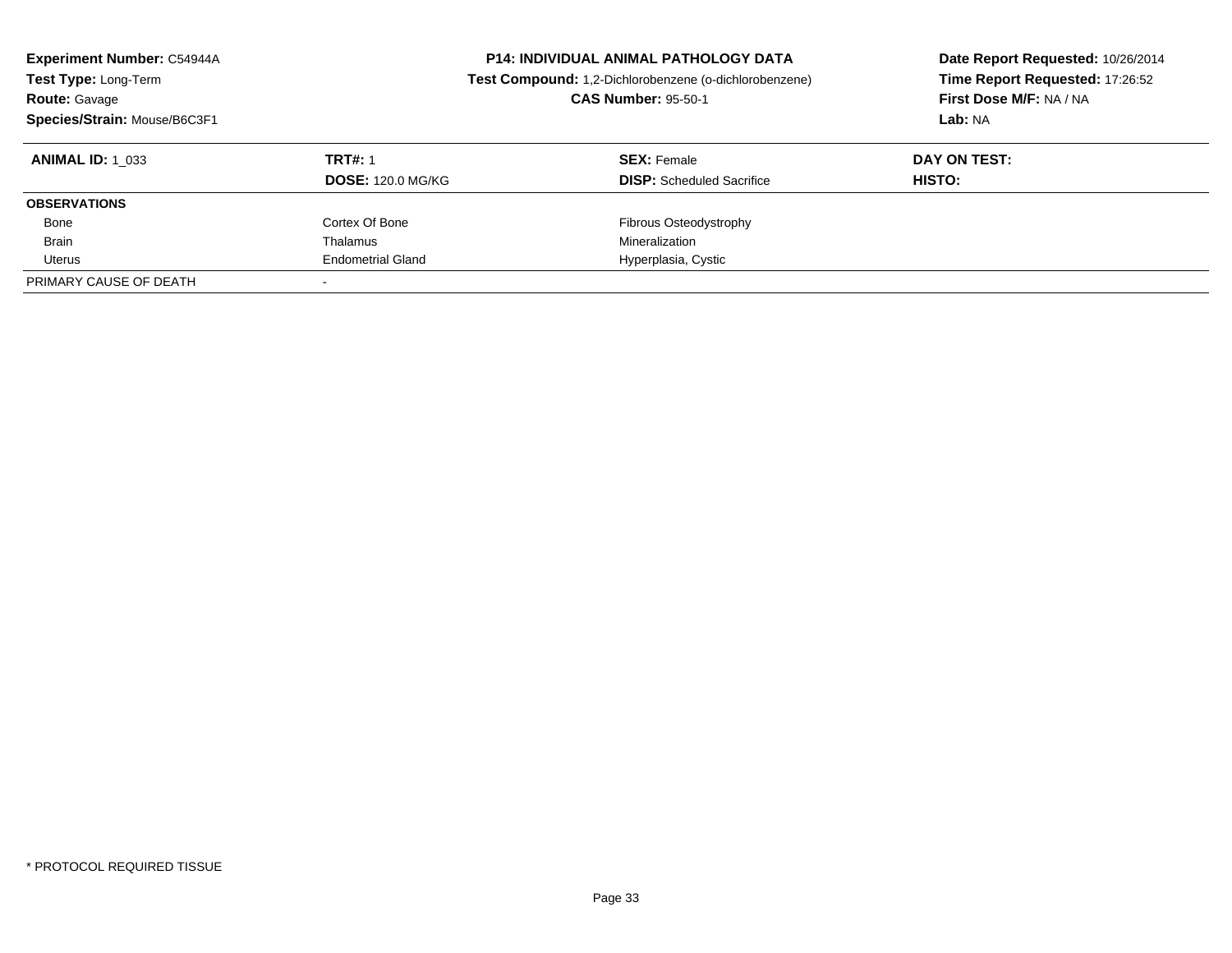| <b>Experiment Number: C54944A</b><br>Test Type: Long-Term<br><b>Route: Gavage</b><br>Species/Strain: Mouse/B6C3F1 |                          | <b>P14: INDIVIDUAL ANIMAL PATHOLOGY DATA</b><br>Test Compound: 1,2-Dichlorobenzene (o-dichlorobenzene)<br><b>CAS Number: 95-50-1</b> | Date Report Requested: 10/26/2014<br>Time Report Requested: 17:26:52<br>First Dose M/F: NA / NA<br>Lab: NA |
|-------------------------------------------------------------------------------------------------------------------|--------------------------|--------------------------------------------------------------------------------------------------------------------------------------|------------------------------------------------------------------------------------------------------------|
| <b>ANIMAL ID: 1 034</b>                                                                                           | <b>TRT#: 1</b>           | <b>SEX: Female</b>                                                                                                                   | DAY ON TEST:                                                                                               |
|                                                                                                                   | <b>DOSE: 120.0 MG/KG</b> | <b>DISP:</b> Scheduled Sacrifice                                                                                                     | HISTO:                                                                                                     |
| <b>OBSERVATIONS</b>                                                                                               |                          |                                                                                                                                      |                                                                                                            |
| Kidney                                                                                                            |                          | Lymphocytic Inflammatory Infiltrate                                                                                                  |                                                                                                            |
| Liver                                                                                                             |                          | Lymphocytic Inflammatory Infiltrate                                                                                                  |                                                                                                            |
| Pituitary gland                                                                                                   |                          | Adenoma, Nos                                                                                                                         |                                                                                                            |
| Uterus                                                                                                            |                          | Hemangioma                                                                                                                           |                                                                                                            |
|                                                                                                                   | <b>Endometrial Gland</b> | Hyperplasia, Cystic                                                                                                                  |                                                                                                            |
| PRIMARY CAUSE OF DEATH                                                                                            |                          |                                                                                                                                      |                                                                                                            |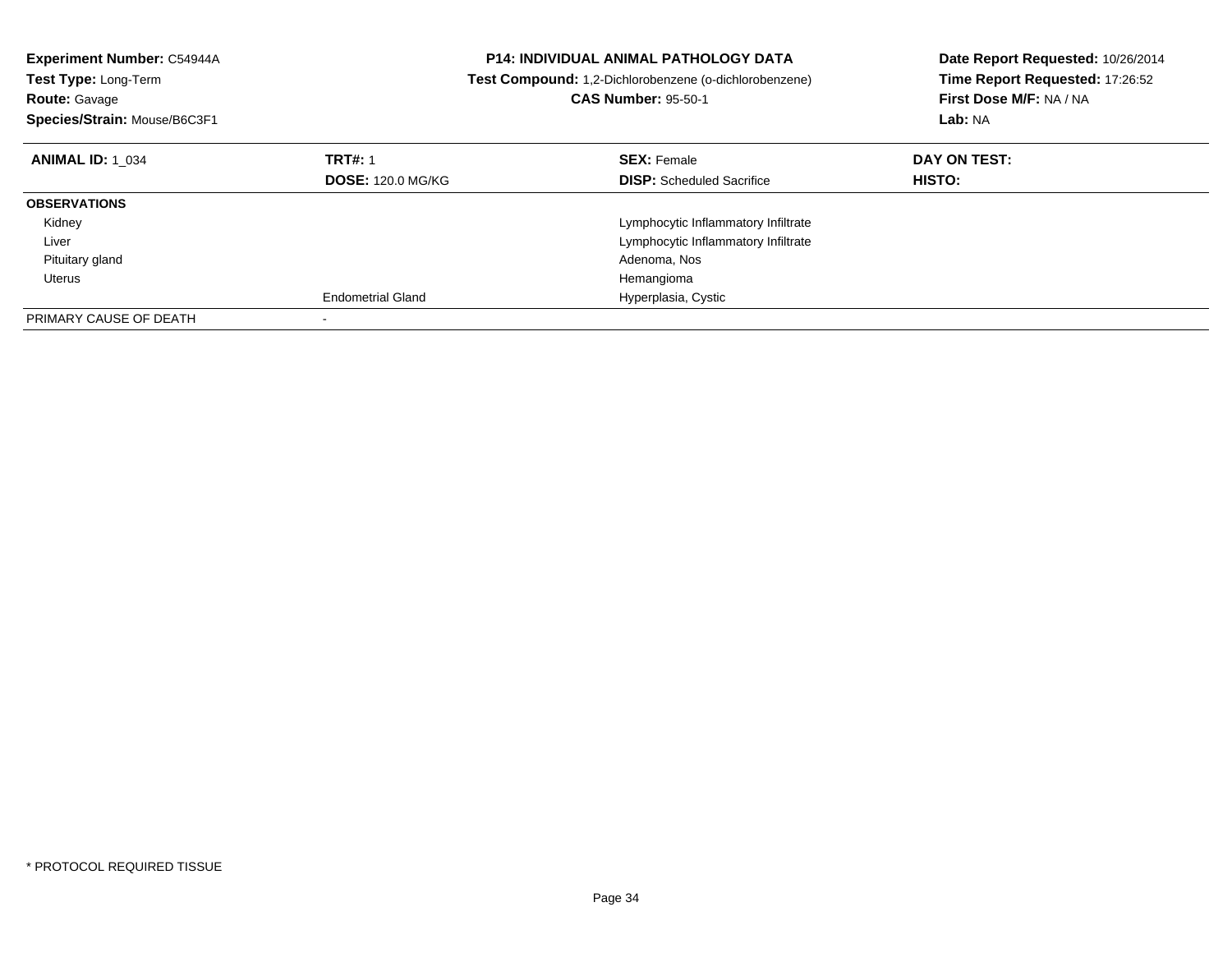| <b>Experiment Number: C54944A</b><br><b>Test Type: Long-Term</b><br><b>Route: Gavage</b><br>Species/Strain: Mouse/B6C3F1 |                                            | <b>P14: INDIVIDUAL ANIMAL PATHOLOGY DATA</b><br><b>Test Compound:</b> 1,2-Dichlorobenzene (o-dichlorobenzene)<br><b>CAS Number: 95-50-1</b> | Date Report Requested: 10/26/2014<br>Time Report Requested: 17:26:52<br>First Dose M/F: NA / NA<br>Lab: NA |
|--------------------------------------------------------------------------------------------------------------------------|--------------------------------------------|---------------------------------------------------------------------------------------------------------------------------------------------|------------------------------------------------------------------------------------------------------------|
| <b>ANIMAL ID: 1 035</b>                                                                                                  | <b>TRT#: 1</b><br><b>DOSE: 120.0 MG/KG</b> | <b>SEX: Female</b><br><b>DISP:</b> Scheduled Sacrifice                                                                                      | DAY ON TEST:<br>HISTO:                                                                                     |
| <b>OBSERVATIONS</b>                                                                                                      |                                            |                                                                                                                                             |                                                                                                            |
| Kidney                                                                                                                   | Cortex                                     | Infarct, Focal                                                                                                                              |                                                                                                            |
| Liver                                                                                                                    |                                            | Hepatocellular Adenoma                                                                                                                      |                                                                                                            |
| Ovary                                                                                                                    |                                            | Abscess, Chronic                                                                                                                            |                                                                                                            |
| Uterus                                                                                                                   | <b>Endometrial Gland</b>                   | Hyperplasia, Cystic                                                                                                                         |                                                                                                            |
| PRIMARY CAUSE OF DEATH                                                                                                   | $\overline{\phantom{a}}$                   |                                                                                                                                             |                                                                                                            |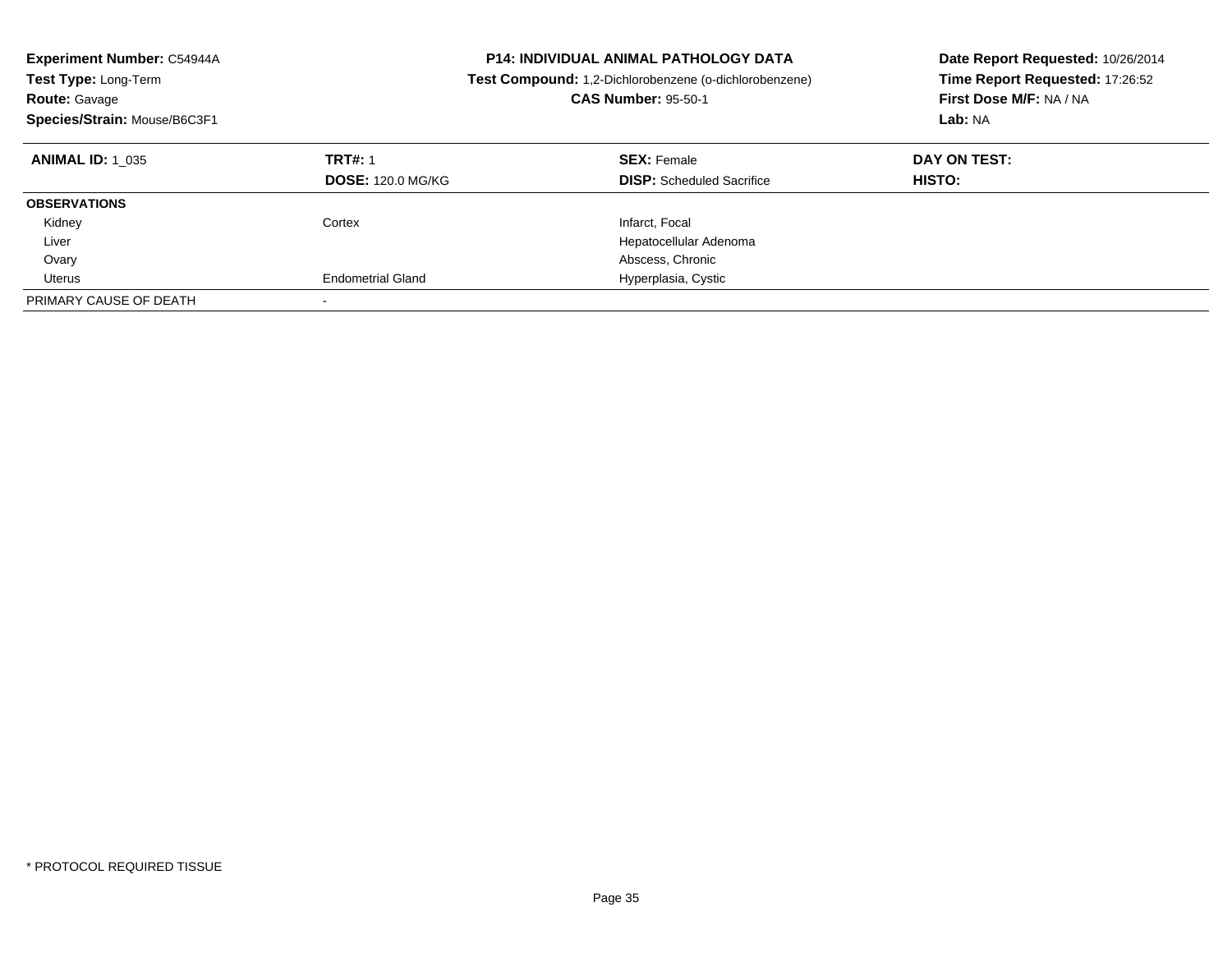| <b>Experiment Number: C54944A</b> | <b>P14: INDIVIDUAL ANIMAL PATHOLOGY DATA</b><br>Test Compound: 1,2-Dichlorobenzene (o-dichlorobenzene) |                                  | Date Report Requested: 10/26/2014 |
|-----------------------------------|--------------------------------------------------------------------------------------------------------|----------------------------------|-----------------------------------|
| <b>Test Type: Long-Term</b>       |                                                                                                        |                                  | Time Report Requested: 17:26:52   |
| <b>Route: Gavage</b>              |                                                                                                        | <b>CAS Number: 95-50-1</b>       | First Dose M/F: NA / NA           |
| Species/Strain: Mouse/B6C3F1      |                                                                                                        |                                  | Lab: NA                           |
| <b>ANIMAL ID: 1 036</b>           | <b>TRT#: 1</b>                                                                                         | <b>SEX: Female</b>               | DAY ON TEST:                      |
|                                   | <b>DOSE: 120.0 MG/KG</b>                                                                               | <b>DISP:</b> Scheduled Sacrifice | <b>HISTO:</b>                     |
| <b>OBSERVATIONS</b>               |                                                                                                        |                                  |                                   |
| Lung                              |                                                                                                        | Alveolar/Bronchiolar Adenoma     |                                   |
| Lymph node                        | Mediastinal Lymph Node                                                                                 | Hyperplasia, Lymphoid            |                                   |
| Ovary                             |                                                                                                        | Cyst, Follicular Nos             |                                   |
| Urinary bladder                   | Submucosa                                                                                              | Hyperplasia, Lymphoid            |                                   |
| Uterus                            | <b>Endometrial Gland</b>                                                                               | Hyperplasia, Cystic              |                                   |
| PRIMARY CAUSE OF DEATH            |                                                                                                        |                                  |                                   |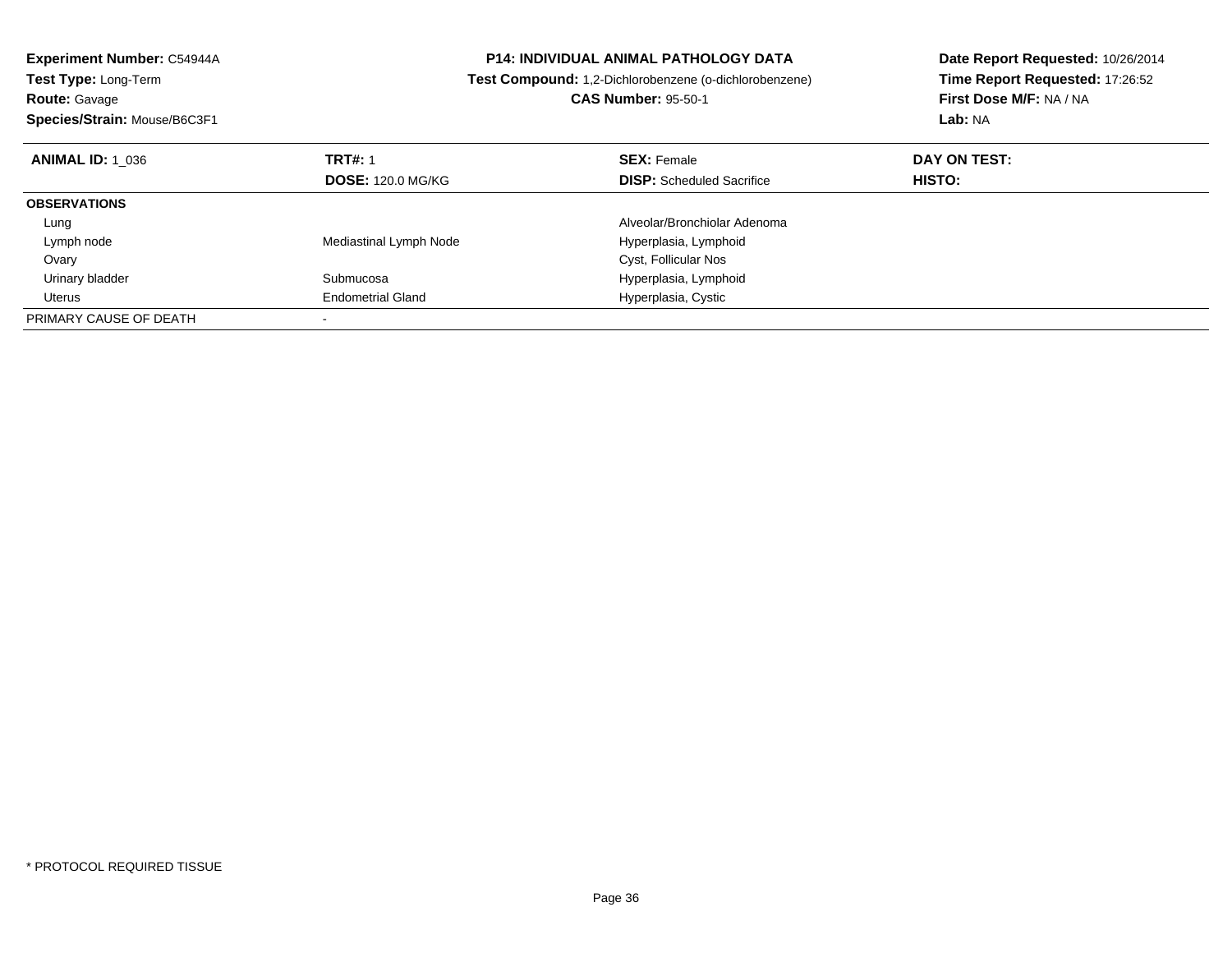| <b>Experiment Number: C54944A</b><br>Test Type: Long-Term<br><b>Route: Gavage</b><br>Species/Strain: Mouse/B6C3F1 | <b>P14: INDIVIDUAL ANIMAL PATHOLOGY DATA</b><br>Test Compound: 1,2-Dichlorobenzene (o-dichlorobenzene)<br><b>CAS Number: 95-50-1</b> |                                                        | Date Report Requested: 10/26/2014<br>Time Report Requested: 17:26:52<br>First Dose M/F: NA / NA<br><b>Lab: NA</b> |
|-------------------------------------------------------------------------------------------------------------------|--------------------------------------------------------------------------------------------------------------------------------------|--------------------------------------------------------|-------------------------------------------------------------------------------------------------------------------|
| <b>ANIMAL ID: 1 037</b>                                                                                           | <b>TRT#: 1</b><br><b>DOSE: 120.0 MG/KG</b>                                                                                           | <b>SEX: Female</b><br><b>DISP:</b> Scheduled Sacrifice | DAY ON TEST:<br>HISTO:                                                                                            |
| <b>OBSERVATIONS</b>                                                                                               |                                                                                                                                      |                                                        |                                                                                                                   |
| Bone                                                                                                              | Cortex Of Bone                                                                                                                       | Fibrous Osteodystrophy                                 |                                                                                                                   |
| <b>Brain</b>                                                                                                      | Thalamus                                                                                                                             | Mineralization                                         |                                                                                                                   |
| Liver                                                                                                             | Hepatocytes                                                                                                                          | Inflammation, Acute Focal                              |                                                                                                                   |
| Uterus                                                                                                            | <b>Endometrial Gland</b>                                                                                                             | Hyperplasia, Cystic                                    |                                                                                                                   |
| PRIMARY CAUSE OF DEATH                                                                                            |                                                                                                                                      |                                                        |                                                                                                                   |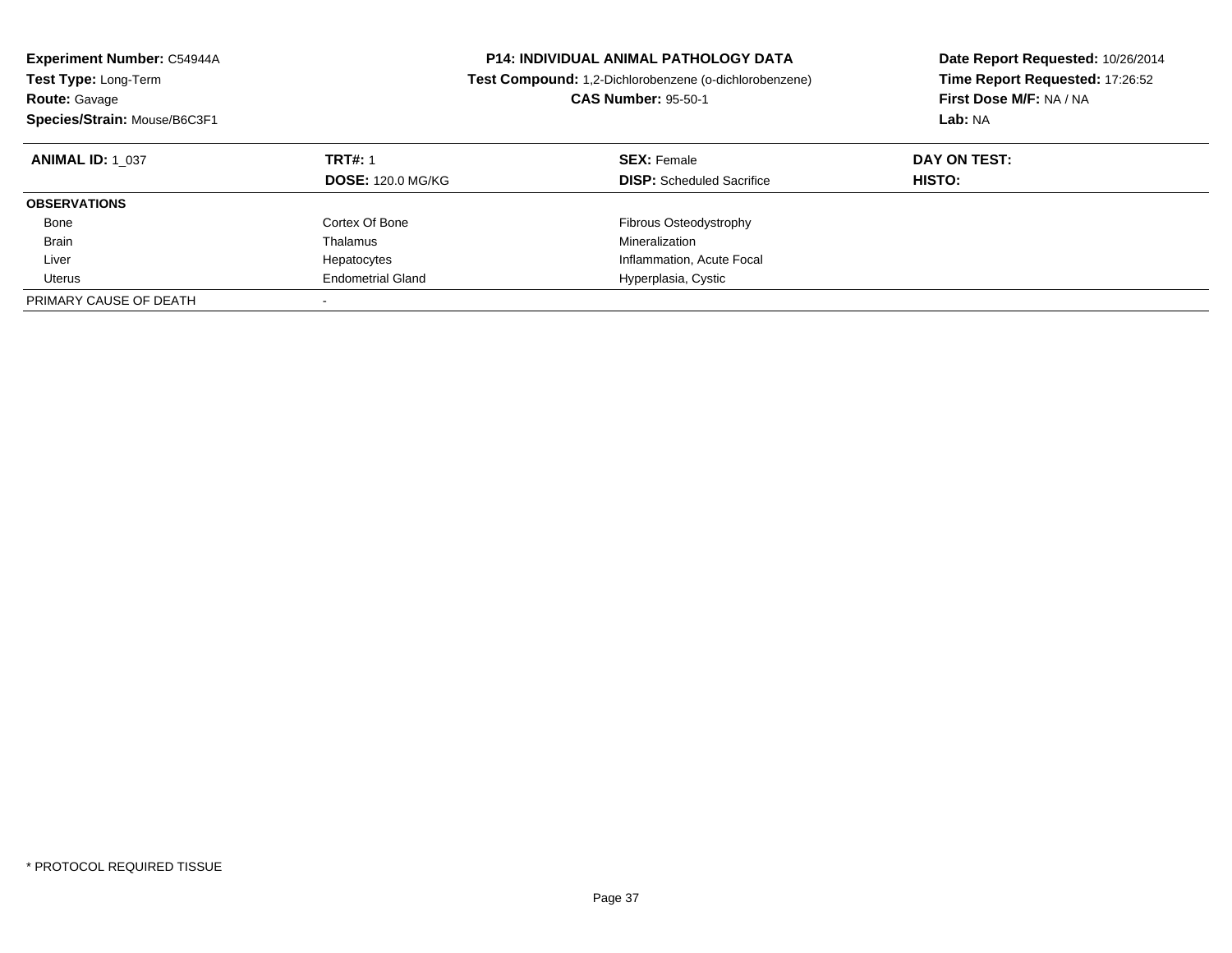| <b>Experiment Number: C54944A</b><br>Test Type: Long-Term<br><b>Route: Gavage</b><br>Species/Strain: Mouse/B6C3F1 | <b>P14: INDIVIDUAL ANIMAL PATHOLOGY DATA</b><br>Test Compound: 1,2-Dichlorobenzene (o-dichlorobenzene)<br><b>CAS Number: 95-50-1</b> |                                      | Date Report Requested: 10/26/2014<br>Time Report Requested: 17:26:52<br>First Dose M/F: NA / NA<br>Lab: NA |  |
|-------------------------------------------------------------------------------------------------------------------|--------------------------------------------------------------------------------------------------------------------------------------|--------------------------------------|------------------------------------------------------------------------------------------------------------|--|
| <b>ANIMAL ID:</b> 1 038                                                                                           | <b>TRT#: 1</b>                                                                                                                       | <b>SEX: Female</b>                   | DAY ON TEST:                                                                                               |  |
|                                                                                                                   | <b>DOSE: 120.0 MG/KG</b>                                                                                                             | <b>DISP:</b> Natural Death           | <b>HISTO:</b>                                                                                              |  |
| <b>OBSERVATIONS</b>                                                                                               |                                                                                                                                      |                                      |                                                                                                            |  |
| Bone                                                                                                              | Cortex Of Bone                                                                                                                       | <b>Fibrous Osteodystrophy</b>        |                                                                                                            |  |
| Unspecified                                                                                                       | Multiple Organs Nos                                                                                                                  | Lymphoma, Lymphocytic-Malignant Type |                                                                                                            |  |
| PRIMARY CAUSE OF DEATH                                                                                            |                                                                                                                                      |                                      |                                                                                                            |  |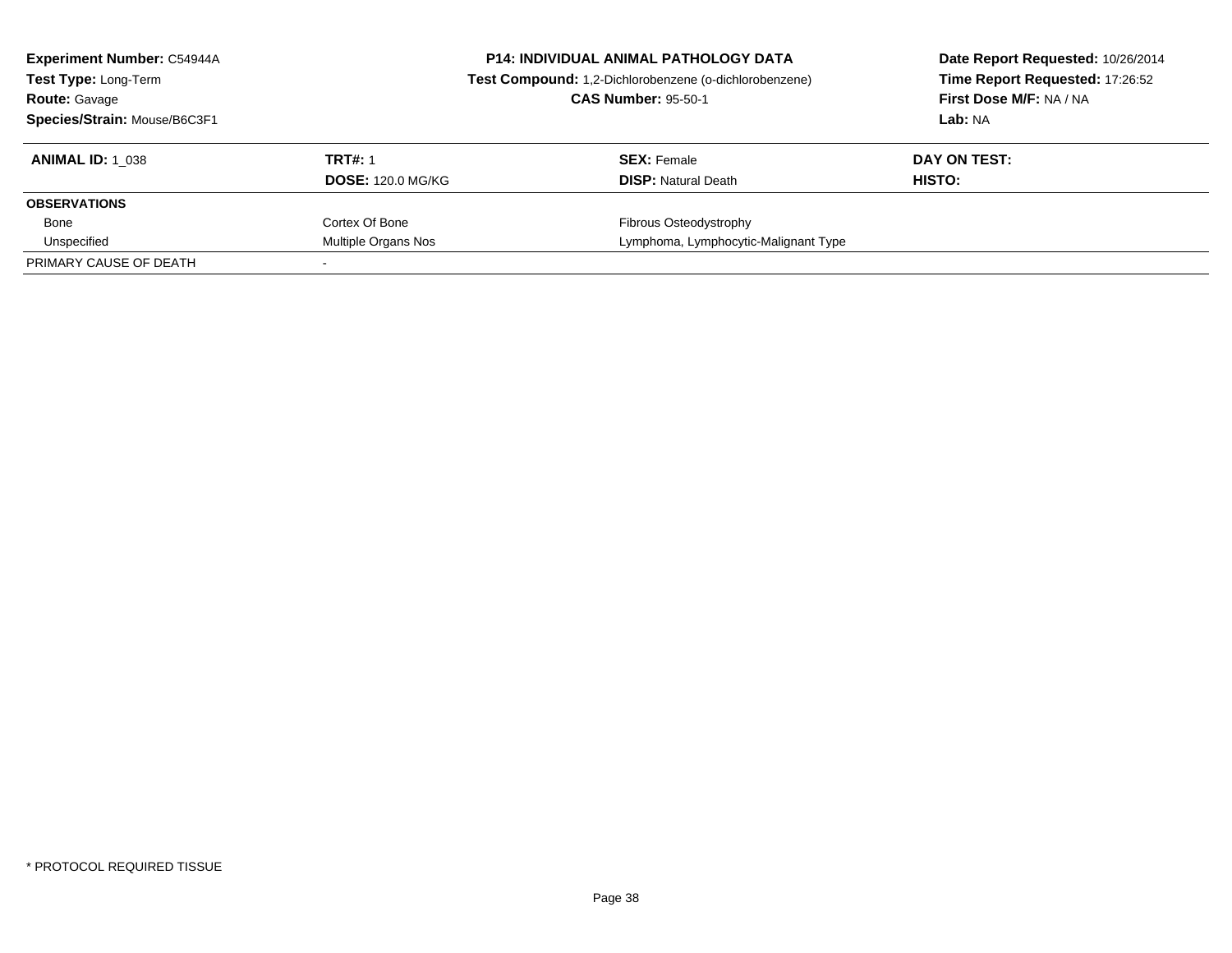| <b>Experiment Number: C54944A</b><br><b>Test Type: Long-Term</b> |                          | <b>P14: INDIVIDUAL ANIMAL PATHOLOGY DATA</b><br>Test Compound: 1,2-Dichlorobenzene (o-dichlorobenzene)<br><b>CAS Number: 95-50-1</b> | Date Report Requested: 10/26/2014<br>Time Report Requested: 17:26:52<br>First Dose M/F: NA / NA |  |
|------------------------------------------------------------------|--------------------------|--------------------------------------------------------------------------------------------------------------------------------------|-------------------------------------------------------------------------------------------------|--|
| <b>Route: Gavage</b><br>Species/Strain: Mouse/B6C3F1             |                          |                                                                                                                                      | Lab: NA                                                                                         |  |
|                                                                  |                          |                                                                                                                                      |                                                                                                 |  |
| <b>ANIMAL ID: 1 039</b>                                          | <b>TRT#: 1</b>           | <b>SEX:</b> Female                                                                                                                   | DAY ON TEST:                                                                                    |  |
|                                                                  | <b>DOSE: 120.0 MG/KG</b> | <b>DISP:</b> Natural Death                                                                                                           | HISTO:                                                                                          |  |
| <b>OBSERVATIONS</b>                                              |                          |                                                                                                                                      |                                                                                                 |  |
| Liver                                                            |                          | Necrosis, Focal                                                                                                                      |                                                                                                 |  |
| Unspecified                                                      | Multiple Organs Nos      | Lymphoma, Lymphocytic-Malignant Type                                                                                                 |                                                                                                 |  |
| PRIMARY CAUSE OF DEATH                                           |                          |                                                                                                                                      |                                                                                                 |  |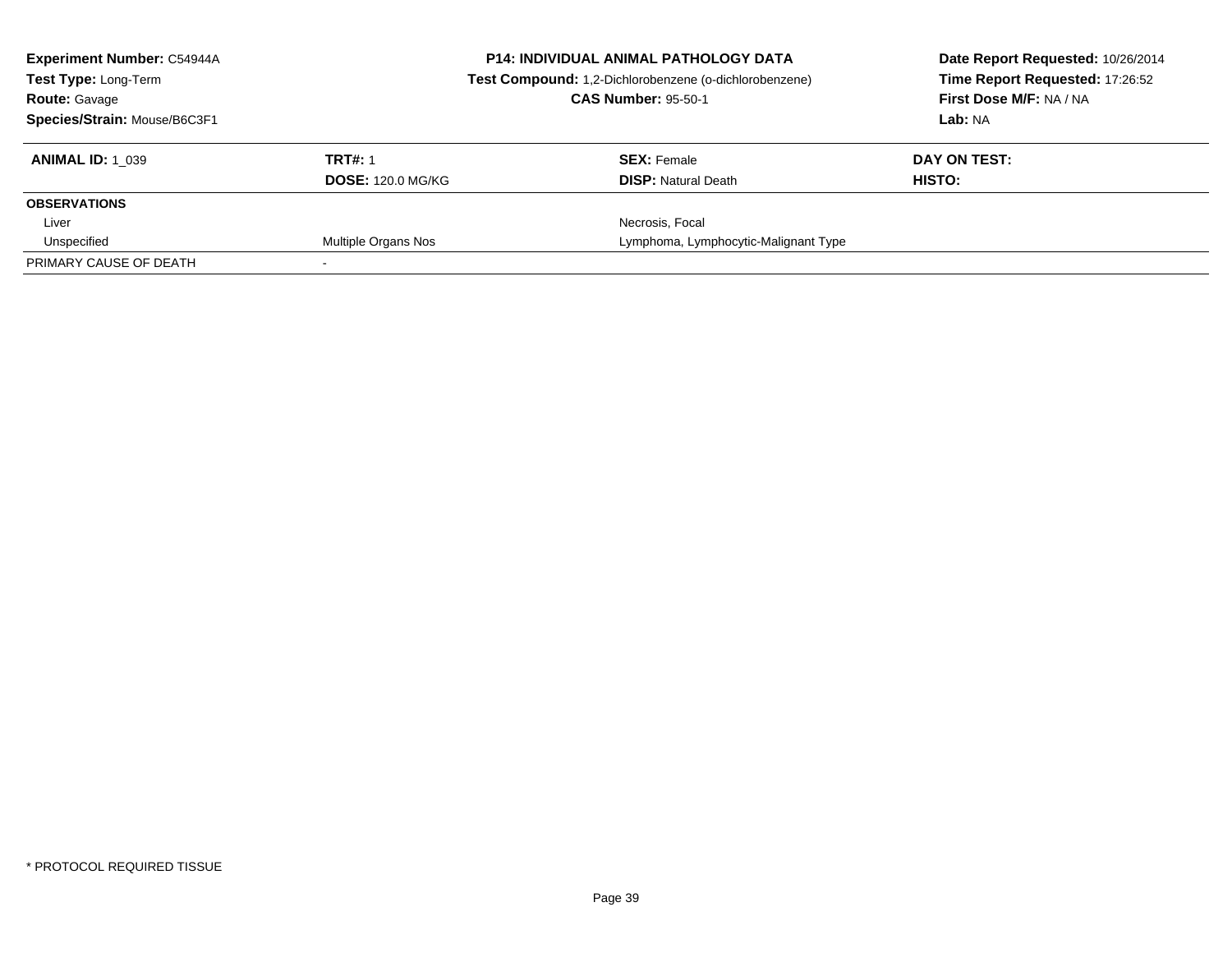| <b>Experiment Number: C54944A</b><br>Test Type: Long-Term<br><b>CAS Number: 95-50-1</b><br><b>Route: Gavage</b><br>Species/Strain: Mouse/B6C3F1 |                                            | <b>P14: INDIVIDUAL ANIMAL PATHOLOGY DATA</b><br>Test Compound: 1,2-Dichlorobenzene (o-dichlorobenzene) | Date Report Requested: 10/26/2014<br>Time Report Requested: 17:26:52<br>First Dose M/F: NA / NA<br>Lab: NA |
|-------------------------------------------------------------------------------------------------------------------------------------------------|--------------------------------------------|--------------------------------------------------------------------------------------------------------|------------------------------------------------------------------------------------------------------------|
| <b>ANIMAL ID: 1 040</b>                                                                                                                         | <b>TRT#: 1</b><br><b>DOSE: 120.0 MG/KG</b> | <b>SEX: Female</b><br><b>DISP:</b> Scheduled Sacrifice                                                 | DAY ON TEST:<br><b>HISTO:</b>                                                                              |
| <b>OBSERVATIONS</b>                                                                                                                             |                                            |                                                                                                        |                                                                                                            |
| Liver                                                                                                                                           | Hepatocytes                                | Necrosis, Coagulative                                                                                  |                                                                                                            |
| Unspecified                                                                                                                                     | Multiple Organs Nos                        | Lymphoma, Histiocytic-Malignant Type                                                                   |                                                                                                            |
| PRIMARY CAUSE OF DEATH                                                                                                                          |                                            |                                                                                                        |                                                                                                            |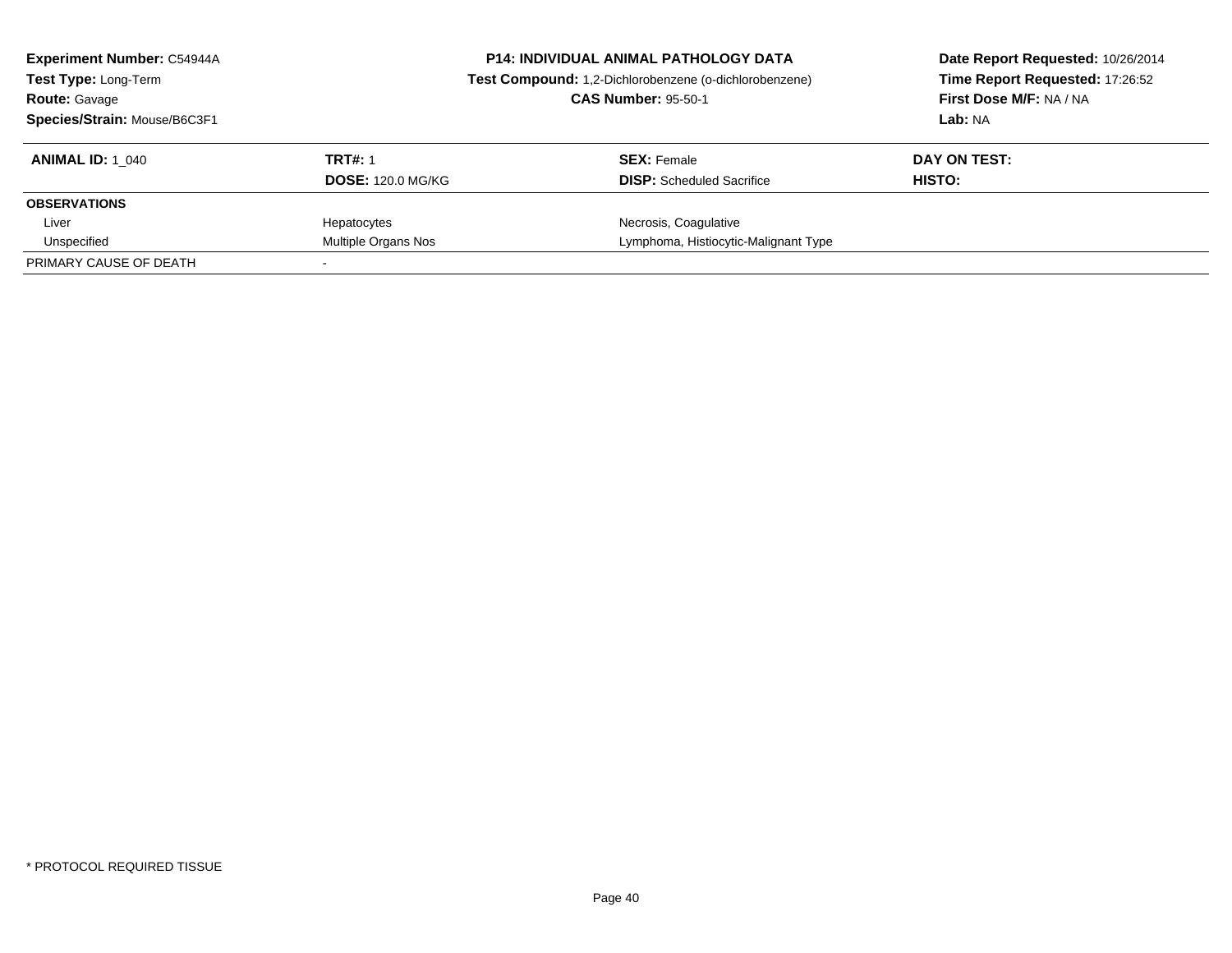| <b>Experiment Number: C54944A</b><br><b>Test Type: Long-Term</b><br><b>Route: Gavage</b><br>Species/Strain: Mouse/B6C3F1 | <b>P14: INDIVIDUAL ANIMAL PATHOLOGY DATA</b><br><b>Test Compound:</b> 1,2-Dichlorobenzene (o-dichlorobenzene)<br><b>CAS Number: 95-50-1</b> |                                                        | Date Report Requested: 10/26/2014<br>Time Report Requested: 17:26:52<br>First Dose M/F: NA / NA<br>Lab: NA |
|--------------------------------------------------------------------------------------------------------------------------|---------------------------------------------------------------------------------------------------------------------------------------------|--------------------------------------------------------|------------------------------------------------------------------------------------------------------------|
| <b>ANIMAL ID: 1 041</b>                                                                                                  | <b>TRT#: 1</b><br><b>DOSE: 120.0 MG/KG</b>                                                                                                  | <b>SEX: Female</b><br><b>DISP:</b> Scheduled Sacrifice | DAY ON TEST:<br>HISTO:                                                                                     |
| <b>OBSERVATIONS</b>                                                                                                      |                                                                                                                                             |                                                        |                                                                                                            |
| <b>Brain</b>                                                                                                             | Thalamus                                                                                                                                    | Mineralization                                         |                                                                                                            |
| Ovary                                                                                                                    |                                                                                                                                             | Cyst, Follicular Nos                                   |                                                                                                            |
| Urinary bladder                                                                                                          | Submucosa                                                                                                                                   | Hyperplasia, Lymphoid                                  |                                                                                                            |
| Uterus                                                                                                                   | <b>Endometrial Gland</b>                                                                                                                    | Hyperplasia, Cystic                                    |                                                                                                            |
| PRIMARY CAUSE OF DEATH                                                                                                   |                                                                                                                                             |                                                        |                                                                                                            |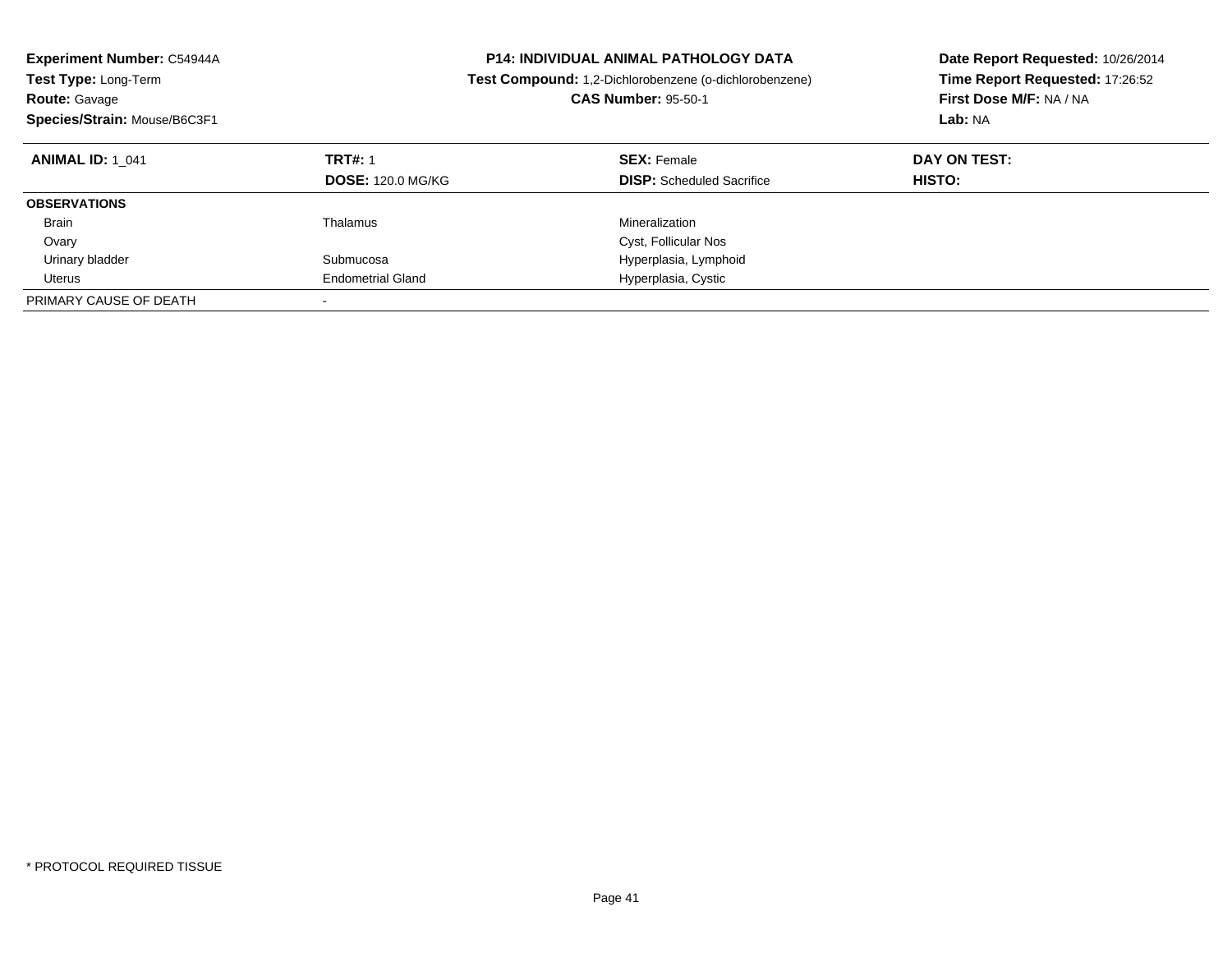| <b>Experiment Number: C54944A</b><br><b>Test Type: Long-Term</b><br><b>Route: Gavage</b><br>Species/Strain: Mouse/B6C3F1 | <b>P14: INDIVIDUAL ANIMAL PATHOLOGY DATA</b><br><b>Test Compound:</b> 1,2-Dichlorobenzene (o-dichlorobenzene)<br><b>CAS Number: 95-50-1</b> |                                                  | Date Report Requested: 10/26/2014<br>Time Report Requested: 17:26:52<br>First Dose M/F: NA / NA<br>Lab: NA |
|--------------------------------------------------------------------------------------------------------------------------|---------------------------------------------------------------------------------------------------------------------------------------------|--------------------------------------------------|------------------------------------------------------------------------------------------------------------|
| <b>ANIMAL ID: 1 042</b>                                                                                                  | <b>TRT#: 1</b><br><b>DOSE: 120.0 MG/KG</b>                                                                                                  | <b>SEX: Female</b><br><b>DISP:</b> Natural Death | DAY ON TEST:<br>HISTO:                                                                                     |
| <b>OBSERVATIONS</b>                                                                                                      |                                                                                                                                             |                                                  |                                                                                                            |
| Bone                                                                                                                     | Cortex Of Bone                                                                                                                              | Fibrous Osteodystrophy                           |                                                                                                            |
| Ovary                                                                                                                    |                                                                                                                                             | Cyst, Hemorrhagic                                |                                                                                                            |
| Spleen                                                                                                                   |                                                                                                                                             | Hematopoiesis                                    |                                                                                                            |
| Uterus                                                                                                                   | <b>Endometrial Gland</b>                                                                                                                    | Hyperplasia, Cystic                              |                                                                                                            |
| PRIMARY CAUSE OF DEATH                                                                                                   | $\overline{\phantom{a}}$                                                                                                                    |                                                  |                                                                                                            |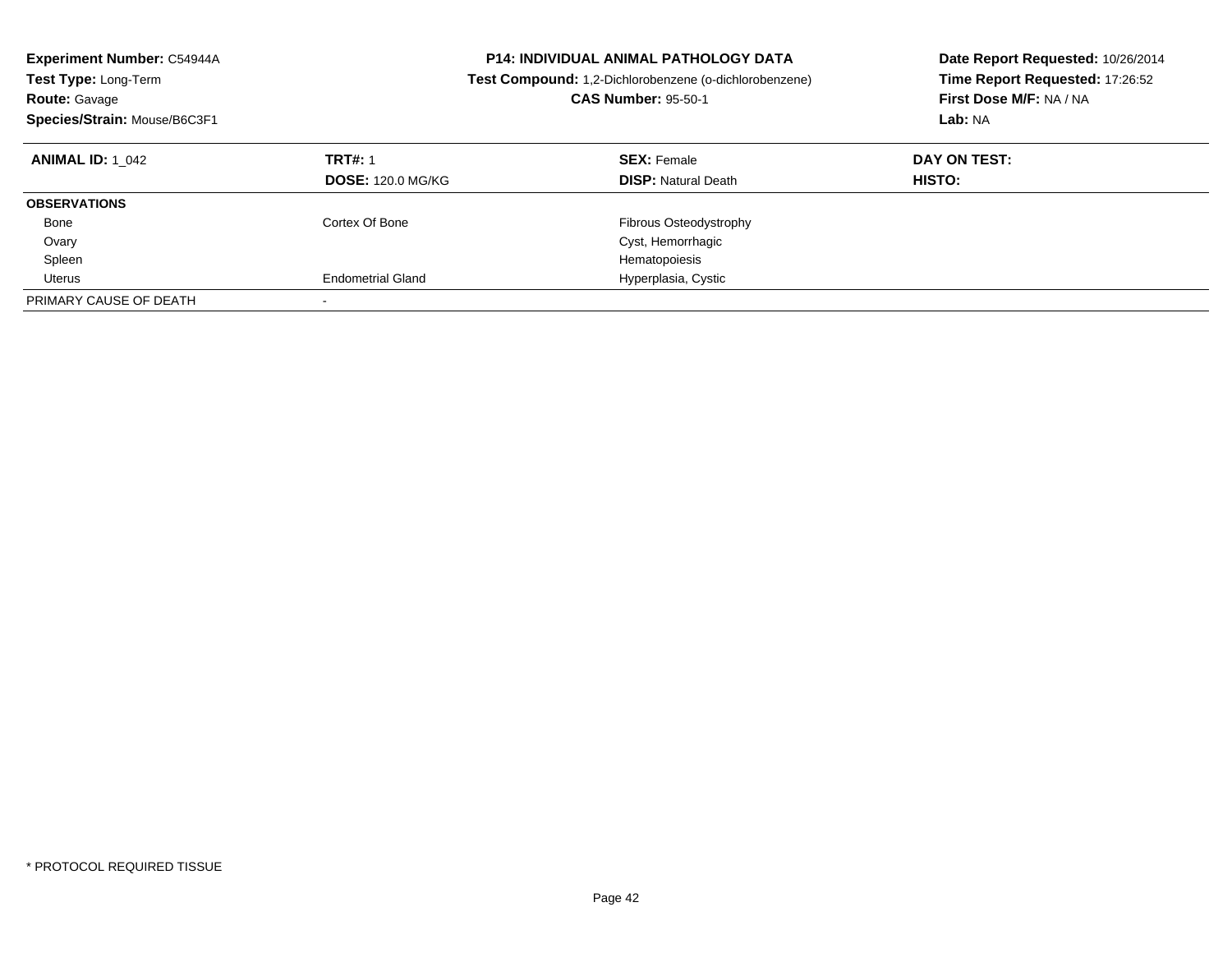**Experiment Number:** C54944A**Test Type:** Long-Term**Route:** Gavage **Species/Strain:** Mouse/B6C3F1**P14: INDIVIDUAL ANIMAL PATHOLOGY DATA Test Compound:** 1,2-Dichlorobenzene (o-dichlorobenzene)**CAS Number:** 95-50-1**Date Report Requested:** 10/26/2014**Time Report Requested:** 17:26:52**First Dose M/F:** NA / NA**Lab:** NA**ANIMAL ID:** 1\_043**TRT#:** 1 **SEX:** Female **DAY ON TEST: DOSE:** 120.0 MG/KG**DISP:** Scheduled Sacrifice **HISTO: OBSERVATIONS** BoneCortex Of Bone **Fibrous Osteodystrophy**<br>
Thalamus **Fibrous Osteodystrophy**<br>
Mineralization Brain Thalamus Mineralization Liver Hepatocytes Necrosis, Focal Lung Hyperplasia, Alveolar Epithelium Pituitary gland Adenoma, Nos ThyroidHyperplasia, Papillary Uterus Endometrial Gland Hyperplasia, Cystic PRIMARY CAUSE OF DEATH-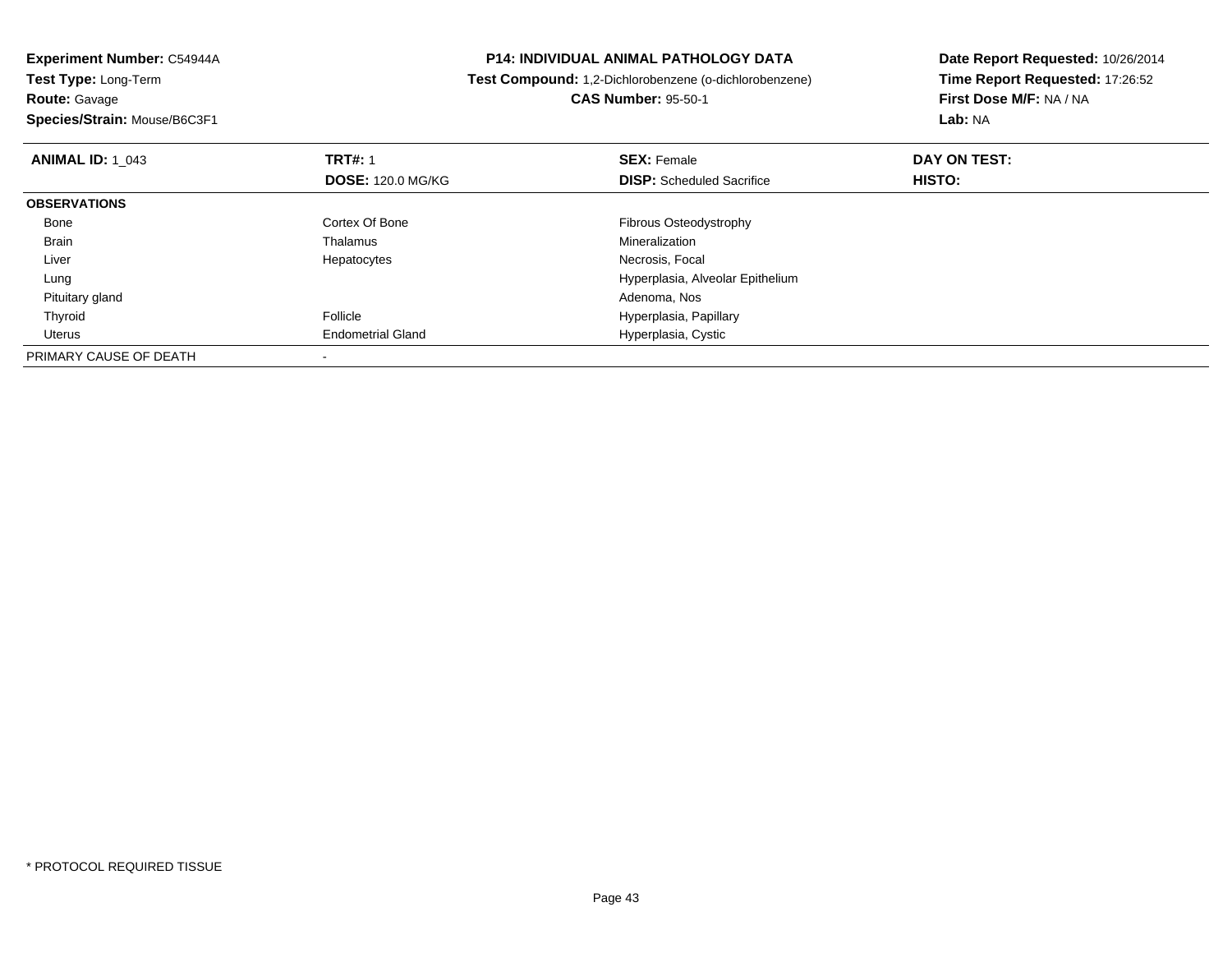| Experiment Number: C54944A   | <b>P14: INDIVIDUAL ANIMAL PATHOLOGY DATA</b> |                                                        | Date Report Requested: 10/26/2014 |  |
|------------------------------|----------------------------------------------|--------------------------------------------------------|-----------------------------------|--|
| Test Type: Long-Term         |                                              | Test Compound: 1,2-Dichlorobenzene (o-dichlorobenzene) | Time Report Requested: 17:26:52   |  |
| <b>Route: Gavage</b>         |                                              | <b>CAS Number: 95-50-1</b>                             | First Dose M/F: NA / NA           |  |
| Species/Strain: Mouse/B6C3F1 |                                              |                                                        | <b>Lab: NA</b>                    |  |
| <b>ANIMAL ID: 1 044</b>      | <b>TRT#: 1</b>                               | <b>SEX: Female</b>                                     | DAY ON TEST:                      |  |
|                              | <b>DOSE: 120.0 MG/KG</b>                     | <b>DISP:</b> Scheduled Sacrifice                       | HISTO:                            |  |
| <b>OBSERVATIONS</b>          |                                              |                                                        |                                   |  |
| Brain                        | Thalamus                                     | Mineralization                                         |                                   |  |
| Kidney                       |                                              | Lymphocytic Inflammatory Infiltrate                    |                                   |  |
| Lung                         |                                              | Lymphocytic Inflammatory Infiltrate                    |                                   |  |
| Pancreas                     |                                              | Lymphocytic Inflammatory Infiltrate                    |                                   |  |
| Uterus                       | <b>Endometrial Gland</b>                     | Hyperplasia, Cystic                                    |                                   |  |
|                              | Parovarian                                   | Hyperplasia, Lymphoid                                  |                                   |  |
| PRIMARY CAUSE OF DEATH       |                                              |                                                        |                                   |  |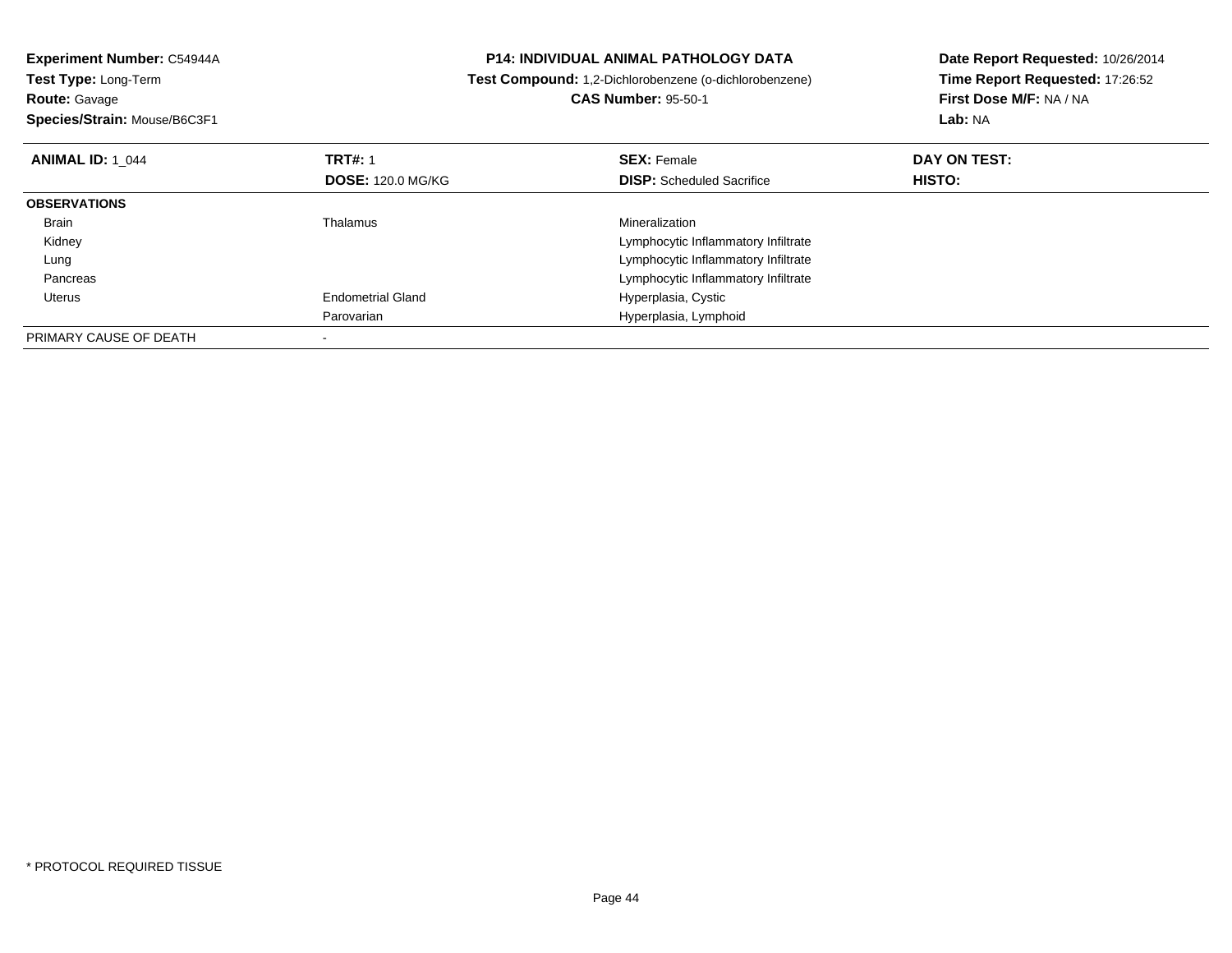| <b>Experiment Number: C54944A</b><br><b>Test Type: Long-Term</b><br><b>Route: Gavage</b><br>Species/Strain: Mouse/B6C3F1 |                          | <b>P14: INDIVIDUAL ANIMAL PATHOLOGY DATA</b><br>Test Compound: 1,2-Dichlorobenzene (o-dichlorobenzene)<br><b>CAS Number: 95-50-1</b> | Date Report Requested: 10/26/2014<br>Time Report Requested: 17:26:52<br>First Dose M/F: NA / NA<br>Lab: NA |
|--------------------------------------------------------------------------------------------------------------------------|--------------------------|--------------------------------------------------------------------------------------------------------------------------------------|------------------------------------------------------------------------------------------------------------|
| <b>ANIMAL ID: 1 045</b>                                                                                                  | <b>TRT#: 1</b>           | <b>SEX: Female</b>                                                                                                                   | DAY ON TEST:                                                                                               |
|                                                                                                                          | <b>DOSE: 120.0 MG/KG</b> | <b>DISP:</b> Scheduled Sacrifice                                                                                                     | HISTO:                                                                                                     |
| <b>OBSERVATIONS</b>                                                                                                      |                          |                                                                                                                                      |                                                                                                            |
| Bone                                                                                                                     | Cortex Of Bone           | Fibrous Osteodystrophy                                                                                                               |                                                                                                            |
| <b>Brain</b>                                                                                                             | Thalamus                 | Mineralization                                                                                                                       |                                                                                                            |
| Lung                                                                                                                     |                          | Lymphocytic Inflammatory Infiltrate                                                                                                  |                                                                                                            |
| Ovary                                                                                                                    |                          | Cyst, Follicular Nos                                                                                                                 |                                                                                                            |
| Uterus                                                                                                                   | <b>Endometrial Gland</b> | Hyperplasia, Cystic                                                                                                                  |                                                                                                            |
| PRIMARY CAUSE OF DEATH                                                                                                   |                          |                                                                                                                                      |                                                                                                            |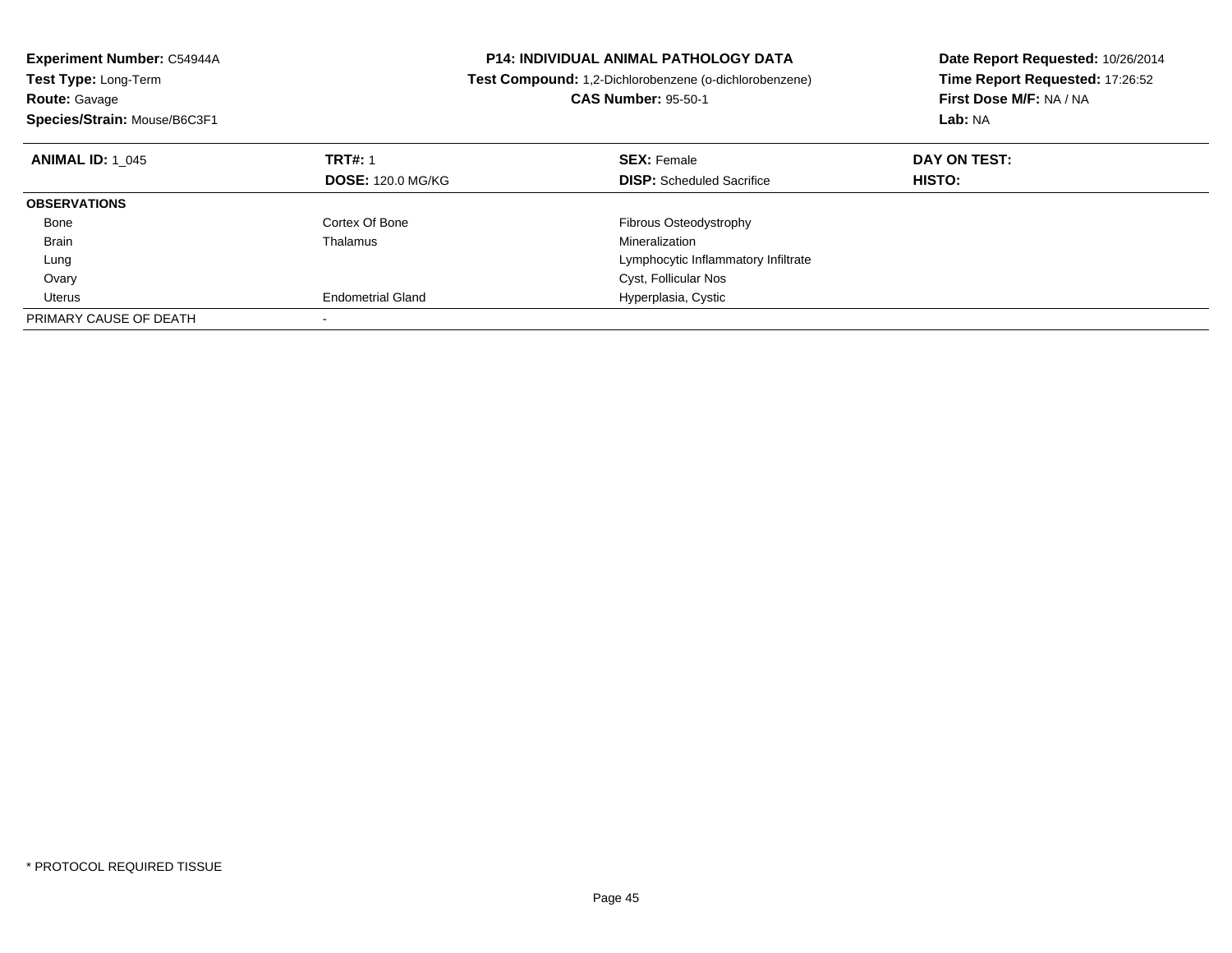| <b>Experiment Number: C54944A</b><br>Test Type: Long-Term<br><b>Route: Gavage</b><br>Species/Strain: Mouse/B6C3F1 | <b>P14: INDIVIDUAL ANIMAL PATHOLOGY DATA</b><br>Test Compound: 1,2-Dichlorobenzene (o-dichlorobenzene)<br><b>CAS Number: 95-50-1</b> |                                     | Date Report Requested: 10/26/2014<br>Time Report Requested: 17:26:52<br>First Dose M/F: NA / NA<br>Lab: NA |
|-------------------------------------------------------------------------------------------------------------------|--------------------------------------------------------------------------------------------------------------------------------------|-------------------------------------|------------------------------------------------------------------------------------------------------------|
| <b>ANIMAL ID:</b> 1 046                                                                                           | <b>TRT#: 1</b>                                                                                                                       | <b>SEX: Female</b>                  | DAY ON TEST:                                                                                               |
|                                                                                                                   | <b>DOSE: 120.0 MG/KG</b>                                                                                                             | <b>DISP:</b> Scheduled Sacrifice    | HISTO:                                                                                                     |
| <b>OBSERVATIONS</b>                                                                                               |                                                                                                                                      |                                     |                                                                                                            |
| Lung                                                                                                              |                                                                                                                                      | Lymphocytic Inflammatory Infiltrate |                                                                                                            |
| Pancreas                                                                                                          | Acinus                                                                                                                               | Atrophy, Focal                      |                                                                                                            |
| Uterus                                                                                                            | <b>Endometrial Gland</b>                                                                                                             | Hyperplasia, Cystic                 |                                                                                                            |
| PRIMARY CAUSE OF DEATH                                                                                            |                                                                                                                                      |                                     |                                                                                                            |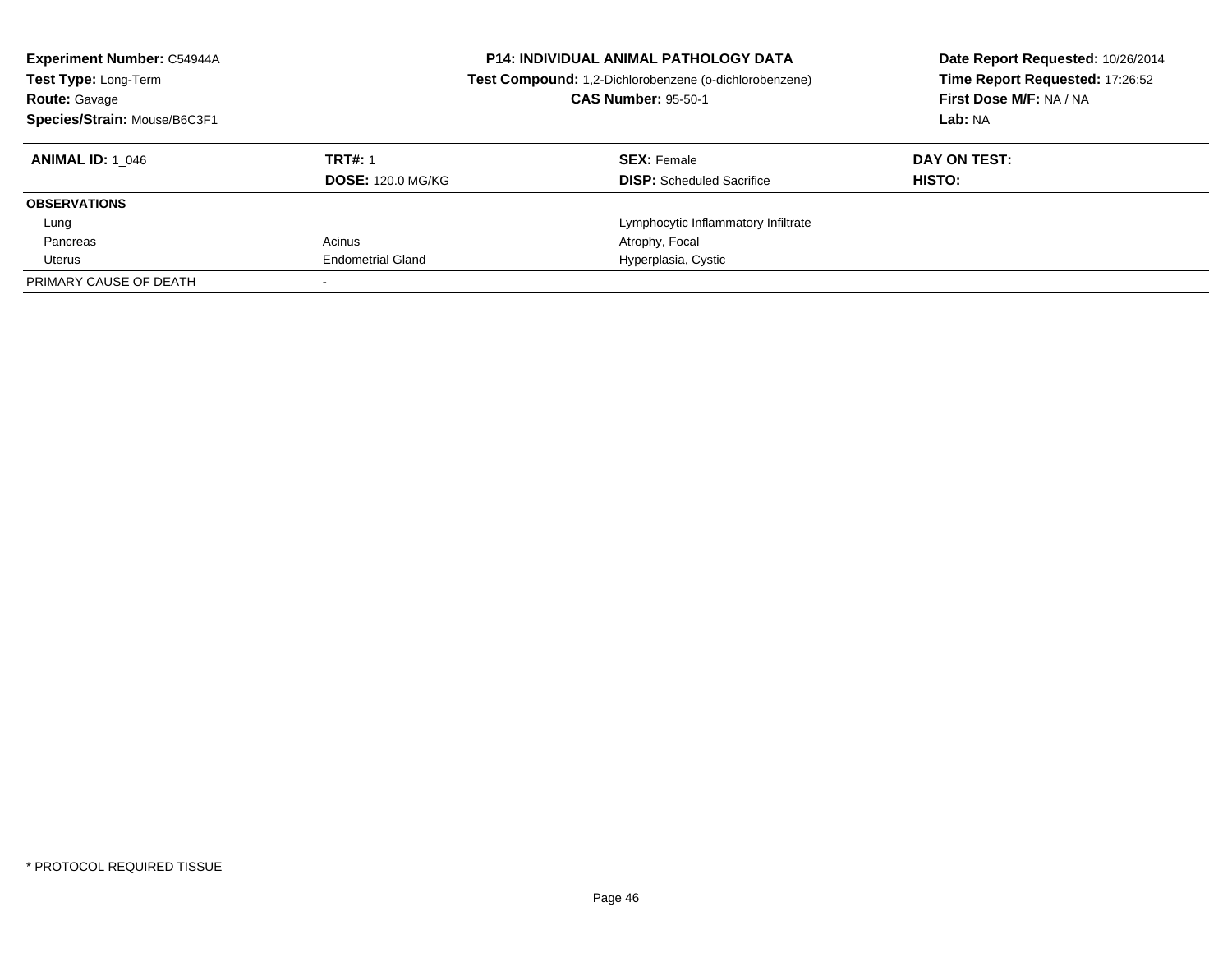**Experiment Number:** C54944A**Test Type:** Long-Term**Route:** Gavage**Species/Strain:** Mouse/B6C3F1

## **P14: INDIVIDUAL ANIMAL PATHOLOGY DATA**

**Test Compound:** 1,2-Dichlorobenzene (o-dichlorobenzene)

**CAS Number:** 95-50-1

**Date Report Requested:** 10/26/2014**Time Report Requested:** 17:26:52**First Dose M/F:** NA / NA**Lab:** NA

| <b>ANIMAL ID: 1 047</b> | <b>TRT#: 1</b><br><b>DOSE: 120.0 MG/KG</b> | <b>SEX: Female</b><br><b>DISP:</b> Scheduled Sacrifice | DAY ON TEST:<br>HISTO: |  |
|-------------------------|--------------------------------------------|--------------------------------------------------------|------------------------|--|
| <b>OBSERVATIONS</b>     |                                            |                                                        |                        |  |
| Bone                    | Cortex Of Bone                             | Fibrous Osteodystrophy                                 |                        |  |
| <b>Brain</b>            | Thalamus                                   | Mineralization                                         |                        |  |
|                         | Hippocampus                                | Necrosis, Focal                                        |                        |  |
| Lymph node              | Mesenteric Lymph Node                      | Abscess, Chronic                                       |                        |  |
| Ovary                   |                                            | Cyst, Follicular Nos                                   |                        |  |
| Unspecified             | Multiple Organs Nos                        | Lymphoma, Mixed-Malignant Type                         |                        |  |
| Uterus                  | <b>Endometrial Gland</b>                   | Hyperplasia, Cystic                                    |                        |  |
| PRIMARY CAUSE OF DEATH  |                                            |                                                        |                        |  |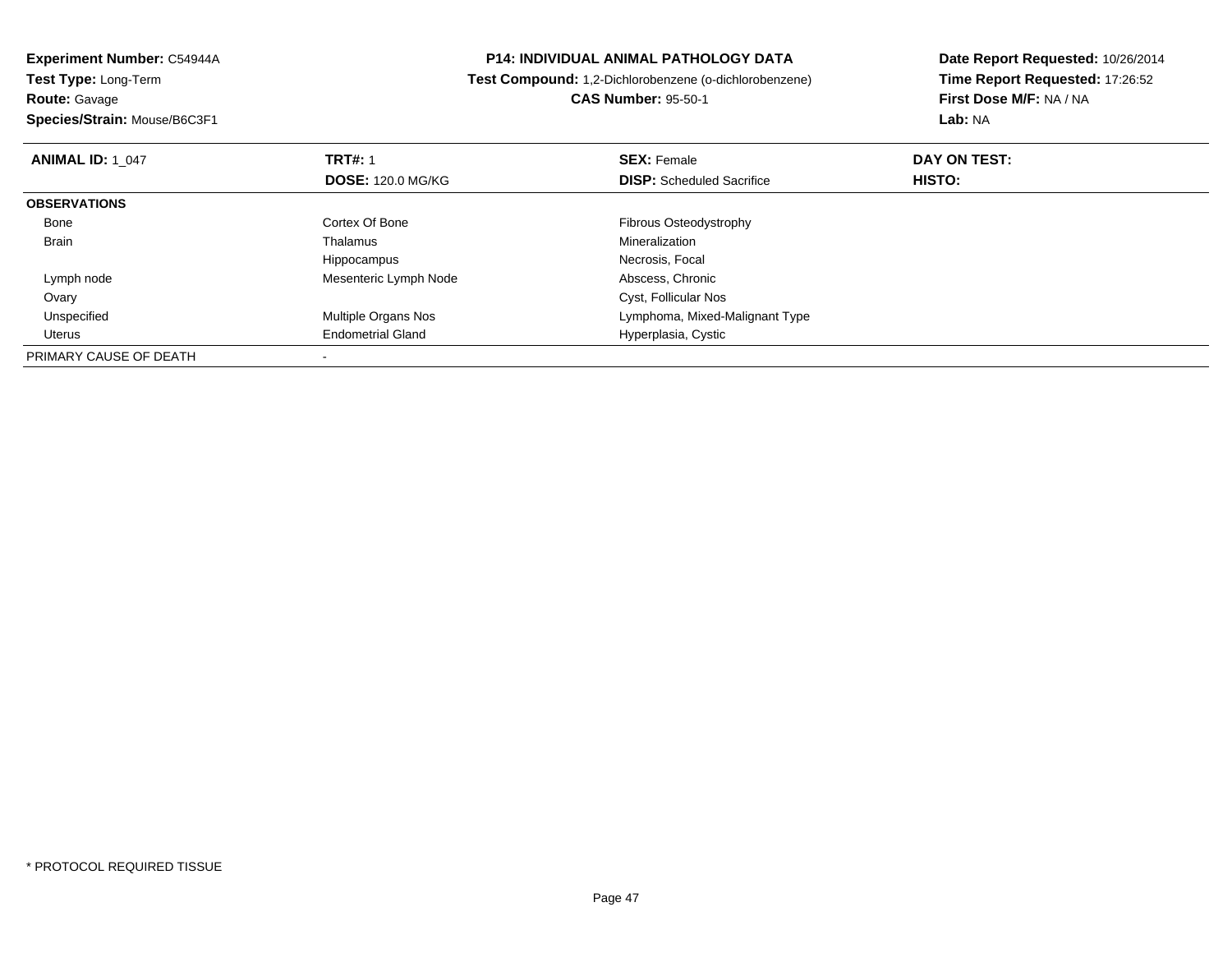| <b>Experiment Number: C54944A</b><br>Test Type: Long-Term<br><b>Route: Gavage</b><br>Species/Strain: Mouse/B6C3F1 |                                            | <b>P14: INDIVIDUAL ANIMAL PATHOLOGY DATA</b><br>Test Compound: 1,2-Dichlorobenzene (o-dichlorobenzene)<br><b>CAS Number: 95-50-1</b> | Date Report Requested: 10/26/2014<br>Time Report Requested: 17:26:52<br>First Dose M/F: NA / NA<br>Lab: NA |
|-------------------------------------------------------------------------------------------------------------------|--------------------------------------------|--------------------------------------------------------------------------------------------------------------------------------------|------------------------------------------------------------------------------------------------------------|
| <b>ANIMAL ID: 1 048</b>                                                                                           | <b>TRT#: 1</b><br><b>DOSE: 120.0 MG/KG</b> | <b>SEX: Female</b><br><b>DISP:</b> Scheduled Sacrifice                                                                               | DAY ON TEST:<br><b>HISTO:</b>                                                                              |
| <b>OBSERVATIONS</b>                                                                                               |                                            |                                                                                                                                      |                                                                                                            |
| Bone                                                                                                              | Cortex Of Bone                             | Fibrous Osteodystrophy                                                                                                               |                                                                                                            |
| <b>Brain</b>                                                                                                      | Thalamus                                   | Mineralization                                                                                                                       |                                                                                                            |
| Spleen                                                                                                            | <b>Follicles</b>                           | Hyperplasia, Lymphoid                                                                                                                |                                                                                                            |
| Uterus                                                                                                            | <b>Endometrial Gland</b>                   | Hyperplasia, Cystic                                                                                                                  |                                                                                                            |
| PRIMARY CAUSE OF DEATH                                                                                            |                                            |                                                                                                                                      |                                                                                                            |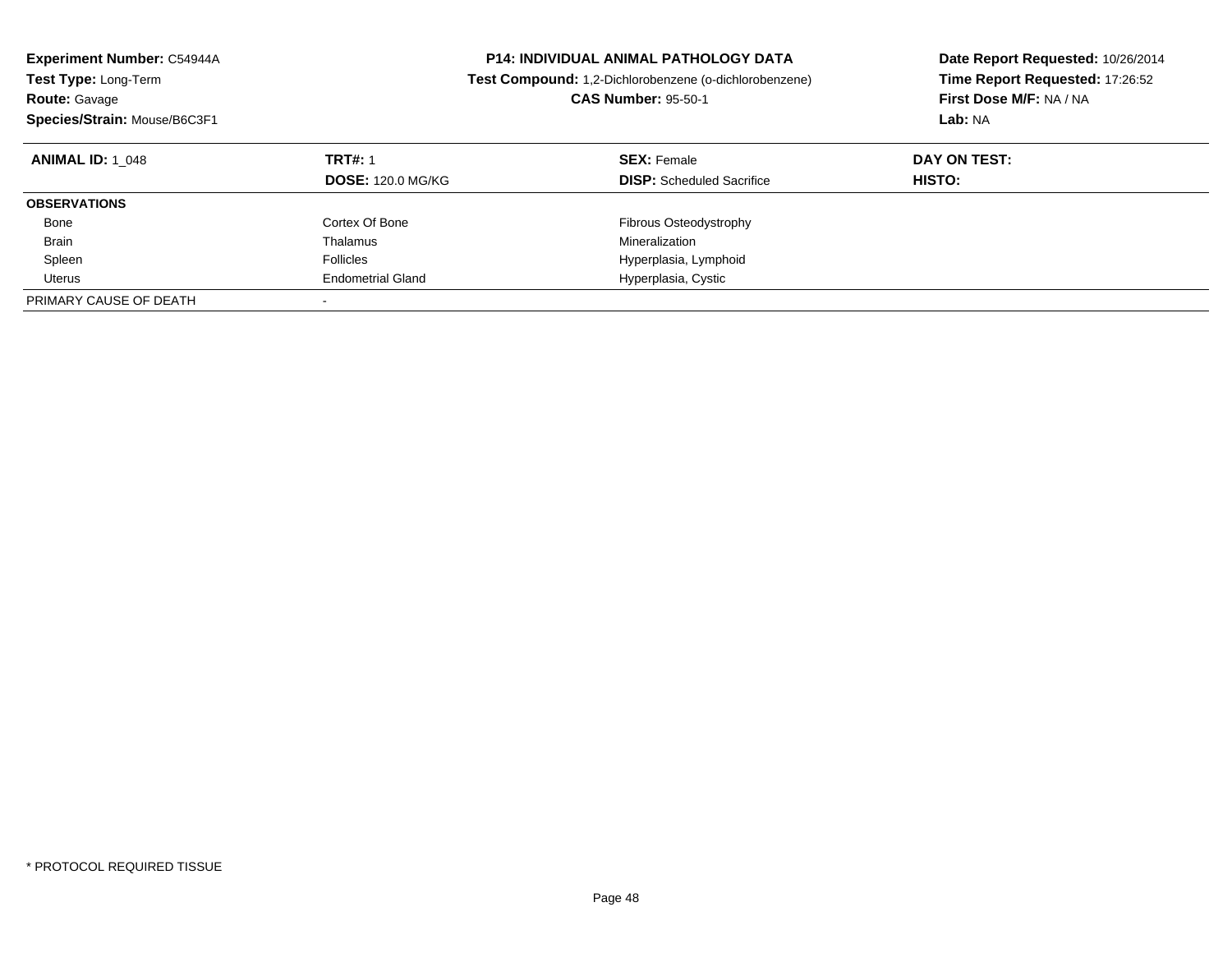**Experiment Number:** C54944A**Test Type:** Long-Term**Route:** Gavage **Species/Strain:** Mouse/B6C3F1**P14: INDIVIDUAL ANIMAL PATHOLOGY DATA Test Compound:** 1,2-Dichlorobenzene (o-dichlorobenzene)**CAS Number:** 95-50-1**Date Report Requested:** 10/26/2014**Time Report Requested:** 17:26:52**First Dose M/F:** NA / NA**Lab:** NA**ANIMAL ID: 1\_049 TRT#:** 1 **SEX:** Female **DAY ON TEST: DOSE:** 120.0 MG/KG**DISP:** Scheduled Sacrifice **HISTO: OBSERVATIONS** BoneCortex Of Bone **Fibrous Osteodystrophy**  Kidney Lymphocytic Inflammatory Infiltrate Liver Hepatocytes Necrosis, Focal Lung Lymphocytic Inflammatory Infiltrate Pituitary gland Hyperplasia, Focal ThyroidHyperplasia, Papillary Uterus Endometrial Gland Hyperplasia, Cystic PRIMARY CAUSE OF DEATH-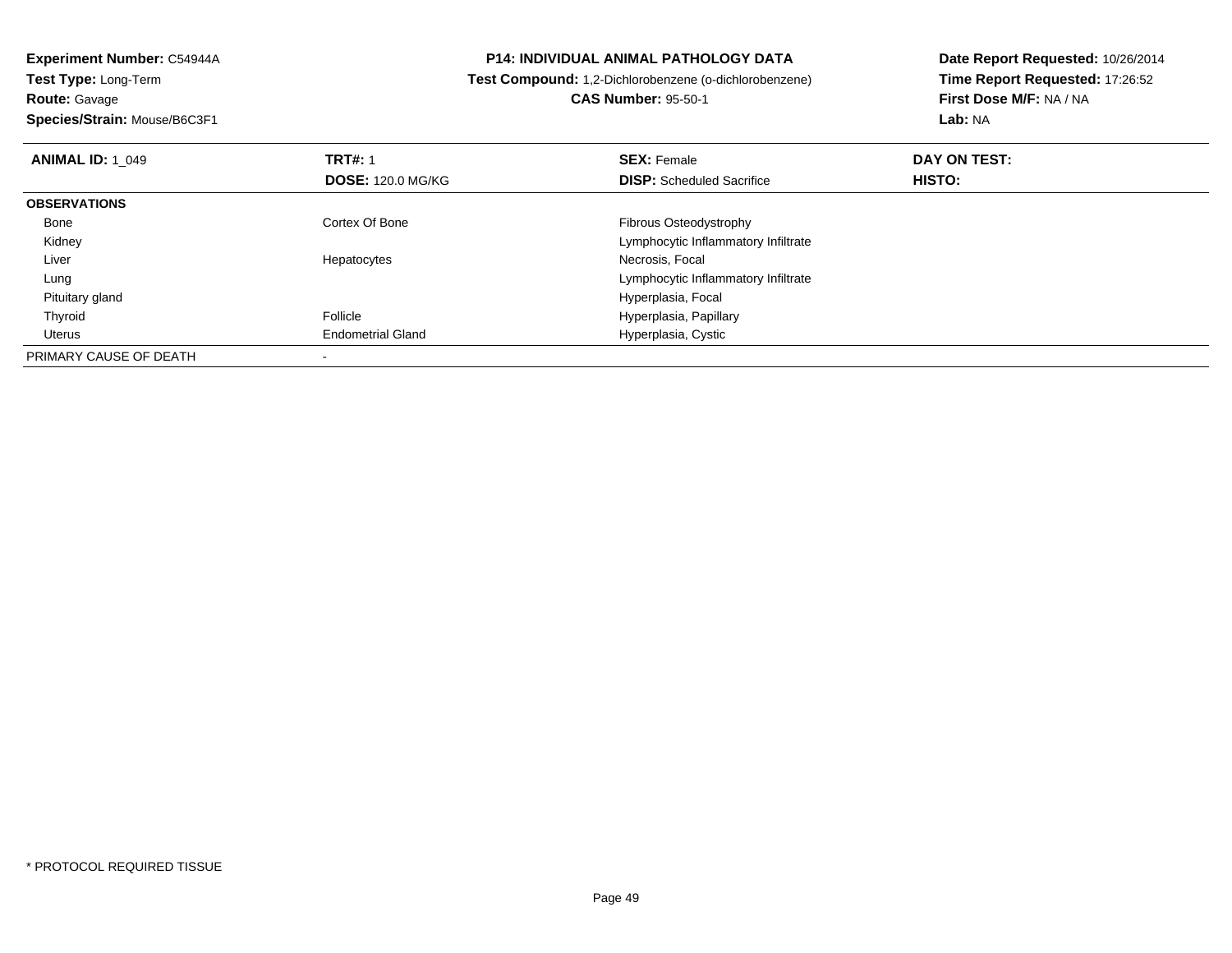| <b>Experiment Number: C54944A</b><br><b>Test Type: Long-Term</b><br><b>Route: Gavage</b><br>Species/Strain: Mouse/B6C3F1 | <b>P14: INDIVIDUAL ANIMAL PATHOLOGY DATA</b><br><b>Test Compound:</b> 1,2-Dichlorobenzene (o-dichlorobenzene)<br><b>CAS Number: 95-50-1</b> |                                                        | Date Report Requested: 10/26/2014<br>Time Report Requested: 17:26:52<br>First Dose M/F: NA / NA<br>Lab: NA |
|--------------------------------------------------------------------------------------------------------------------------|---------------------------------------------------------------------------------------------------------------------------------------------|--------------------------------------------------------|------------------------------------------------------------------------------------------------------------|
| <b>ANIMAL ID: 1 050</b>                                                                                                  | <b>TRT#: 1</b><br><b>DOSE: 120.0 MG/KG</b>                                                                                                  | <b>SEX: Female</b><br><b>DISP:</b> Scheduled Sacrifice | DAY ON TEST:<br>HISTO:                                                                                     |
| <b>OBSERVATIONS</b>                                                                                                      |                                                                                                                                             |                                                        |                                                                                                            |
| Bone                                                                                                                     | Cortex Of Bone                                                                                                                              | Fibrous Osteodystrophy                                 |                                                                                                            |
| Lung                                                                                                                     | Alveoli                                                                                                                                     | Inflammation, Acute/Chronic                            |                                                                                                            |
| Ovary                                                                                                                    |                                                                                                                                             | Cyst, Follicular Nos                                   |                                                                                                            |
| Uterus                                                                                                                   | <b>Endometrial Gland</b>                                                                                                                    | Hyperplasia, Cystic                                    |                                                                                                            |
| PRIMARY CAUSE OF DEATH                                                                                                   | $\overline{\phantom{a}}$                                                                                                                    |                                                        |                                                                                                            |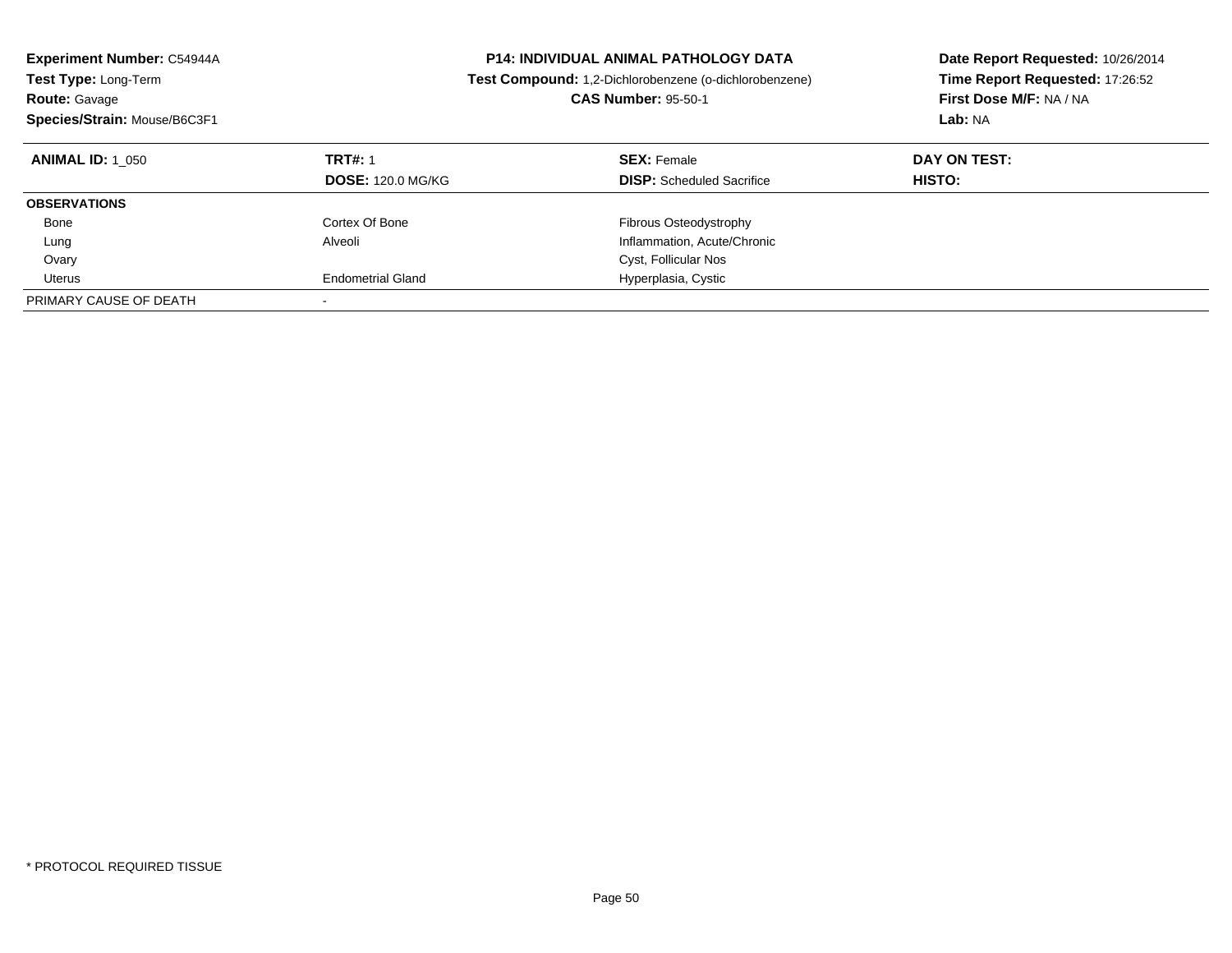| <b>Experiment Number: C54944A</b><br>Test Type: Long-Term<br><b>Route: Gavage</b><br>Species/Strain: Mouse/B6C3F1 | <b>P14: INDIVIDUAL ANIMAL PATHOLOGY DATA</b><br>Test Compound: 1,2-Dichlorobenzene (o-dichlorobenzene)<br><b>CAS Number: 95-50-1</b> |                                                        | Date Report Requested: 10/26/2014<br>Time Report Requested: 17:26:52<br>First Dose M/F: NA / NA<br>Lab: NA |
|-------------------------------------------------------------------------------------------------------------------|--------------------------------------------------------------------------------------------------------------------------------------|--------------------------------------------------------|------------------------------------------------------------------------------------------------------------|
| <b>ANIMAL ID: 2 001</b>                                                                                           | TRT#: 2<br><b>DOSE: 060.0 MG/KG</b>                                                                                                  | <b>SEX: Female</b><br><b>DISP:</b> Scheduled Sacrifice | DAY ON TEST:<br>HISTO:                                                                                     |
| <b>OBSERVATIONS</b>                                                                                               |                                                                                                                                      |                                                        |                                                                                                            |
| Bone                                                                                                              | Cortex Of Bone                                                                                                                       | Fibrous Osteodystrophy                                 |                                                                                                            |
| <b>Brain</b>                                                                                                      | Thalamus                                                                                                                             | Mineralization                                         |                                                                                                            |
| Uterus                                                                                                            | <b>Endometrial Gland</b>                                                                                                             | Hyperplasia, Cystic                                    |                                                                                                            |
| PRIMARY CAUSE OF DEATH                                                                                            |                                                                                                                                      |                                                        |                                                                                                            |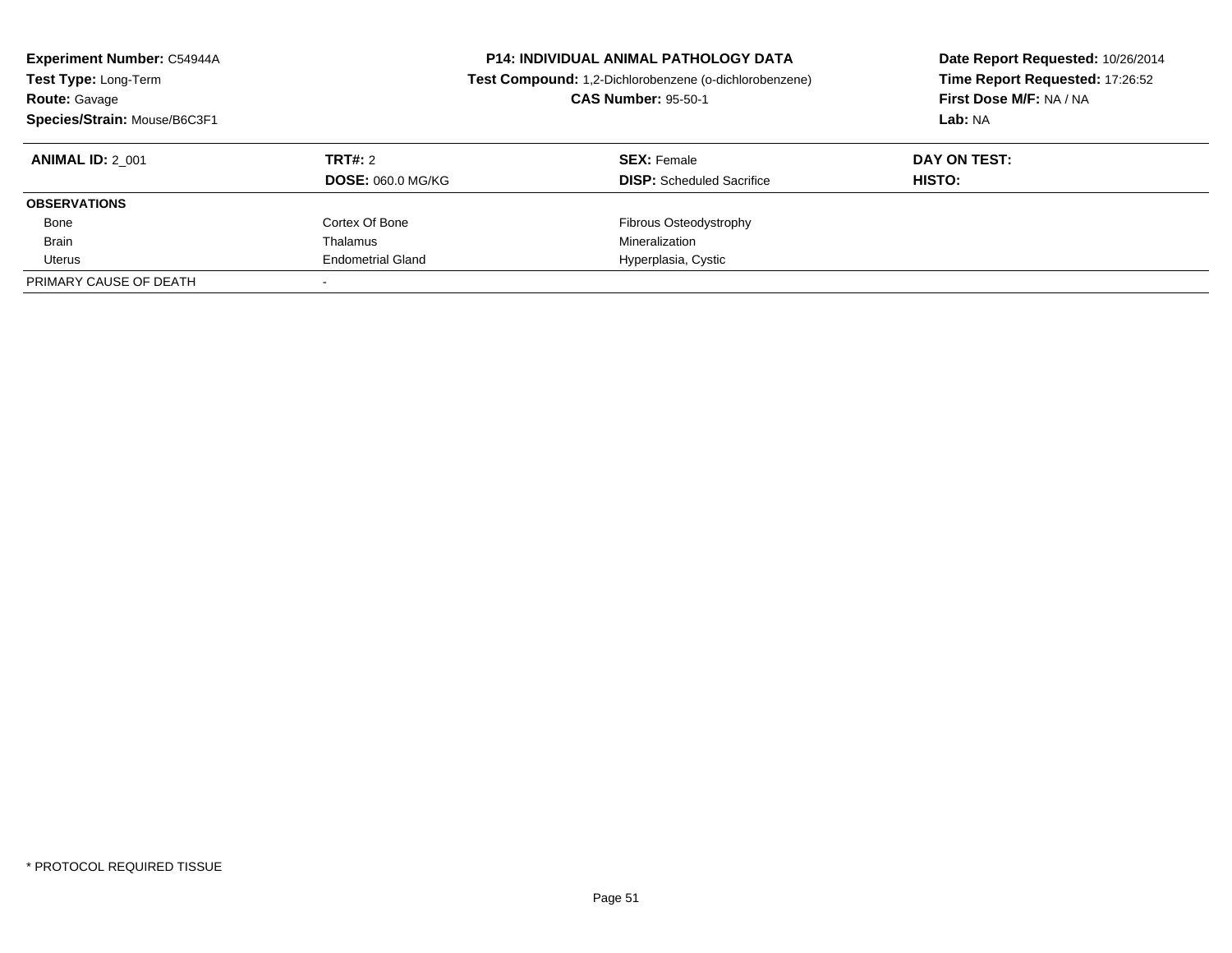| <b>Experiment Number: C54944A</b><br><b>Test Type: Long-Term</b> |                          | <b>P14: INDIVIDUAL ANIMAL PATHOLOGY DATA</b><br>Test Compound: 1,2-Dichlorobenzene (o-dichlorobenzene) | Date Report Requested: 10/26/2014<br>Time Report Requested: 17:26:52 |  |
|------------------------------------------------------------------|--------------------------|--------------------------------------------------------------------------------------------------------|----------------------------------------------------------------------|--|
| <b>Route: Gavage</b>                                             |                          | <b>CAS Number: 95-50-1</b>                                                                             | First Dose M/F: NA / NA                                              |  |
| Species/Strain: Mouse/B6C3F1                                     |                          |                                                                                                        | Lab: NA                                                              |  |
| <b>ANIMAL ID: 2 002</b>                                          | TRT#: 2                  | <b>SEX: Female</b>                                                                                     | DAY ON TEST:                                                         |  |
|                                                                  | <b>DOSE: 060.0 MG/KG</b> | <b>DISP:</b> Scheduled Sacrifice                                                                       | HISTO:                                                               |  |
| <b>OBSERVATIONS</b>                                              |                          |                                                                                                        |                                                                      |  |
| Bone                                                             | Cortex Of Bone           | Fibrous Osteodystrophy                                                                                 |                                                                      |  |
| Brain                                                            | Thalamus                 | Mineralization                                                                                         |                                                                      |  |
| Liver                                                            |                          | Hepatocellular Carcinoma                                                                               |                                                                      |  |
| Thyroid                                                          |                          | Cyst, Follicular Nos                                                                                   |                                                                      |  |
| Unspecified                                                      |                          | Fibrosis, Diffuse                                                                                      |                                                                      |  |
| Uterus                                                           | <b>Endometrial Gland</b> | Hyperplasia, Cystic                                                                                    |                                                                      |  |
| PRIMARY CAUSE OF DEATH                                           |                          |                                                                                                        |                                                                      |  |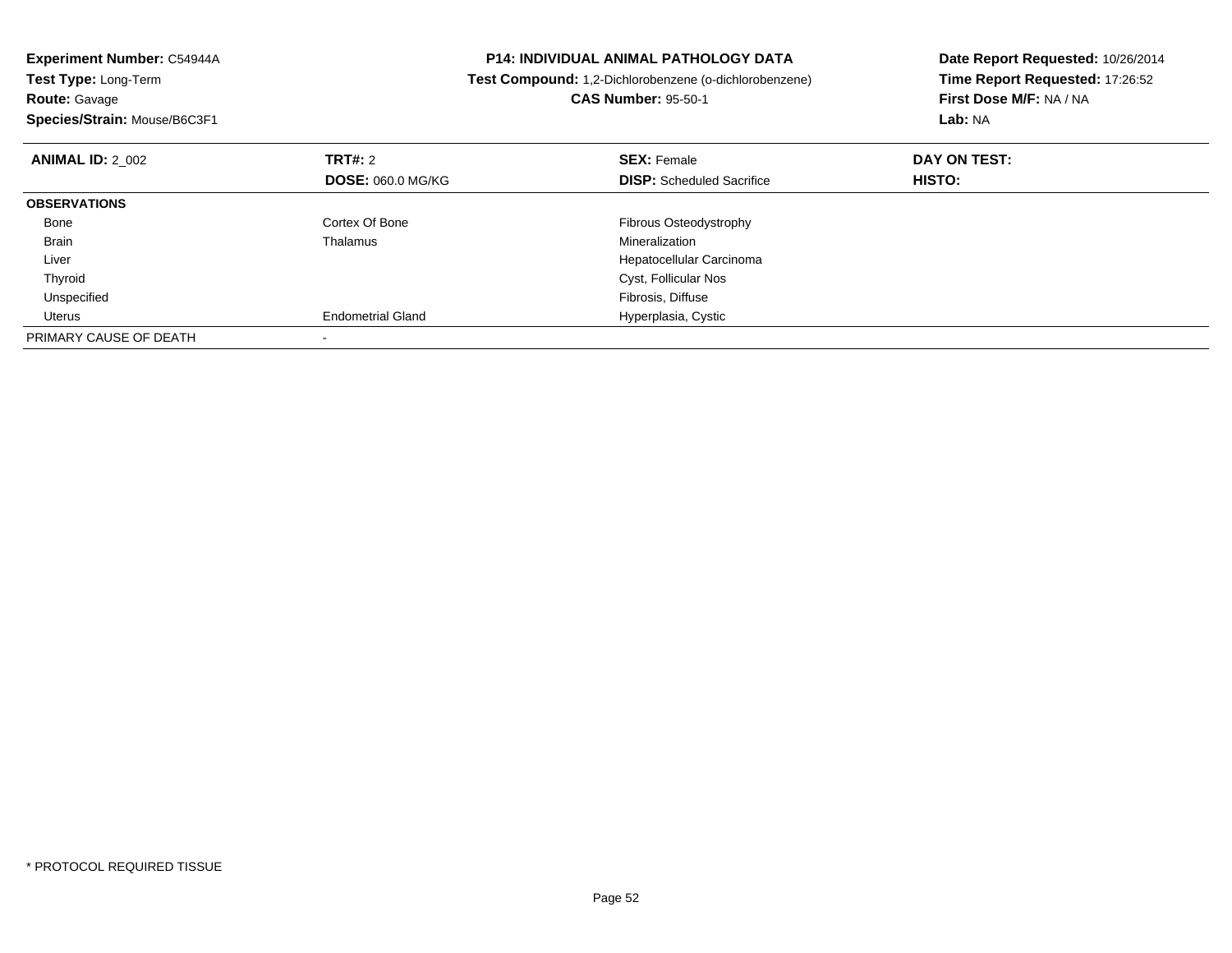| <b>Experiment Number: C54944A</b><br><b>Test Type: Long-Term</b><br><b>Route: Gavage</b><br>Species/Strain: Mouse/B6C3F1 | <b>P14: INDIVIDUAL ANIMAL PATHOLOGY DATA</b><br><b>Test Compound:</b> 1,2-Dichlorobenzene (o-dichlorobenzene)<br><b>CAS Number: 95-50-1</b> |                                                        | Date Report Requested: 10/26/2014<br>Time Report Requested: 17:26:52<br>First Dose M/F: NA / NA<br>Lab: NA |
|--------------------------------------------------------------------------------------------------------------------------|---------------------------------------------------------------------------------------------------------------------------------------------|--------------------------------------------------------|------------------------------------------------------------------------------------------------------------|
| <b>ANIMAL ID: 2 003</b>                                                                                                  | TRT#: 2<br><b>DOSE: 060.0 MG/KG</b>                                                                                                         | <b>SEX: Female</b><br><b>DISP:</b> Scheduled Sacrifice | DAY ON TEST:<br>HISTO:                                                                                     |
| <b>OBSERVATIONS</b>                                                                                                      |                                                                                                                                             |                                                        |                                                                                                            |
| <b>Brain</b>                                                                                                             | Thalamus                                                                                                                                    | Mineralization                                         |                                                                                                            |
| Pituitary gland                                                                                                          |                                                                                                                                             | Adenoma, Nos                                           |                                                                                                            |
| Spleen                                                                                                                   | <b>Follicles</b>                                                                                                                            | Hyperplasia, Lymphoid                                  |                                                                                                            |
| Uterus                                                                                                                   | <b>Endometrial Gland</b>                                                                                                                    | Hyperplasia, Cystic                                    |                                                                                                            |
| PRIMARY CAUSE OF DEATH                                                                                                   | $\overline{\phantom{a}}$                                                                                                                    |                                                        |                                                                                                            |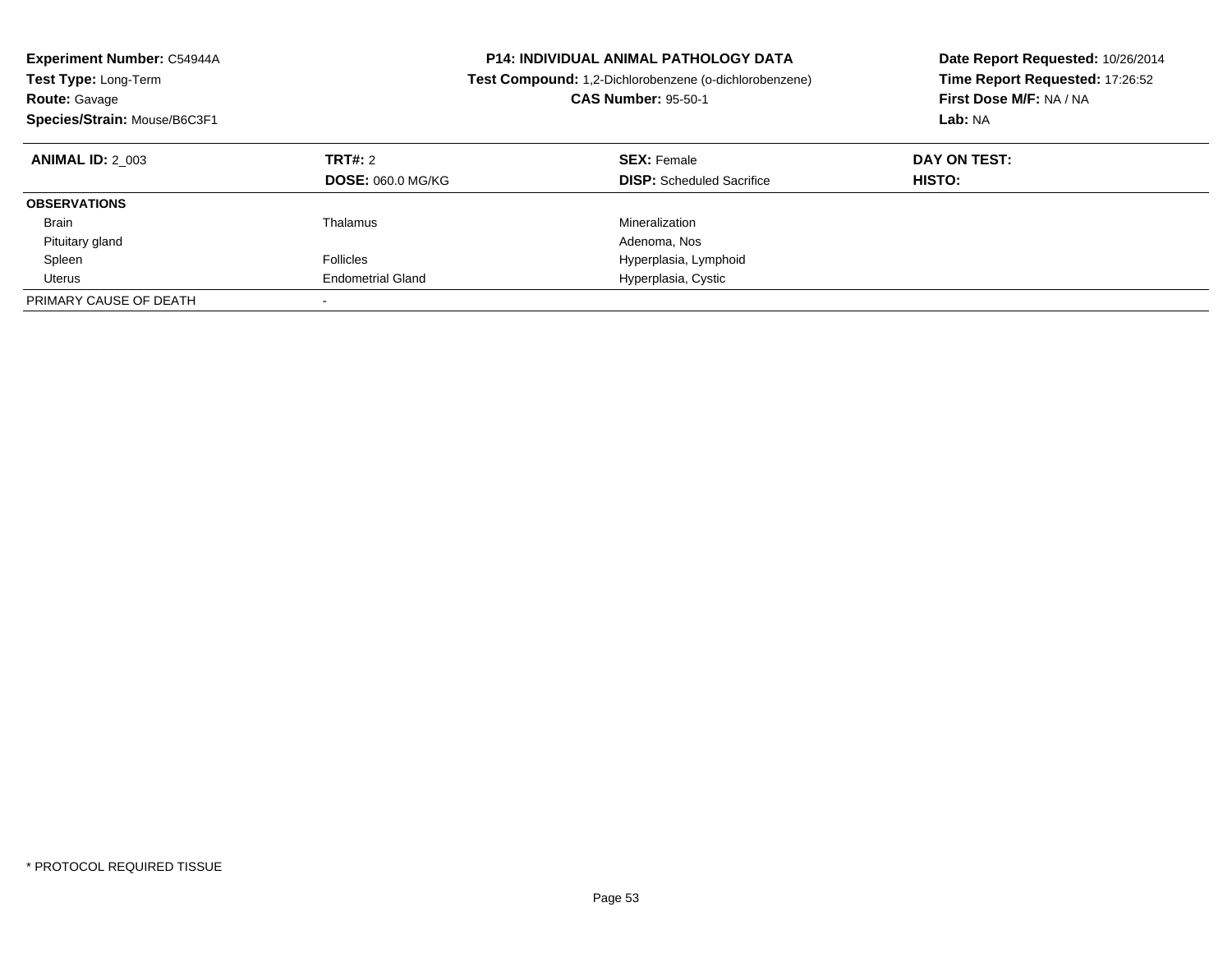| <b>Experiment Number: C54944A</b><br>Test Type: Long-Term<br><b>Route: Gavage</b><br>Species/Strain: Mouse/B6C3F1 |                          | <b>P14: INDIVIDUAL ANIMAL PATHOLOGY DATA</b><br>Test Compound: 1,2-Dichlorobenzene (o-dichlorobenzene)<br><b>CAS Number: 95-50-1</b> | Date Report Requested: 10/26/2014<br>Time Report Requested: 17:26:52<br>First Dose M/F: NA / NA<br>Lab: NA |
|-------------------------------------------------------------------------------------------------------------------|--------------------------|--------------------------------------------------------------------------------------------------------------------------------------|------------------------------------------------------------------------------------------------------------|
| <b>ANIMAL ID: 2 004</b>                                                                                           | TRT#: 2                  | <b>SEX: Female</b>                                                                                                                   | DAY ON TEST:                                                                                               |
|                                                                                                                   | <b>DOSE: 060.0 MG/KG</b> | <b>DISP:</b> Scheduled Sacrifice                                                                                                     | HISTO:                                                                                                     |
| <b>OBSERVATIONS</b>                                                                                               |                          |                                                                                                                                      |                                                                                                            |
| Bone                                                                                                              | Cortex Of Bone           | <b>Fibrous Osteodystrophy</b>                                                                                                        |                                                                                                            |
| Unspecified                                                                                                       | Multiple Organs Nos      | Lymphoma, Lymphocytic-Malignant Type                                                                                                 |                                                                                                            |
| Uterus                                                                                                            | <b>Endometrial Gland</b> | Hyperplasia, Cystic                                                                                                                  |                                                                                                            |
| PRIMARY CAUSE OF DEATH                                                                                            |                          |                                                                                                                                      |                                                                                                            |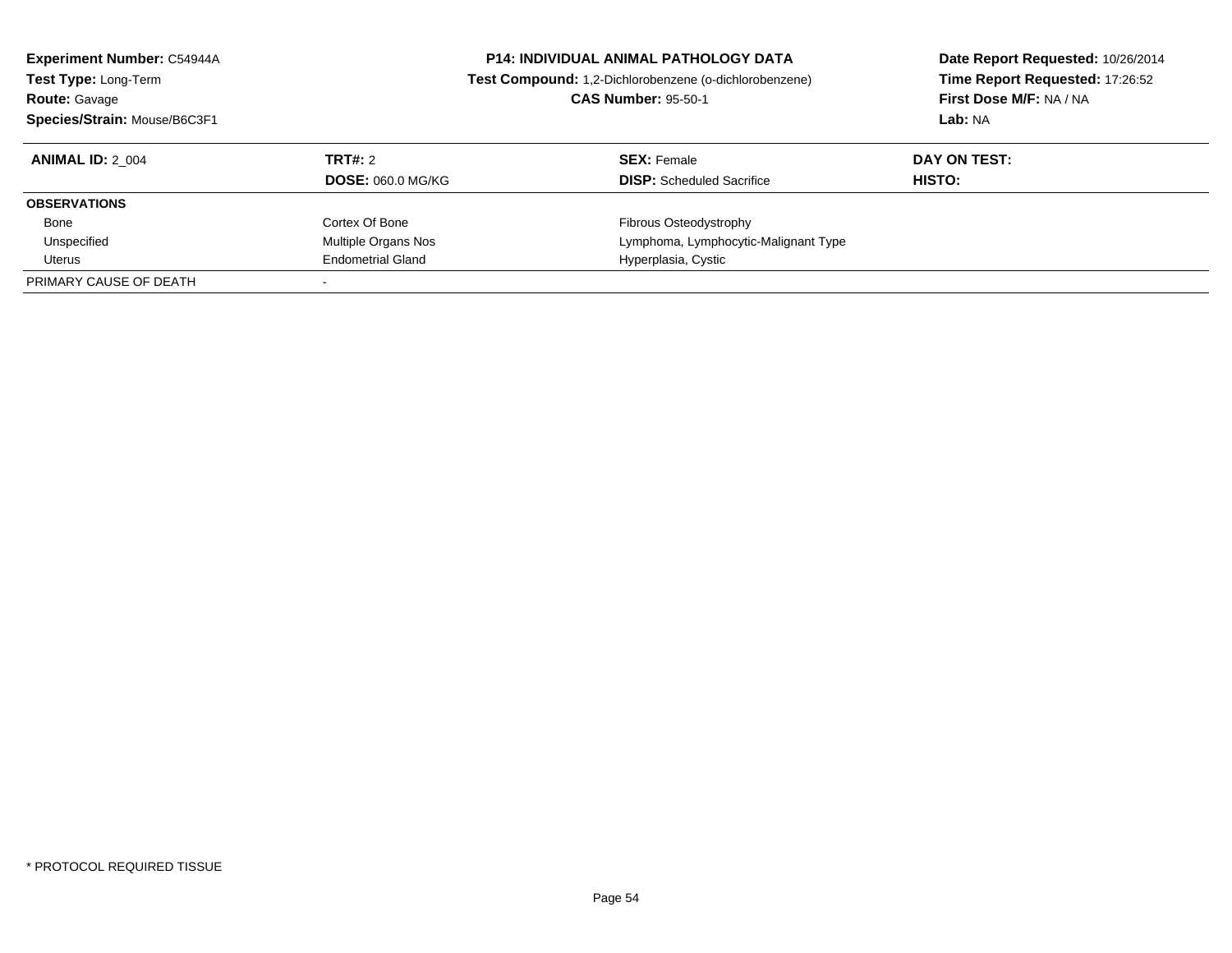| Experiment Number: C54944A<br>Test Type: Long-Term<br><b>Route: Gavage</b><br>Species/Strain: Mouse/B6C3F1 |                                            | <b>P14: INDIVIDUAL ANIMAL PATHOLOGY DATA</b><br>Test Compound: 1,2-Dichlorobenzene (o-dichlorobenzene)<br><b>CAS Number: 95-50-1</b> | Date Report Requested: 10/26/2014<br>Time Report Requested: 17:26:52<br>First Dose M/F: NA / NA<br>Lab: NA |
|------------------------------------------------------------------------------------------------------------|--------------------------------------------|--------------------------------------------------------------------------------------------------------------------------------------|------------------------------------------------------------------------------------------------------------|
| <b>ANIMAL ID: 2 005</b>                                                                                    | <b>TRT#: 2</b><br><b>DOSE: 060.0 MG/KG</b> | <b>SEX: Female</b><br><b>DISP:</b> Scheduled Sacrifice                                                                               | DAY ON TEST:<br>HISTO:                                                                                     |
| <b>OBSERVATIONS</b>                                                                                        |                                            |                                                                                                                                      |                                                                                                            |
| Bone                                                                                                       | Cortex Of Bone                             | Fibrous Osteodystrophy                                                                                                               |                                                                                                            |
| Liver                                                                                                      |                                            | Hepatocellular Adenoma                                                                                                               |                                                                                                            |
|                                                                                                            | Hepatocytes                                | Necrosis, Focal                                                                                                                      |                                                                                                            |
| Ovary                                                                                                      |                                            | Cyst, Follicular Nos                                                                                                                 |                                                                                                            |
| Spleen                                                                                                     | <b>Follicles</b>                           | Hyperplasia, Lymphoid                                                                                                                |                                                                                                            |
| Uterus                                                                                                     | <b>Endometrial Gland</b>                   | Hyperplasia, Cystic                                                                                                                  |                                                                                                            |
| PRIMARY CAUSE OF DEATH                                                                                     |                                            |                                                                                                                                      |                                                                                                            |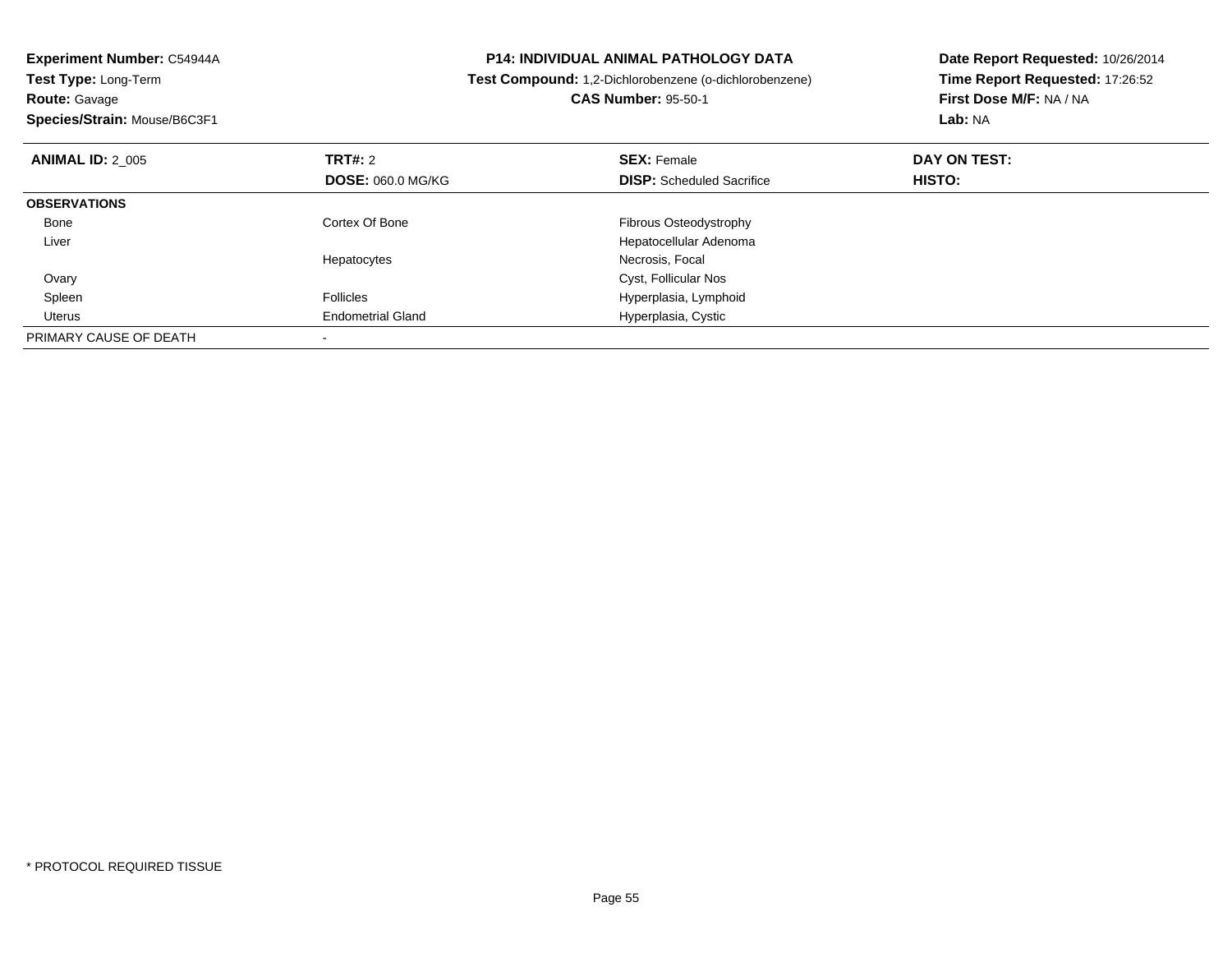| <b>Experiment Number: C54944A</b><br><b>Test Type: Long-Term</b><br><b>Route: Gavage</b><br>Species/Strain: Mouse/B6C3F1 |                          | <b>P14: INDIVIDUAL ANIMAL PATHOLOGY DATA</b><br>Test Compound: 1,2-Dichlorobenzene (o-dichlorobenzene)<br><b>CAS Number: 95-50-1</b> | Date Report Requested: 10/26/2014<br>Time Report Requested: 17:26:52<br>First Dose M/F: NA / NA<br>Lab: NA |
|--------------------------------------------------------------------------------------------------------------------------|--------------------------|--------------------------------------------------------------------------------------------------------------------------------------|------------------------------------------------------------------------------------------------------------|
| <b>ANIMAL ID: 2 006</b>                                                                                                  | TRT#: 2                  | <b>SEX: Female</b>                                                                                                                   | DAY ON TEST:                                                                                               |
|                                                                                                                          | <b>DOSE: 060.0 MG/KG</b> | <b>DISP:</b> Scheduled Sacrifice                                                                                                     | HISTO:                                                                                                     |
| <b>OBSERVATIONS</b>                                                                                                      |                          |                                                                                                                                      |                                                                                                            |
| Liver                                                                                                                    |                          | Hepatocellular Adenoma                                                                                                               |                                                                                                            |
| Lung                                                                                                                     |                          | Lymphocytic Inflammatory Infiltrate                                                                                                  |                                                                                                            |
| Unspecified                                                                                                              | Multiple Organs Nos      | Lymphoma, Lymphocytic-Malignant Type                                                                                                 |                                                                                                            |
| Uterus                                                                                                                   | <b>Endometrial Gland</b> | Hyperplasia, Cystic                                                                                                                  |                                                                                                            |
| PRIMARY CAUSE OF DEATH                                                                                                   |                          |                                                                                                                                      |                                                                                                            |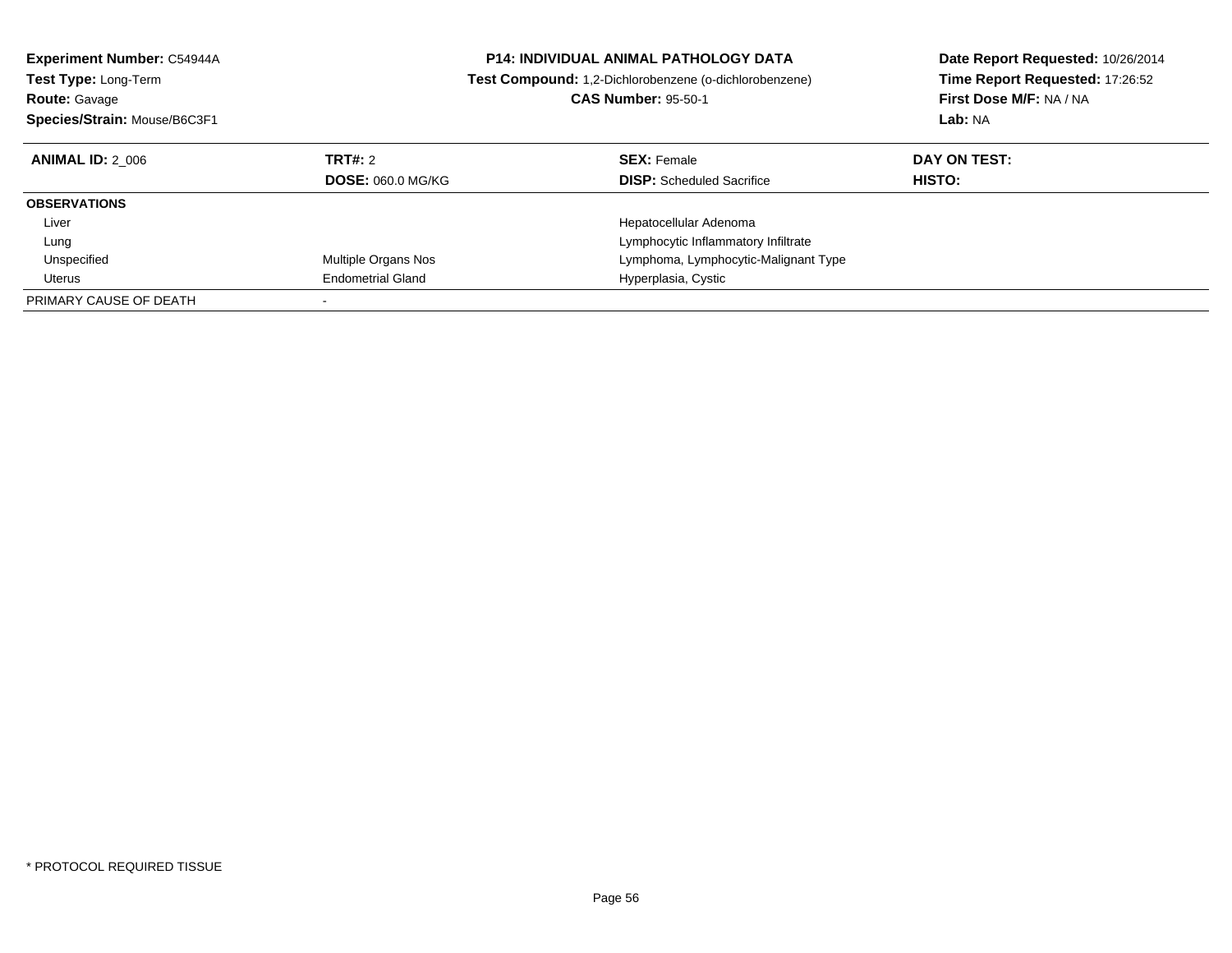| <b>Experiment Number: C54944A</b><br>Test Type: Long-Term<br><b>Route: Gavage</b><br>Species/Strain: Mouse/B6C3F1 |                          | <b>P14: INDIVIDUAL ANIMAL PATHOLOGY DATA</b><br>Test Compound: 1,2-Dichlorobenzene (o-dichlorobenzene)<br><b>CAS Number: 95-50-1</b> | Date Report Requested: 10/26/2014<br>Time Report Requested: 17:26:52<br>First Dose M/F: NA / NA<br>Lab: NA |
|-------------------------------------------------------------------------------------------------------------------|--------------------------|--------------------------------------------------------------------------------------------------------------------------------------|------------------------------------------------------------------------------------------------------------|
| <b>ANIMAL ID: 2 007</b>                                                                                           | <b>TRT#: 2</b>           | <b>SEX: Female</b>                                                                                                                   | DAY ON TEST:                                                                                               |
|                                                                                                                   | <b>DOSE: 060.0 MG/KG</b> | <b>DISP:</b> Scheduled Sacrifice                                                                                                     | HISTO:                                                                                                     |
| <b>OBSERVATIONS</b>                                                                                               |                          |                                                                                                                                      |                                                                                                            |
| Bone                                                                                                              | Cortex Of Bone           | Fibrous Osteodystrophy                                                                                                               |                                                                                                            |
| Eye                                                                                                               | Lacrimal Gland           | Papillary Cystadenoma, Nos                                                                                                           |                                                                                                            |
| Heart                                                                                                             | Myocardium Nos           | Mineralization                                                                                                                       |                                                                                                            |
| Ovary                                                                                                             |                          | Cyst, Follicular Nos                                                                                                                 |                                                                                                            |
| Uterus                                                                                                            | <b>Endometrial Gland</b> | Hyperplasia, Cystic                                                                                                                  |                                                                                                            |
| PRIMARY CAUSE OF DEATH                                                                                            |                          |                                                                                                                                      |                                                                                                            |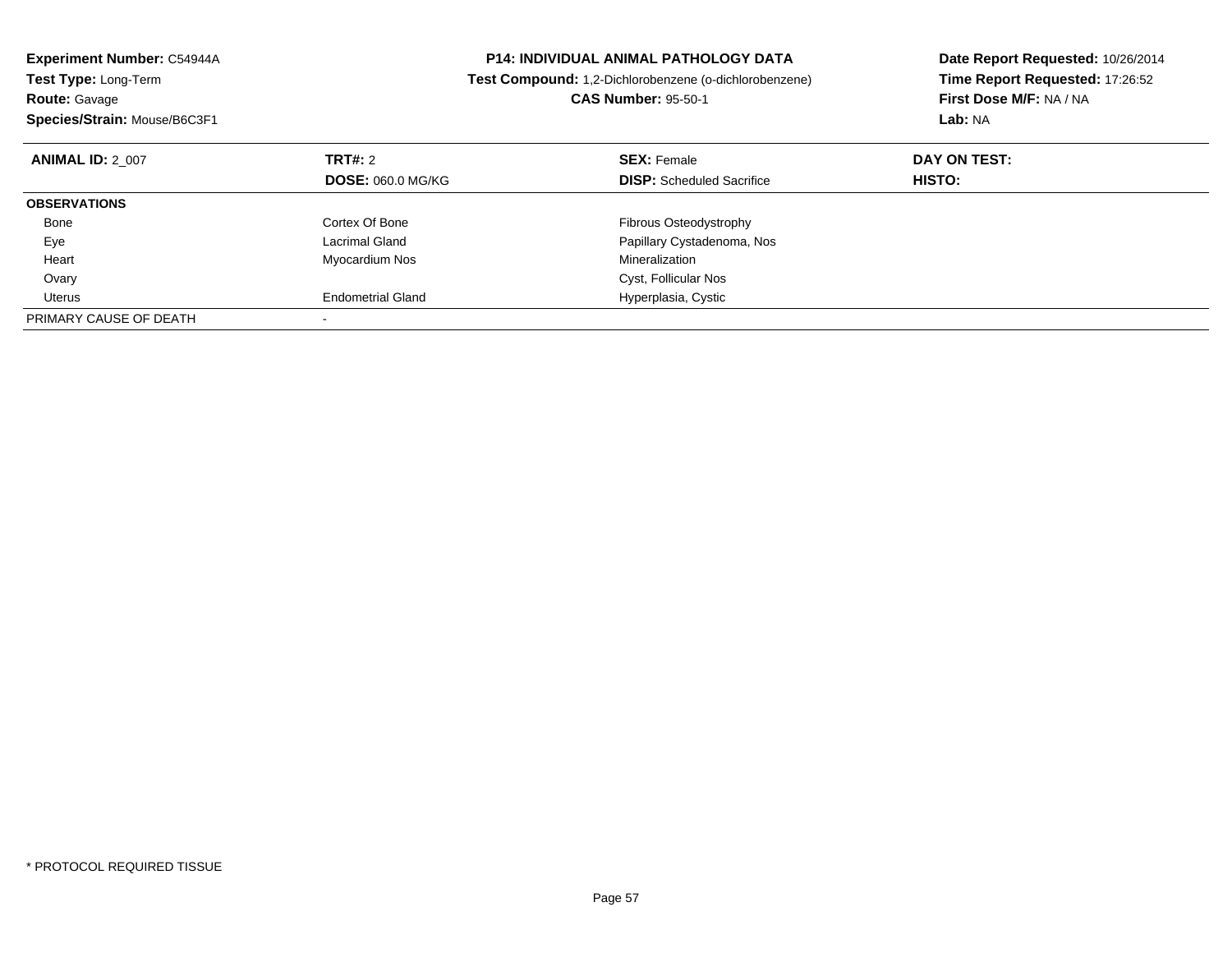| <b>Experiment Number: C54944A</b><br>Test Type: Long-Term<br><b>Route: Gavage</b><br>Species/Strain: Mouse/B6C3F1 |                          | <b>P14: INDIVIDUAL ANIMAL PATHOLOGY DATA</b><br>Test Compound: 1,2-Dichlorobenzene (o-dichlorobenzene)<br><b>CAS Number: 95-50-1</b> | Date Report Requested: 10/26/2014<br>Time Report Requested: 17:26:52<br>First Dose M/F: NA / NA<br>Lab: NA |
|-------------------------------------------------------------------------------------------------------------------|--------------------------|--------------------------------------------------------------------------------------------------------------------------------------|------------------------------------------------------------------------------------------------------------|
| <b>ANIMAL ID: 2 008</b>                                                                                           | TRT#: 2                  | <b>SEX: Female</b>                                                                                                                   | DAY ON TEST:                                                                                               |
|                                                                                                                   | <b>DOSE: 060.0 MG/KG</b> | <b>DISP:</b> Scheduled Sacrifice                                                                                                     | <b>HISTO:</b>                                                                                              |
| <b>OBSERVATIONS</b>                                                                                               |                          |                                                                                                                                      |                                                                                                            |
| Bone                                                                                                              | Cortex Of Bone           | Fibrous Osteodystrophy                                                                                                               |                                                                                                            |
| Ovary                                                                                                             |                          | Cyst, Follicular Nos                                                                                                                 |                                                                                                            |
| Uterus                                                                                                            | <b>Endometrial Gland</b> | Hyperplasia, Cystic                                                                                                                  |                                                                                                            |
| PRIMARY CAUSE OF DEATH                                                                                            |                          |                                                                                                                                      |                                                                                                            |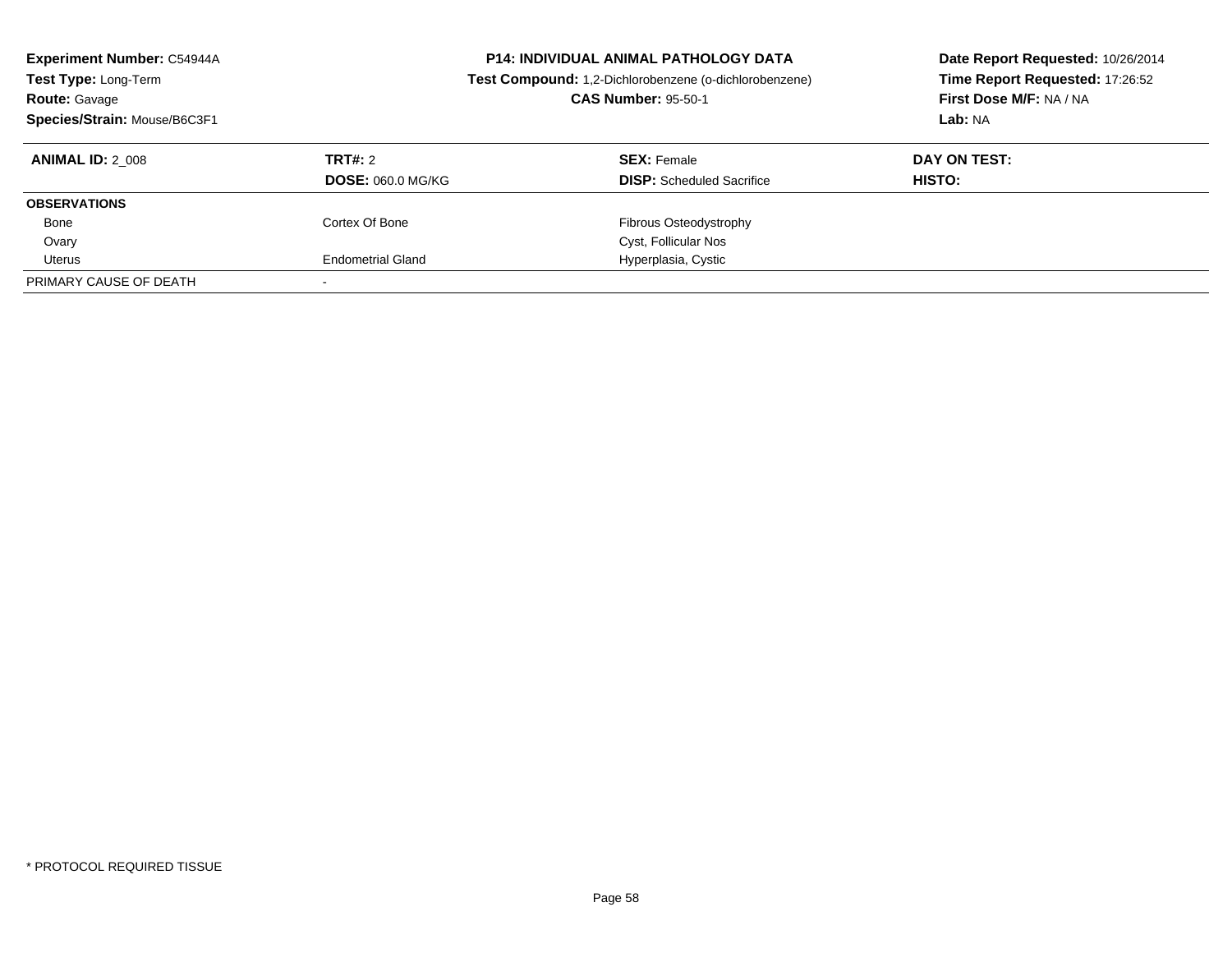| <b>Experiment Number: C54944A</b>  | <b>P14: INDIVIDUAL ANIMAL PATHOLOGY DATA</b>                  | Date Report Requested: 10/26/2014<br>Time Report Requested: 17:26:52 |  |
|------------------------------------|---------------------------------------------------------------|----------------------------------------------------------------------|--|
| Test Type: Long-Term               | <b>Test Compound:</b> 1,2-Dichlorobenzene (o-dichlorobenzene) |                                                                      |  |
| <b>Route: Gavage</b>               | <b>CAS Number: 95-50-1</b>                                    | First Dose M/F: NA / NA                                              |  |
| Species/Strain: Mouse/B6C3F1       | Lab: NA                                                       |                                                                      |  |
| TRT#: 2<br><b>ANIMAL ID: 2 009</b> | <b>SEX: Female</b>                                            | DAY ON TEST:                                                         |  |
| <b>DOSE: 060.0 MG/KG</b>           | <b>DISP:</b> Scheduled Sacrifice                              | HISTO:                                                               |  |
| <b>OBSERVATIONS</b>                |                                                               |                                                                      |  |
| Cortex Of Bone<br>Bone             | Fibrous Osteodystrophy                                        |                                                                      |  |
| Thalamus<br>Brain                  | Mineralization                                                |                                                                      |  |
| Tubule<br>Kidney                   | Necrosis, Focal                                               |                                                                      |  |
| Unspecified<br>Multiple Organs Nos | Lymphoma, Lymphocytic-Malignant Type                          |                                                                      |  |
| <b>Endometrial Gland</b><br>Uterus | Hyperplasia, Cystic                                           |                                                                      |  |
| PRIMARY CAUSE OF DEATH             |                                                               |                                                                      |  |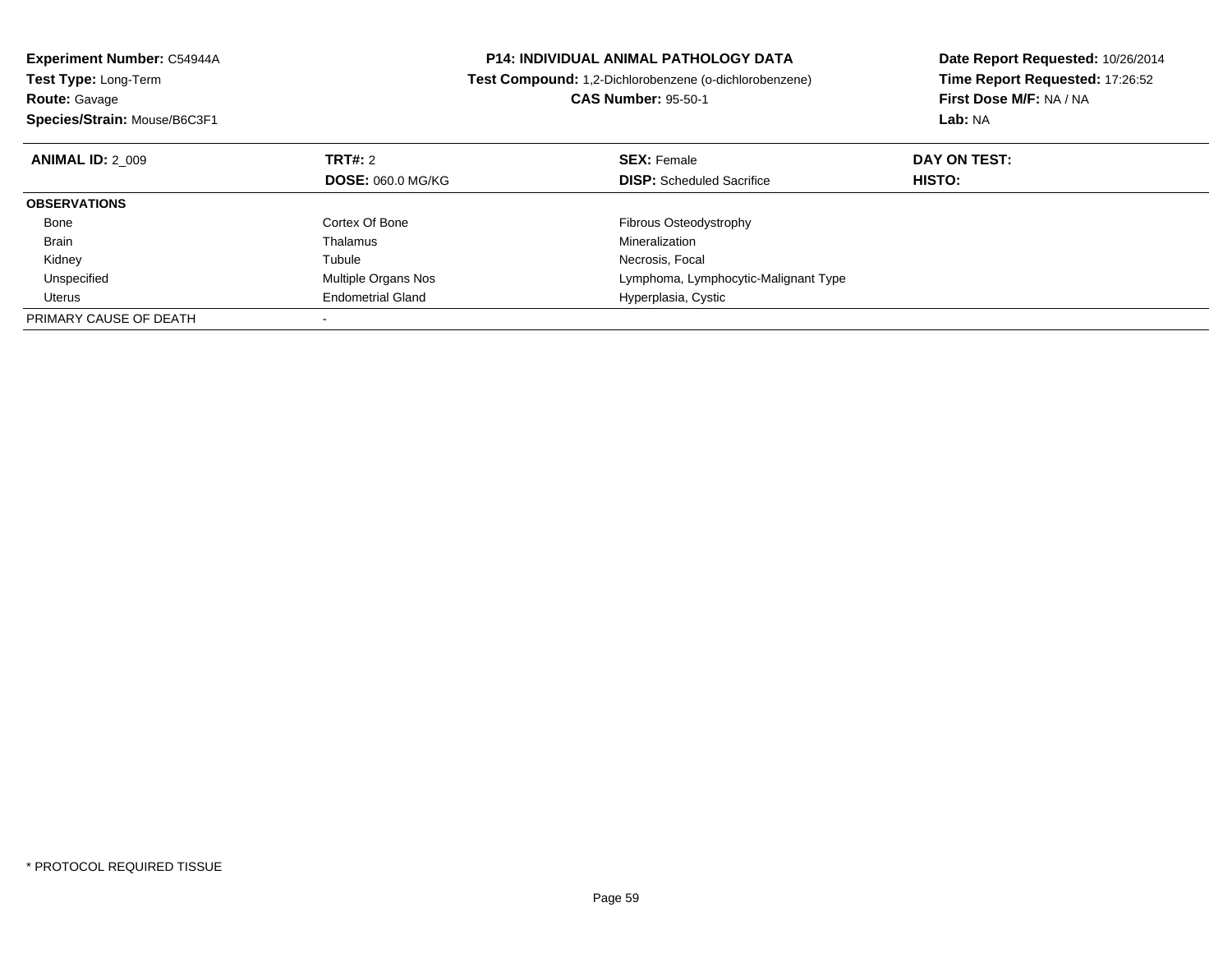| <b>Experiment Number: C54944A</b><br>Test Type: Long-Term<br><b>Route: Gavage</b><br>Species/Strain: Mouse/B6C3F1 |                          | <b>P14: INDIVIDUAL ANIMAL PATHOLOGY DATA</b><br>Test Compound: 1,2-Dichlorobenzene (o-dichlorobenzene)<br><b>CAS Number: 95-50-1</b> | Date Report Requested: 10/26/2014<br>Time Report Requested: 17:26:52<br>First Dose M/F: NA / NA<br>Lab: NA |
|-------------------------------------------------------------------------------------------------------------------|--------------------------|--------------------------------------------------------------------------------------------------------------------------------------|------------------------------------------------------------------------------------------------------------|
| <b>ANIMAL ID: 2 010</b>                                                                                           | TRT#: 2                  | <b>SEX: Female</b>                                                                                                                   | DAY ON TEST:                                                                                               |
|                                                                                                                   | <b>DOSE: 060.0 MG/KG</b> | <b>DISP:</b> Scheduled Sacrifice                                                                                                     | HISTO:                                                                                                     |
| <b>OBSERVATIONS</b>                                                                                               |                          |                                                                                                                                      |                                                                                                            |
| Liver                                                                                                             |                          | Hematopoiesis                                                                                                                        |                                                                                                            |
| Spleen                                                                                                            | Red Pulp                 | Hematopoiesis                                                                                                                        |                                                                                                            |
| Uterus                                                                                                            | <b>Endometrial Gland</b> | Cyst, Multiple                                                                                                                       |                                                                                                            |
| PRIMARY CAUSE OF DEATH                                                                                            |                          |                                                                                                                                      |                                                                                                            |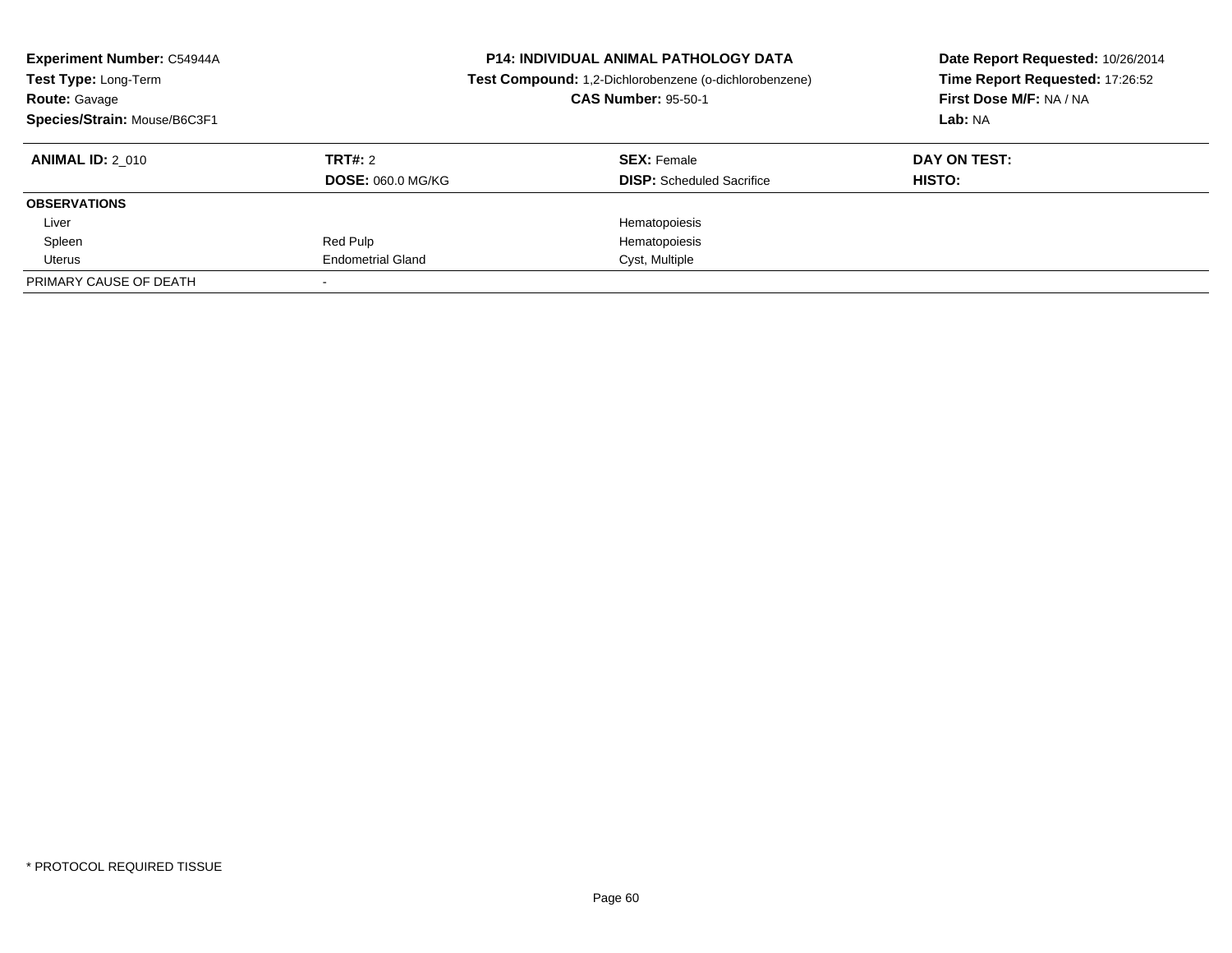| <b>Experiment Number: C54944A</b><br>Test Type: Long-Term<br><b>Route: Gavage</b><br>Species/Strain: Mouse/B6C3F1 |                                     | <b>P14: INDIVIDUAL ANIMAL PATHOLOGY DATA</b><br>Test Compound: 1,2-Dichlorobenzene (o-dichlorobenzene)<br><b>CAS Number: 95-50-1</b> | Date Report Requested: 10/26/2014<br>Time Report Requested: 17:26:52<br>First Dose M/F: NA / NA<br>Lab: NA |
|-------------------------------------------------------------------------------------------------------------------|-------------------------------------|--------------------------------------------------------------------------------------------------------------------------------------|------------------------------------------------------------------------------------------------------------|
| <b>ANIMAL ID: 2 011</b>                                                                                           | TRT#: 2<br><b>DOSE: 060.0 MG/KG</b> | <b>SEX:</b> Female<br><b>DISP:</b> Scheduled Sacrifice                                                                               | DAY ON TEST:<br>HISTO:                                                                                     |
| <b>OBSERVATIONS</b>                                                                                               |                                     |                                                                                                                                      |                                                                                                            |
| <b>Brain</b>                                                                                                      | Thalamus                            | Mineralization                                                                                                                       |                                                                                                            |
| Lung                                                                                                              |                                     | Lymphocytic Inflammatory Infiltrate                                                                                                  |                                                                                                            |
| Uterus                                                                                                            | <b>Endometrial Gland</b>            | Hyperplasia, Cystic                                                                                                                  |                                                                                                            |
| PRIMARY CAUSE OF DEATH                                                                                            |                                     |                                                                                                                                      |                                                                                                            |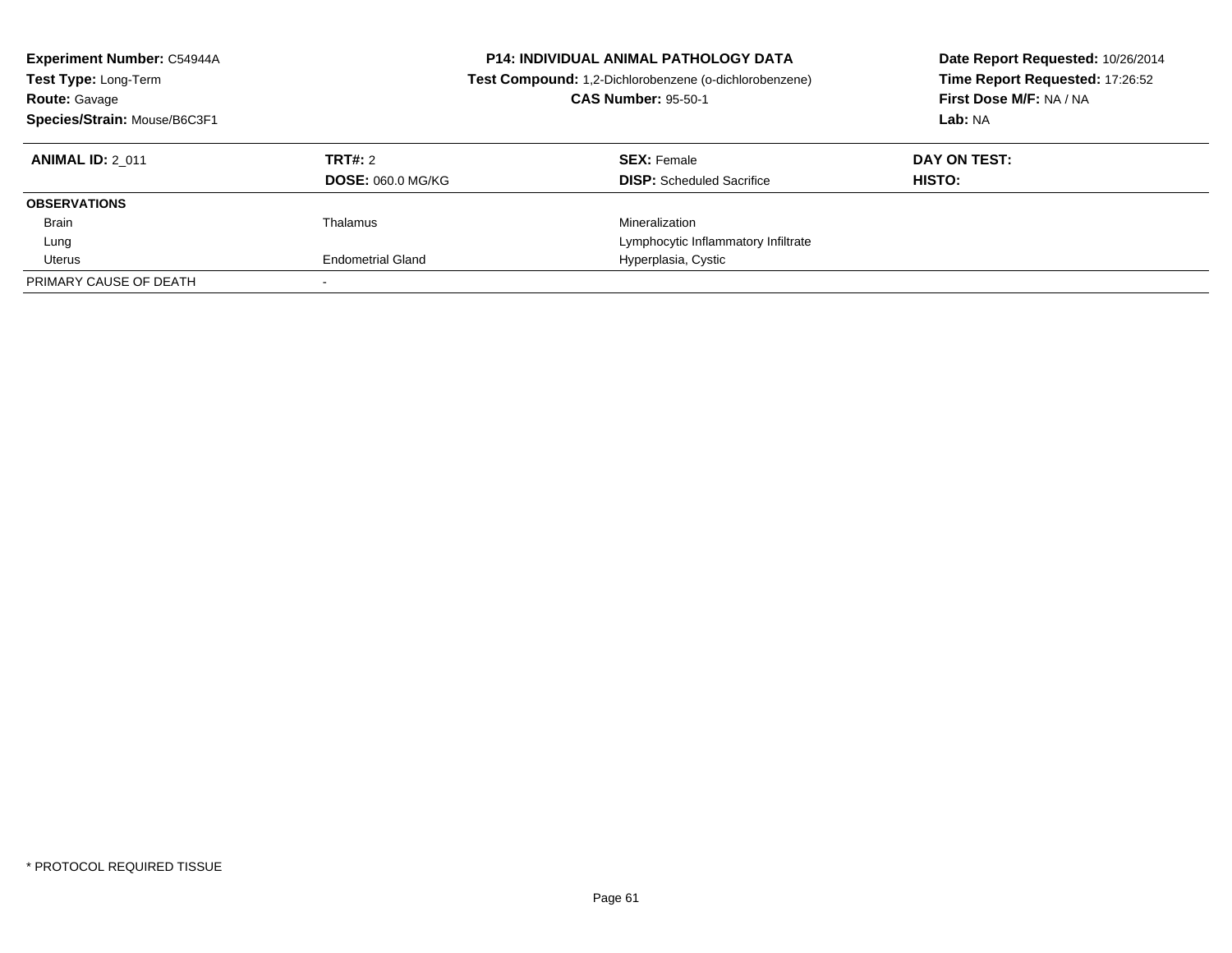| Experiment Number: C54944A<br>Test Type: Long-Term<br><b>Route: Gavage</b><br>Species/Strain: Mouse/B6C3F1 |                          | <b>P14: INDIVIDUAL ANIMAL PATHOLOGY DATA</b><br>Test Compound: 1,2-Dichlorobenzene (o-dichlorobenzene)<br><b>CAS Number: 95-50-1</b> | Date Report Requested: 10/26/2014<br>Time Report Requested: 17:26:52<br>First Dose M/F: NA / NA<br>Lab: NA |
|------------------------------------------------------------------------------------------------------------|--------------------------|--------------------------------------------------------------------------------------------------------------------------------------|------------------------------------------------------------------------------------------------------------|
| <b>ANIMAL ID: 2 012</b>                                                                                    | TRT#: 2                  | <b>SEX: Female</b>                                                                                                                   | DAY ON TEST:                                                                                               |
|                                                                                                            | <b>DOSE: 060.0 MG/KG</b> | <b>DISP:</b> Scheduled Sacrifice                                                                                                     | HISTO:                                                                                                     |
| <b>OBSERVATIONS</b>                                                                                        |                          |                                                                                                                                      |                                                                                                            |
| Lung                                                                                                       |                          | Lymphocytic Inflammatory Infiltrate                                                                                                  |                                                                                                            |
| Ovary                                                                                                      |                          | Cyst, Follicular Nos                                                                                                                 |                                                                                                            |
| Spleen                                                                                                     |                          | Lymphoma, Lymphocytic-Malignant Type                                                                                                 |                                                                                                            |
| Thymus                                                                                                     | Medulla                  | Hyperplasia, Epithelial                                                                                                              |                                                                                                            |
| Uterus                                                                                                     | <b>Endometrial Gland</b> | Hyperplasia, Cystic                                                                                                                  |                                                                                                            |
| PRIMARY CAUSE OF DEATH                                                                                     |                          |                                                                                                                                      |                                                                                                            |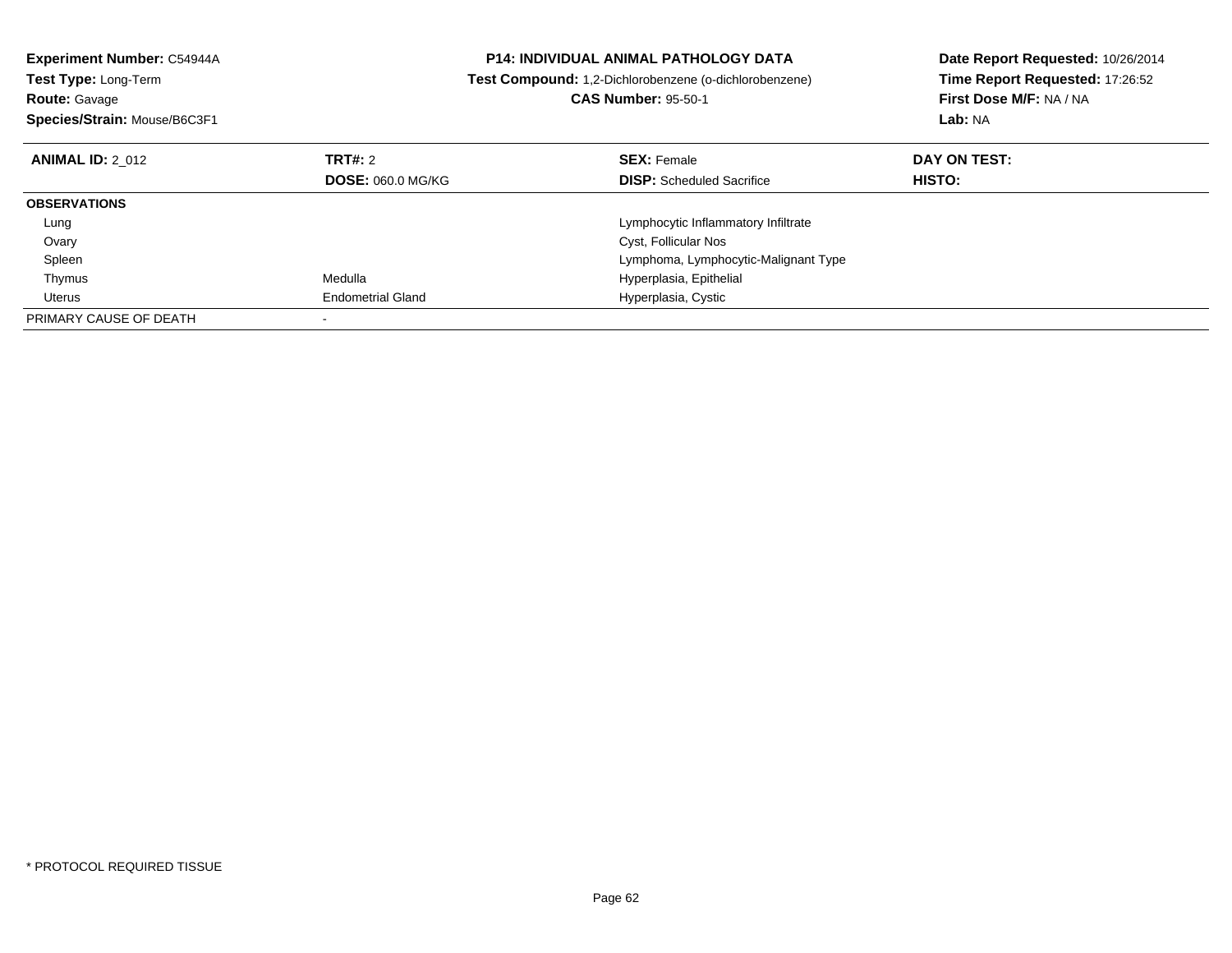| <b>Experiment Number: C54944A</b><br>Test Type: Long-Term<br><b>Route: Gavage</b><br>Species/Strain: Mouse/B6C3F1 | <b>P14: INDIVIDUAL ANIMAL PATHOLOGY DATA</b><br>Test Compound: 1,2-Dichlorobenzene (o-dichlorobenzene)<br><b>CAS Number: 95-50-1</b> |                                                        | Date Report Requested: 10/26/2014<br>Time Report Requested: 17:26:52<br>First Dose M/F: NA / NA<br>Lab: NA |  |
|-------------------------------------------------------------------------------------------------------------------|--------------------------------------------------------------------------------------------------------------------------------------|--------------------------------------------------------|------------------------------------------------------------------------------------------------------------|--|
| <b>ANIMAL ID: 2 013</b>                                                                                           | TRT#: 2<br><b>DOSE: 060.0 MG/KG</b>                                                                                                  | <b>SEX: Female</b><br><b>DISP:</b> Scheduled Sacrifice | DAY ON TEST:<br>HISTO:                                                                                     |  |
| <b>OBSERVATIONS</b>                                                                                               |                                                                                                                                      |                                                        |                                                                                                            |  |
| Bone                                                                                                              | Cortex Of Bone                                                                                                                       | Fibrous Osteodystrophy                                 |                                                                                                            |  |
| <b>Brain</b>                                                                                                      | Thalamus                                                                                                                             | Mineralization                                         |                                                                                                            |  |
| Uterus                                                                                                            | <b>Endometrial Gland</b>                                                                                                             | Hyperplasia, Cystic                                    |                                                                                                            |  |
| PRIMARY CAUSE OF DEATH                                                                                            |                                                                                                                                      |                                                        |                                                                                                            |  |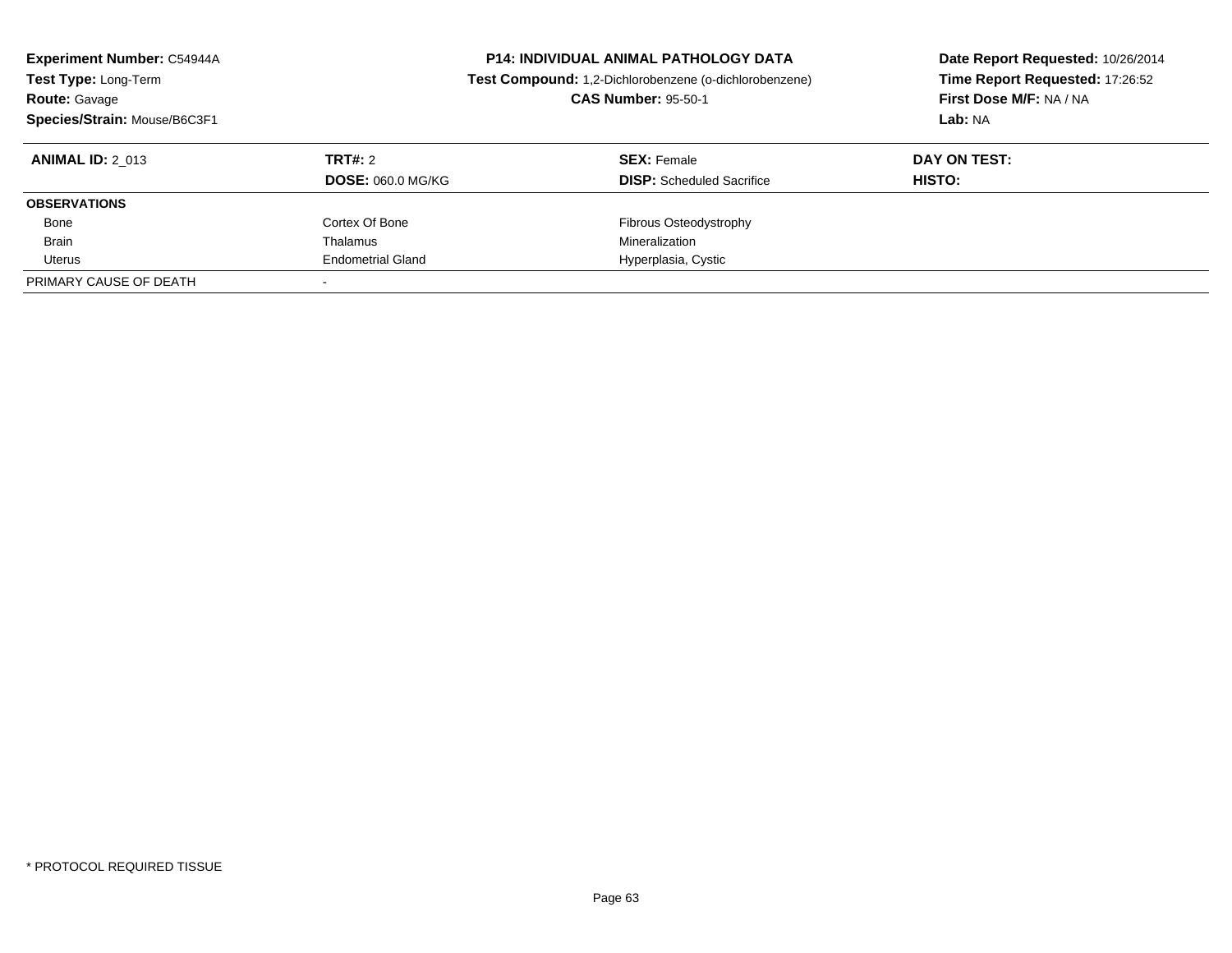| <b>Experiment Number: C54944A</b><br>Test Type: Long-Term<br><b>Route: Gavage</b><br>Species/Strain: Mouse/B6C3F1 | <b>P14: INDIVIDUAL ANIMAL PATHOLOGY DATA</b><br>Test Compound: 1,2-Dichlorobenzene (o-dichlorobenzene)<br><b>CAS Number: 95-50-1</b> |                                                        | Date Report Requested: 10/26/2014<br>Time Report Requested: 17:26:52<br>First Dose M/F: NA / NA<br>Lab: NA |
|-------------------------------------------------------------------------------------------------------------------|--------------------------------------------------------------------------------------------------------------------------------------|--------------------------------------------------------|------------------------------------------------------------------------------------------------------------|
| <b>ANIMAL ID: 2 014</b>                                                                                           | TRT#: 2<br><b>DOSE: 060.0 MG/KG</b>                                                                                                  | <b>SEX: Female</b><br><b>DISP:</b> Scheduled Sacrifice | DAY ON TEST:<br>HISTO:                                                                                     |
| <b>OBSERVATIONS</b>                                                                                               |                                                                                                                                      |                                                        |                                                                                                            |
| Bone                                                                                                              | Cortex Of Bone                                                                                                                       | Fibrous Osteodystrophy                                 |                                                                                                            |
| Thyroid                                                                                                           |                                                                                                                                      | Papillary Adenoma                                      |                                                                                                            |
| Uterus                                                                                                            | <b>Endometrial Gland</b>                                                                                                             | Hyperplasia, Cystic                                    |                                                                                                            |
| PRIMARY CAUSE OF DEATH                                                                                            |                                                                                                                                      |                                                        |                                                                                                            |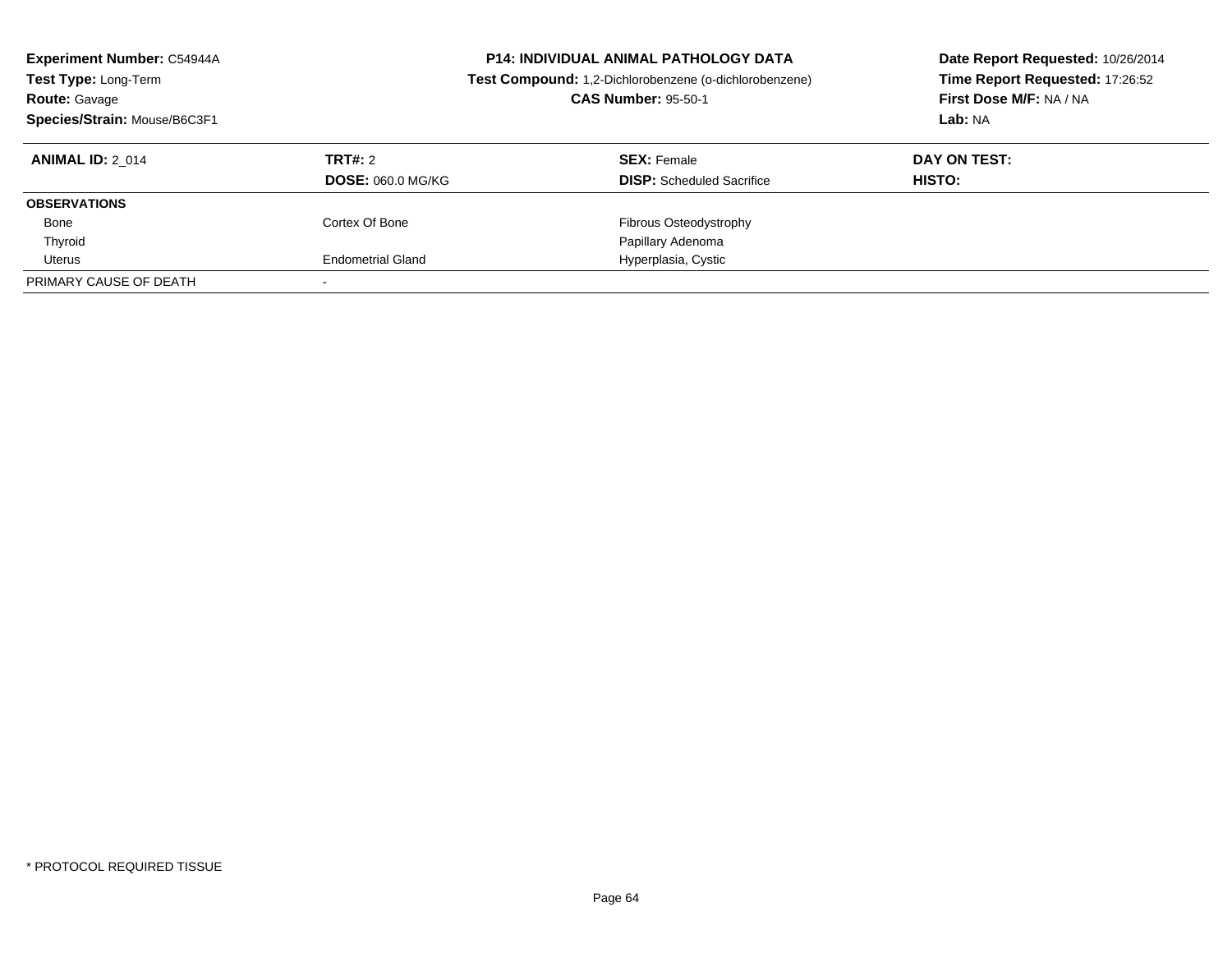| Experiment Number: C54944A<br><b>Test Type: Long-Term</b> |                          | <b>P14: INDIVIDUAL ANIMAL PATHOLOGY DATA</b>           | Date Report Requested: 10/26/2014 |  |
|-----------------------------------------------------------|--------------------------|--------------------------------------------------------|-----------------------------------|--|
|                                                           |                          | Test Compound: 1,2-Dichlorobenzene (o-dichlorobenzene) | Time Report Requested: 17:26:52   |  |
| <b>Route: Gavage</b>                                      |                          | <b>CAS Number: 95-50-1</b>                             | First Dose M/F: NA / NA           |  |
| Species/Strain: Mouse/B6C3F1                              |                          |                                                        | Lab: NA                           |  |
| <b>ANIMAL ID: 2 015</b>                                   | <b>TRT#: 2</b>           | <b>SEX: Female</b>                                     | DAY ON TEST:                      |  |
|                                                           | <b>DOSE: 060.0 MG/KG</b> | <b>DISP:</b> Scheduled Sacrifice                       | HISTO:                            |  |
| <b>OBSERVATIONS</b>                                       |                          |                                                        |                                   |  |
| Bone                                                      | Cortex Of Bone           | Fibrous Osteodystrophy                                 |                                   |  |
| Lung                                                      |                          | Alveolar/Bronchiolar Adenoma                           |                                   |  |
| Pituitary gland                                           |                          | Adenoma, Nos                                           |                                   |  |
| Urinary bladder                                           | Submucosa                | Hyperplasia, Lymphoid                                  |                                   |  |
| Uterus                                                    | <b>Endometrial Gland</b> | Hyperplasia, Cystic                                    |                                   |  |
|                                                           | Parovarian               | Lymphocytic Inflammatory Infiltrate                    |                                   |  |
| PRIMARY CAUSE OF DEATH                                    |                          |                                                        |                                   |  |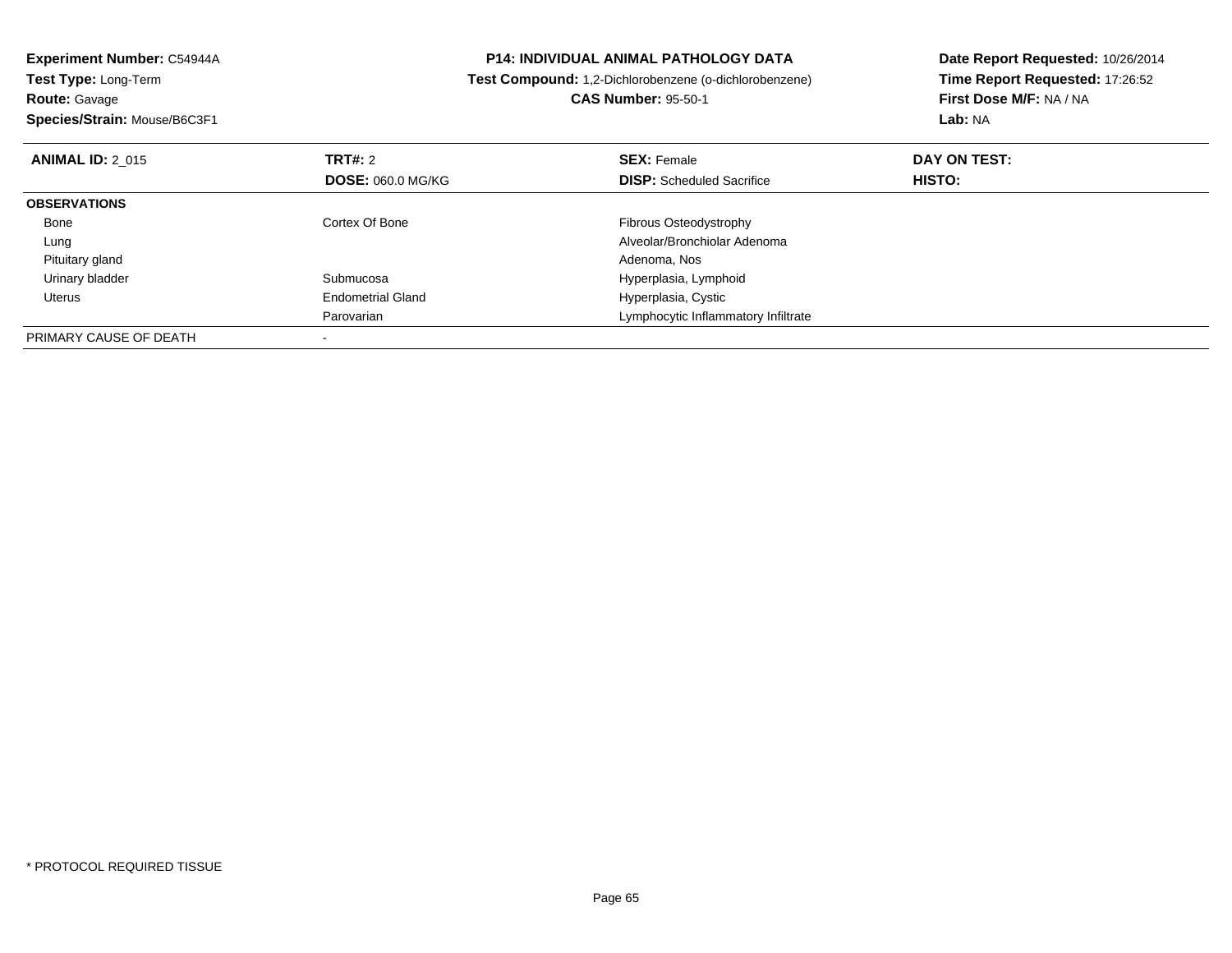**Experiment Number:** C54944A**Test Type:** Long-Term**Route:** Gavage**Species/Strain:** Mouse/B6C3F1

## **P14: INDIVIDUAL ANIMAL PATHOLOGY DATA**

## **Test Compound:** 1,2-Dichlorobenzene (o-dichlorobenzene)**CAS Number:** 95-50-1

**Date Report Requested:** 10/26/2014**Time Report Requested:** 17:26:52**First Dose M/F:** NA / NA**Lab:** NA

| <b>ANIMAL ID: 2 016</b> | TRT#: 2                  | <b>SEX: Female</b>               | DAY ON TEST: |  |
|-------------------------|--------------------------|----------------------------------|--------------|--|
|                         | <b>DOSE: 060.0 MG/KG</b> | <b>DISP:</b> Scheduled Sacrifice | HISTO:       |  |
| <b>OBSERVATIONS</b>     |                          |                                  |              |  |
| <b>Brain</b>            | Thalamus                 | Mineralization                   |              |  |
| Kidney                  | Capsule                  | Inflammation, Acute Focal        |              |  |
|                         | Tubule                   | Regeneration, Nos                |              |  |
| Lung                    |                          | Alveolar/Bronchiolar Adenoma     |              |  |
| Pancreas                | Interstitium             | Inflammation, Acute/Chronic      |              |  |
| Peritoneum              |                          | Inflammation, Acute Focal        |              |  |
| Thyroid                 |                          | Cyst, Thyroglossal Duct          |              |  |
| Uterus                  | <b>Endometrial Gland</b> | Hyperplasia, Cystic              |              |  |
|                         | Parovarian               | Inflammation, Acute Focal        |              |  |
| PRIMARY CAUSE OF DEATH  |                          |                                  |              |  |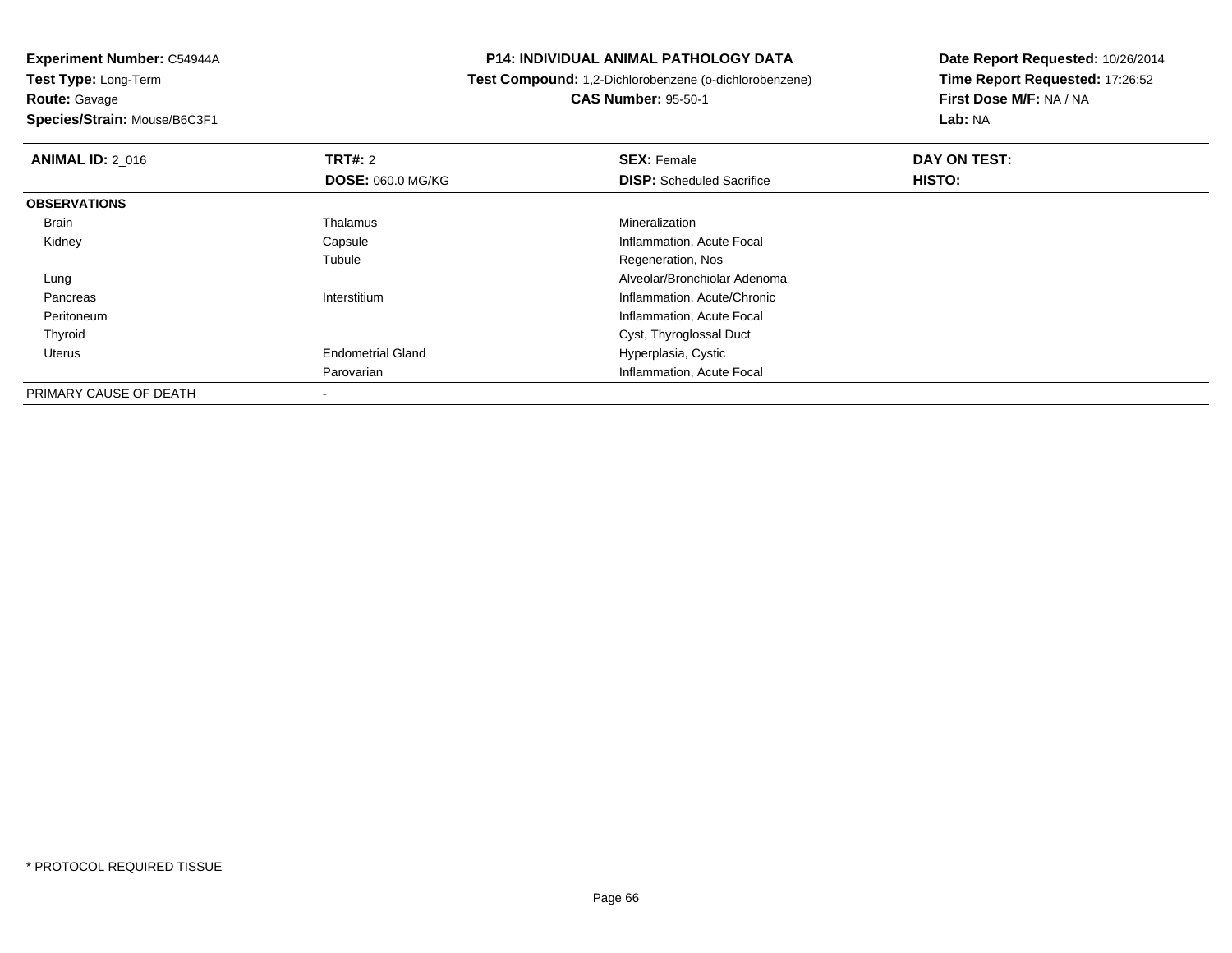| <b>Experiment Number: C54944A</b><br>Test Type: Long-Term<br><b>Route: Gavage</b> |                          | <b>P14: INDIVIDUAL ANIMAL PATHOLOGY DATA</b><br>Test Compound: 1,2-Dichlorobenzene (o-dichlorobenzene)<br><b>CAS Number: 95-50-1</b> | Date Report Requested: 10/26/2014<br>Time Report Requested: 17:26:52<br>First Dose M/F: NA / NA |
|-----------------------------------------------------------------------------------|--------------------------|--------------------------------------------------------------------------------------------------------------------------------------|-------------------------------------------------------------------------------------------------|
| Species/Strain: Mouse/B6C3F1                                                      |                          |                                                                                                                                      | Lab: NA                                                                                         |
| <b>ANIMAL ID: 2 017</b>                                                           | <b>TRT#: 2</b>           | <b>SEX: Female</b>                                                                                                                   | DAY ON TEST:                                                                                    |
|                                                                                   | <b>DOSE: 060.0 MG/KG</b> | <b>DISP:</b> Scheduled Sacrifice                                                                                                     | HISTO:                                                                                          |
| <b>OBSERVATIONS</b>                                                               |                          |                                                                                                                                      |                                                                                                 |
| <b>Brain</b>                                                                      | Thalamus                 | Mineralization                                                                                                                       |                                                                                                 |
| Kidney                                                                            | Tubule                   | Regeneration, Nos                                                                                                                    |                                                                                                 |
| Lung                                                                              |                          | Lymphocytic Inflammatory Infiltrate                                                                                                  |                                                                                                 |
| Mammary gland                                                                     |                          | Adenocarcinoma, Nos                                                                                                                  |                                                                                                 |
| Uterus                                                                            | <b>Endometrial Gland</b> | Hyperplasia, Cystic                                                                                                                  |                                                                                                 |
| PRIMARY CAUSE OF DEATH                                                            |                          |                                                                                                                                      |                                                                                                 |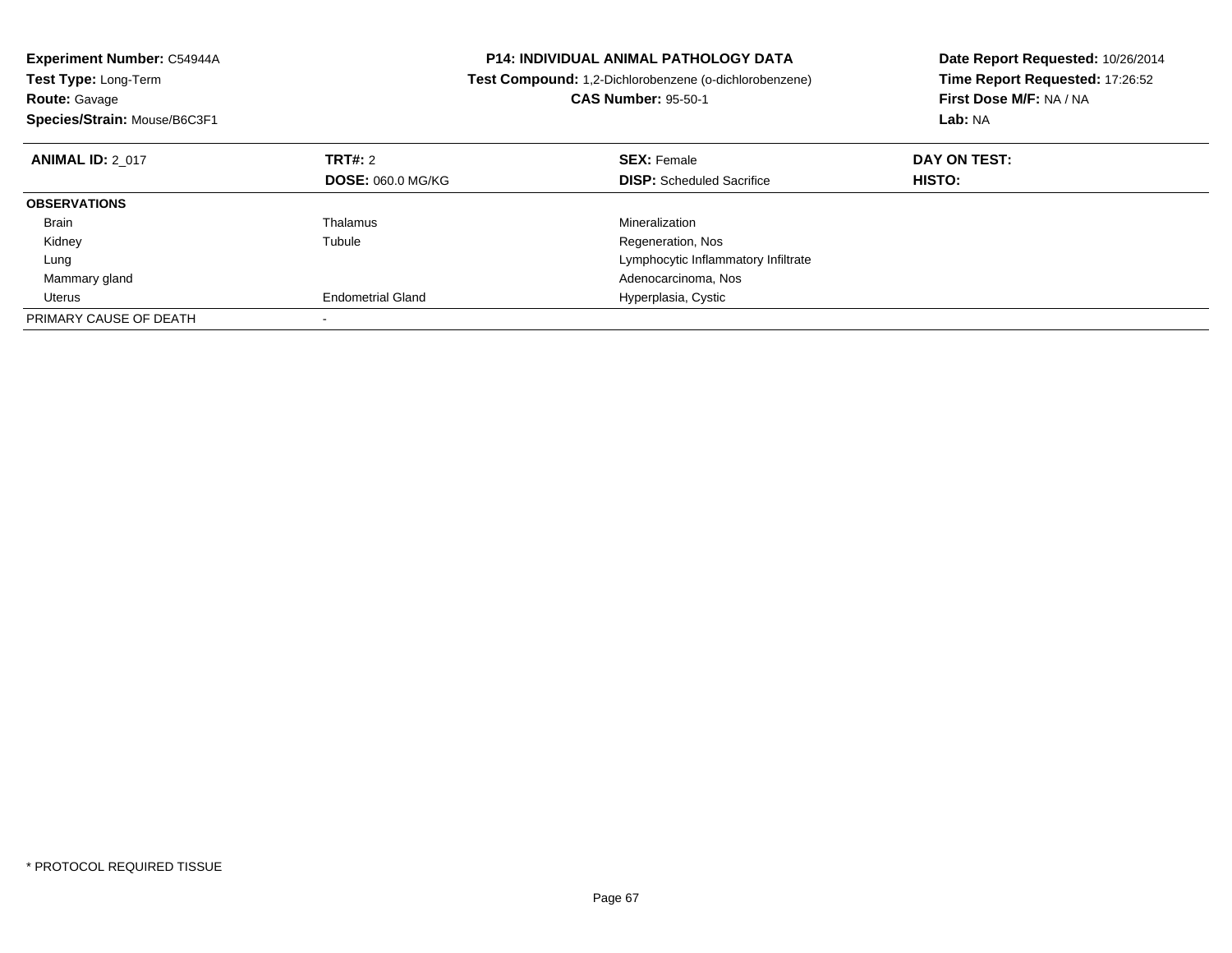| Experiment Number: C54944A<br><b>Test Type: Long-Term</b><br><b>Route: Gavage</b><br>Species/Strain: Mouse/B6C3F1 |                          | <b>P14: INDIVIDUAL ANIMAL PATHOLOGY DATA</b><br>Test Compound: 1,2-Dichlorobenzene (o-dichlorobenzene)<br><b>CAS Number: 95-50-1</b> | Date Report Requested: 10/26/2014<br>Time Report Requested: 17:26:52<br>First Dose M/F: NA / NA<br>Lab: NA |
|-------------------------------------------------------------------------------------------------------------------|--------------------------|--------------------------------------------------------------------------------------------------------------------------------------|------------------------------------------------------------------------------------------------------------|
| <b>ANIMAL ID: 2 018</b>                                                                                           | TRT#: 2                  | <b>SEX: Female</b>                                                                                                                   | DAY ON TEST:                                                                                               |
|                                                                                                                   | <b>DOSE: 060.0 MG/KG</b> | <b>DISP:</b> Scheduled Sacrifice                                                                                                     | HISTO:                                                                                                     |
| <b>OBSERVATIONS</b>                                                                                               |                          |                                                                                                                                      |                                                                                                            |
| Bone                                                                                                              | Cortex Of Bone           | Fibrous Osteodystrophy                                                                                                               |                                                                                                            |
| <b>Brain</b>                                                                                                      | Thalamus                 | Mineralization                                                                                                                       |                                                                                                            |
| Lung                                                                                                              |                          | Lymphocytic Inflammatory Infiltrate                                                                                                  |                                                                                                            |
| Ovary                                                                                                             |                          | Cyst, Follicular Nos                                                                                                                 |                                                                                                            |
| Uterus                                                                                                            | <b>Endometrial Gland</b> | Hyperplasia, Cystic                                                                                                                  |                                                                                                            |
| PRIMARY CAUSE OF DEATH                                                                                            |                          |                                                                                                                                      |                                                                                                            |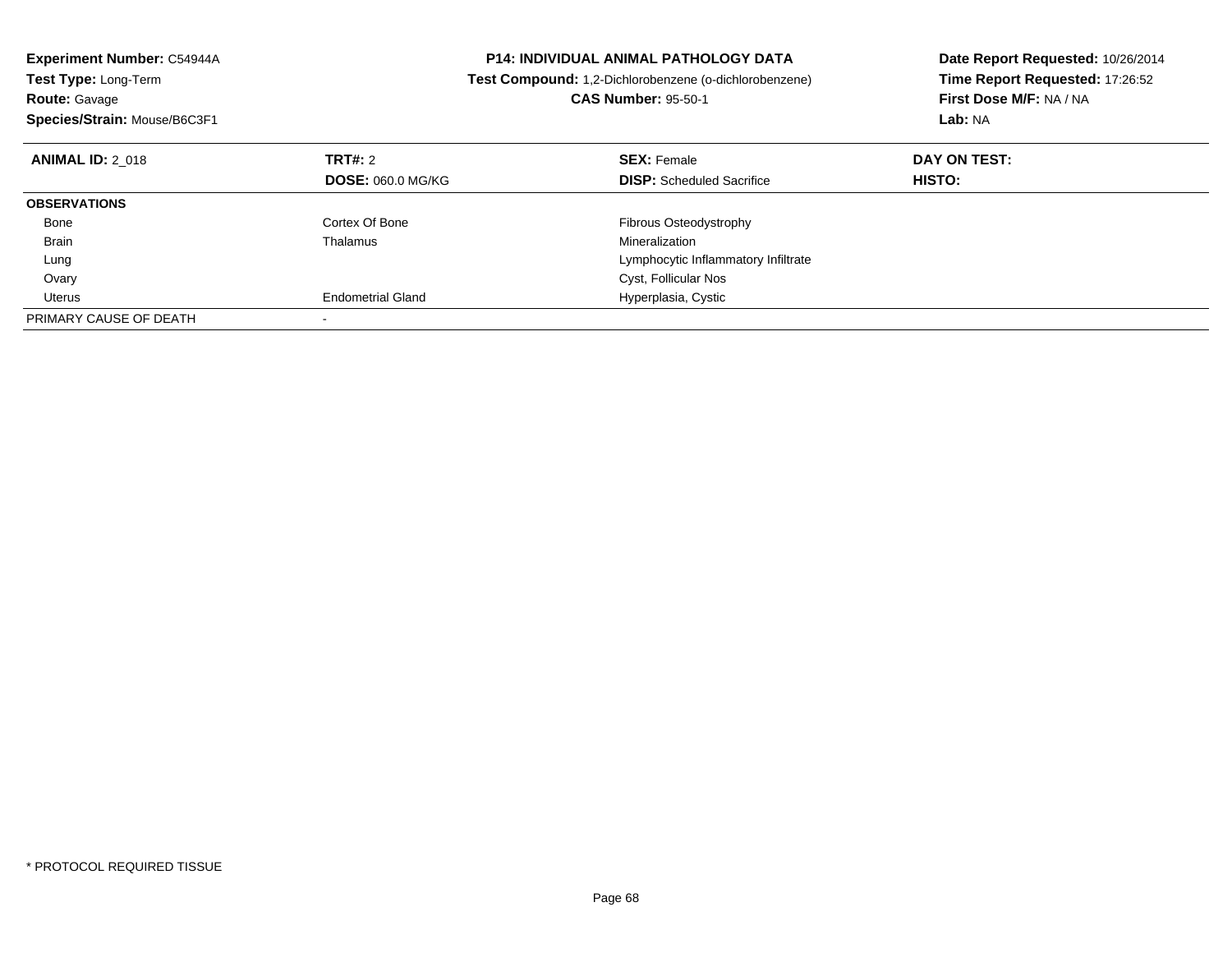| <b>Experiment Number: C54944A</b><br>Test Type: Long-Term<br><b>Route: Gavage</b><br>Species/Strain: Mouse/B6C3F1 | <b>P14: INDIVIDUAL ANIMAL PATHOLOGY DATA</b><br>Test Compound: 1,2-Dichlorobenzene (o-dichlorobenzene)<br><b>CAS Number: 95-50-1</b> |                                  | Date Report Requested: 10/26/2014<br>Time Report Requested: 17:26:52<br>First Dose M/F: NA / NA<br>Lab: NA |  |
|-------------------------------------------------------------------------------------------------------------------|--------------------------------------------------------------------------------------------------------------------------------------|----------------------------------|------------------------------------------------------------------------------------------------------------|--|
| <b>ANIMAL ID: 2 019</b>                                                                                           | TRT#: 2                                                                                                                              | <b>SEX: Female</b>               | DAY ON TEST:                                                                                               |  |
|                                                                                                                   | <b>DOSE: 060.0 MG/KG</b>                                                                                                             | <b>DISP:</b> Scheduled Sacrifice | HISTO:                                                                                                     |  |
| <b>OBSERVATIONS</b>                                                                                               |                                                                                                                                      |                                  |                                                                                                            |  |
| <b>Brain</b>                                                                                                      | Thalamus                                                                                                                             | Mineralization                   |                                                                                                            |  |
| Lymph node                                                                                                        | Mandibular Lymph Node                                                                                                                | Plasmacytosis                    |                                                                                                            |  |
| Uterus                                                                                                            | <b>Endometrial Gland</b>                                                                                                             | Hyperplasia, Cystic              |                                                                                                            |  |
| PRIMARY CAUSE OF DEATH                                                                                            |                                                                                                                                      |                                  |                                                                                                            |  |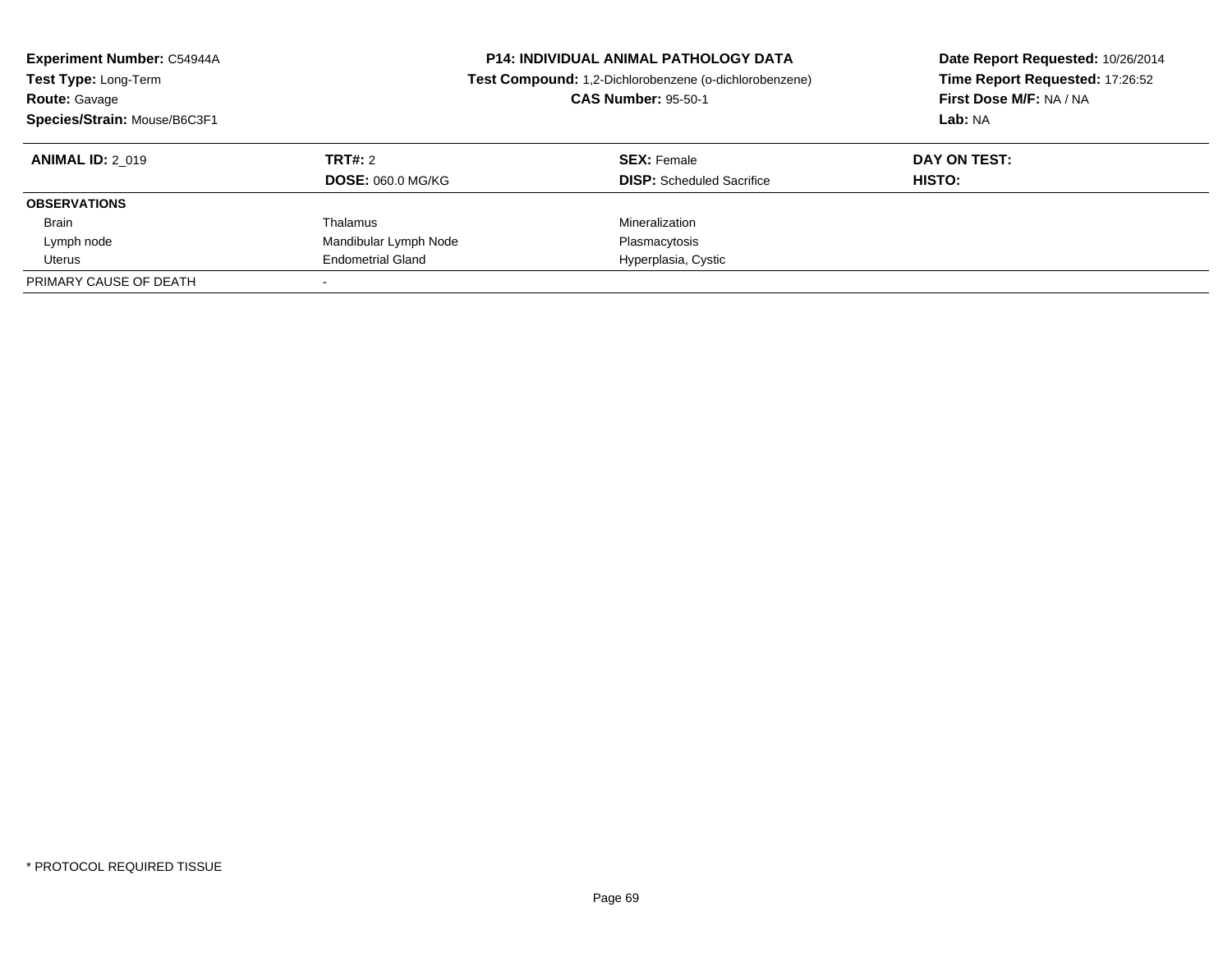| <b>Experiment Number: C54944A</b><br>Test Type: Long-Term<br><b>Route: Gavage</b><br>Species/Strain: Mouse/B6C3F1 |                          | <b>P14: INDIVIDUAL ANIMAL PATHOLOGY DATA</b><br>Test Compound: 1,2-Dichlorobenzene (o-dichlorobenzene)<br><b>CAS Number: 95-50-1</b> | Date Report Requested: 10/26/2014<br>Time Report Requested: 17:26:52<br>First Dose M/F: NA / NA<br>Lab: NA |
|-------------------------------------------------------------------------------------------------------------------|--------------------------|--------------------------------------------------------------------------------------------------------------------------------------|------------------------------------------------------------------------------------------------------------|
| <b>ANIMAL ID: 2 020</b>                                                                                           | TRT#: 2                  | <b>SEX: Female</b>                                                                                                                   | DAY ON TEST:                                                                                               |
|                                                                                                                   | <b>DOSE: 060.0 MG/KG</b> | <b>DISP:</b> Scheduled Sacrifice                                                                                                     | HISTO:                                                                                                     |
| <b>OBSERVATIONS</b>                                                                                               |                          |                                                                                                                                      |                                                                                                            |
| <b>Brain</b>                                                                                                      | <b>White Matter</b>      | Malacia                                                                                                                              |                                                                                                            |
|                                                                                                                   | Thalamus                 | Mineralization                                                                                                                       |                                                                                                            |
| Lung                                                                                                              |                          | Hyperplasia, Alveolar Epithelium                                                                                                     |                                                                                                            |
|                                                                                                                   |                          | Lymphocytic Inflammatory Infiltrate                                                                                                  |                                                                                                            |
| Uterus                                                                                                            | <b>Endometrial Gland</b> | Hyperplasia, Cystic                                                                                                                  |                                                                                                            |
| PRIMARY CAUSE OF DEATH                                                                                            |                          |                                                                                                                                      |                                                                                                            |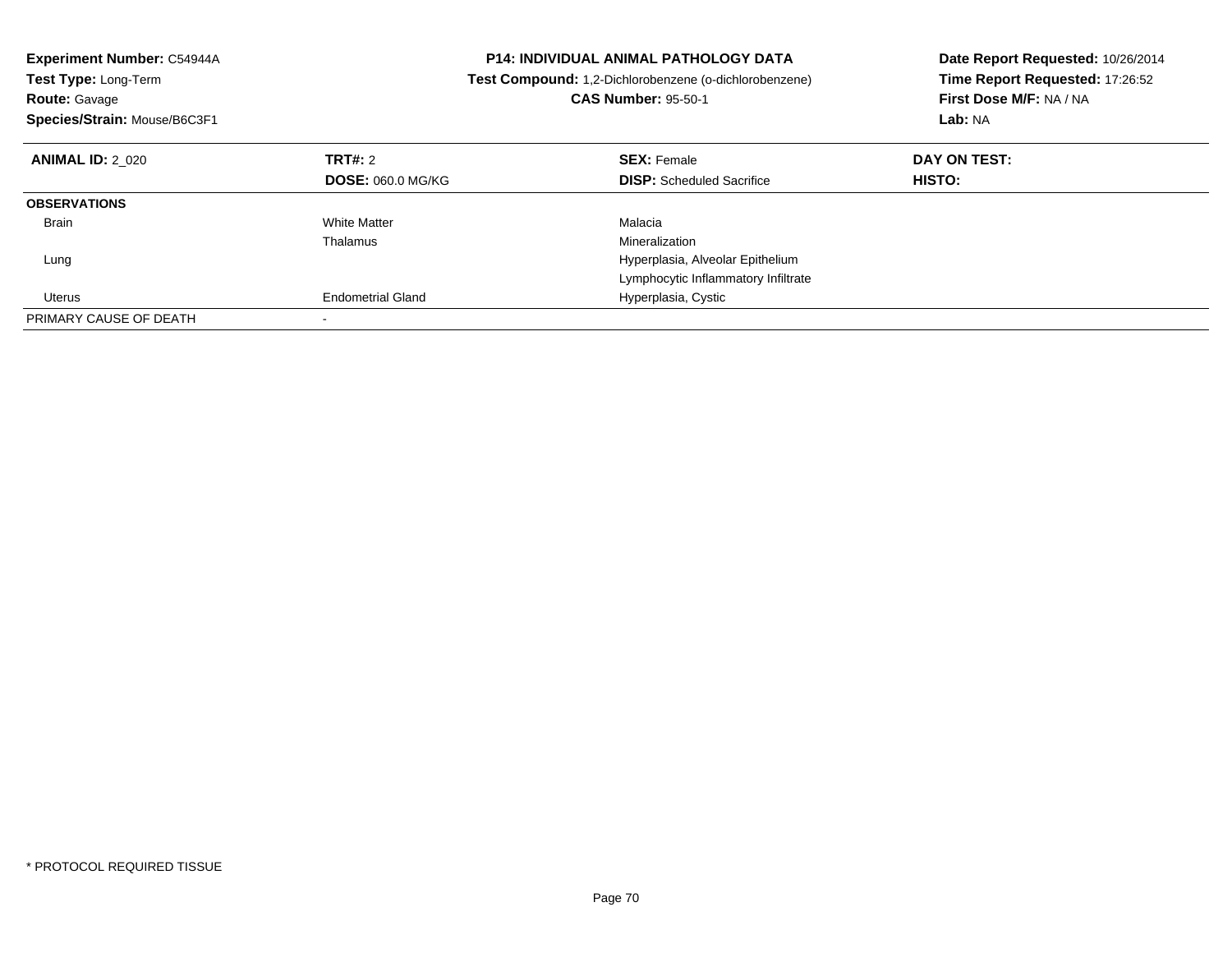| <b>Experiment Number: C54944A</b><br>Test Type: Long-Term<br><b>Route: Gavage</b><br>Species/Strain: Mouse/B6C3F1 |                          | <b>P14: INDIVIDUAL ANIMAL PATHOLOGY DATA</b><br>Test Compound: 1,2-Dichlorobenzene (o-dichlorobenzene)<br><b>CAS Number: 95-50-1</b> | Date Report Requested: 10/26/2014<br>Time Report Requested: 17:26:52<br>First Dose M/F: NA / NA<br>Lab: NA |
|-------------------------------------------------------------------------------------------------------------------|--------------------------|--------------------------------------------------------------------------------------------------------------------------------------|------------------------------------------------------------------------------------------------------------|
| <b>ANIMAL ID: 2 021</b>                                                                                           | TRT#: 2                  | <b>SEX: Female</b>                                                                                                                   | DAY ON TEST:                                                                                               |
|                                                                                                                   | <b>DOSE: 060.0 MG/KG</b> | <b>DISP:</b> Scheduled Sacrifice                                                                                                     | <b>HISTO:</b>                                                                                              |
| <b>OBSERVATIONS</b>                                                                                               |                          |                                                                                                                                      |                                                                                                            |
| Adrenal gland                                                                                                     |                          | Cortical Adenoma                                                                                                                     |                                                                                                            |
| Bone                                                                                                              | Cortex Of Bone           | Fibrous Osteodystrophy                                                                                                               |                                                                                                            |
| Liver                                                                                                             |                          | Hepatocellular Adenoma                                                                                                               |                                                                                                            |
| Lung                                                                                                              |                          | Lymphocytic Inflammatory Infiltrate                                                                                                  |                                                                                                            |
| Uterus                                                                                                            | <b>Endometrial Gland</b> | Hyperplasia, Cystic                                                                                                                  |                                                                                                            |
| PRIMARY CAUSE OF DEATH                                                                                            |                          |                                                                                                                                      |                                                                                                            |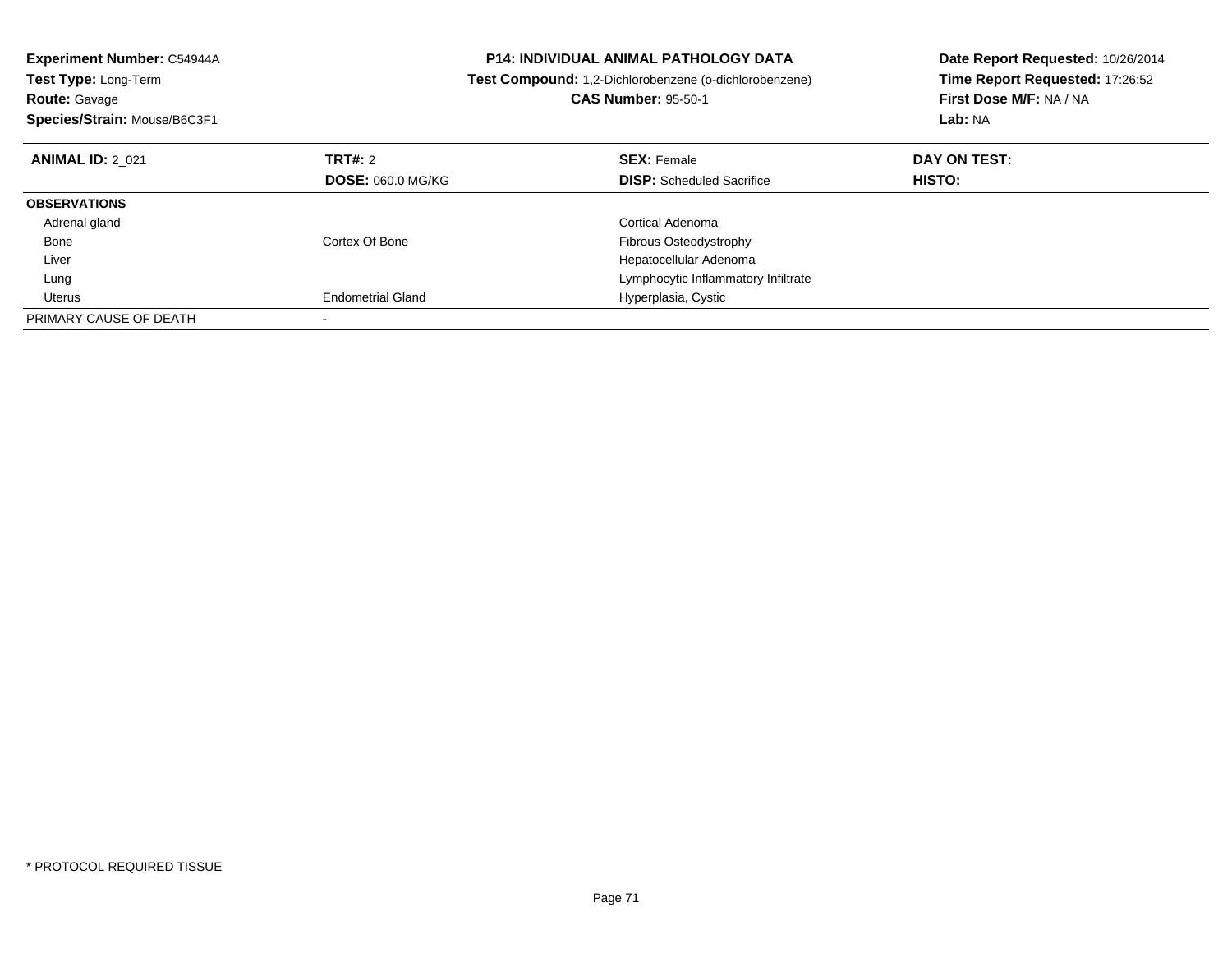| <b>P14: INDIVIDUAL ANIMAL PATHOLOGY DATA</b><br><b>Experiment Number: C54944A</b> |                            | Date Report Requested: 10/26/2014                      |                                 |  |
|-----------------------------------------------------------------------------------|----------------------------|--------------------------------------------------------|---------------------------------|--|
| Test Type: Long-Term                                                              |                            | Test Compound: 1,2-Dichlorobenzene (o-dichlorobenzene) | Time Report Requested: 17:26:52 |  |
| <b>Route: Gavage</b>                                                              |                            | <b>CAS Number: 95-50-1</b>                             | First Dose M/F: NA / NA         |  |
| Species/Strain: Mouse/B6C3F1                                                      |                            |                                                        | Lab: NA                         |  |
| <b>ANIMAL ID: 2 022</b>                                                           | TRT#: 2                    | <b>SEX: Female</b>                                     | DAY ON TEST:                    |  |
|                                                                                   | <b>DOSE: 060.0 MG/KG</b>   | <b>DISP:</b> Scheduled Sacrifice                       | HISTO:                          |  |
| <b>OBSERVATIONS</b>                                                               |                            |                                                        |                                 |  |
| Lung                                                                              |                            | Alveolar/Bronchiolar Adenoma                           |                                 |  |
| Ovary                                                                             |                            | Cyst, Follicular Nos                                   |                                 |  |
| Pituitary gland                                                                   | <b>Anterior Pituitary</b>  | Dilatation, Nos                                        |                                 |  |
| Unspecified                                                                       | <b>Multiple Organs Nos</b> | Lymphoma, Lymphocytic-Malignant Type                   |                                 |  |
| Uterus                                                                            | <b>Endometrial Gland</b>   | Hyperplasia, Cystic                                    |                                 |  |
| PRIMARY CAUSE OF DEATH                                                            |                            |                                                        |                                 |  |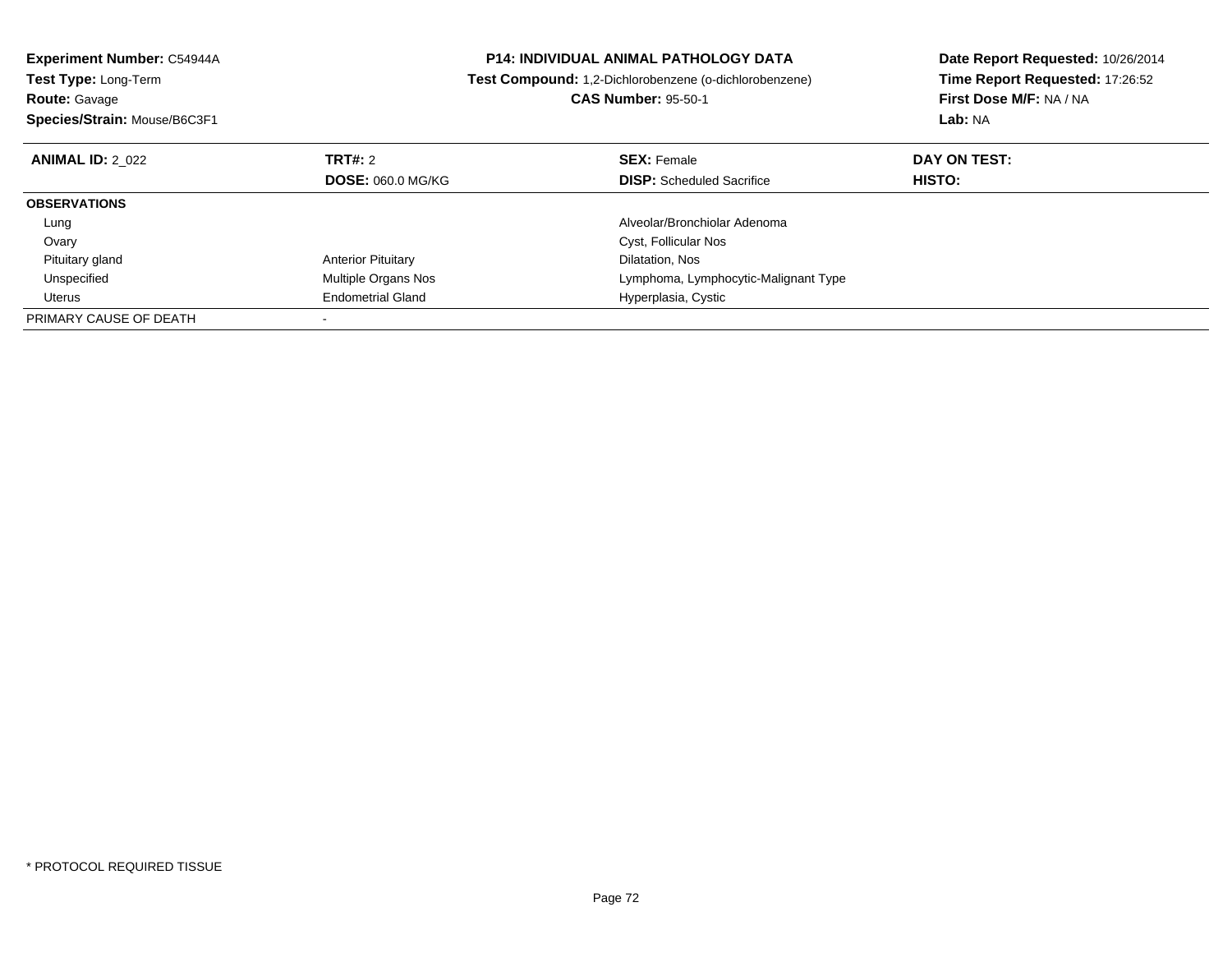| Experiment Number: C54944A         |                          | <b>P14: INDIVIDUAL ANIMAL PATHOLOGY DATA</b>                  | Date Report Requested: 10/26/2014<br>Time Report Requested: 17:26:52 |  |
|------------------------------------|--------------------------|---------------------------------------------------------------|----------------------------------------------------------------------|--|
| Test Type: Long-Term               |                          | <b>Test Compound:</b> 1,2-Dichlorobenzene (o-dichlorobenzene) |                                                                      |  |
| <b>Route: Gavage</b>               |                          | <b>CAS Number: 95-50-1</b>                                    | First Dose M/F: NA / NA                                              |  |
| Species/Strain: Mouse/B6C3F1       |                          |                                                               | Lab: NA                                                              |  |
| TRT#: 2<br><b>ANIMAL ID: 2 023</b> |                          | <b>SEX: Female</b>                                            | DAY ON TEST:                                                         |  |
|                                    | <b>DOSE: 060.0 MG/KG</b> | <b>DISP:</b> Scheduled Sacrifice                              | HISTO:                                                               |  |
| <b>OBSERVATIONS</b>                |                          |                                                               |                                                                      |  |
| Cortex Of Bone<br>Bone             |                          | Fibrous Osteodystrophy                                        |                                                                      |  |
| Brain<br>Thalamus                  |                          | Mineralization                                                |                                                                      |  |
| Ovary                              |                          | Cyst, Follicular Nos                                          |                                                                      |  |
| Unspecified                        | Multiple Organs Nos      | Lymphoma, Lymphocytic-Malignant Type                          |                                                                      |  |
| Uterus                             | <b>Endometrial Gland</b> | Hyperplasia, Cystic                                           |                                                                      |  |
| PRIMARY CAUSE OF DEATH             |                          |                                                               |                                                                      |  |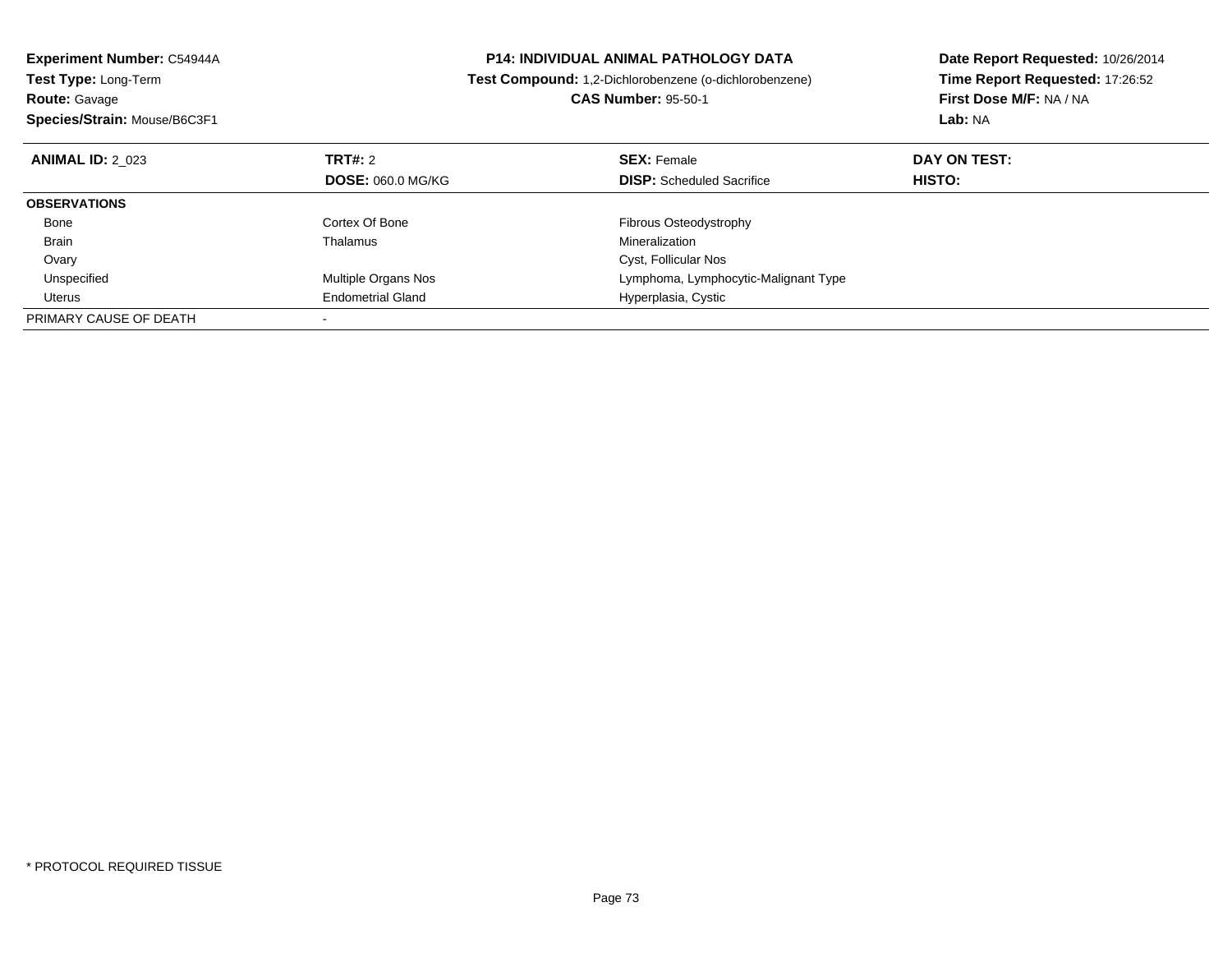| Experiment Number: C54944A<br><b>Test Type: Long-Term</b><br><b>Route: Gavage</b><br>Species/Strain: Mouse/B6C3F1 |                          | <b>P14: INDIVIDUAL ANIMAL PATHOLOGY DATA</b><br>Test Compound: 1,2-Dichlorobenzene (o-dichlorobenzene)<br><b>CAS Number: 95-50-1</b> | Date Report Requested: 10/26/2014<br>Time Report Requested: 17:26:52<br>First Dose M/F: NA / NA<br>Lab: NA |
|-------------------------------------------------------------------------------------------------------------------|--------------------------|--------------------------------------------------------------------------------------------------------------------------------------|------------------------------------------------------------------------------------------------------------|
| <b>ANIMAL ID: 2 024</b>                                                                                           | TRT#: 2                  | <b>SEX: Female</b>                                                                                                                   | DAY ON TEST:                                                                                               |
|                                                                                                                   | <b>DOSE: 060.0 MG/KG</b> | <b>DISP:</b> Natural Death                                                                                                           | HISTO:                                                                                                     |
| <b>OBSERVATIONS</b>                                                                                               |                          |                                                                                                                                      |                                                                                                            |
| Lung                                                                                                              |                          | Basal-Cell Carcinoma, Metastatic                                                                                                     |                                                                                                            |
| Spleen                                                                                                            | Red Pulp                 | Hematopoiesis                                                                                                                        |                                                                                                            |
| Unspecified                                                                                                       | Leg                      | Basal-Cell Carcinoma                                                                                                                 |                                                                                                            |
|                                                                                                                   |                          | Fibrosis, Diffuse                                                                                                                    |                                                                                                            |
| Uterus                                                                                                            | Endometrium              | Inflammation, Granulomatous Focal                                                                                                    |                                                                                                            |
| PRIMARY CAUSE OF DEATH                                                                                            |                          |                                                                                                                                      |                                                                                                            |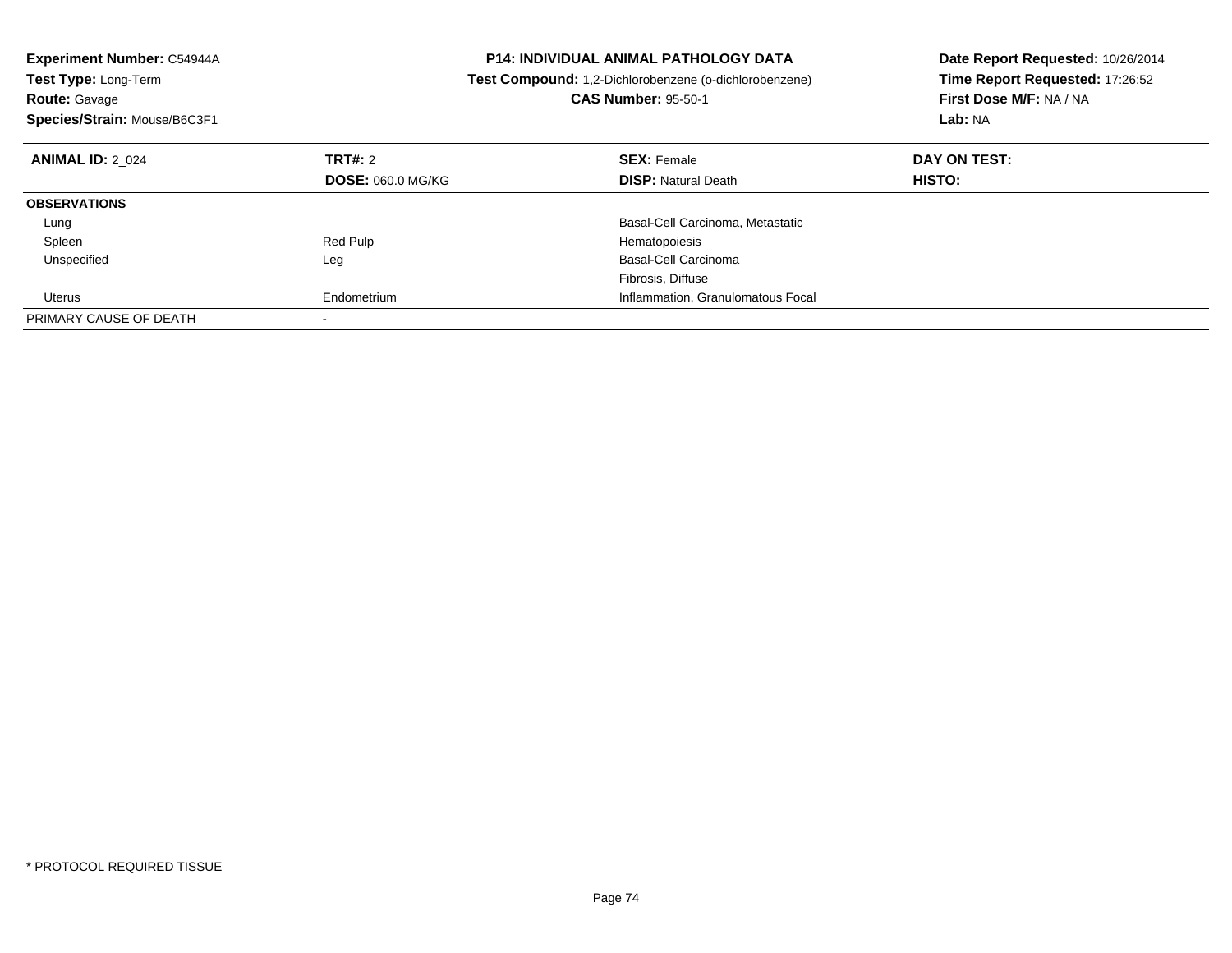| <b>Experiment Number: C54944A</b><br>Test Type: Long-Term<br><b>Route: Gavage</b><br>Species/Strain: Mouse/B6C3F1 | <b>P14: INDIVIDUAL ANIMAL PATHOLOGY DATA</b><br>Test Compound: 1,2-Dichlorobenzene (o-dichlorobenzene)<br><b>CAS Number: 95-50-1</b> |                                      | Date Report Requested: 10/26/2014<br>Time Report Requested: 17:26:52<br>First Dose M/F: NA / NA<br>Lab: NA |
|-------------------------------------------------------------------------------------------------------------------|--------------------------------------------------------------------------------------------------------------------------------------|--------------------------------------|------------------------------------------------------------------------------------------------------------|
| <b>ANIMAL ID: 2 025</b>                                                                                           | TRT#: 2                                                                                                                              | <b>SEX:</b> Female                   | DAY ON TEST:                                                                                               |
|                                                                                                                   | <b>DOSE: 060.0 MG/KG</b>                                                                                                             | <b>DISP: Natural Death</b>           | HISTO:                                                                                                     |
| <b>OBSERVATIONS</b>                                                                                               |                                                                                                                                      |                                      |                                                                                                            |
| Ovary                                                                                                             |                                                                                                                                      | Cyst, Follicular Nos                 |                                                                                                            |
| Unspecified                                                                                                       | Multiple Organs Nos                                                                                                                  | Lymphoma, Lymphocytic-Malignant Type |                                                                                                            |
| Uterus                                                                                                            | <b>Endometrial Gland</b>                                                                                                             | Cyst, Multiple                       |                                                                                                            |
| PRIMARY CAUSE OF DEATH                                                                                            |                                                                                                                                      |                                      |                                                                                                            |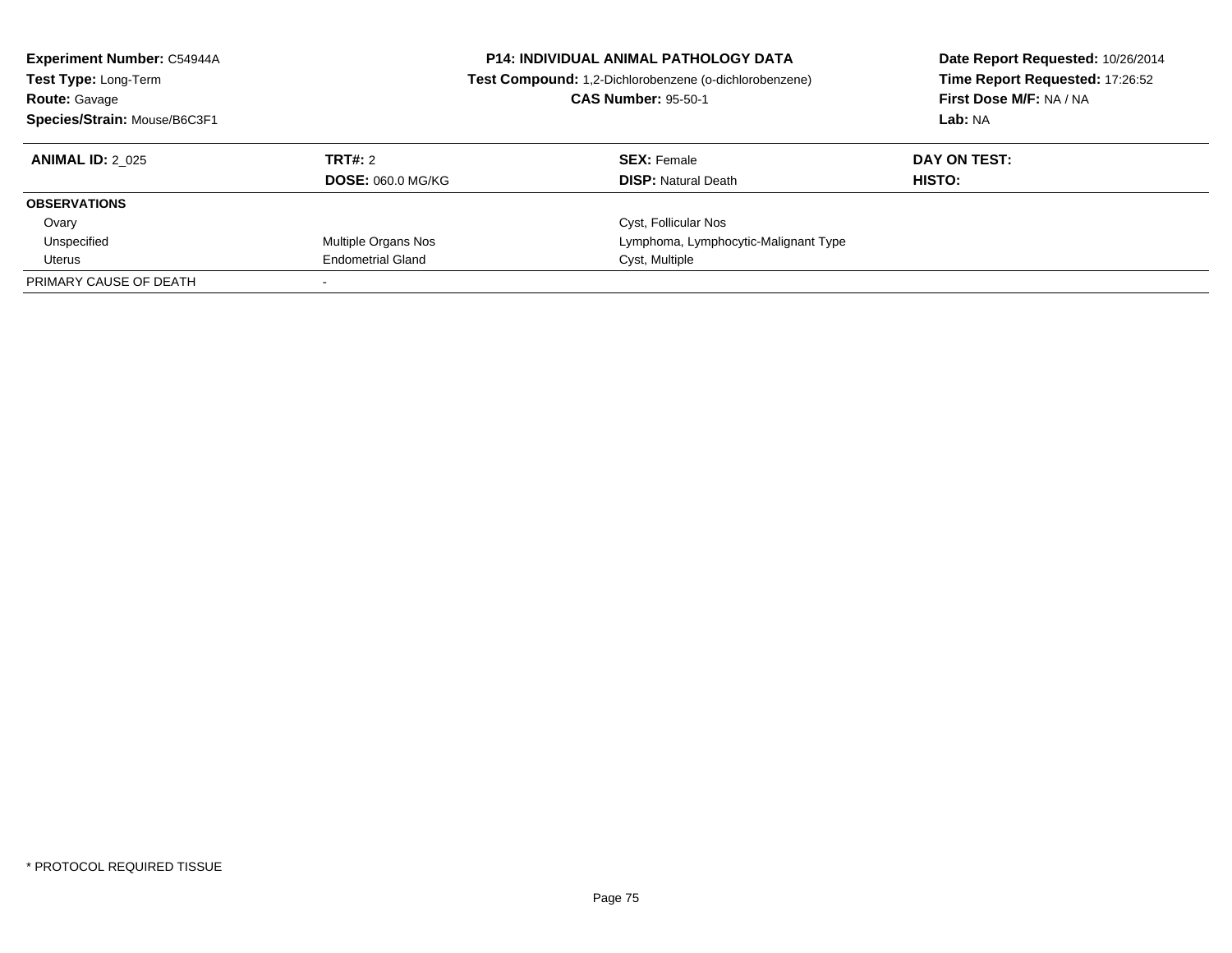| <b>Experiment Number: C54944A</b><br>Test Type: Long-Term<br><b>Route: Gavage</b><br>Species/Strain: Mouse/B6C3F1 |                          | <b>P14: INDIVIDUAL ANIMAL PATHOLOGY DATA</b><br>Test Compound: 1,2-Dichlorobenzene (o-dichlorobenzene)<br><b>CAS Number: 95-50-1</b> | Date Report Requested: 10/26/2014<br>Time Report Requested: 17:26:52<br>First Dose M/F: NA / NA<br>Lab: NA |
|-------------------------------------------------------------------------------------------------------------------|--------------------------|--------------------------------------------------------------------------------------------------------------------------------------|------------------------------------------------------------------------------------------------------------|
| <b>ANIMAL ID: 2 026</b>                                                                                           | TRT#: 2                  | <b>SEX: Female</b>                                                                                                                   | DAY ON TEST:                                                                                               |
|                                                                                                                   | <b>DOSE: 060.0 MG/KG</b> | <b>DISP:</b> Scheduled Sacrifice                                                                                                     | HISTO:                                                                                                     |
| <b>OBSERVATIONS</b>                                                                                               |                          |                                                                                                                                      |                                                                                                            |
| <b>Brain</b>                                                                                                      | Thalamus                 | Mineralization                                                                                                                       |                                                                                                            |
| Lung                                                                                                              |                          | Hemorrhage                                                                                                                           |                                                                                                            |
| Unspecified                                                                                                       | Multiple Organs Nos      | Lymphoma, Lymphocytic-Malignant Type                                                                                                 |                                                                                                            |
| PRIMARY CAUSE OF DEATH                                                                                            |                          |                                                                                                                                      |                                                                                                            |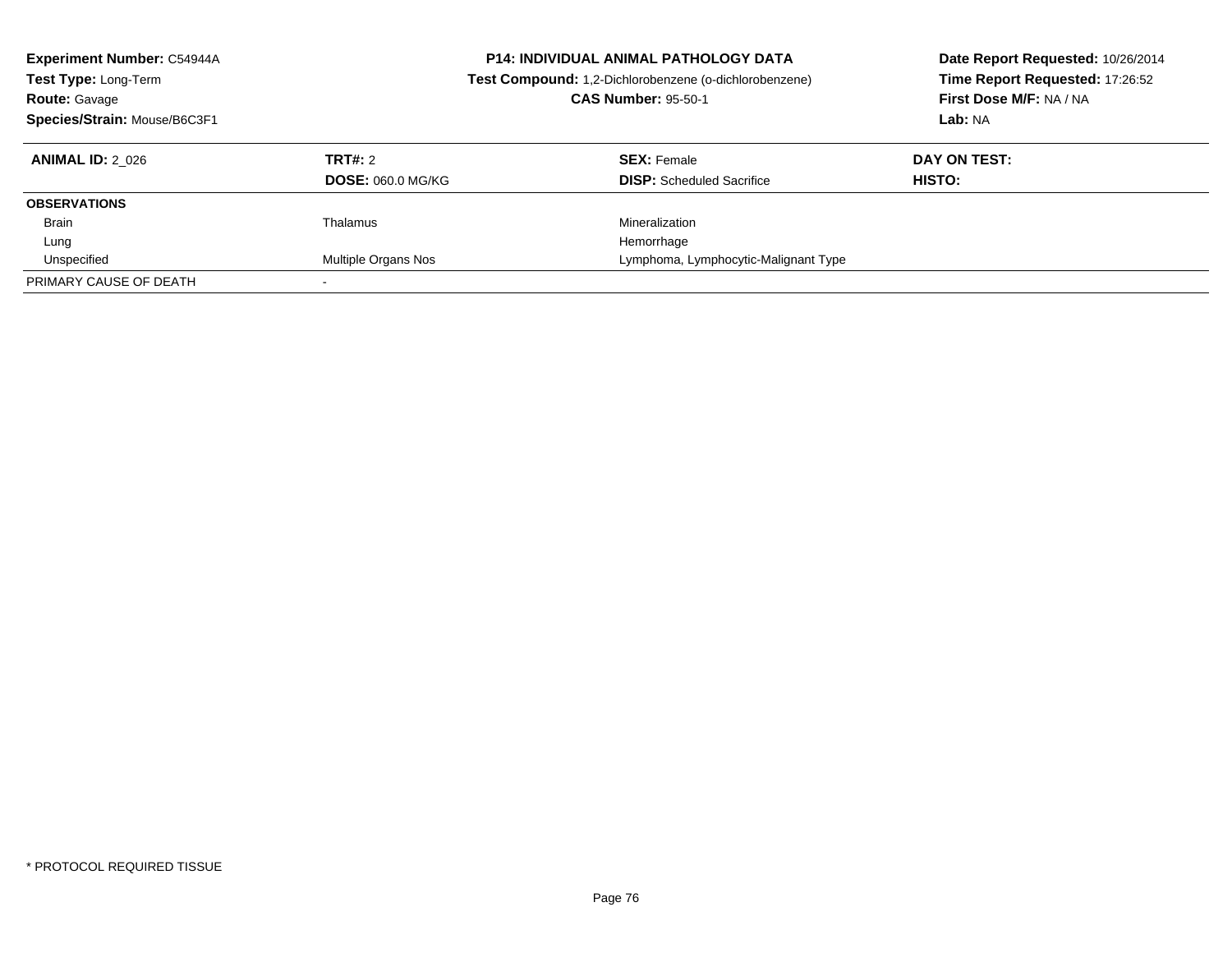| Experiment Number: C54944A<br>Test Type: Long-Term |                          | <b>P14: INDIVIDUAL ANIMAL PATHOLOGY DATA</b>           | Date Report Requested: 10/26/2014<br>Time Report Requested: 17:26:52 |
|----------------------------------------------------|--------------------------|--------------------------------------------------------|----------------------------------------------------------------------|
|                                                    |                          | Test Compound: 1,2-Dichlorobenzene (o-dichlorobenzene) |                                                                      |
| <b>Route: Gavage</b>                               |                          | <b>CAS Number: 95-50-1</b>                             | First Dose M/F: NA / NA                                              |
| Species/Strain: Mouse/B6C3F1                       |                          |                                                        | Lab: NA                                                              |
| <b>ANIMAL ID: 2 027</b>                            | TRT#: 2                  | <b>SEX: Female</b>                                     | DAY ON TEST:                                                         |
|                                                    | <b>DOSE: 060.0 MG/KG</b> | <b>DISP:</b> Scheduled Sacrifice                       | HISTO:                                                               |
| <b>OBSERVATIONS</b>                                |                          |                                                        |                                                                      |
| Bone                                               | Cortex Of Bone           | Fibrous Osteodystrophy                                 |                                                                      |
| Brain                                              | Thalamus                 | Mineralization                                         |                                                                      |
| Liver                                              | Hepatocytes              | Inflammation, Acute Focal                              |                                                                      |
| Uterus                                             | <b>Endometrial Gland</b> | Hyperplasia, Cystic                                    |                                                                      |
|                                                    | Endometrium              | Inflammation, Acute Focal                              |                                                                      |
| PRIMARY CAUSE OF DEATH                             |                          |                                                        |                                                                      |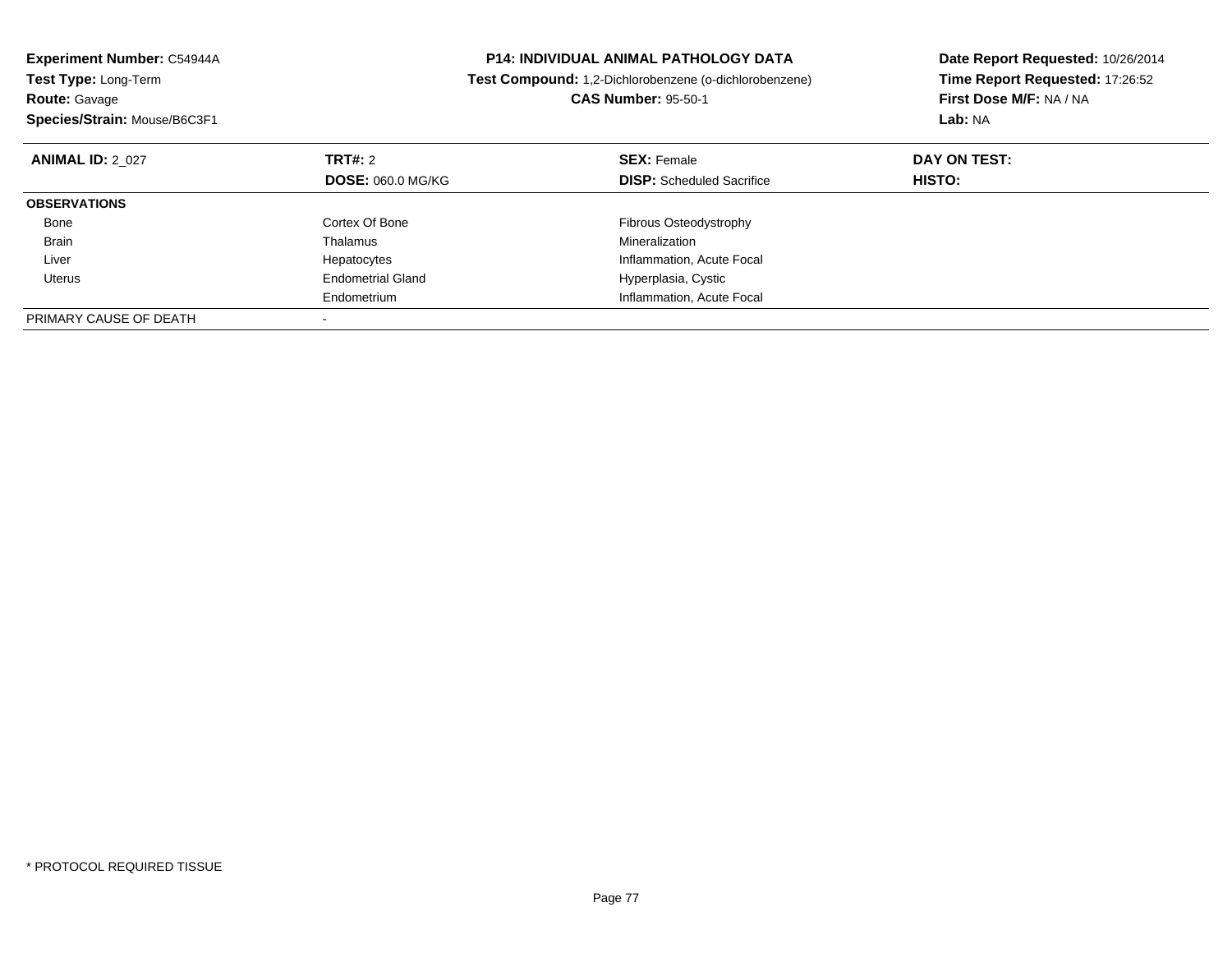| <b>Experiment Number: C54944A</b><br>Test Type: Long-Term<br><b>Route: Gavage</b><br>Species/Strain: Mouse/B6C3F1 | <b>P14: INDIVIDUAL ANIMAL PATHOLOGY DATA</b><br>Test Compound: 1,2-Dichlorobenzene (o-dichlorobenzene)<br><b>CAS Number: 95-50-1</b> |                                                       | Date Report Requested: 10/26/2014<br>Time Report Requested: 17:26:52<br>First Dose M/F: NA / NA<br>Lab: NA |
|-------------------------------------------------------------------------------------------------------------------|--------------------------------------------------------------------------------------------------------------------------------------|-------------------------------------------------------|------------------------------------------------------------------------------------------------------------|
| <b>ANIMAL ID: 2 028</b>                                                                                           | TRT#: 2<br><b>DOSE: 060.0 MG/KG</b>                                                                                                  | <b>SEX:</b> Female<br><b>DISP:</b> Moribund Sacrifice | DAY ON TEST:<br><b>HISTO:</b>                                                                              |
| <b>OBSERVATIONS</b>                                                                                               |                                                                                                                                      |                                                       |                                                                                                            |
| Bone                                                                                                              | Cortex Of Bone                                                                                                                       | Fibrous Osteodystrophy                                |                                                                                                            |
| Eye                                                                                                               | Cornea                                                                                                                               | Inflammation, Acute Diffuse                           |                                                                                                            |
| Kidney                                                                                                            |                                                                                                                                      | Glomerulonephritis, Membranous                        |                                                                                                            |
| PRIMARY CAUSE OF DEATH                                                                                            |                                                                                                                                      |                                                       |                                                                                                            |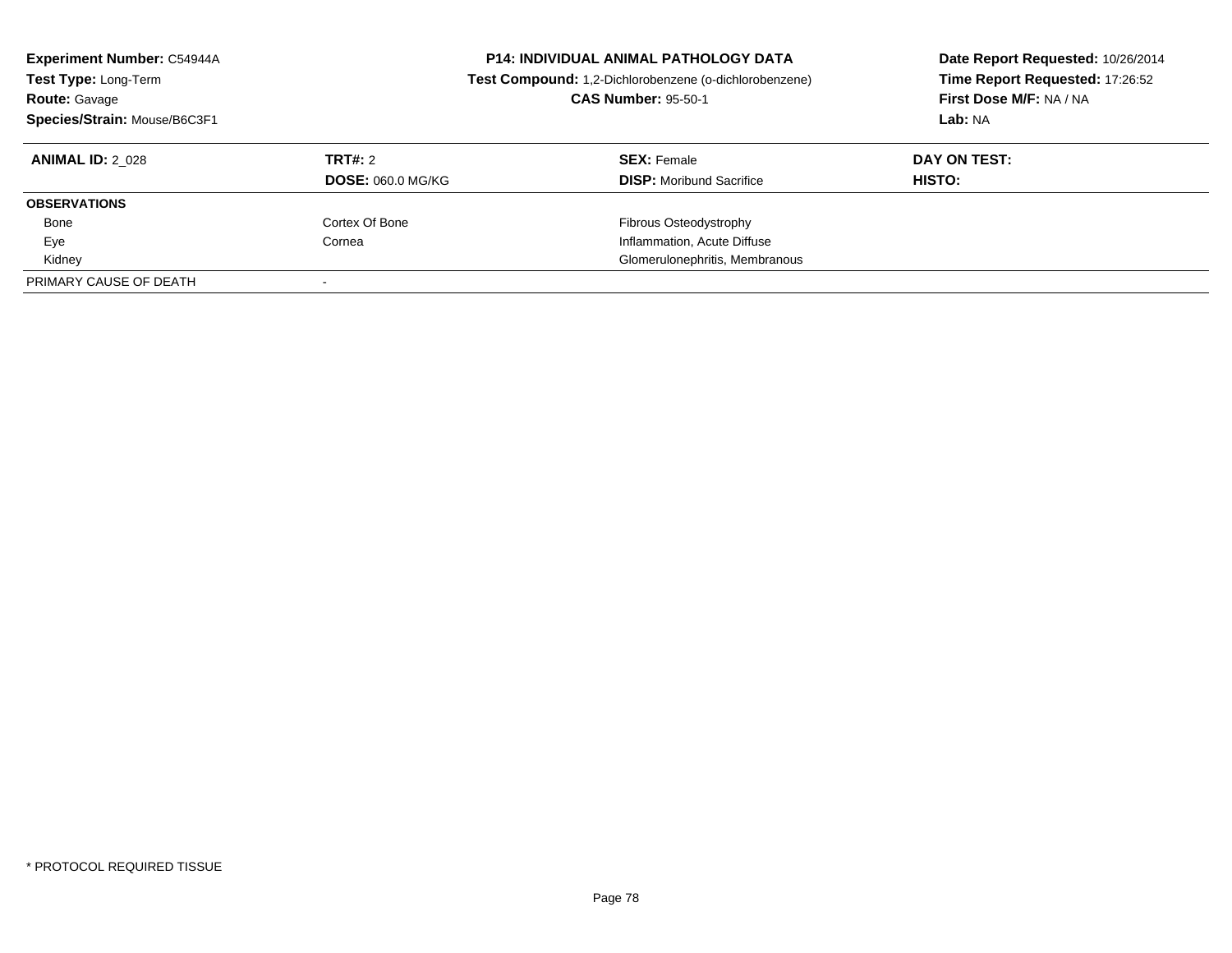| <b>Experiment Number: C54944A</b><br><b>Test Type: Long-Term</b><br><b>Route: Gavage</b><br>Species/Strain: Mouse/B6C3F1 |                          | <b>P14: INDIVIDUAL ANIMAL PATHOLOGY DATA</b><br>Test Compound: 1,2-Dichlorobenzene (o-dichlorobenzene)<br><b>CAS Number: 95-50-1</b> | Date Report Requested: 10/26/2014<br>Time Report Requested: 17:26:52<br>First Dose M/F: NA / NA<br>Lab: NA |
|--------------------------------------------------------------------------------------------------------------------------|--------------------------|--------------------------------------------------------------------------------------------------------------------------------------|------------------------------------------------------------------------------------------------------------|
| <b>ANIMAL ID: 2 029</b>                                                                                                  | TRT#: 2                  | <b>SEX: Female</b>                                                                                                                   | DAY ON TEST:                                                                                               |
|                                                                                                                          | <b>DOSE: 060.0 MG/KG</b> | <b>DISP:</b> Moribund Sacrifice                                                                                                      | HISTO:                                                                                                     |
| <b>OBSERVATIONS</b>                                                                                                      |                          |                                                                                                                                      |                                                                                                            |
| Lung                                                                                                                     |                          | Hyperplasia, Alveolar Epithelium                                                                                                     |                                                                                                            |
| PRIMARY CAUSE OF DEATH                                                                                                   |                          |                                                                                                                                      |                                                                                                            |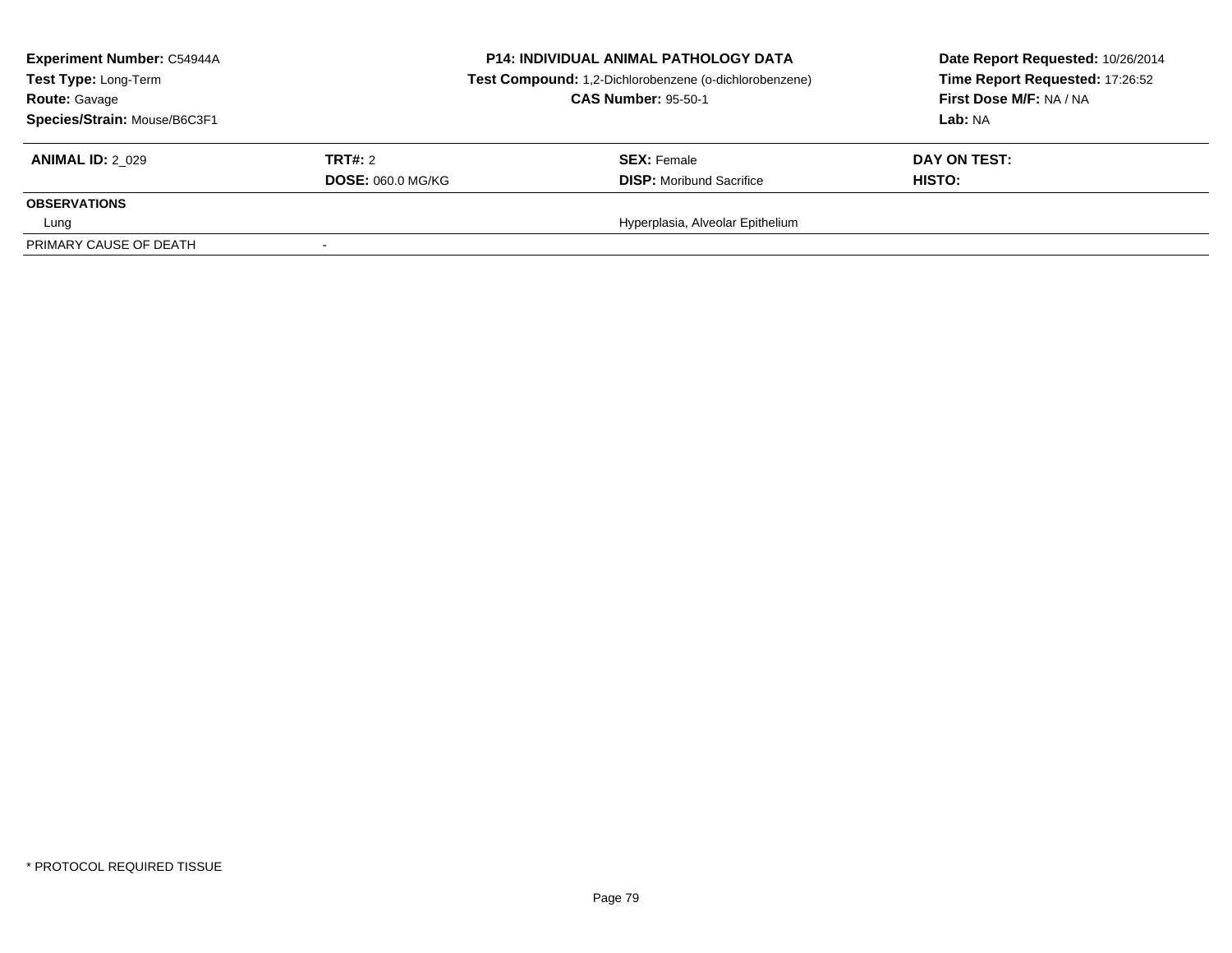| <b>Experiment Number: C54944A</b><br><b>Test Type: Long-Term</b><br><b>Route: Gavage</b><br>Species/Strain: Mouse/B6C3F1 |                                     | <b>P14: INDIVIDUAL ANIMAL PATHOLOGY DATA</b><br><b>Test Compound:</b> 1,2-Dichlorobenzene (o-dichlorobenzene)<br><b>CAS Number: 95-50-1</b> | Date Report Requested: 10/26/2014<br>Time Report Requested: 17:26:52<br>First Dose M/F: NA / NA<br>Lab: NA |
|--------------------------------------------------------------------------------------------------------------------------|-------------------------------------|---------------------------------------------------------------------------------------------------------------------------------------------|------------------------------------------------------------------------------------------------------------|
| <b>ANIMAL ID: 2 030</b>                                                                                                  | TRT#: 2<br><b>DOSE: 060.0 MG/KG</b> | <b>SEX: Female</b><br><b>DISP:</b> Scheduled Sacrifice                                                                                      | DAY ON TEST:<br>HISTO:                                                                                     |
| <b>OBSERVATIONS</b>                                                                                                      |                                     |                                                                                                                                             |                                                                                                            |
| Bone                                                                                                                     | Cortex Of Bone                      | Fibrous Osteodystrophy                                                                                                                      |                                                                                                            |
| Lung                                                                                                                     | Alveoli                             | Foreign Material, Nos                                                                                                                       |                                                                                                            |
| Ovary                                                                                                                    |                                     | Cyst, Follicular Nos                                                                                                                        |                                                                                                            |
| Uterus                                                                                                                   | <b>Endometrial Gland</b>            | Hyperplasia, Cystic                                                                                                                         |                                                                                                            |
| PRIMARY CAUSE OF DEATH                                                                                                   | $\overline{\phantom{a}}$            |                                                                                                                                             |                                                                                                            |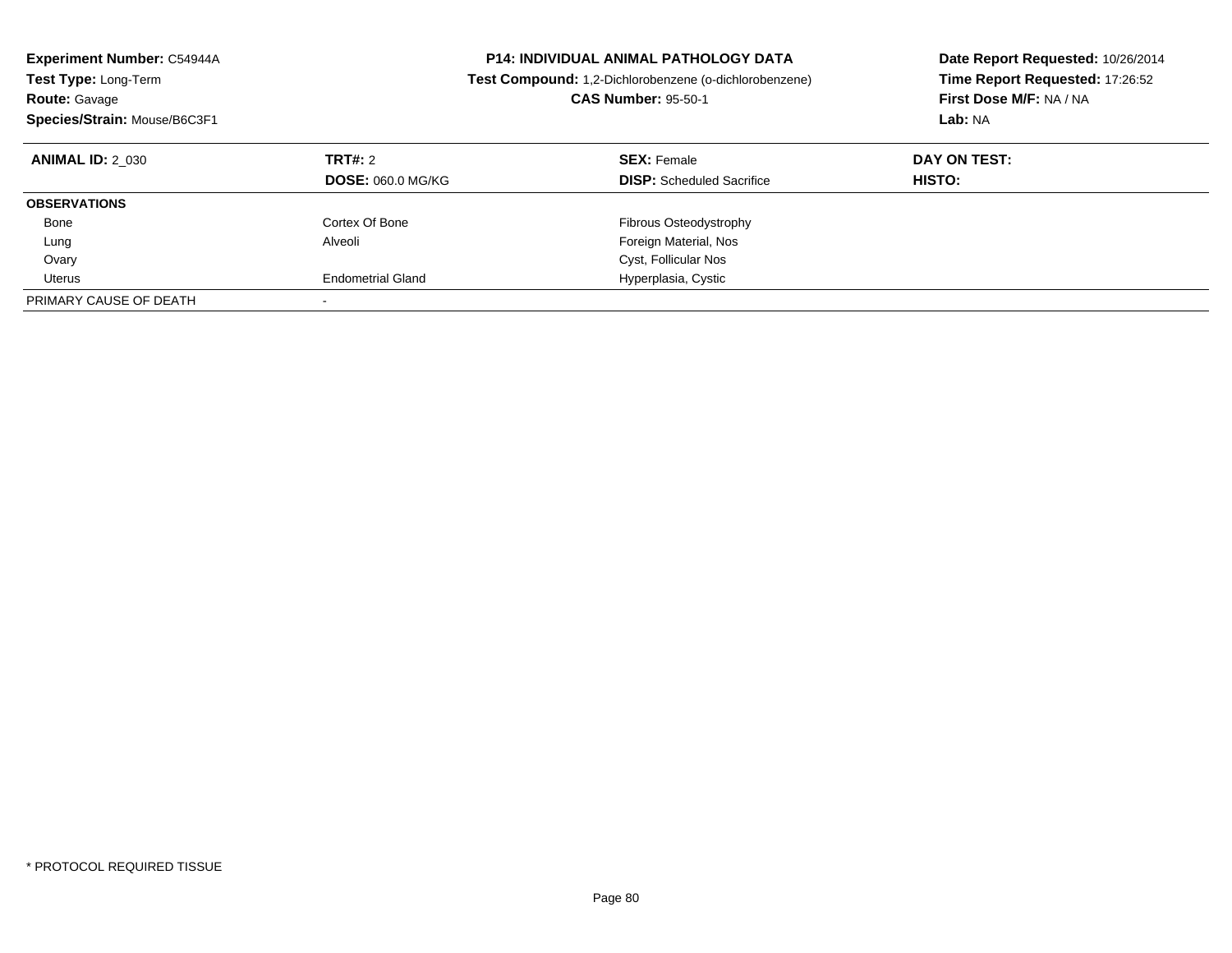| <b>Experiment Number: C54944A</b><br>Test Type: Long-Term<br><b>Route: Gavage</b><br>Species/Strain: Mouse/B6C3F1 | <b>P14: INDIVIDUAL ANIMAL PATHOLOGY DATA</b><br>Test Compound: 1,2-Dichlorobenzene (o-dichlorobenzene)<br><b>CAS Number: 95-50-1</b> |                                                       | Date Report Requested: 10/26/2014<br>Time Report Requested: 17:26:52<br>First Dose M/F: NA / NA<br>Lab: NA |
|-------------------------------------------------------------------------------------------------------------------|--------------------------------------------------------------------------------------------------------------------------------------|-------------------------------------------------------|------------------------------------------------------------------------------------------------------------|
| <b>ANIMAL ID: 2 032</b>                                                                                           | TRT#: 2<br><b>DOSE: 060.0 MG/KG</b>                                                                                                  | <b>SEX: Female</b><br><b>DISP:</b> Moribund Sacrifice | DAY ON TEST:<br><b>HISTO:</b>                                                                              |
| <b>OBSERVATIONS</b>                                                                                               |                                                                                                                                      |                                                       |                                                                                                            |
| Thymus                                                                                                            | Cortex                                                                                                                               | Depletion, Lymphoid                                   |                                                                                                            |
| Uterus                                                                                                            | <b>Endometrial Gland</b>                                                                                                             | Cyst, Multiple                                        |                                                                                                            |
| PRIMARY CAUSE OF DEATH                                                                                            |                                                                                                                                      |                                                       |                                                                                                            |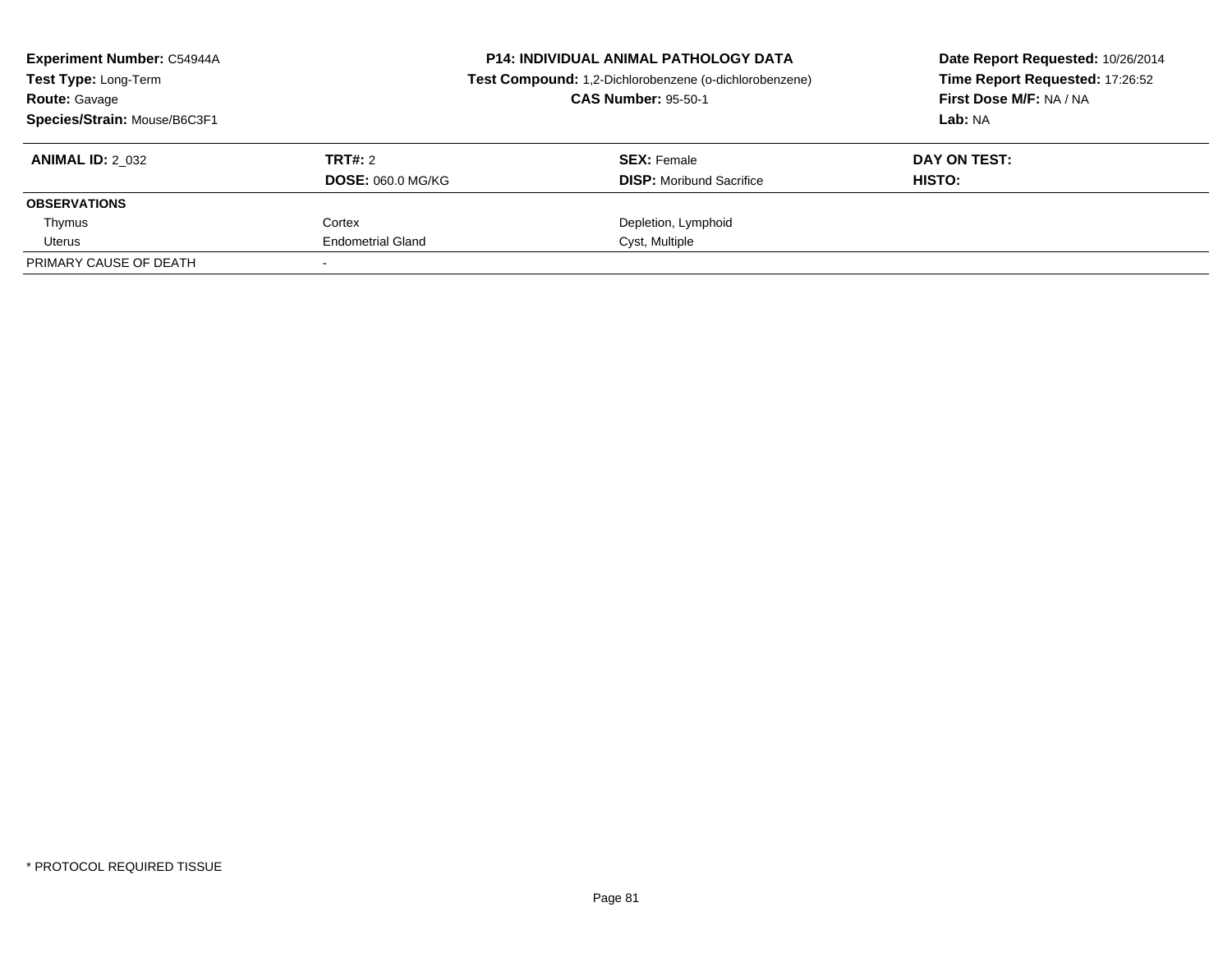| <b>Experiment Number: C54944A</b><br>Test Type: Long-Term<br><b>Route: Gavage</b><br>Species/Strain: Mouse/B6C3F1 | <b>P14: INDIVIDUAL ANIMAL PATHOLOGY DATA</b><br>Test Compound: 1,2-Dichlorobenzene (o-dichlorobenzene)<br><b>CAS Number: 95-50-1</b> |                                                        | Date Report Requested: 10/26/2014<br>Time Report Requested: 17:26:52<br>First Dose M/F: NA / NA<br>Lab: NA |
|-------------------------------------------------------------------------------------------------------------------|--------------------------------------------------------------------------------------------------------------------------------------|--------------------------------------------------------|------------------------------------------------------------------------------------------------------------|
| <b>ANIMAL ID: 2 033</b>                                                                                           | TRT#: 2<br><b>DOSE: 060.0 MG/KG</b>                                                                                                  | <b>SEX: Female</b><br><b>DISP:</b> Scheduled Sacrifice | DAY ON TEST:<br>HISTO:                                                                                     |
| <b>OBSERVATIONS</b>                                                                                               |                                                                                                                                      |                                                        |                                                                                                            |
| Ovary                                                                                                             |                                                                                                                                      | Cyst, Follicular Nos                                   |                                                                                                            |
| Uterus                                                                                                            | <b>Endometrial Gland</b>                                                                                                             | Hyperplasia, Cystic                                    |                                                                                                            |
| PRIMARY CAUSE OF DEATH                                                                                            |                                                                                                                                      |                                                        |                                                                                                            |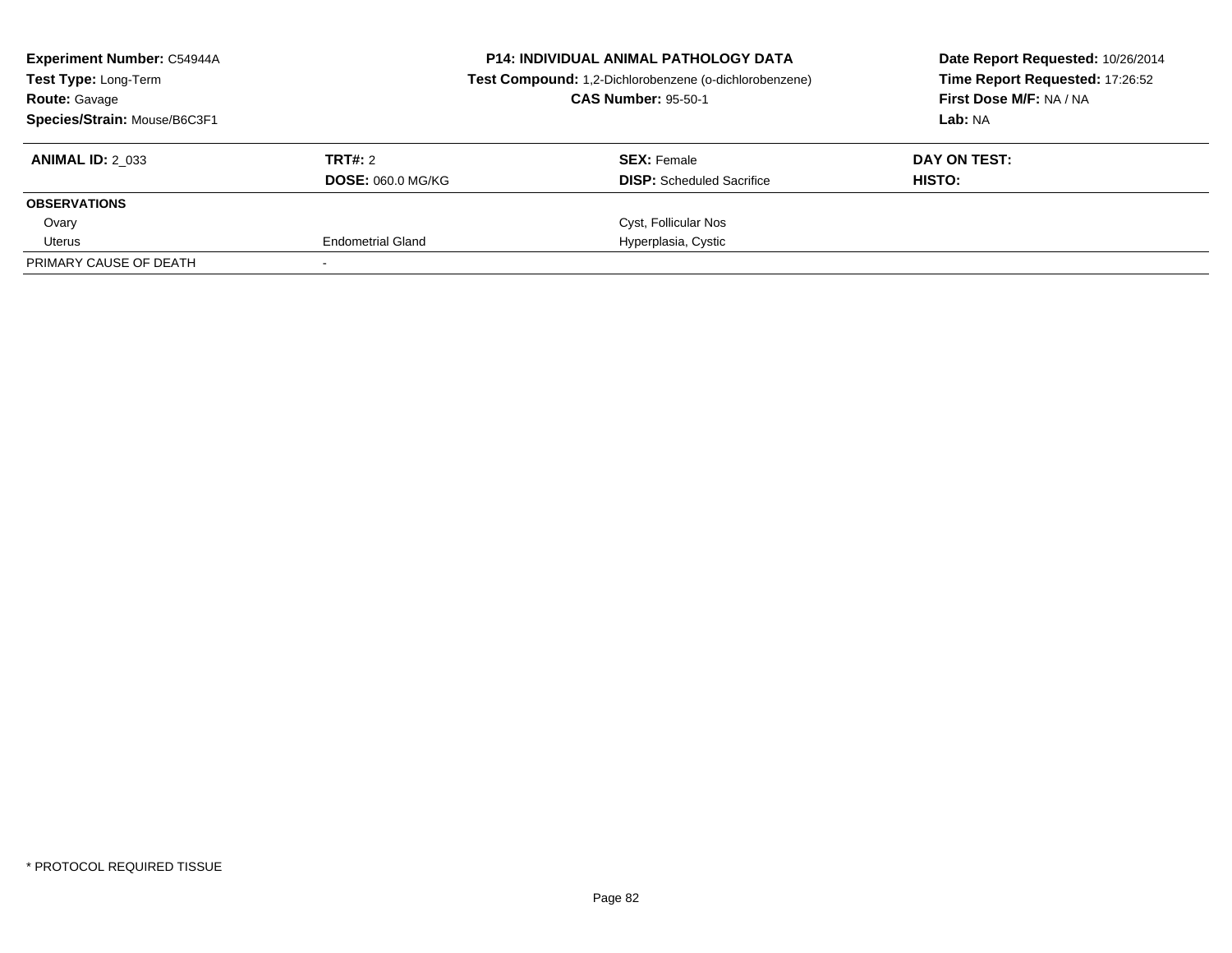| Experiment Number: C54944A<br><b>Test Type: Long-Term</b><br><b>Route: Gavage</b><br>Species/Strain: Mouse/B6C3F1 | <b>P14: INDIVIDUAL ANIMAL PATHOLOGY DATA</b><br>Test Compound: 1,2-Dichlorobenzene (o-dichlorobenzene)<br><b>CAS Number: 95-50-1</b> |                                                  | Date Report Requested: 10/26/2014<br>Time Report Requested: 17:26:52<br>First Dose M/F: NA / NA<br>Lab: NA |
|-------------------------------------------------------------------------------------------------------------------|--------------------------------------------------------------------------------------------------------------------------------------|--------------------------------------------------|------------------------------------------------------------------------------------------------------------|
| <b>ANIMAL ID: 2 034</b>                                                                                           | TRT#: 2<br><b>DOSE: 060.0 MG/KG</b>                                                                                                  | <b>SEX: Female</b><br><b>DISP: Natural Death</b> | DAY ON TEST:<br><b>HISTO:</b>                                                                              |
| <b>OBSERVATIONS</b>                                                                                               |                                                                                                                                      |                                                  |                                                                                                            |
| Unspecified                                                                                                       | Multiple Organs Nos                                                                                                                  | Leukemia, Undifferentiated                       |                                                                                                            |
| Uterus                                                                                                            | <b>Endometrial Gland</b>                                                                                                             | Cyst, Multiple                                   |                                                                                                            |
| PRIMARY CAUSE OF DEATH                                                                                            |                                                                                                                                      |                                                  |                                                                                                            |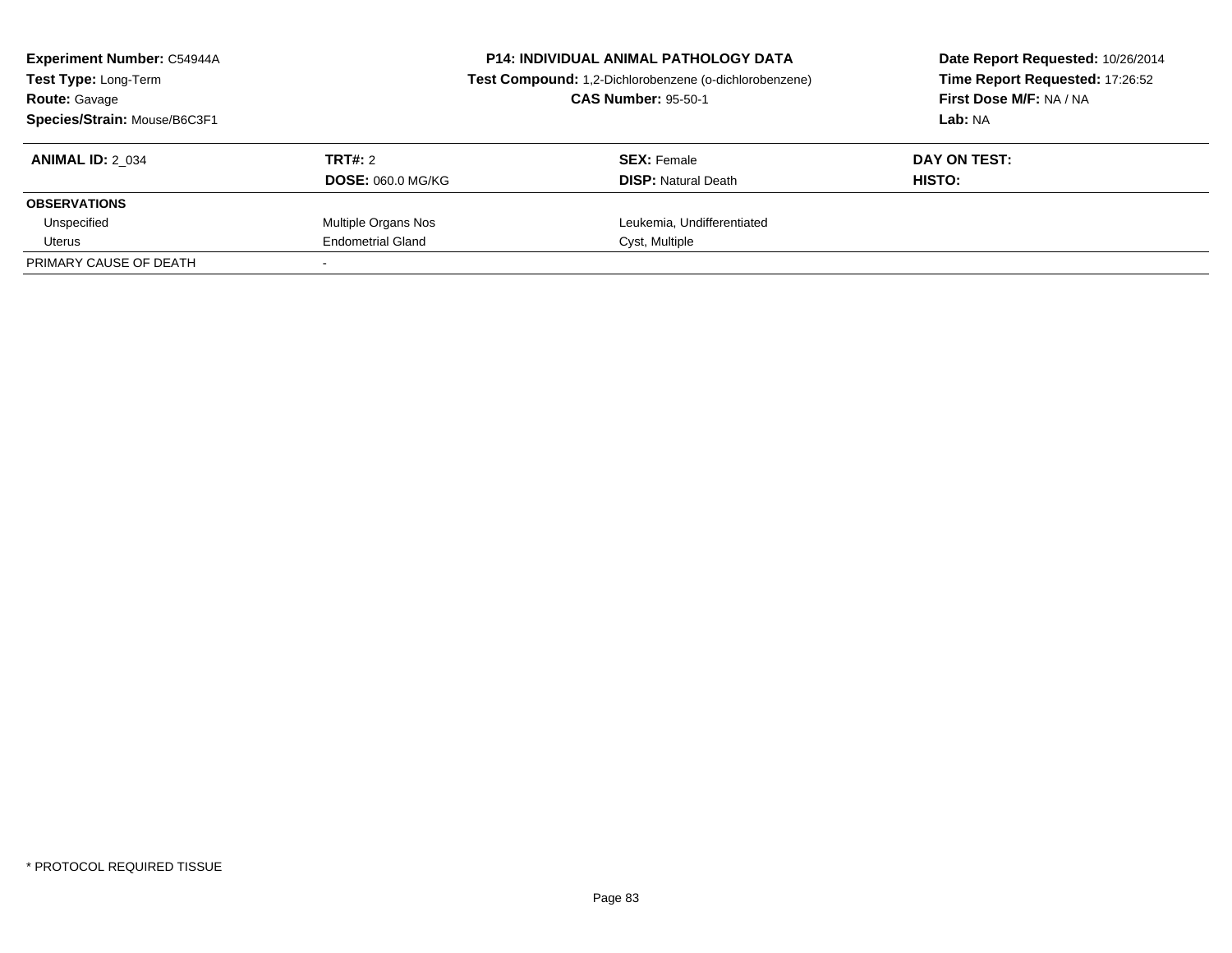| <b>Experiment Number: C54944A</b><br>Test Type: Long-Term<br><b>Route: Gavage</b><br>Species/Strain: Mouse/B6C3F1 |                          | <b>P14: INDIVIDUAL ANIMAL PATHOLOGY DATA</b><br>Test Compound: 1,2-Dichlorobenzene (o-dichlorobenzene)<br><b>CAS Number: 95-50-1</b> | Date Report Requested: 10/26/2014<br>Time Report Requested: 17:26:52<br>First Dose M/F: NA / NA<br>Lab: NA |
|-------------------------------------------------------------------------------------------------------------------|--------------------------|--------------------------------------------------------------------------------------------------------------------------------------|------------------------------------------------------------------------------------------------------------|
| <b>ANIMAL ID: 2 035</b>                                                                                           | <b>TRT#: 2</b>           | <b>SEX: Female</b>                                                                                                                   | DAY ON TEST:                                                                                               |
|                                                                                                                   | <b>DOSE: 060.0 MG/KG</b> | <b>DISP:</b> Scheduled Sacrifice                                                                                                     | HISTO:                                                                                                     |
| <b>OBSERVATIONS</b>                                                                                               |                          |                                                                                                                                      |                                                                                                            |
| Bone                                                                                                              | Cortex Of Bone           | Fibrous Osteodystrophy                                                                                                               |                                                                                                            |
| Spleen                                                                                                            | <b>Follicles</b>         | Hyperplasia, Lymphoid                                                                                                                |                                                                                                            |
| Uterus                                                                                                            | <b>Endometrial Gland</b> | Hyperplasia, Cystic                                                                                                                  |                                                                                                            |
| PRIMARY CAUSE OF DEATH                                                                                            |                          |                                                                                                                                      |                                                                                                            |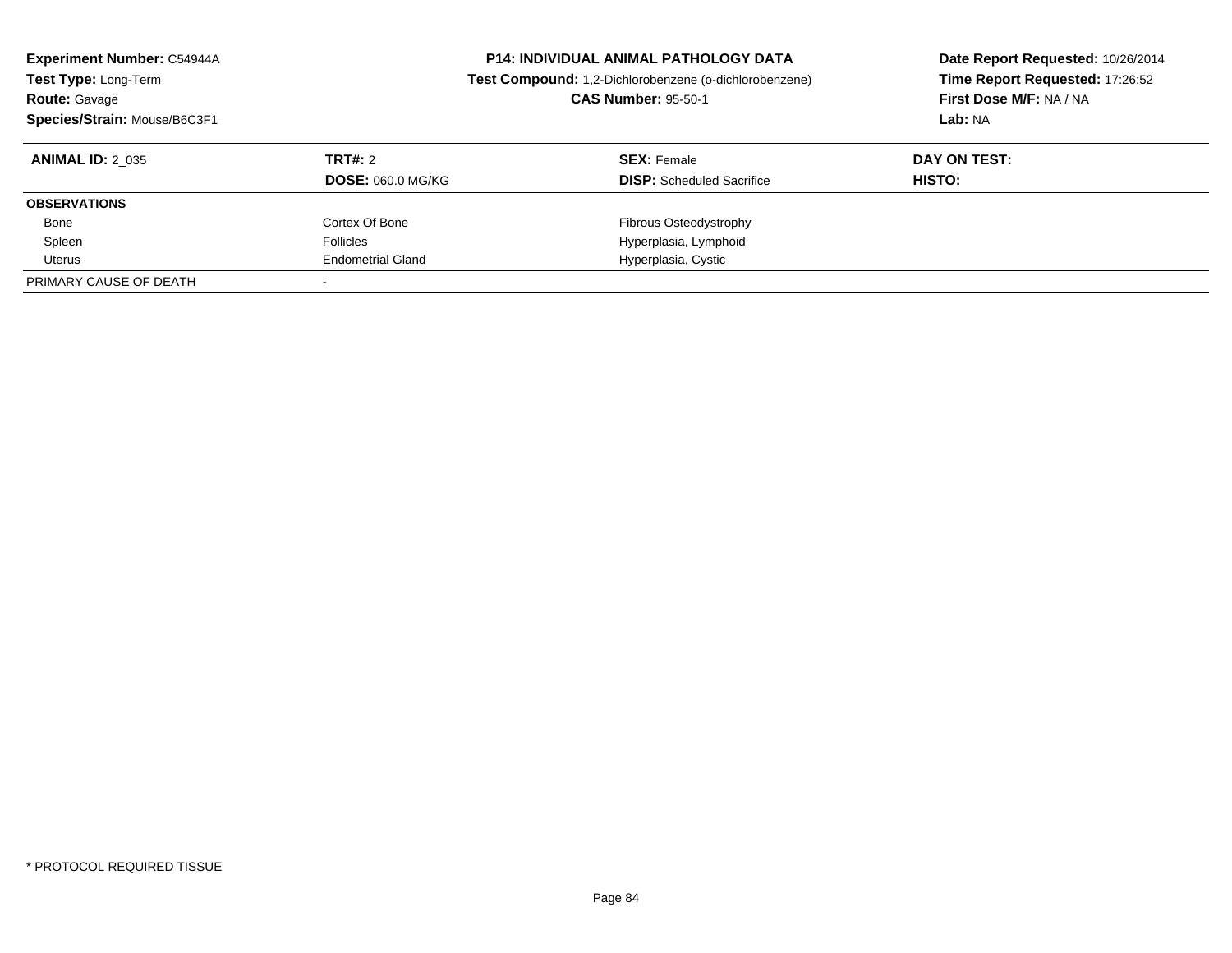| <b>Experiment Number: C54944A</b><br><b>Test Type: Long-Term</b><br><b>Route: Gavage</b><br>Species/Strain: Mouse/B6C3F1 |                                     | <b>P14: INDIVIDUAL ANIMAL PATHOLOGY DATA</b><br>Test Compound: 1,2-Dichlorobenzene (o-dichlorobenzene)<br><b>CAS Number: 95-50-1</b> | Date Report Requested: 10/26/2014<br>Time Report Requested: 17:26:52<br>First Dose M/F: NA / NA<br>Lab: NA |
|--------------------------------------------------------------------------------------------------------------------------|-------------------------------------|--------------------------------------------------------------------------------------------------------------------------------------|------------------------------------------------------------------------------------------------------------|
| <b>ANIMAL ID: 2 036</b>                                                                                                  | TRT#: 2<br><b>DOSE: 060.0 MG/KG</b> | <b>SEX: Female</b><br><b>DISP:</b> Scheduled Sacrifice                                                                               | DAY ON TEST:<br>HISTO:                                                                                     |
| <b>OBSERVATIONS</b>                                                                                                      |                                     |                                                                                                                                      |                                                                                                            |
| Bone                                                                                                                     | Cortex Of Bone                      | Fibrous Osteodystrophy                                                                                                               |                                                                                                            |
| <b>Brain</b>                                                                                                             | Meninges                            | Lymphocytic Inflammatory Infiltrate                                                                                                  |                                                                                                            |
| Kidney                                                                                                                   |                                     | Lymphocytic Inflammatory Infiltrate                                                                                                  |                                                                                                            |
| Uterus                                                                                                                   | <b>Endometrial Gland</b>            | Hyperplasia, Cystic                                                                                                                  |                                                                                                            |
| PRIMARY CAUSE OF DEATH                                                                                                   |                                     |                                                                                                                                      |                                                                                                            |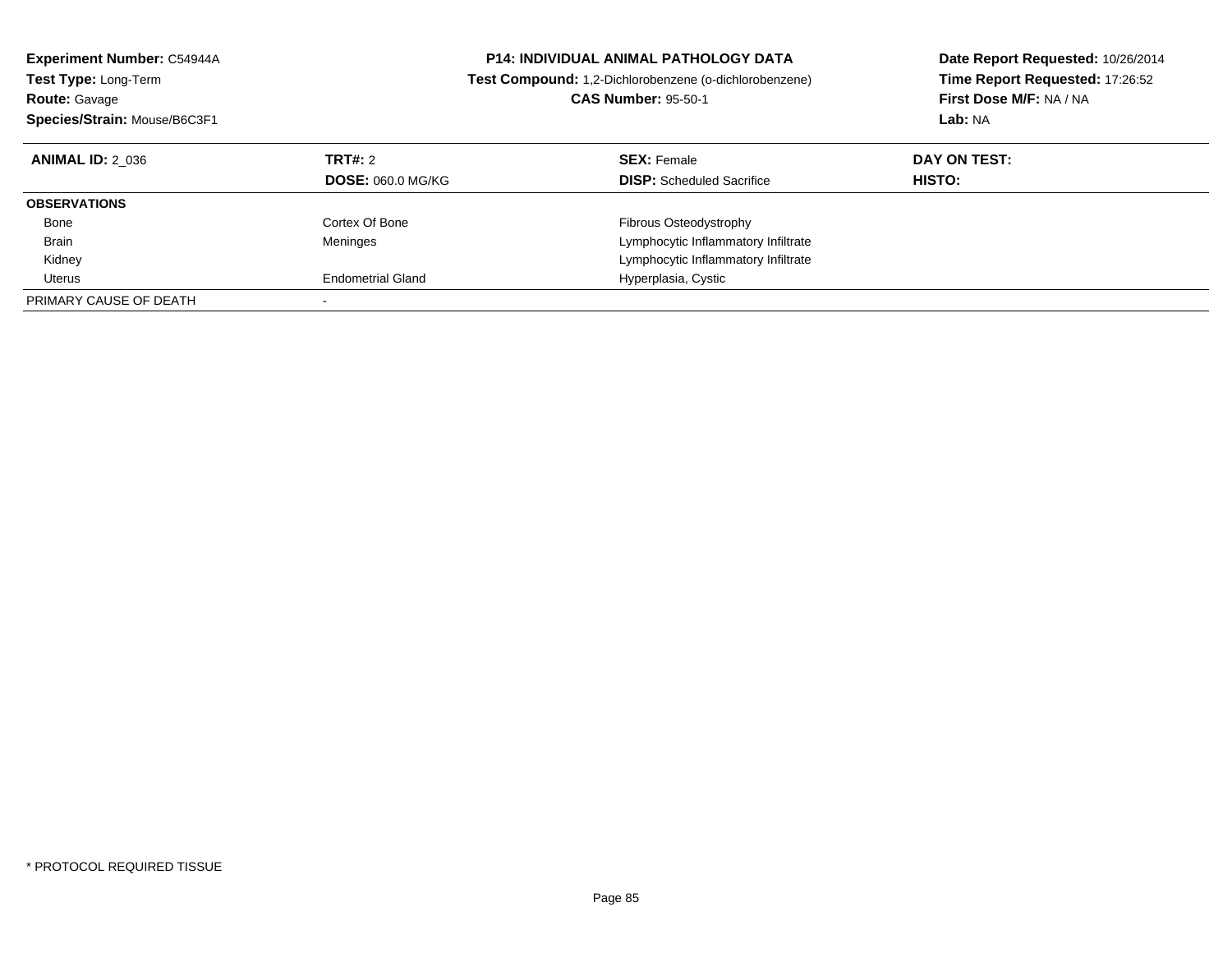**Experiment Number:** C54944A**Test Type:** Long-Term**Route:** Gavage **Species/Strain:** Mouse/B6C3F1**P14: INDIVIDUAL ANIMAL PATHOLOGY DATA Test Compound:** 1,2-Dichlorobenzene (o-dichlorobenzene)**CAS Number:** 95-50-1**Date Report Requested:** 10/26/2014**Time Report Requested:** 17:26:52**First Dose M/F:** NA / NA**Lab:** NA**ANIMAL ID:** 2\_037 **TRT#:** <sup>2</sup> **SEX:** Female **DAY ON TEST: DOSE:** 060.0 MG/KG**DISP:** Scheduled Sacrifice **HISTO: OBSERVATIONS** BoneCortex Of Bone **Fibrous Osteodystrophy**<br>
Thalamus **Fibrous Osteodystrophy**<br>
Mineralization Brain Thalamus Mineralization Kidney Lymphocytic Inflammatory Infiltrateg and the state of the state of the state of the state of the state of the Lymphocytic Inflammatory Infiltrate Lung Ovary Cyst, Follicular Nos Spleen Follicles Lymphoma, Lymphocytic-Malignant Type Uterus Endometrial Gland Hyperplasia, Cystic PRIMARY CAUSE OF DEATH-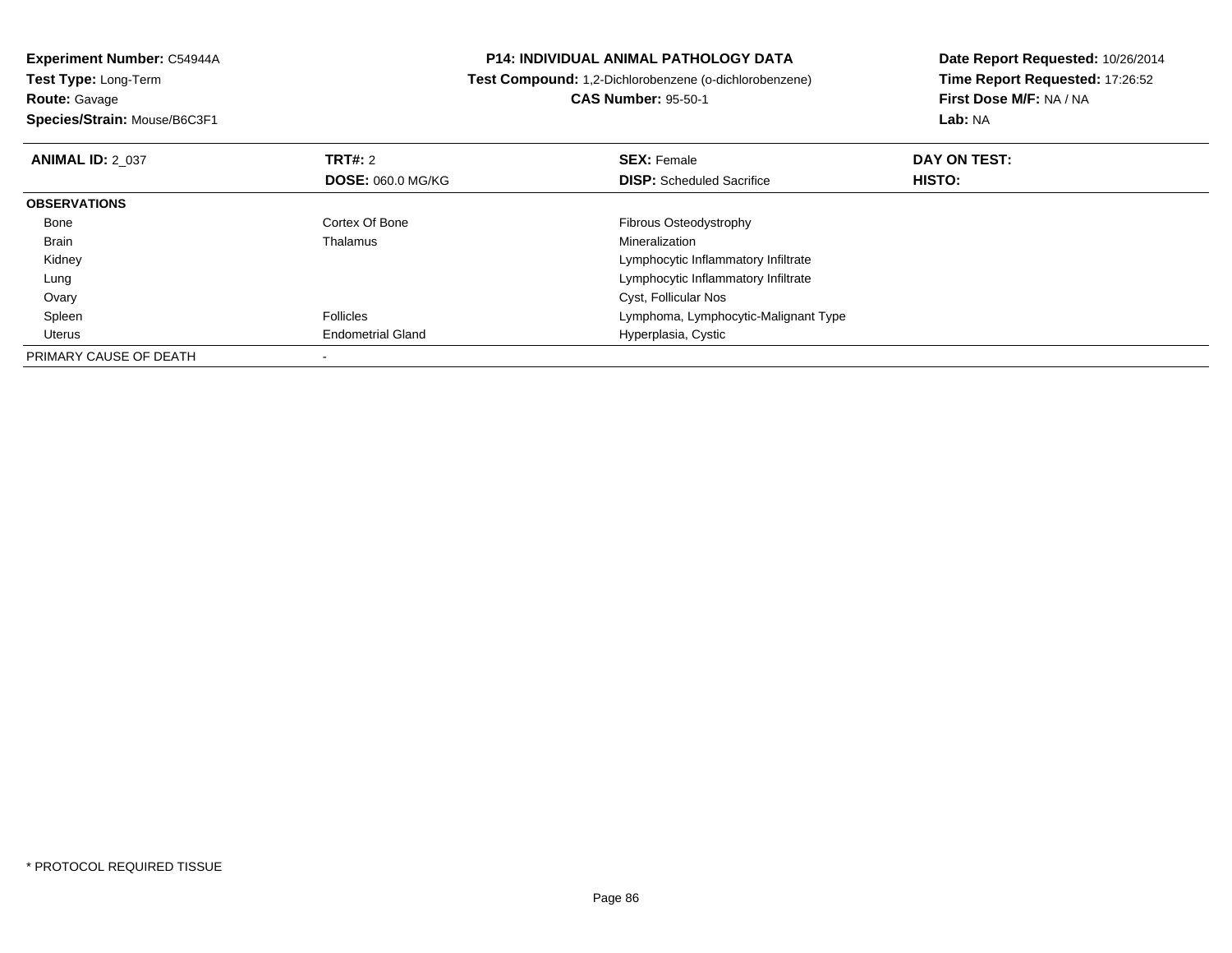| Experiment Number: C54944A                | <b>P14: INDIVIDUAL ANIMAL PATHOLOGY DATA</b>           | Date Report Requested: 10/26/2014<br>Time Report Requested: 17:26:52 |  |
|-------------------------------------------|--------------------------------------------------------|----------------------------------------------------------------------|--|
| <b>Test Type: Long-Term</b>               | Test Compound: 1,2-Dichlorobenzene (o-dichlorobenzene) |                                                                      |  |
| <b>Route: Gavage</b>                      | <b>CAS Number: 95-50-1</b>                             | First Dose M/F: NA / NA                                              |  |
| Species/Strain: Mouse/B6C3F1              |                                                        | Lab: NA                                                              |  |
| <b>TRT#:</b> 2<br><b>ANIMAL ID: 2 038</b> | <b>SEX: Female</b>                                     | DAY ON TEST:                                                         |  |
| <b>DOSE: 060.0 MG/KG</b>                  | <b>DISP:</b> Scheduled Sacrifice                       | <b>HISTO:</b>                                                        |  |
| <b>OBSERVATIONS</b>                       |                                                        |                                                                      |  |
| Cortex Of Bone<br>Bone                    | Fibrous Osteodystrophy                                 |                                                                      |  |
| Thalamus<br>Brain                         | Mineralization                                         |                                                                      |  |
| Tubule<br>Kidney                          | Regeneration, Nos                                      |                                                                      |  |
| Ovary                                     | Cyst, Follicular Nos                                   |                                                                      |  |
| Pituitary gland                           | Adenoma, Nos                                           |                                                                      |  |
| Unspecified                               | Fibrosis, Diffuse                                      |                                                                      |  |
| <b>Endometrial Gland</b><br>Uterus        | Hyperplasia, Cystic                                    |                                                                      |  |
| PRIMARY CAUSE OF DEATH                    |                                                        |                                                                      |  |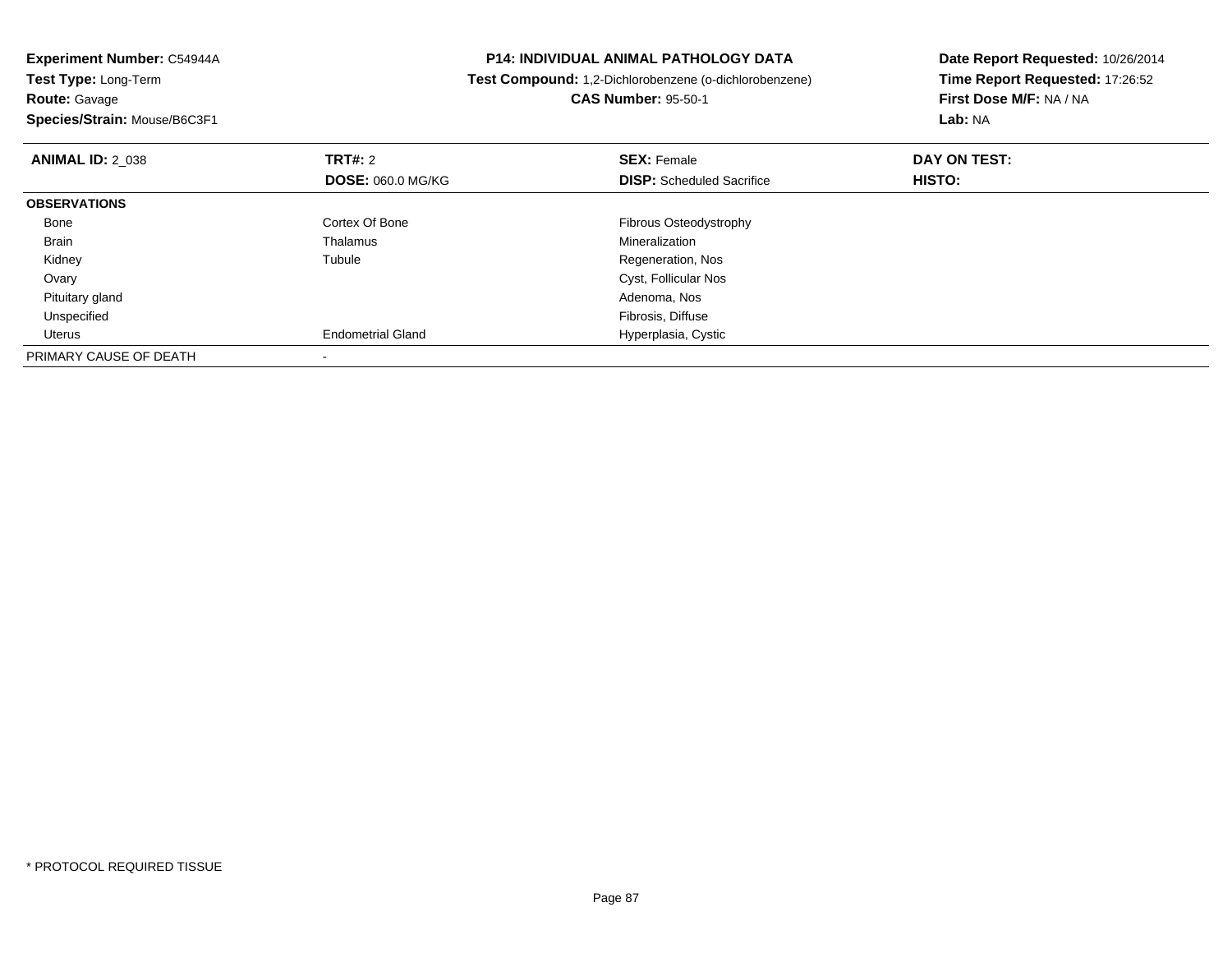| <b>Experiment Number: C54944A</b><br>Test Type: Long-Term<br><b>Route: Gavage</b><br>Species/Strain: Mouse/B6C3F1 |                                     | <b>P14: INDIVIDUAL ANIMAL PATHOLOGY DATA</b><br>Test Compound: 1,2-Dichlorobenzene (o-dichlorobenzene)<br><b>CAS Number: 95-50-1</b> | Date Report Requested: 10/26/2014<br>Time Report Requested: 17:26:52<br>First Dose M/F: NA / NA<br>Lab: NA |
|-------------------------------------------------------------------------------------------------------------------|-------------------------------------|--------------------------------------------------------------------------------------------------------------------------------------|------------------------------------------------------------------------------------------------------------|
| <b>ANIMAL ID: 2 039</b>                                                                                           | TRT#: 2<br><b>DOSE: 060.0 MG/KG</b> | <b>SEX: Female</b><br><b>DISP:</b> Scheduled Sacrifice                                                                               | DAY ON TEST:<br>HISTO:                                                                                     |
| <b>OBSERVATIONS</b>                                                                                               |                                     |                                                                                                                                      |                                                                                                            |
| <b>Brain</b>                                                                                                      | Thalamus                            | Mineralization                                                                                                                       |                                                                                                            |
| Ovary                                                                                                             |                                     | Cyst, Follicular Nos                                                                                                                 |                                                                                                            |
| Uterus                                                                                                            | <b>Endometrial Gland</b>            | Hyperplasia, Cystic                                                                                                                  |                                                                                                            |
| PRIMARY CAUSE OF DEATH                                                                                            |                                     |                                                                                                                                      |                                                                                                            |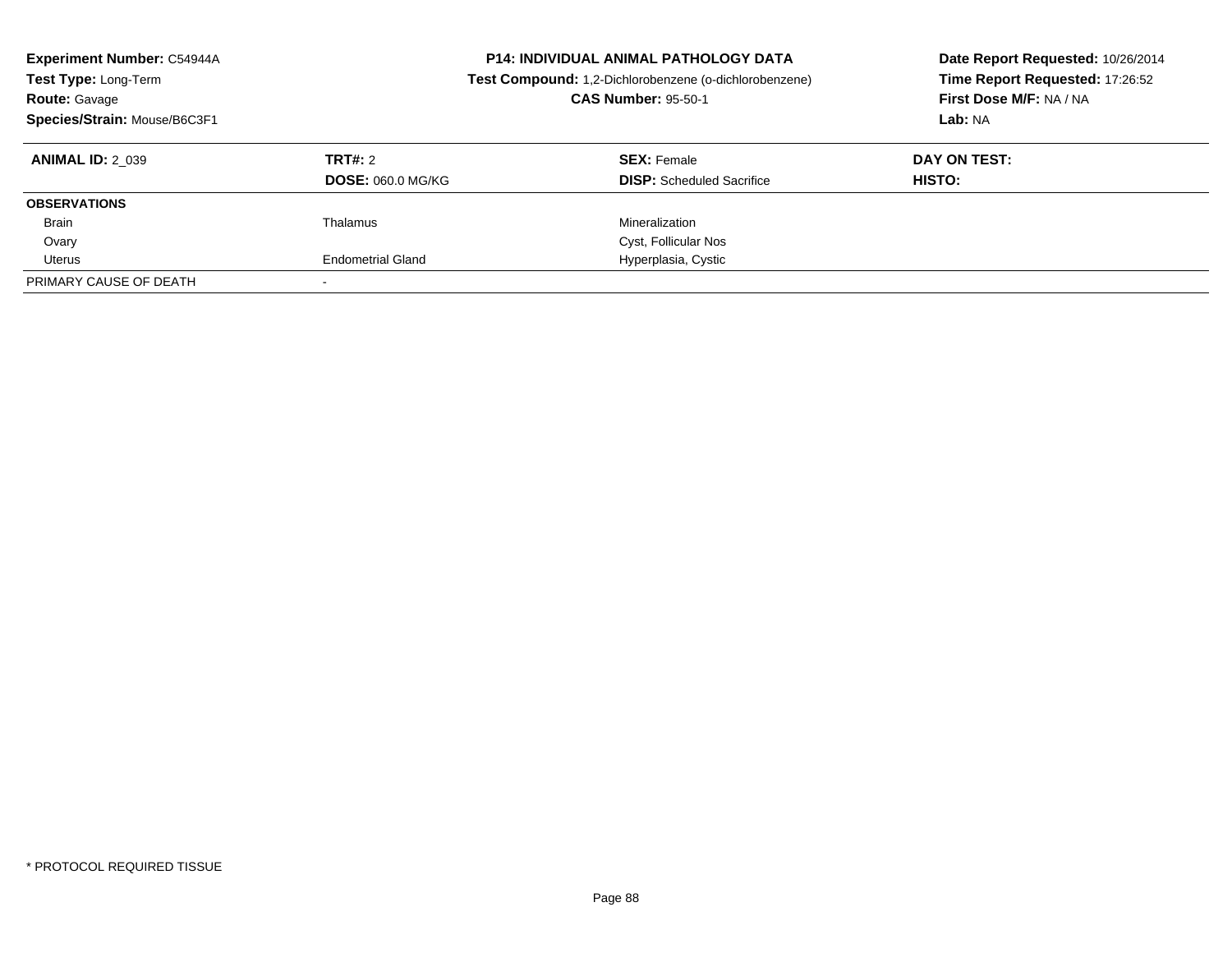| Experiment Number: C54944A<br><b>Test Type: Long-Term</b><br><b>Route: Gavage</b><br>Species/Strain: Mouse/B6C3F1 |                          | <b>P14: INDIVIDUAL ANIMAL PATHOLOGY DATA</b><br>Test Compound: 1,2-Dichlorobenzene (o-dichlorobenzene)<br><b>CAS Number: 95-50-1</b> | Date Report Requested: 10/26/2014<br>Time Report Requested: 17:26:52<br>First Dose M/F: NA / NA<br>Lab: NA |
|-------------------------------------------------------------------------------------------------------------------|--------------------------|--------------------------------------------------------------------------------------------------------------------------------------|------------------------------------------------------------------------------------------------------------|
| <b>ANIMAL ID: 2 040</b>                                                                                           | <b>TRT#: 2</b>           | <b>SEX: Female</b>                                                                                                                   | DAY ON TEST:                                                                                               |
|                                                                                                                   | <b>DOSE: 060.0 MG/KG</b> | <b>DISP:</b> Scheduled Sacrifice                                                                                                     | <b>HISTO:</b>                                                                                              |
| <b>OBSERVATIONS</b>                                                                                               |                          |                                                                                                                                      |                                                                                                            |
| Lung                                                                                                              |                          | Hyperplasia, Alveolar Epithelium                                                                                                     |                                                                                                            |
| Ovary                                                                                                             |                          | Cyst, Follicular Nos                                                                                                                 |                                                                                                            |
| Peritoneum                                                                                                        |                          | Abscess, Chronic                                                                                                                     |                                                                                                            |
| Spleen                                                                                                            | <b>Follicles</b>         | Lymphoma, Lymphocytic-Malignant Type                                                                                                 |                                                                                                            |
| Uterus                                                                                                            | <b>Endometrial Gland</b> | Hyperplasia, Cystic                                                                                                                  |                                                                                                            |
| PRIMARY CAUSE OF DEATH                                                                                            |                          |                                                                                                                                      |                                                                                                            |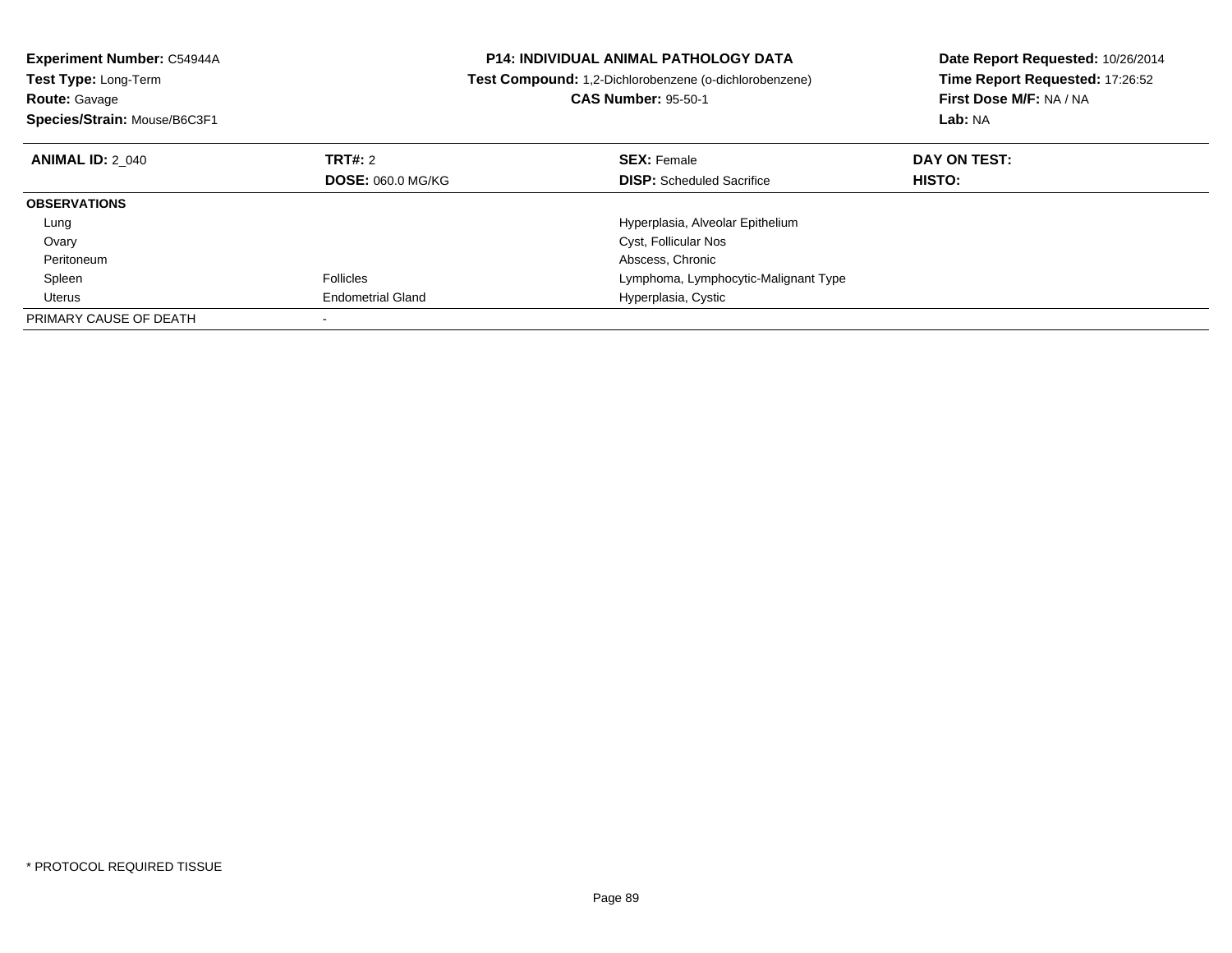| <b>Experiment Number: C54944A</b><br><b>Test Type: Long-Term</b><br><b>Route: Gavage</b><br>Species/Strain: Mouse/B6C3F1 |                                     | <b>P14: INDIVIDUAL ANIMAL PATHOLOGY DATA</b><br>Test Compound: 1,2-Dichlorobenzene (o-dichlorobenzene)<br><b>CAS Number: 95-50-1</b> | Date Report Requested: 10/26/2014<br>Time Report Requested: 17:26:52<br>First Dose M/F: NA / NA<br>Lab: NA |
|--------------------------------------------------------------------------------------------------------------------------|-------------------------------------|--------------------------------------------------------------------------------------------------------------------------------------|------------------------------------------------------------------------------------------------------------|
| <b>ANIMAL ID: 2 041</b>                                                                                                  | TRT#: 2<br><b>DOSE: 060.0 MG/KG</b> | <b>SEX: Female</b><br><b>DISP:</b> Scheduled Sacrifice                                                                               | DAY ON TEST:<br>HISTO:                                                                                     |
| <b>OBSERVATIONS</b>                                                                                                      |                                     |                                                                                                                                      |                                                                                                            |
| Adrenal gland                                                                                                            | Capsule                             | Adenoma, Nos                                                                                                                         |                                                                                                            |
| Bone                                                                                                                     | Cortex Of Bone                      | Fibrous Osteodystrophy                                                                                                               |                                                                                                            |
| Esophagus                                                                                                                |                                     | Inflammation, Acute/Chronic                                                                                                          |                                                                                                            |
| Uterus                                                                                                                   | <b>Endometrial Gland</b>            | Hyperplasia, Cystic                                                                                                                  |                                                                                                            |
| PRIMARY CAUSE OF DEATH                                                                                                   |                                     |                                                                                                                                      |                                                                                                            |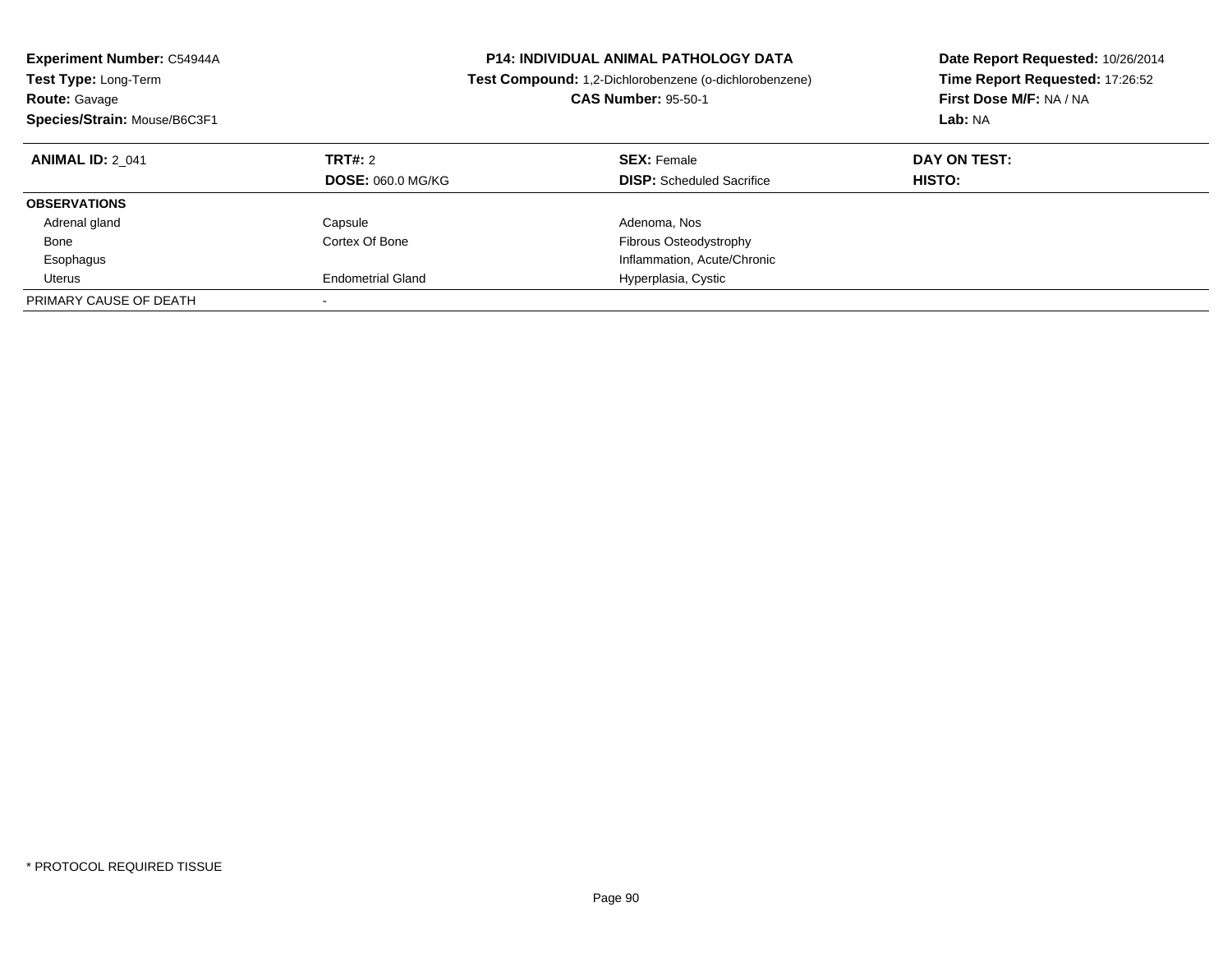| Experiment Number: C54944A                | <b>P14: INDIVIDUAL ANIMAL PATHOLOGY DATA</b>           | Date Report Requested: 10/26/2014<br>Time Report Requested: 17:26:52 |  |
|-------------------------------------------|--------------------------------------------------------|----------------------------------------------------------------------|--|
| Test Type: Long-Term                      | Test Compound: 1,2-Dichlorobenzene (o-dichlorobenzene) |                                                                      |  |
| <b>Route: Gavage</b>                      | <b>CAS Number: 95-50-1</b>                             | First Dose M/F: NA / NA                                              |  |
| Species/Strain: Mouse/B6C3F1              |                                                        | <b>Lab: NA</b>                                                       |  |
| <b>TRT#: 2</b><br><b>ANIMAL ID: 2 042</b> | <b>SEX: Female</b>                                     | DAY ON TEST:                                                         |  |
| <b>DOSE: 060.0 MG/KG</b>                  | <b>DISP:</b> Scheduled Sacrifice                       | HISTO:                                                               |  |
| <b>OBSERVATIONS</b>                       |                                                        |                                                                      |  |
| Cortex Of Bone<br>Bone                    | Fibrous Osteodystrophy                                 |                                                                      |  |
| Brain<br>Thalamus                         | Mineralization                                         |                                                                      |  |
| Lung                                      | Alveolar/Bronchiolar Adenoma                           |                                                                      |  |
|                                           | Lymphocytic Inflammatory Infiltrate                    |                                                                      |  |
| Ovary                                     | Cyst, Follicular Nos                                   |                                                                      |  |
| Myometrium<br>Uterus                      | Fibrosis, Focal                                        |                                                                      |  |
| <b>Endometrial Gland</b>                  | Hyperplasia, Cystic                                    |                                                                      |  |
| PRIMARY CAUSE OF DEATH                    |                                                        |                                                                      |  |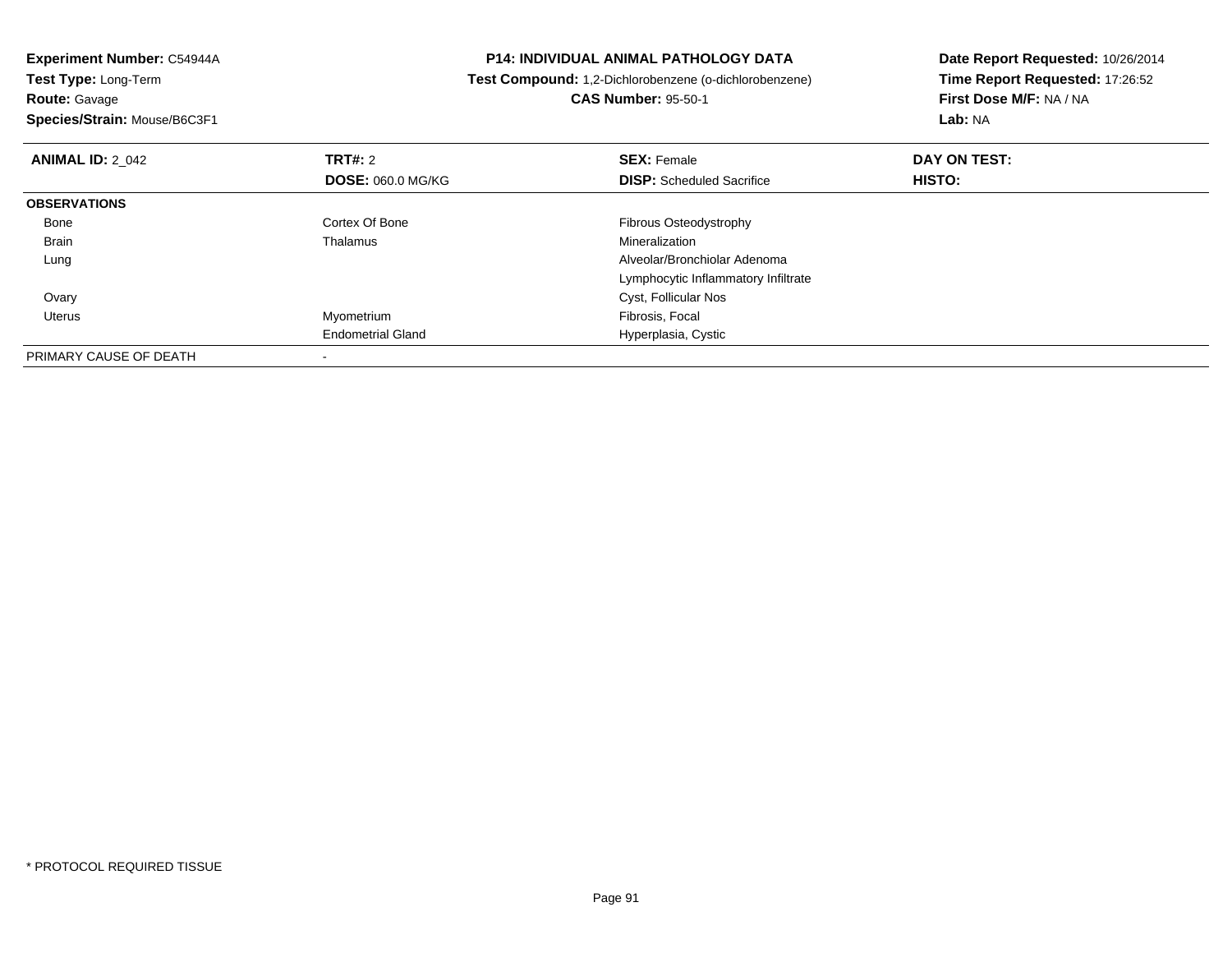| <b>Experiment Number: C54944A</b><br><b>Test Type: Long-Term</b><br><b>Route: Gavage</b><br>Species/Strain: Mouse/B6C3F1 |                                     | <b>P14: INDIVIDUAL ANIMAL PATHOLOGY DATA</b><br>Test Compound: 1,2-Dichlorobenzene (o-dichlorobenzene)<br><b>CAS Number: 95-50-1</b> | Date Report Requested: 10/26/2014<br>Time Report Requested: 17:26:52<br>First Dose M/F: NA / NA<br>Lab: NA |
|--------------------------------------------------------------------------------------------------------------------------|-------------------------------------|--------------------------------------------------------------------------------------------------------------------------------------|------------------------------------------------------------------------------------------------------------|
| <b>ANIMAL ID: 2 043</b>                                                                                                  | TRT#: 2<br><b>DOSE: 060.0 MG/KG</b> | <b>SEX: Female</b><br><b>DISP: Natural Death</b>                                                                                     | DAY ON TEST:<br><b>HISTO:</b>                                                                              |
|                                                                                                                          |                                     |                                                                                                                                      |                                                                                                            |
| <b>OBSERVATIONS</b>                                                                                                      |                                     |                                                                                                                                      |                                                                                                            |
| Ovary                                                                                                                    |                                     | Hemangioma                                                                                                                           |                                                                                                            |
| Pituitary gland                                                                                                          |                                     | Adenoma, Nos                                                                                                                         |                                                                                                            |
| Thymus                                                                                                                   |                                     | Depletion, Lymphoid                                                                                                                  |                                                                                                            |
| Unspecified                                                                                                              | Multiple Organs Nos                 | Carcinoma, Nos, Uncertain Primary Or Metastatic                                                                                      |                                                                                                            |
| PRIMARY CAUSE OF DEATH                                                                                                   |                                     |                                                                                                                                      |                                                                                                            |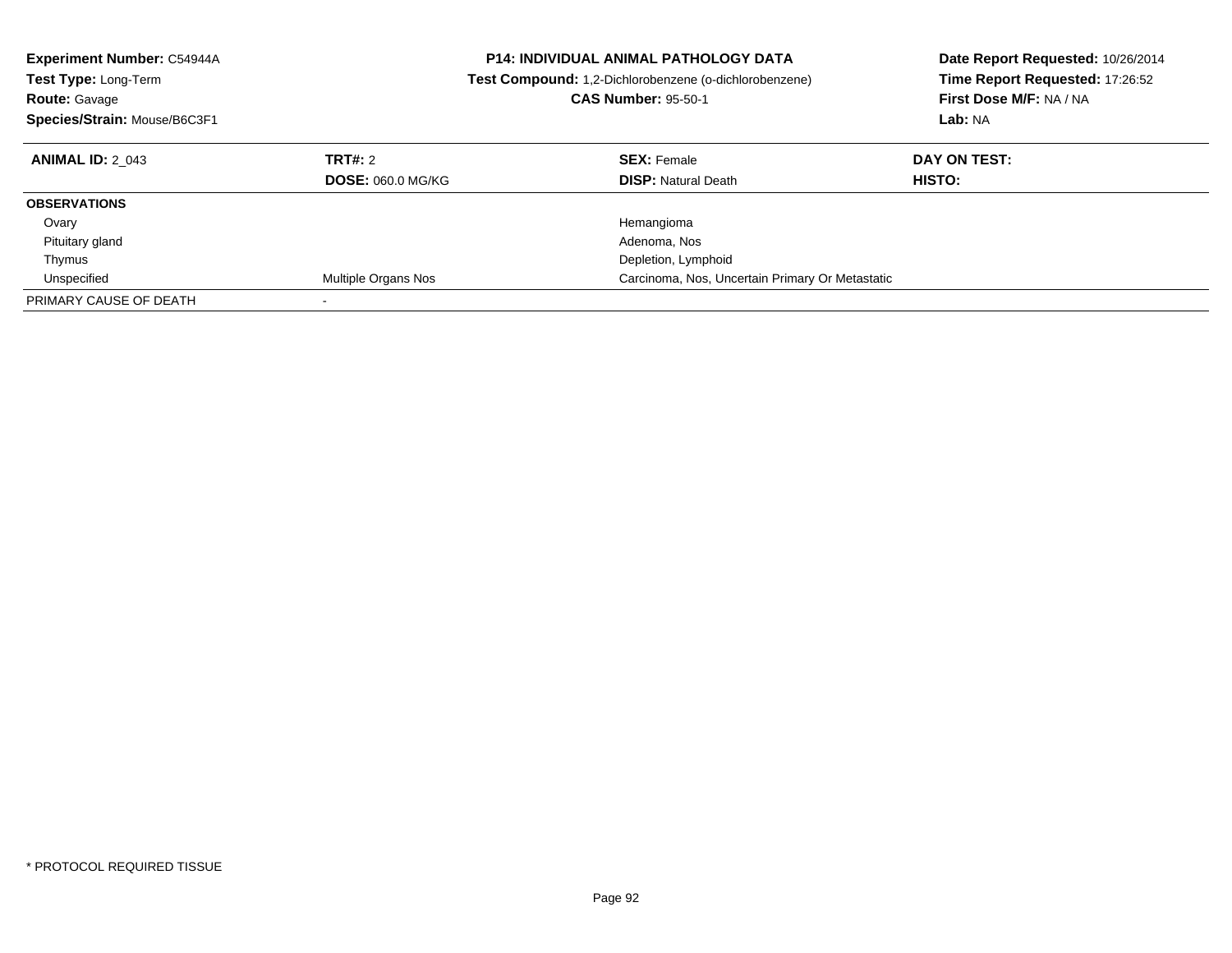| Experiment Number: C54944A   | <b>P14: INDIVIDUAL ANIMAL PATHOLOGY DATA</b> |                                                        | Date Report Requested: 10/26/2014 |  |
|------------------------------|----------------------------------------------|--------------------------------------------------------|-----------------------------------|--|
| Test Type: Long-Term         |                                              | Test Compound: 1,2-Dichlorobenzene (o-dichlorobenzene) | Time Report Requested: 17:26:52   |  |
| <b>Route: Gavage</b>         |                                              | <b>CAS Number: 95-50-1</b>                             | First Dose M/F: NA / NA           |  |
| Species/Strain: Mouse/B6C3F1 |                                              |                                                        | Lab: NA                           |  |
| <b>ANIMAL ID: 2 044</b>      | <b>TRT#: 2</b>                               | <b>SEX: Female</b>                                     | DAY ON TEST:                      |  |
|                              | <b>DOSE: 060.0 MG/KG</b>                     | <b>DISP:</b> Scheduled Sacrifice                       | <b>HISTO:</b>                     |  |
| <b>OBSERVATIONS</b>          |                                              |                                                        |                                   |  |
| Brain                        | Thalamus                                     | Mineralization                                         |                                   |  |
| Liver                        |                                              | Hepatocellular Adenoma                                 |                                   |  |
| Ovary                        |                                              | Cyst, Follicular Nos                                   |                                   |  |
| Stomach                      | Cardiac Stomach                              | Hyperplasia, Epithelial                                |                                   |  |
| Uterus                       | Serosa                                       | Hemangioma                                             |                                   |  |
|                              | <b>Endometrial Gland</b>                     | Hyperplasia, Cystic                                    |                                   |  |
| PRIMARY CAUSE OF DEATH       |                                              |                                                        |                                   |  |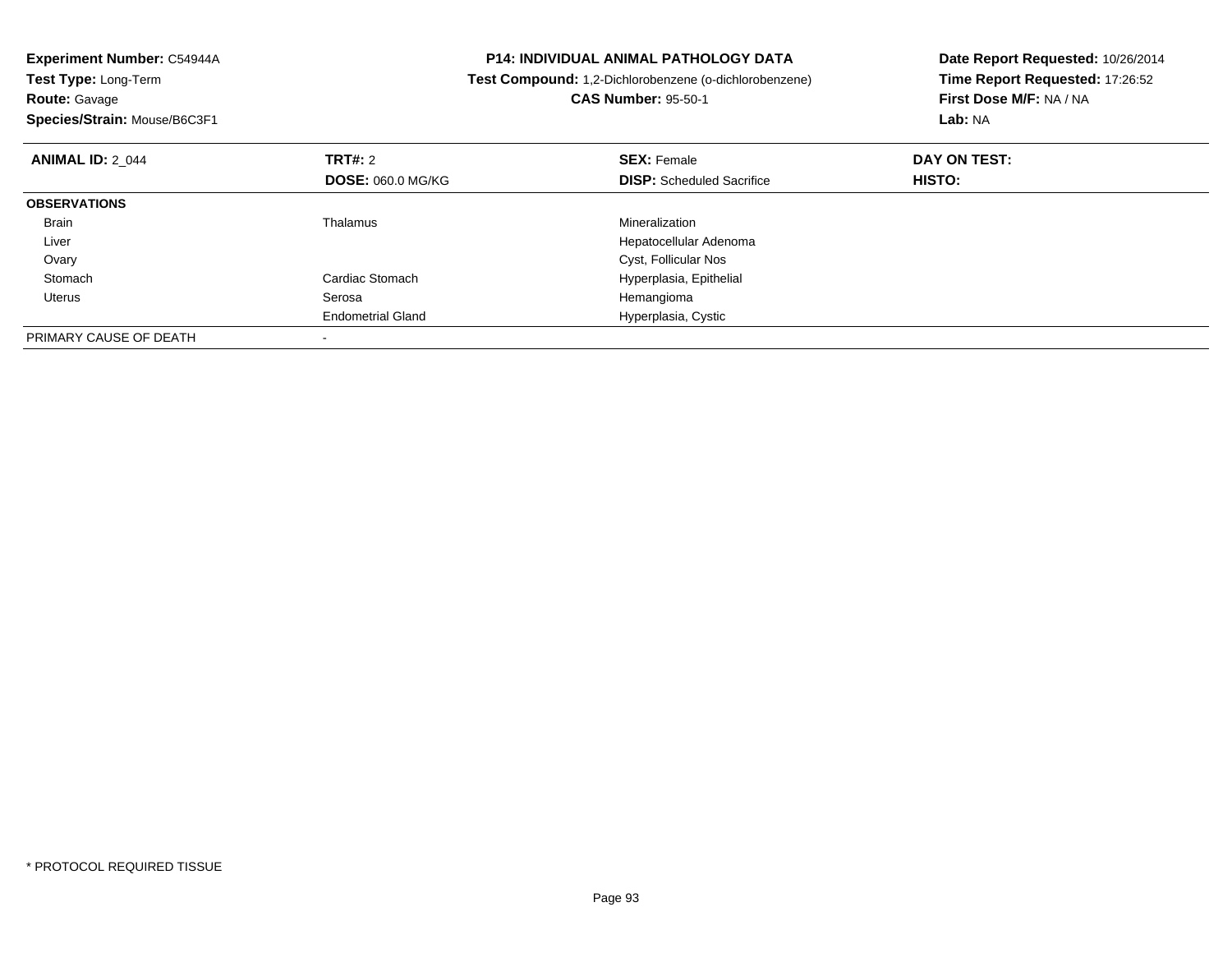| <b>Experiment Number: C54944A</b><br>Test Type: Long-Term<br><b>Route: Gavage</b><br>Species/Strain: Mouse/B6C3F1 | <b>P14: INDIVIDUAL ANIMAL PATHOLOGY DATA</b><br>Test Compound: 1,2-Dichlorobenzene (o-dichlorobenzene)<br><b>CAS Number: 95-50-1</b> |                                                        | Date Report Requested: 10/26/2014<br>Time Report Requested: 17:26:52<br>First Dose M/F: NA / NA<br>Lab: NA |
|-------------------------------------------------------------------------------------------------------------------|--------------------------------------------------------------------------------------------------------------------------------------|--------------------------------------------------------|------------------------------------------------------------------------------------------------------------|
| <b>ANIMAL ID: 2 045</b>                                                                                           | TRT#: 2<br><b>DOSE: 060.0 MG/KG</b>                                                                                                  | <b>SEX: Female</b><br><b>DISP:</b> Scheduled Sacrifice | DAY ON TEST:<br>HISTO:                                                                                     |
| <b>OBSERVATIONS</b>                                                                                               |                                                                                                                                      |                                                        |                                                                                                            |
| Lung                                                                                                              |                                                                                                                                      | Lymphocytic Inflammatory Infiltrate                    |                                                                                                            |
| Uterus                                                                                                            | <b>Endometrial Gland</b>                                                                                                             | Hyperplasia, Cystic                                    |                                                                                                            |
| PRIMARY CAUSE OF DEATH                                                                                            |                                                                                                                                      |                                                        |                                                                                                            |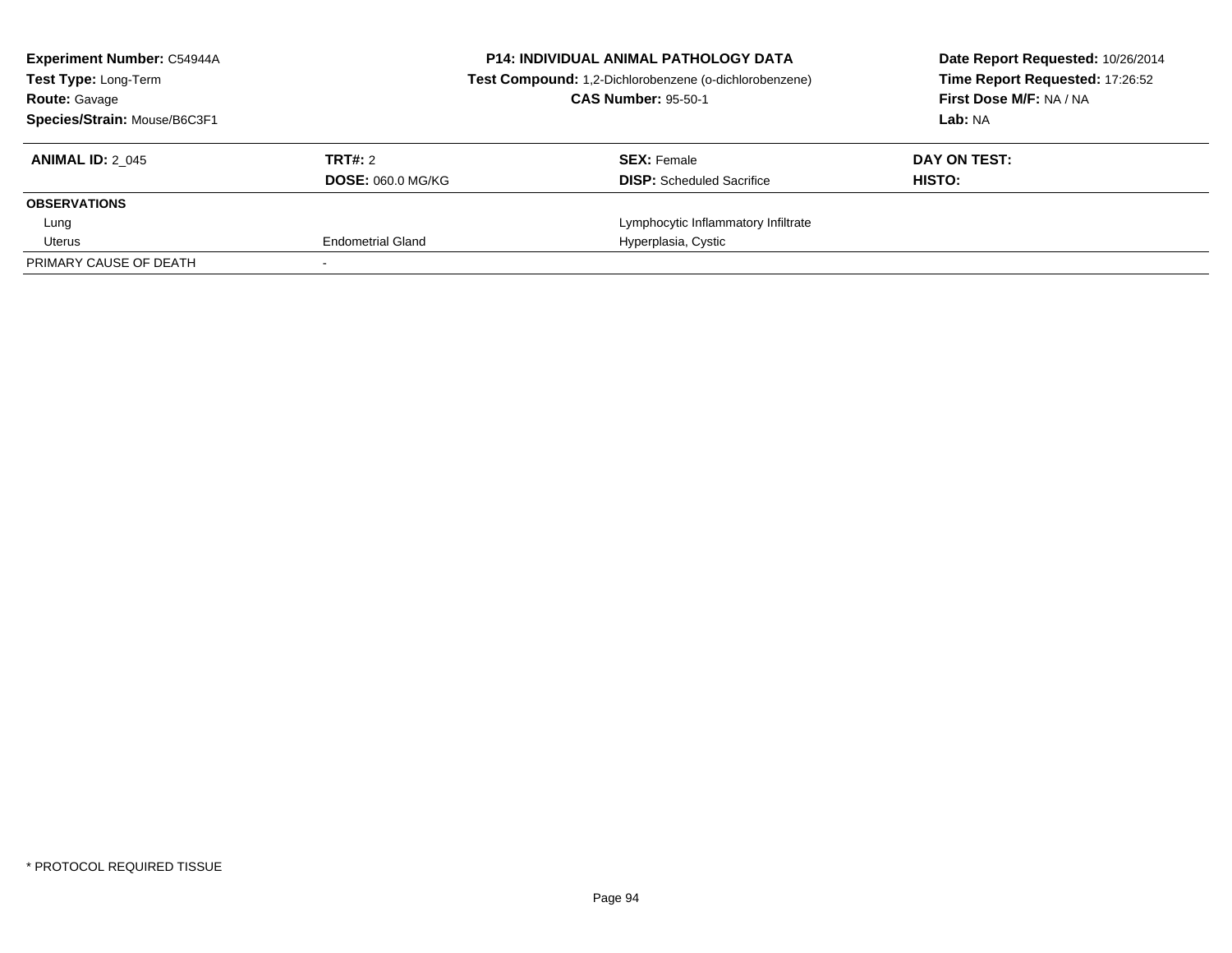| <b>Experiment Number: C54944A</b><br>Test Type: Long-Term<br><b>Route: Gavage</b><br>Species/Strain: Mouse/B6C3F1 |                          | <b>P14: INDIVIDUAL ANIMAL PATHOLOGY DATA</b><br>Test Compound: 1,2-Dichlorobenzene (o-dichlorobenzene)<br><b>CAS Number: 95-50-1</b> | Date Report Requested: 10/26/2014<br>Time Report Requested: 17:26:52<br>First Dose M/F: NA / NA<br>Lab: NA |
|-------------------------------------------------------------------------------------------------------------------|--------------------------|--------------------------------------------------------------------------------------------------------------------------------------|------------------------------------------------------------------------------------------------------------|
| <b>ANIMAL ID: 2 046</b>                                                                                           | TRT#: 2                  | <b>SEX:</b> Female                                                                                                                   | DAY ON TEST:                                                                                               |
|                                                                                                                   | <b>DOSE: 060.0 MG/KG</b> | <b>DISP:</b> Scheduled Sacrifice                                                                                                     | HISTO:                                                                                                     |
| <b>OBSERVATIONS</b>                                                                                               |                          |                                                                                                                                      |                                                                                                            |
| Ovary                                                                                                             |                          | Abscess, Chronic                                                                                                                     |                                                                                                            |
| Unspecified                                                                                                       | Multiple Organs Nos      | Lymphoma, Lymphocytic-Malignant Type                                                                                                 |                                                                                                            |
| Uterus                                                                                                            | <b>Endometrial Gland</b> | Hyperplasia, Cystic                                                                                                                  |                                                                                                            |
| PRIMARY CAUSE OF DEATH                                                                                            |                          |                                                                                                                                      |                                                                                                            |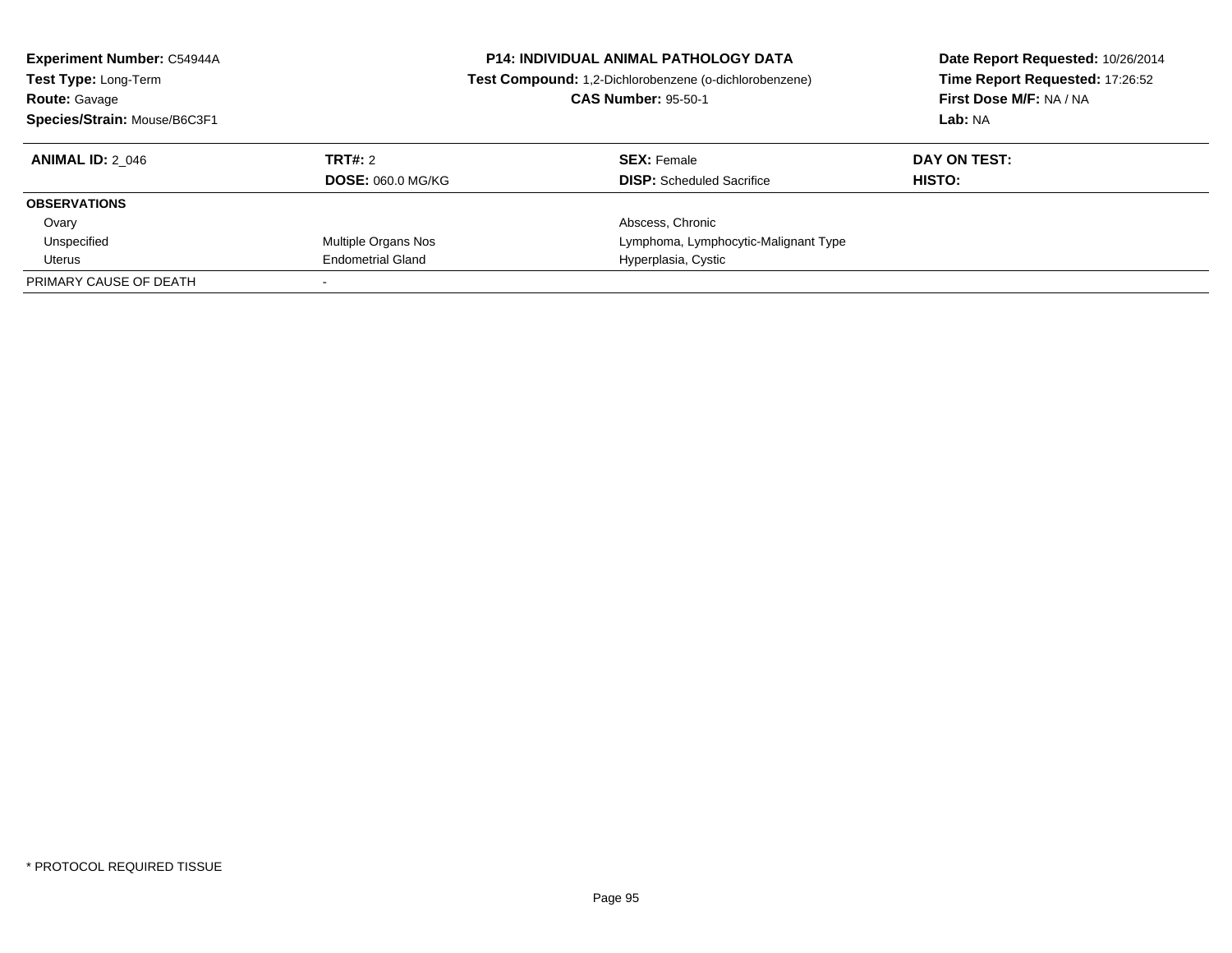| Experiment Number: C54944A<br><b>Test Type: Long-Term</b><br><b>Route: Gavage</b><br>Species/Strain: Mouse/B6C3F1 |                                            | <b>P14: INDIVIDUAL ANIMAL PATHOLOGY DATA</b><br>Test Compound: 1,2-Dichlorobenzene (o-dichlorobenzene)<br><b>CAS Number: 95-50-1</b> | Date Report Requested: 10/26/2014<br>Time Report Requested: 17:26:52<br>First Dose M/F: NA / NA<br>Lab: NA |
|-------------------------------------------------------------------------------------------------------------------|--------------------------------------------|--------------------------------------------------------------------------------------------------------------------------------------|------------------------------------------------------------------------------------------------------------|
| <b>ANIMAL ID: 2 048</b>                                                                                           | <b>TRT#: 2</b><br><b>DOSE: 060.0 MG/KG</b> | <b>SEX: Female</b><br><b>DISP:</b> Natural Death                                                                                     | DAY ON TEST:<br><b>HISTO:</b>                                                                              |
| <b>OBSERVATIONS</b>                                                                                               |                                            |                                                                                                                                      |                                                                                                            |
| Liver                                                                                                             | Hepatocytes                                | Necrosis, Coagulative                                                                                                                |                                                                                                            |
| Ovary                                                                                                             |                                            | Cyst, Follicular Nos                                                                                                                 |                                                                                                            |
| Spleen                                                                                                            |                                            | Infarct, Focal                                                                                                                       |                                                                                                            |
| Unspecified                                                                                                       | Multiple Organs Nos                        | Leukemia, Lymphocytic                                                                                                                |                                                                                                            |
| PRIMARY CAUSE OF DEATH                                                                                            |                                            |                                                                                                                                      |                                                                                                            |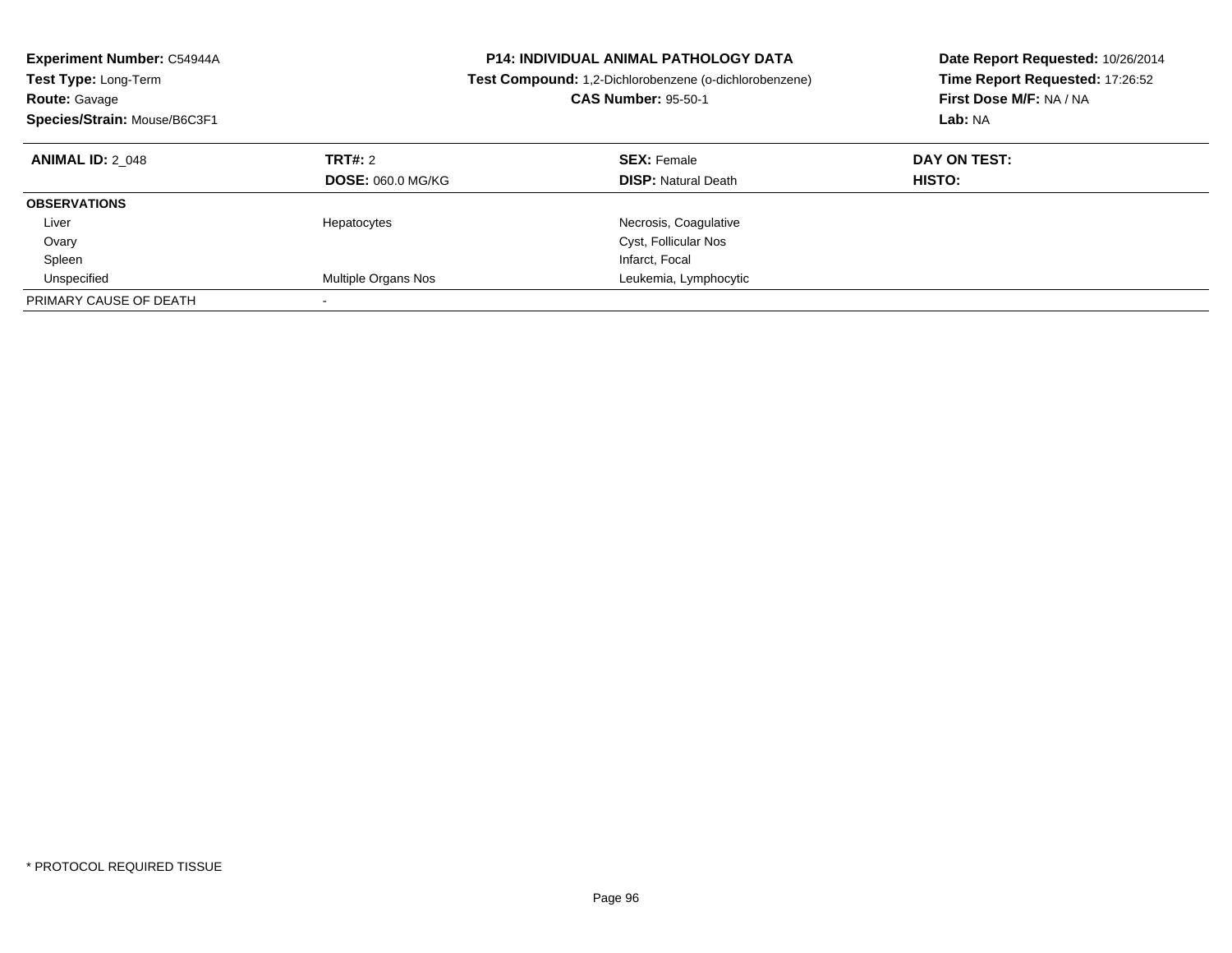| <b>Experiment Number: C54944A</b><br>Test Type: Long-Term<br><b>Route: Gavage</b><br>Species/Strain: Mouse/B6C3F1 |                          | <b>P14: INDIVIDUAL ANIMAL PATHOLOGY DATA</b><br>Test Compound: 1,2-Dichlorobenzene (o-dichlorobenzene)<br><b>CAS Number: 95-50-1</b> | Date Report Requested: 10/26/2014<br>Time Report Requested: 17:26:52<br>First Dose M/F: NA / NA<br>Lab: NA |
|-------------------------------------------------------------------------------------------------------------------|--------------------------|--------------------------------------------------------------------------------------------------------------------------------------|------------------------------------------------------------------------------------------------------------|
| <b>ANIMAL ID: 2 049</b>                                                                                           | TRT#: 2                  | <b>SEX: Female</b>                                                                                                                   | DAY ON TEST:                                                                                               |
|                                                                                                                   | <b>DOSE: 060.0 MG/KG</b> | <b>DISP:</b> Scheduled Sacrifice                                                                                                     | HISTO:                                                                                                     |
| <b>OBSERVATIONS</b>                                                                                               |                          |                                                                                                                                      |                                                                                                            |
| Lung                                                                                                              |                          | Hyperplasia, Alveolar Epithelium                                                                                                     |                                                                                                            |
| Ovary                                                                                                             |                          | Abscess, Chronic                                                                                                                     |                                                                                                            |
| Pancreas                                                                                                          |                          | Fibrosis, Focal                                                                                                                      |                                                                                                            |
| Thyroid                                                                                                           | Follicle                 | Hyperplasia, Focal                                                                                                                   |                                                                                                            |
| Uterus                                                                                                            | <b>Endometrial Gland</b> | Hyperplasia, Cystic                                                                                                                  |                                                                                                            |
| PRIMARY CAUSE OF DEATH                                                                                            |                          |                                                                                                                                      |                                                                                                            |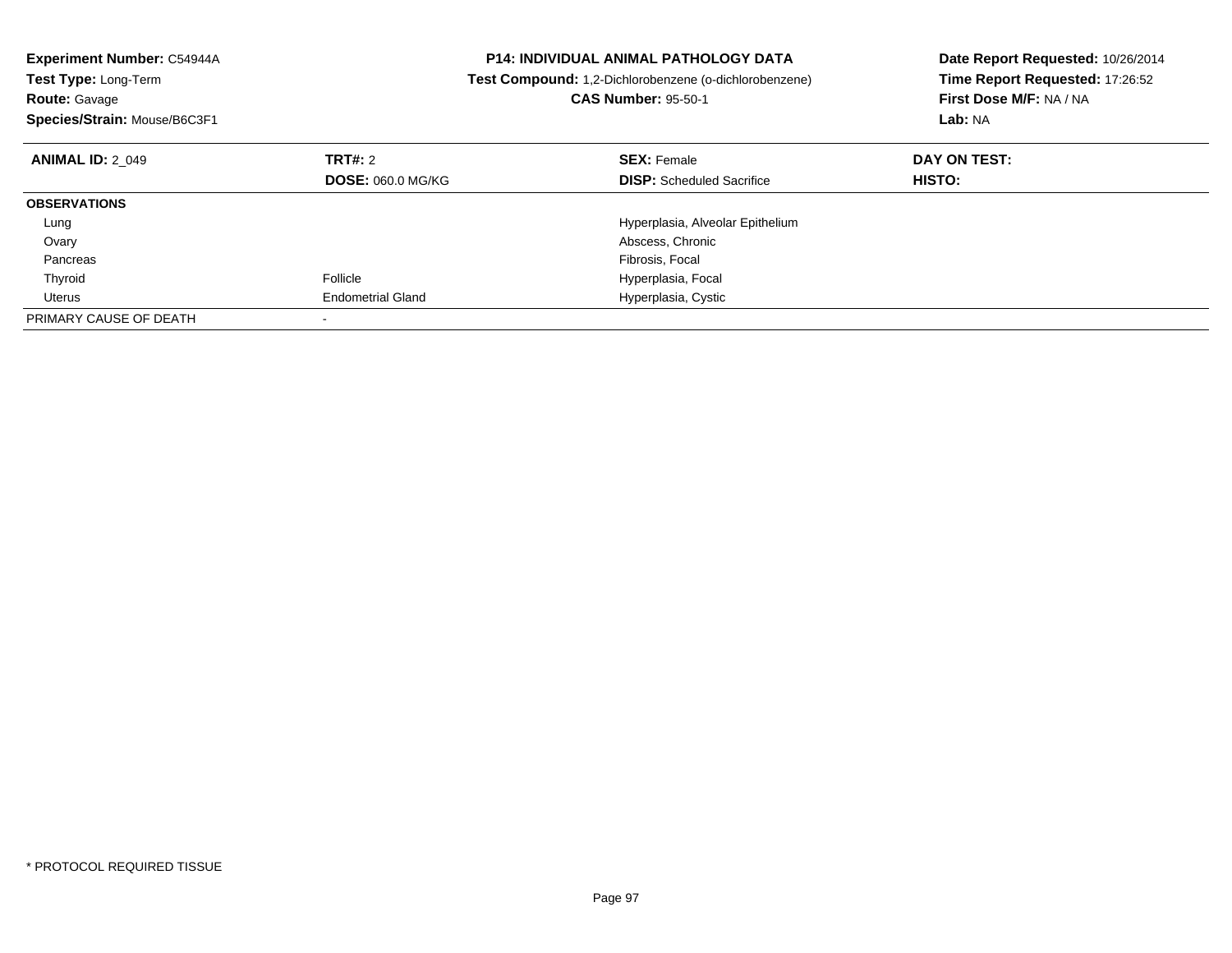| <b>Experiment Number: C54944A</b><br>Test Type: Long-Term<br><b>Route: Gavage</b><br>Species/Strain: Mouse/B6C3F1 |                                     | <b>P14: INDIVIDUAL ANIMAL PATHOLOGY DATA</b><br>Test Compound: 1,2-Dichlorobenzene (o-dichlorobenzene)<br><b>CAS Number: 95-50-1</b> | Date Report Requested: 10/26/2014<br>Time Report Requested: 17:26:52<br>First Dose M/F: NA / NA<br>Lab: NA |
|-------------------------------------------------------------------------------------------------------------------|-------------------------------------|--------------------------------------------------------------------------------------------------------------------------------------|------------------------------------------------------------------------------------------------------------|
| <b>ANIMAL ID: 2 050</b>                                                                                           | TRT#: 2<br><b>DOSE: 060.0 MG/KG</b> | <b>SEX: Female</b><br><b>DISP:</b> Scheduled Sacrifice                                                                               | DAY ON TEST:<br><b>HISTO:</b>                                                                              |
| <b>OBSERVATIONS</b>                                                                                               |                                     |                                                                                                                                      |                                                                                                            |
| Bone                                                                                                              | Cortex Of Bone                      | <b>Fibrous Osteodystrophy</b>                                                                                                        |                                                                                                            |
| Uterus                                                                                                            | <b>Endometrial Gland</b>            | Hyperplasia, Cystic                                                                                                                  |                                                                                                            |
| PRIMARY CAUSE OF DEATH                                                                                            |                                     |                                                                                                                                      |                                                                                                            |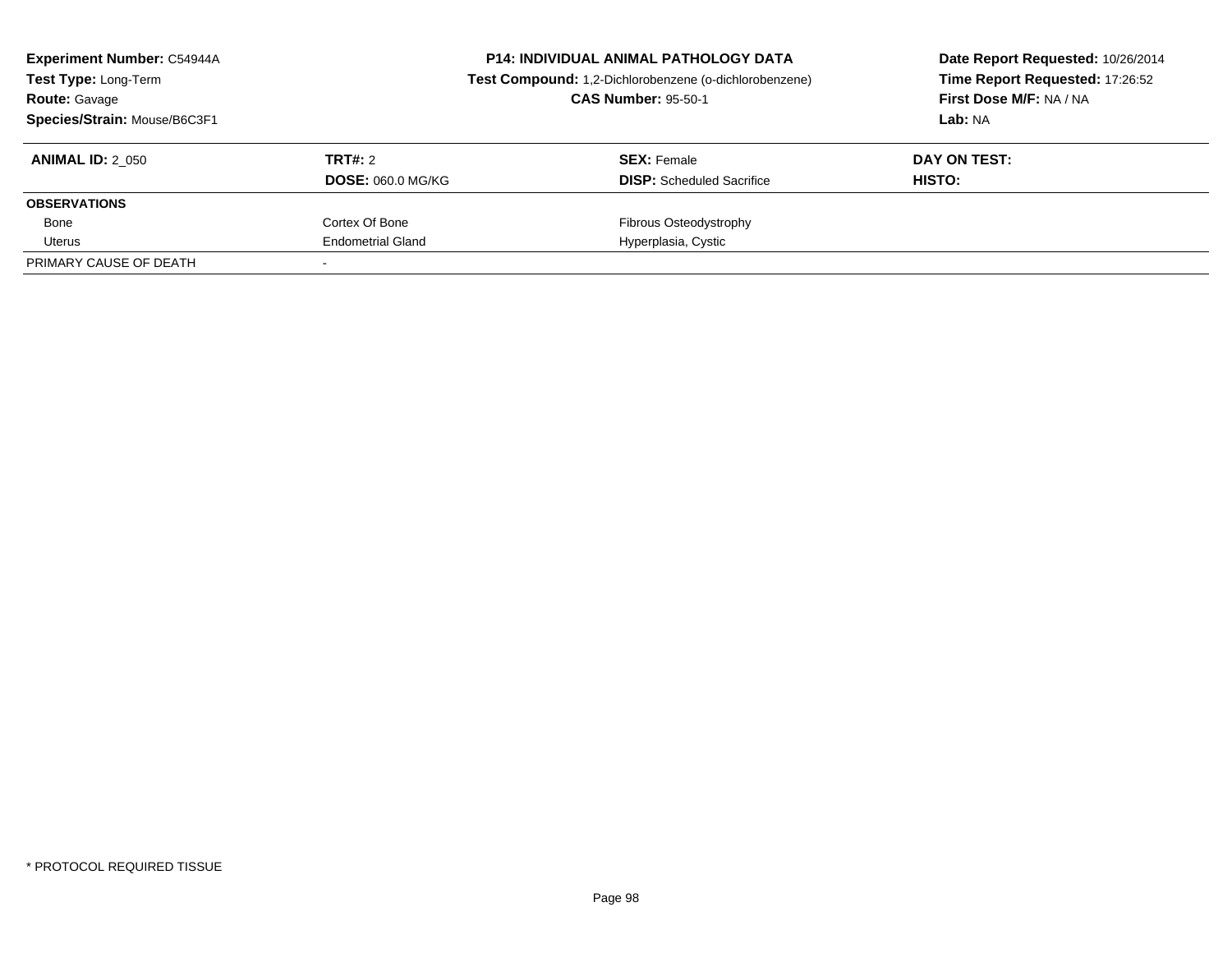| <b>Experiment Number: C54944A</b><br>Test Type: Long-Term<br><b>Route: Gavage</b><br>Species/Strain: Mouse/B6C3F1 |         | <b>P14: INDIVIDUAL ANIMAL PATHOLOGY DATA</b><br>Test Compound: 1,2-Dichlorobenzene (o-dichlorobenzene)<br><b>CAS Number: 95-50-1</b> | Date Report Requested: 10/26/2014<br>Time Report Requested: 17:26:52<br>First Dose M/F: NA / NA<br>Lab: NA |
|-------------------------------------------------------------------------------------------------------------------|---------|--------------------------------------------------------------------------------------------------------------------------------------|------------------------------------------------------------------------------------------------------------|
| <b>ANIMAL ID: 3 001</b>                                                                                           | TRT#: 3 | <b>SEX:</b> Female                                                                                                                   | DAY ON TEST:                                                                                               |
|                                                                                                                   | DOSE: 0 | <b>DISP:</b> Scheduled Sacrifice                                                                                                     | <b>HISTO:</b>                                                                                              |
| <b>OBSERVATIONS</b>                                                                                               |         |                                                                                                                                      |                                                                                                            |
| Pituitary gland                                                                                                   |         | Adenoma, Nos                                                                                                                         |                                                                                                            |
| PRIMARY CAUSE OF DEATH                                                                                            |         |                                                                                                                                      |                                                                                                            |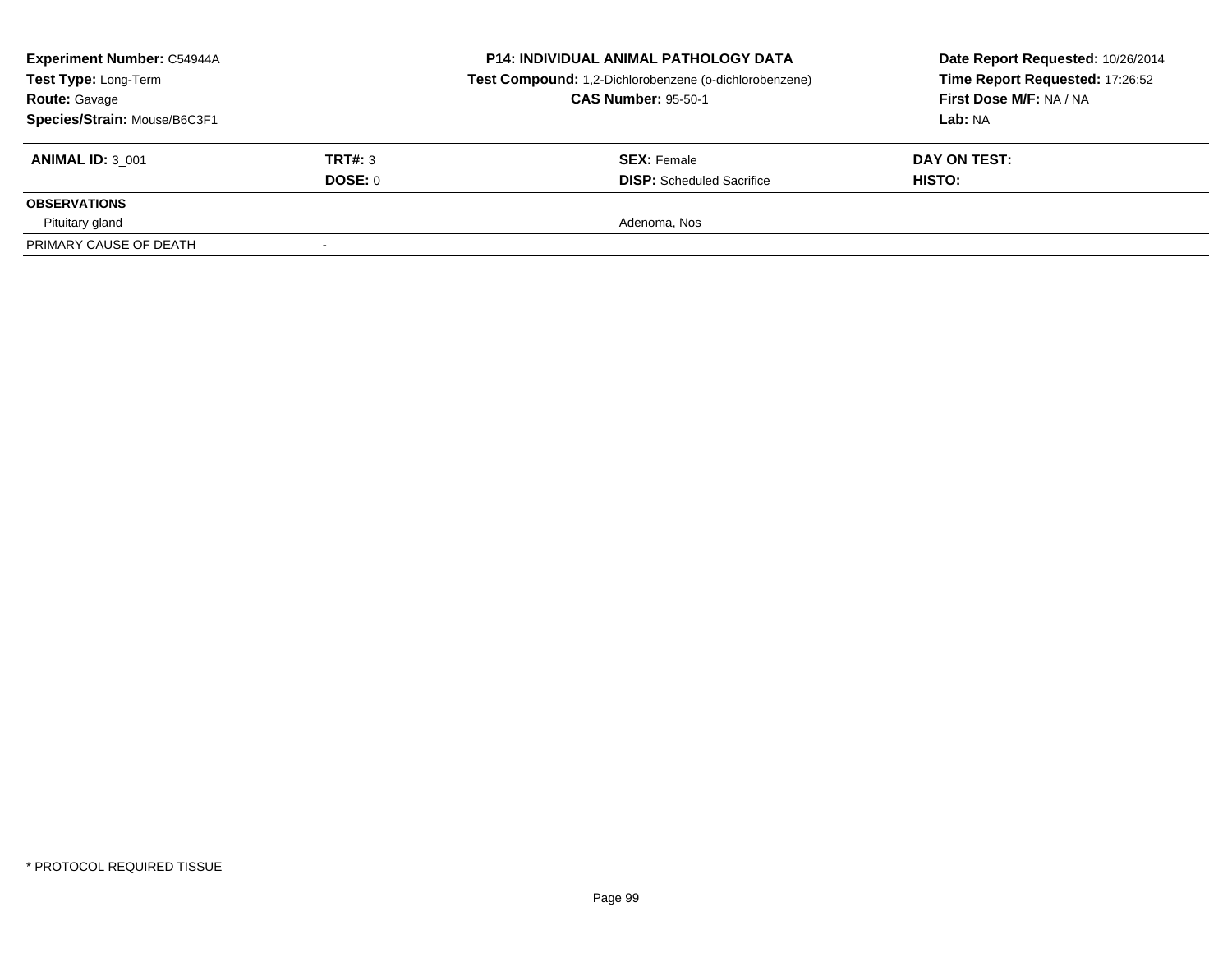| <b>Experiment Number: C54944A</b><br><b>Test Type: Long-Term</b><br><b>Route: Gavage</b><br>Species/Strain: Mouse/B6C3F1 |                          | <b>P14: INDIVIDUAL ANIMAL PATHOLOGY DATA</b><br><b>Test Compound:</b> 1,2-Dichlorobenzene (o-dichlorobenzene)<br><b>CAS Number: 95-50-1</b> | Date Report Requested: 10/26/2014<br>Time Report Requested: 17:26:52<br>First Dose M/F: NA / NA<br>Lab: NA |
|--------------------------------------------------------------------------------------------------------------------------|--------------------------|---------------------------------------------------------------------------------------------------------------------------------------------|------------------------------------------------------------------------------------------------------------|
| <b>ANIMAL ID: 3 002</b>                                                                                                  | TRT#: 3<br>DOSE: 0       | <b>SEX: Female</b><br><b>DISP:</b> Scheduled Sacrifice                                                                                      | DAY ON TEST:<br>HISTO:                                                                                     |
| <b>OBSERVATIONS</b>                                                                                                      |                          |                                                                                                                                             |                                                                                                            |
| Bone                                                                                                                     | Cortex Of Bone           | Fibrous Osteodystrophy                                                                                                                      |                                                                                                            |
| Liver                                                                                                                    | Hepatocytes              | Necrosis, Focal                                                                                                                             |                                                                                                            |
| Skin                                                                                                                     | Dermis                   | Metaplasia, Osseous                                                                                                                         |                                                                                                            |
| Uterus                                                                                                                   | <b>Endometrial Gland</b> | Hyperplasia, Cystic                                                                                                                         |                                                                                                            |
| PRIMARY CAUSE OF DEATH                                                                                                   |                          |                                                                                                                                             |                                                                                                            |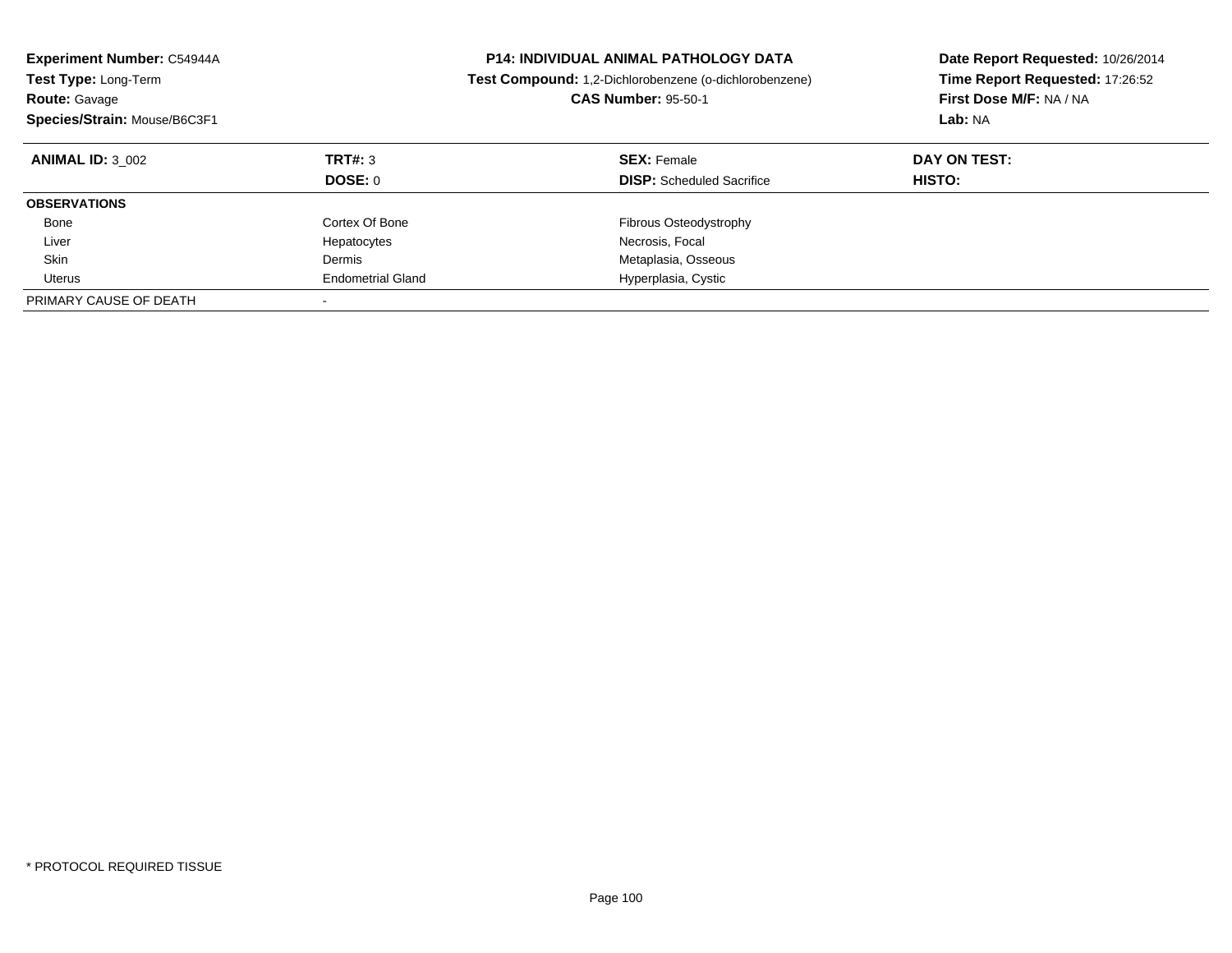| Experiment Number: C54944A   |                          | <b>P14: INDIVIDUAL ANIMAL PATHOLOGY DATA</b>           | Date Report Requested: 10/26/2014 |
|------------------------------|--------------------------|--------------------------------------------------------|-----------------------------------|
| Test Type: Long-Term         |                          | Test Compound: 1,2-Dichlorobenzene (o-dichlorobenzene) | Time Report Requested: 17:26:52   |
| <b>Route: Gavage</b>         |                          | <b>CAS Number: 95-50-1</b>                             | First Dose M/F: NA / NA           |
| Species/Strain: Mouse/B6C3F1 |                          |                                                        | Lab: NA                           |
| <b>ANIMAL ID: 3 003</b>      | <b>TRT#: 3</b>           | <b>SEX: Female</b>                                     | DAY ON TEST:                      |
|                              | <b>DOSE: 0</b>           | <b>DISP: Natural Death</b>                             | HISTO:                            |
| <b>OBSERVATIONS</b>          |                          |                                                        |                                   |
| Adrenal gland                | Cortex Nos               | Inflammation, Acute Focal                              |                                   |
| Heart                        | Myocardium Nos           | Inflammation, Acute Focal                              |                                   |
| Kidney                       | Glomerulus               | Inflammation, Acute Focal                              |                                   |
| Lung                         |                          | Inflammation, Acute Diffuse                            |                                   |
| Stomach                      | Mucosa                   | Mineralization                                         |                                   |
| Unspecified                  | Multiple Organs Nos      | Lymphoma, Nos-Malignant                                |                                   |
| Uterus                       | <b>Endometrial Gland</b> | Cyst, Multiple                                         |                                   |
| PRIMARY CAUSE OF DEATH       |                          |                                                        |                                   |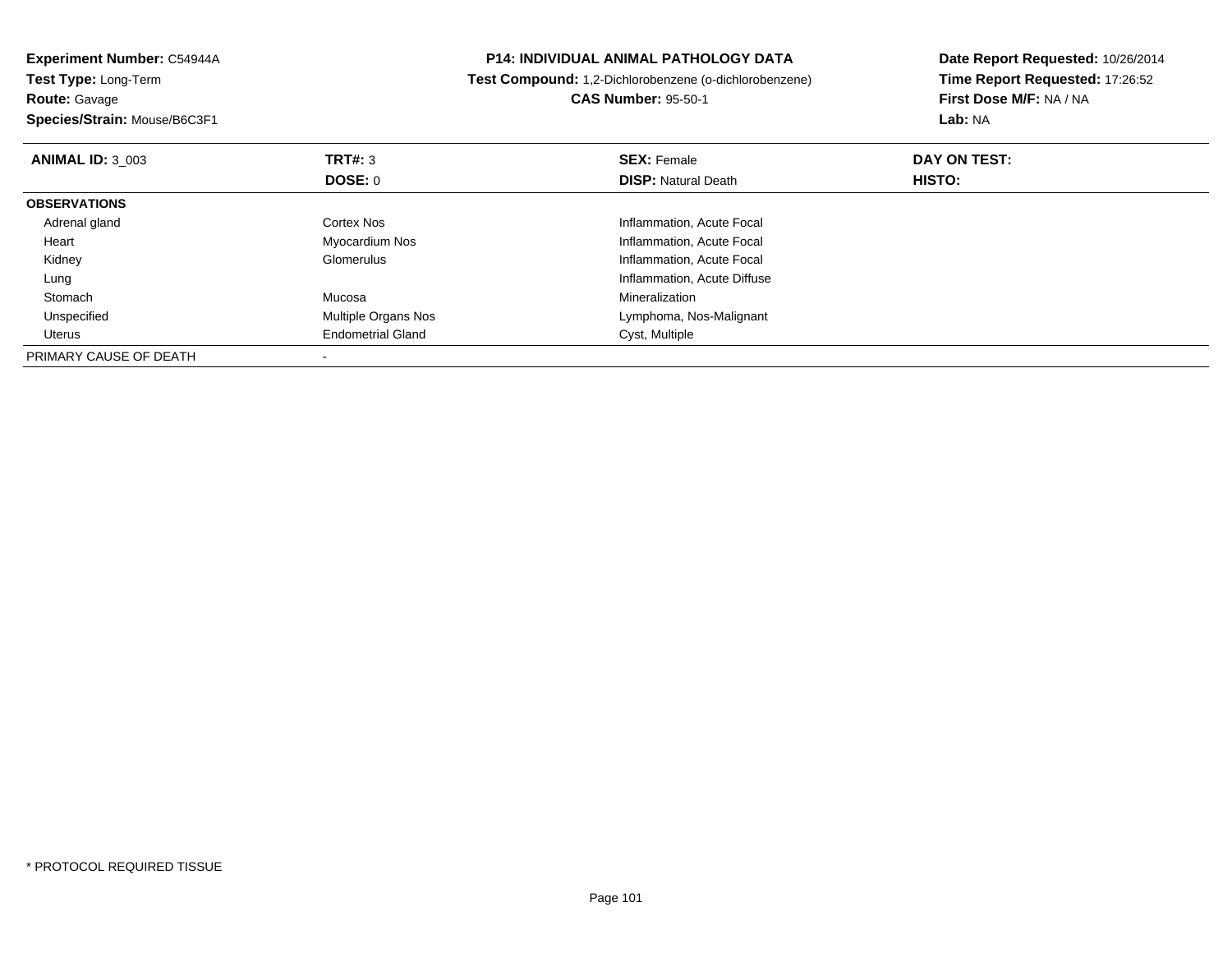| Experiment Number: C54944A<br>Test Type: Long-Term<br><b>Route: Gavage</b><br>Species/Strain: Mouse/B6C3F1 |                          | <b>P14: INDIVIDUAL ANIMAL PATHOLOGY DATA</b><br><b>Test Compound:</b> 1,2-Dichlorobenzene (o-dichlorobenzene)<br><b>CAS Number: 95-50-1</b> | Date Report Requested: 10/26/2014<br>Time Report Requested: 17:26:52<br>First Dose M/F: NA / NA<br>Lab: NA |
|------------------------------------------------------------------------------------------------------------|--------------------------|---------------------------------------------------------------------------------------------------------------------------------------------|------------------------------------------------------------------------------------------------------------|
| <b>ANIMAL ID: 3 004</b>                                                                                    | TRT#: 3                  | <b>SEX: Female</b>                                                                                                                          | DAY ON TEST:                                                                                               |
|                                                                                                            | DOSE: 0                  | <b>DISP:</b> Scheduled Sacrifice                                                                                                            | HISTO:                                                                                                     |
| <b>OBSERVATIONS</b>                                                                                        |                          |                                                                                                                                             |                                                                                                            |
| Lung                                                                                                       |                          | Lymphocytic Inflammatory Infiltrate                                                                                                         |                                                                                                            |
| Ovary                                                                                                      |                          | Cyst, Follicular Nos                                                                                                                        |                                                                                                            |
| Thyroid                                                                                                    | Follicle                 | Hyperplasia, Focal                                                                                                                          |                                                                                                            |
| Uterus                                                                                                     | <b>Endometrial Gland</b> | Hyperplasia, Cystic                                                                                                                         |                                                                                                            |
| PRIMARY CAUSE OF DEATH                                                                                     |                          |                                                                                                                                             |                                                                                                            |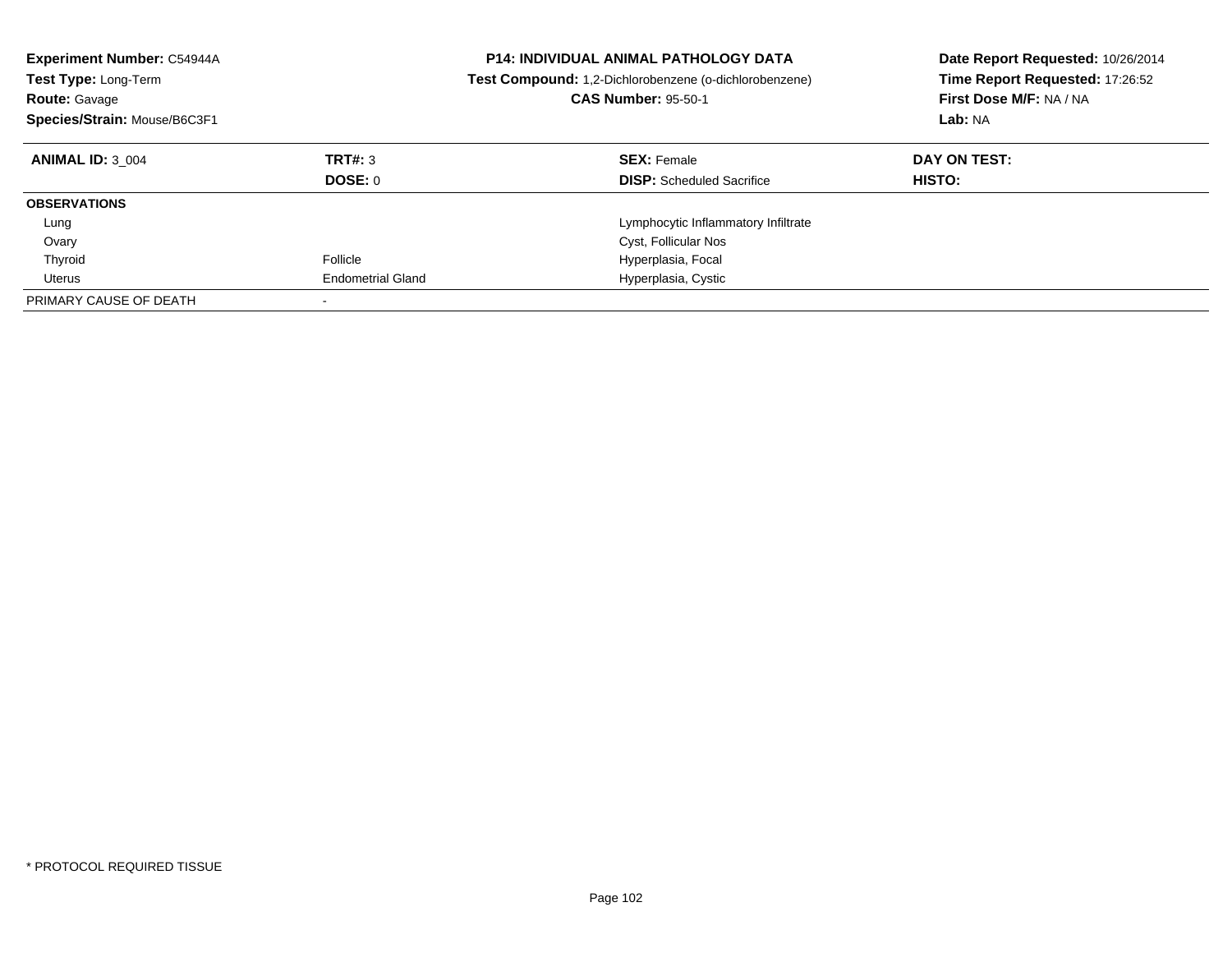| <b>Experiment Number: C54944A</b><br>Test Type: Long-Term<br><b>Route: Gavage</b><br>Species/Strain: Mouse/B6C3F1 |                          | <b>P14: INDIVIDUAL ANIMAL PATHOLOGY DATA</b><br>Test Compound: 1,2-Dichlorobenzene (o-dichlorobenzene)<br><b>CAS Number: 95-50-1</b> | Date Report Requested: 10/26/2014<br>Time Report Requested: 17:26:52<br>First Dose M/F: NA / NA<br>Lab: NA |
|-------------------------------------------------------------------------------------------------------------------|--------------------------|--------------------------------------------------------------------------------------------------------------------------------------|------------------------------------------------------------------------------------------------------------|
| <b>ANIMAL ID: 3 005</b>                                                                                           | TRT#: 3<br>DOSE: 0       | <b>SEX: Female</b><br><b>DISP:</b> Scheduled Sacrifice                                                                               | DAY ON TEST:<br><b>HISTO:</b>                                                                              |
| <b>OBSERVATIONS</b>                                                                                               |                          |                                                                                                                                      |                                                                                                            |
|                                                                                                                   |                          |                                                                                                                                      |                                                                                                            |
| Bone                                                                                                              | Cortex Of Bone           | <b>Fibrous Osteodystrophy</b>                                                                                                        |                                                                                                            |
| Pituitary gland                                                                                                   |                          | Adenoma, Nos                                                                                                                         |                                                                                                            |
| Thyroid                                                                                                           | Follicle                 | Hyperplasia, Epithelial                                                                                                              |                                                                                                            |
| Uterus                                                                                                            | <b>Endometrial Gland</b> | Hyperplasia, Cystic                                                                                                                  |                                                                                                            |
| PRIMARY CAUSE OF DEATH                                                                                            |                          |                                                                                                                                      |                                                                                                            |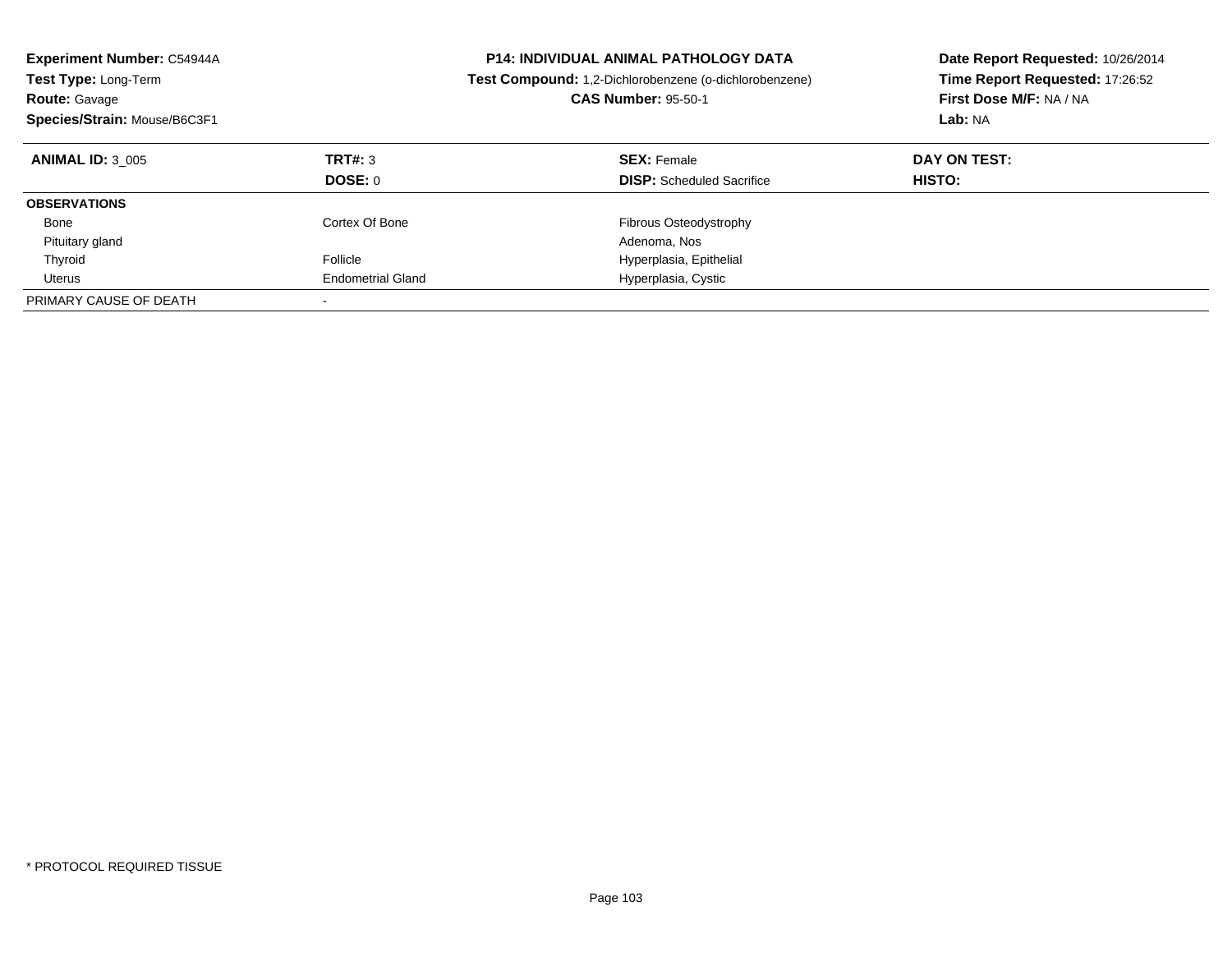| <b>Experiment Number: C54944A</b><br><b>Test Type: Long-Term</b><br><b>Route: Gavage</b><br>Species/Strain: Mouse/B6C3F1 |                          | <b>P14: INDIVIDUAL ANIMAL PATHOLOGY DATA</b><br>Test Compound: 1,2-Dichlorobenzene (o-dichlorobenzene)<br><b>CAS Number: 95-50-1</b> | Date Report Requested: 10/26/2014<br>Time Report Requested: 17:26:52<br>First Dose M/F: NA / NA<br>Lab: NA |
|--------------------------------------------------------------------------------------------------------------------------|--------------------------|--------------------------------------------------------------------------------------------------------------------------------------|------------------------------------------------------------------------------------------------------------|
| <b>ANIMAL ID: 3 006</b>                                                                                                  | TRT#: 3                  | <b>SEX: Female</b>                                                                                                                   | DAY ON TEST:                                                                                               |
|                                                                                                                          | <b>DOSE: 0</b>           | <b>DISP:</b> Scheduled Sacrifice                                                                                                     | HISTO:                                                                                                     |
| <b>OBSERVATIONS</b>                                                                                                      |                          |                                                                                                                                      |                                                                                                            |
| Bone                                                                                                                     | Cortex Of Bone           | Fibrous Osteodystrophy                                                                                                               |                                                                                                            |
| Kidney                                                                                                                   | Pelvis                   | Lymphocytic Inflammatory Infiltrate                                                                                                  |                                                                                                            |
| Lung                                                                                                                     |                          | Lymphocytic Inflammatory Infiltrate                                                                                                  |                                                                                                            |
| Ovary                                                                                                                    |                          | Cyst, Follicular Nos                                                                                                                 |                                                                                                            |
| Pituitary gland                                                                                                          |                          | Adenoma, Nos                                                                                                                         |                                                                                                            |
| Uterus                                                                                                                   | <b>Endometrial Gland</b> | Hyperplasia, Cystic                                                                                                                  |                                                                                                            |
| PRIMARY CAUSE OF DEATH                                                                                                   |                          |                                                                                                                                      |                                                                                                            |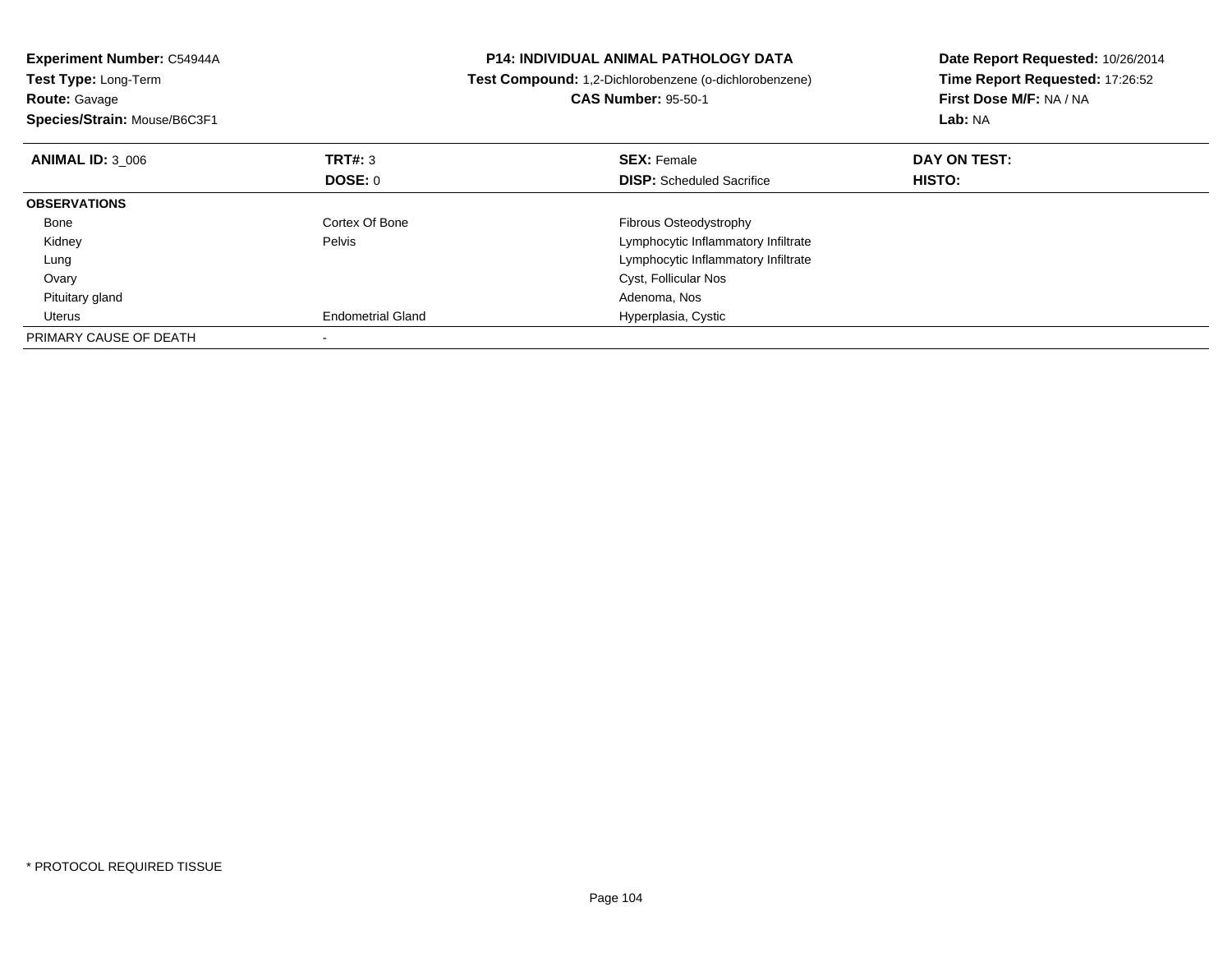| <b>Experiment Number: C54944A</b> |                          | <b>P14: INDIVIDUAL ANIMAL PATHOLOGY DATA</b>           | Date Report Requested: 10/26/2014 |
|-----------------------------------|--------------------------|--------------------------------------------------------|-----------------------------------|
| Test Type: Long-Term              |                          | Test Compound: 1,2-Dichlorobenzene (o-dichlorobenzene) | Time Report Requested: 17:26:52   |
| <b>Route:</b> Gavage              |                          | <b>CAS Number: 95-50-1</b>                             | First Dose M/F: NA / NA           |
| Species/Strain: Mouse/B6C3F1      |                          |                                                        | Lab: NA                           |
| <b>ANIMAL ID: 3 007</b>           | <b>TRT#: 3</b>           | <b>SEX: Female</b>                                     | DAY ON TEST:                      |
|                                   | DOSE: 0                  | <b>DISP:</b> Scheduled Sacrifice                       | HISTO:                            |
| <b>OBSERVATIONS</b>               |                          |                                                        |                                   |
| Adrenal gland                     |                          | Pheochromocytoma                                       |                                   |
|                                   | Medulla                  | Thrombosis, Nos                                        |                                   |
| Bone                              | Cortex Of Bone           | Fibrous Osteodystrophy                                 |                                   |
| Heart                             | Myocardium Nos           | Degeneration, Nos                                      |                                   |
| Ovary                             |                          | Thrombosis, Nos                                        |                                   |
| Unspecified                       | Multiple Organs Nos      | Lymphoma, Lymphocytic-Malignant Type                   |                                   |
| Uterus                            | <b>Endometrial Gland</b> | Hyperplasia, Cystic                                    |                                   |
| PRIMARY CAUSE OF DEATH            |                          |                                                        |                                   |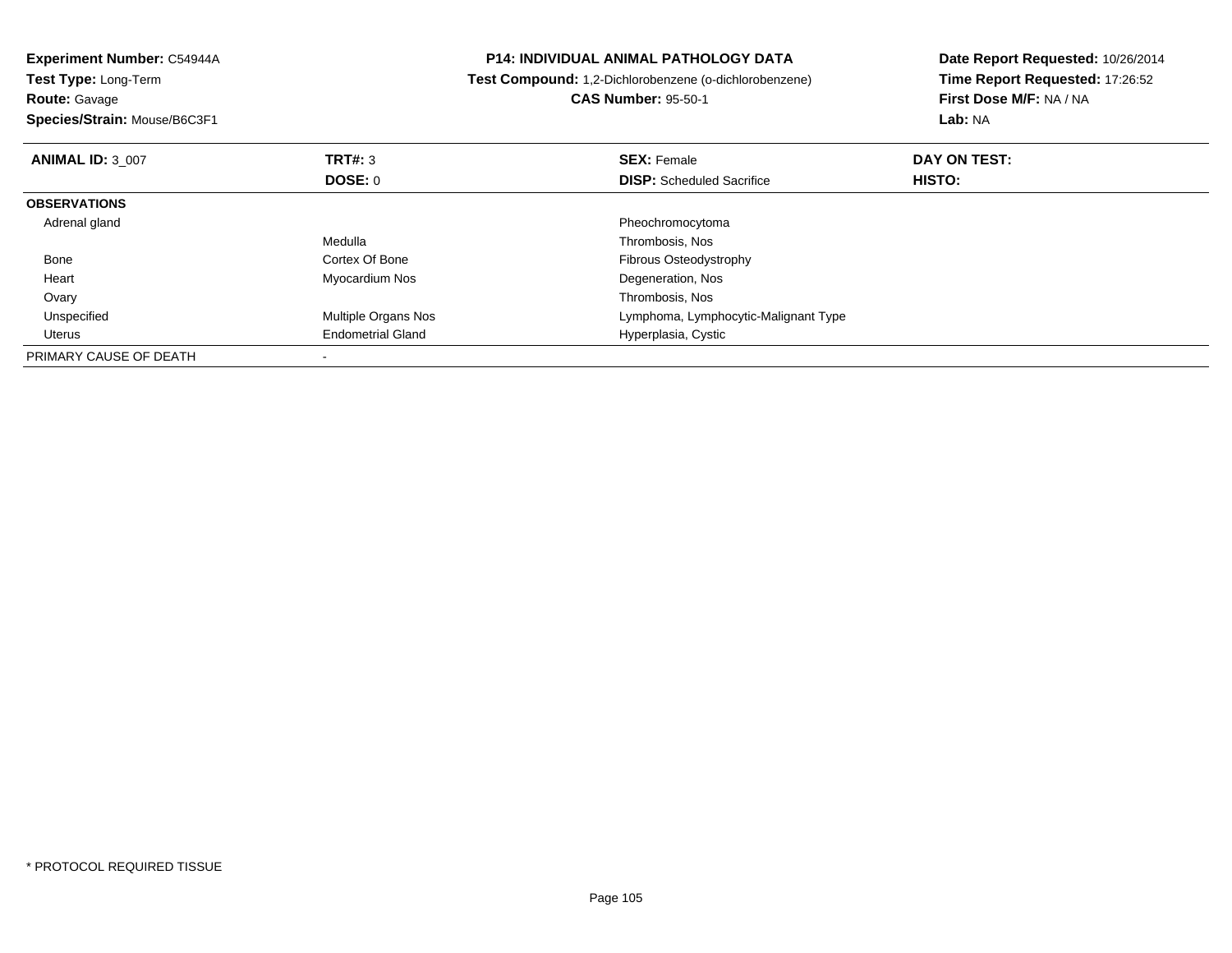| Experiment Number: C54944A<br>Test Type: Long-Term<br><b>Route: Gavage</b><br>Species/Strain: Mouse/B6C3F1 |                           | <b>P14: INDIVIDUAL ANIMAL PATHOLOGY DATA</b><br>Test Compound: 1,2-Dichlorobenzene (o-dichlorobenzene)<br><b>CAS Number: 95-50-1</b> | Date Report Requested: 10/26/2014<br>Time Report Requested: 17:26:52<br>First Dose M/F: NA / NA<br>Lab: NA |
|------------------------------------------------------------------------------------------------------------|---------------------------|--------------------------------------------------------------------------------------------------------------------------------------|------------------------------------------------------------------------------------------------------------|
| <b>ANIMAL ID: 3 008</b>                                                                                    | TRT#: 3<br><b>DOSE: 0</b> | <b>SEX: Female</b><br><b>DISP:</b> Scheduled Sacrifice                                                                               | DAY ON TEST:<br><b>HISTO:</b>                                                                              |
| <b>OBSERVATIONS</b>                                                                                        |                           |                                                                                                                                      |                                                                                                            |
| Bone                                                                                                       | Cortex Of Bone            | Fibrous Osteodystrophy                                                                                                               |                                                                                                            |
| Ovary                                                                                                      |                           | Cyst, Follicular Nos                                                                                                                 |                                                                                                            |
| Pancreas                                                                                                   | Acinus                    | Atrophy, Diffuse                                                                                                                     |                                                                                                            |
| Uterus                                                                                                     | <b>Endometrial Gland</b>  | Hyperplasia, Cystic                                                                                                                  |                                                                                                            |
| PRIMARY CAUSE OF DEATH                                                                                     | $\overline{\phantom{a}}$  |                                                                                                                                      |                                                                                                            |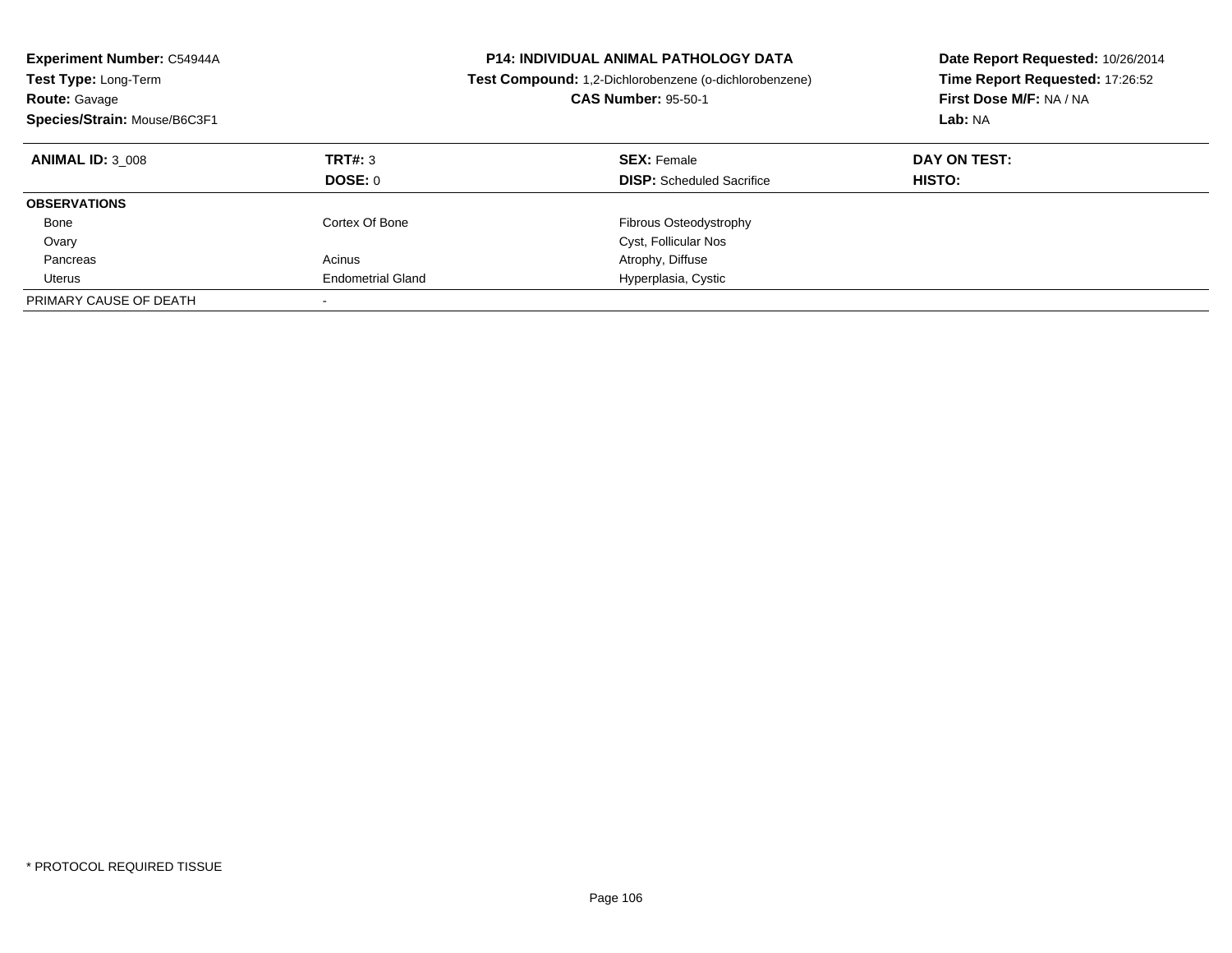| <b>Experiment Number: C54944A</b><br>Test Type: Long-Term<br><b>Route: Gavage</b><br>Species/Strain: Mouse/B6C3F1 |                          | <b>P14: INDIVIDUAL ANIMAL PATHOLOGY DATA</b><br>Test Compound: 1,2-Dichlorobenzene (o-dichlorobenzene)<br><b>CAS Number: 95-50-1</b> | Date Report Requested: 10/26/2014<br>Time Report Requested: 17:26:52<br>First Dose M/F: NA / NA<br>Lab: NA |
|-------------------------------------------------------------------------------------------------------------------|--------------------------|--------------------------------------------------------------------------------------------------------------------------------------|------------------------------------------------------------------------------------------------------------|
| <b>ANIMAL ID: 3 009</b>                                                                                           | TRT#: 3<br>DOSE: 0       | <b>SEX: Female</b><br><b>DISP:</b> Scheduled Sacrifice                                                                               | DAY ON TEST:<br>HISTO:                                                                                     |
| <b>OBSERVATIONS</b>                                                                                               |                          |                                                                                                                                      |                                                                                                            |
| Bone                                                                                                              | Cortex Of Bone           | Fibrous Osteodystrophy                                                                                                               |                                                                                                            |
| Liver                                                                                                             |                          | Hepatocellular Adenoma                                                                                                               |                                                                                                            |
| Uterus                                                                                                            | <b>Endometrial Gland</b> | Hyperplasia, Cystic                                                                                                                  |                                                                                                            |
| PRIMARY CAUSE OF DEATH                                                                                            |                          |                                                                                                                                      |                                                                                                            |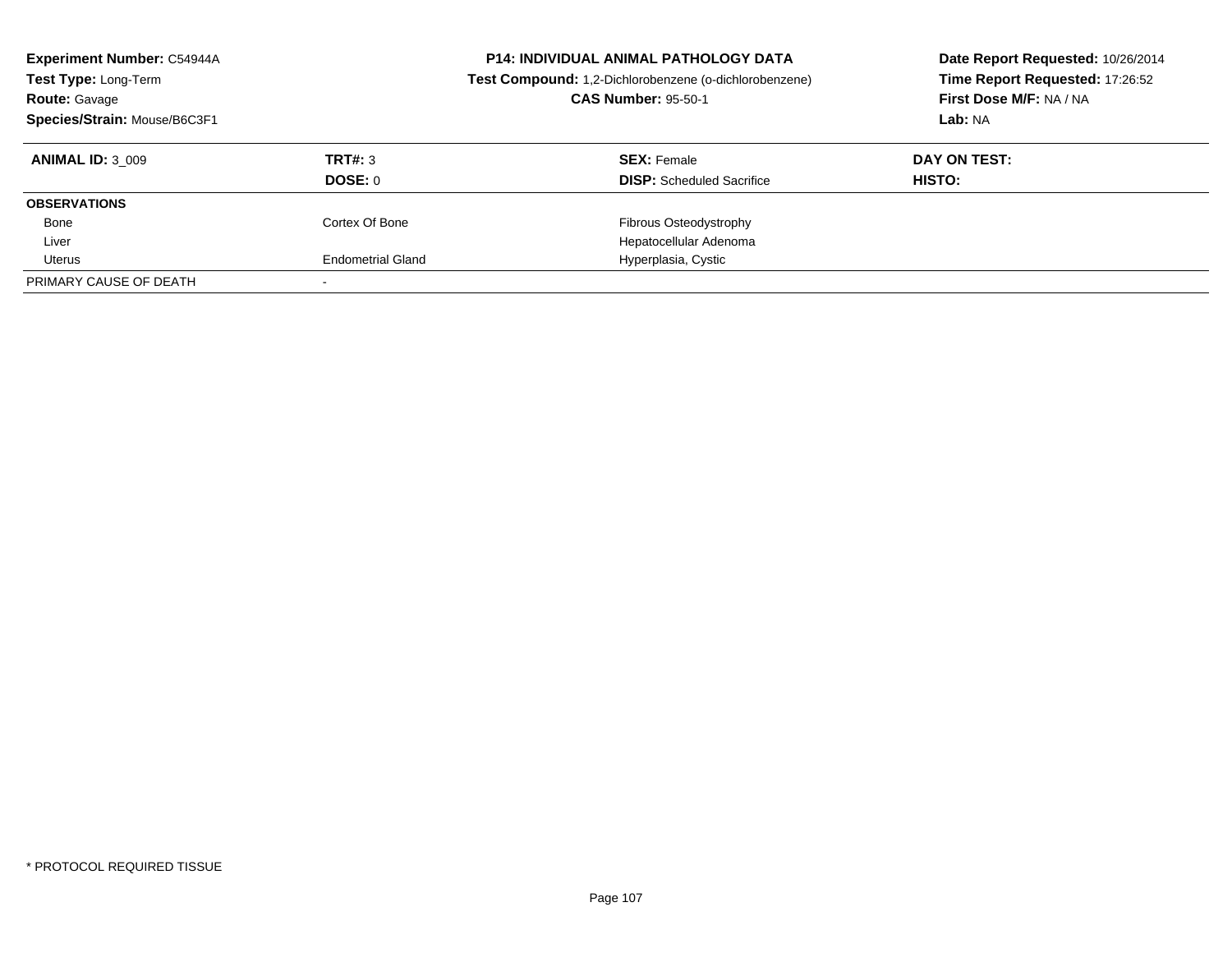| <b>Experiment Number: C54944A</b><br>Test Type: Long-Term<br><b>Route: Gavage</b><br>Species/Strain: Mouse/B6C3F1 |                          | <b>P14: INDIVIDUAL ANIMAL PATHOLOGY DATA</b><br>Test Compound: 1,2-Dichlorobenzene (o-dichlorobenzene)<br><b>CAS Number: 95-50-1</b> | Date Report Requested: 10/26/2014<br>Time Report Requested: 17:26:52<br>First Dose M/F: NA / NA<br>Lab: NA |
|-------------------------------------------------------------------------------------------------------------------|--------------------------|--------------------------------------------------------------------------------------------------------------------------------------|------------------------------------------------------------------------------------------------------------|
| <b>ANIMAL ID: 3 010</b>                                                                                           | TRT#: 3<br>DOSE: 0       | <b>SEX: Female</b><br><b>DISP:</b> Scheduled Sacrifice                                                                               | DAY ON TEST:<br>HISTO:                                                                                     |
| <b>OBSERVATIONS</b>                                                                                               |                          |                                                                                                                                      |                                                                                                            |
| Bone                                                                                                              | Cortex Of Bone           | Fibrous Osteodystrophy                                                                                                               |                                                                                                            |
| Pituitary gland                                                                                                   |                          | Adenoma, Nos                                                                                                                         |                                                                                                            |
| Uterus                                                                                                            | <b>Endometrial Gland</b> | Hyperplasia, Cystic                                                                                                                  |                                                                                                            |
| PRIMARY CAUSE OF DEATH                                                                                            |                          |                                                                                                                                      |                                                                                                            |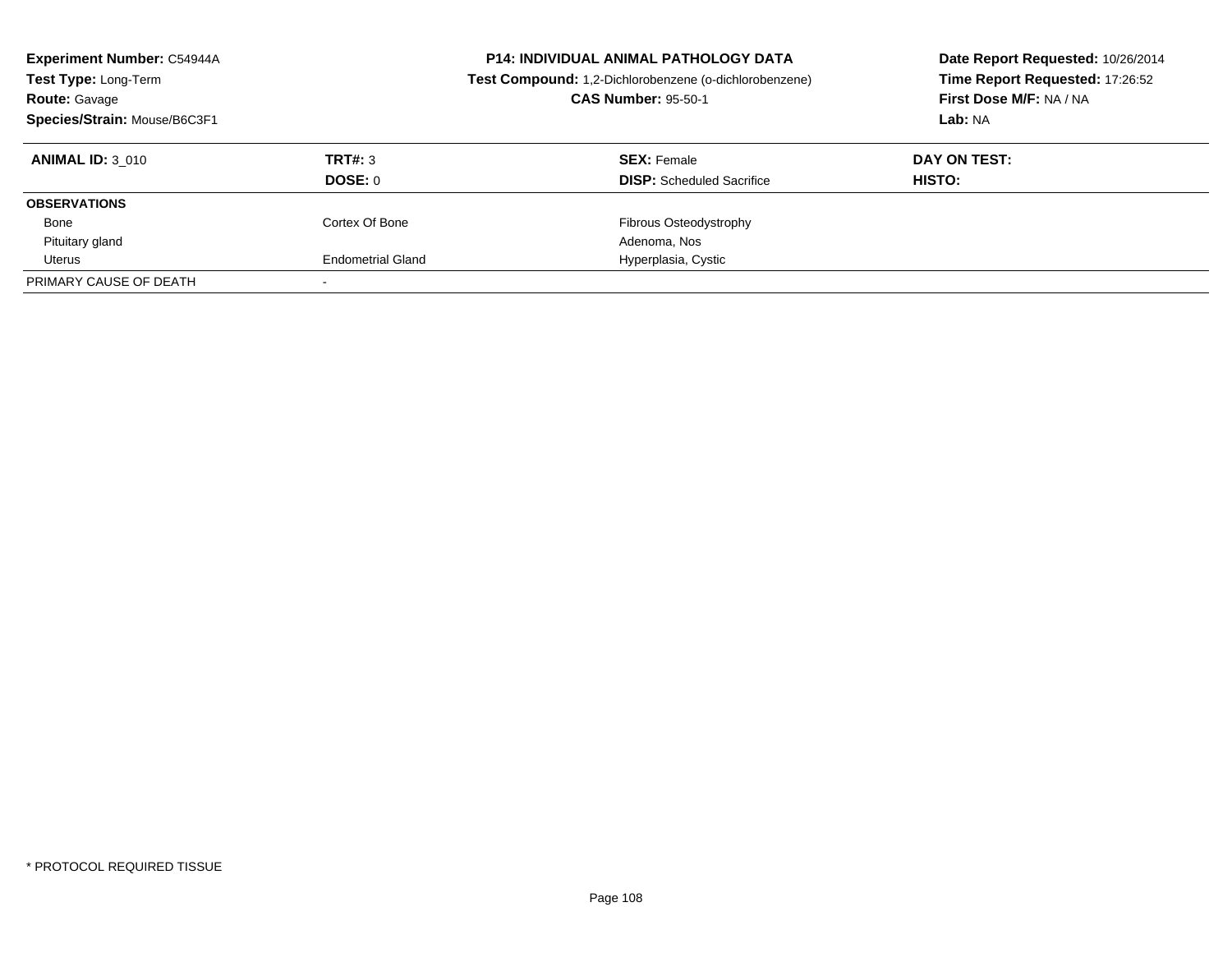| <b>Experiment Number: C54944A</b><br><b>Test Type: Long-Term</b><br><b>Route: Gavage</b><br>Species/Strain: Mouse/B6C3F1 |                          | <b>P14: INDIVIDUAL ANIMAL PATHOLOGY DATA</b><br>Test Compound: 1,2-Dichlorobenzene (o-dichlorobenzene)<br><b>CAS Number: 95-50-1</b> | Date Report Requested: 10/26/2014<br>Time Report Requested: 17:26:52<br>First Dose M/F: NA / NA<br>Lab: NA |
|--------------------------------------------------------------------------------------------------------------------------|--------------------------|--------------------------------------------------------------------------------------------------------------------------------------|------------------------------------------------------------------------------------------------------------|
| <b>ANIMAL ID: 3 011</b>                                                                                                  | TRT#: 3                  | <b>SEX: Female</b>                                                                                                                   | DAY ON TEST:                                                                                               |
|                                                                                                                          | <b>DOSE: 0</b>           | <b>DISP:</b> Scheduled Sacrifice                                                                                                     | HISTO:                                                                                                     |
| <b>OBSERVATIONS</b>                                                                                                      |                          |                                                                                                                                      |                                                                                                            |
| Bone                                                                                                                     | Cortex Of Bone           | Fibrous Osteodystrophy                                                                                                               |                                                                                                            |
| Lung                                                                                                                     |                          | Inflammation, Chronic Focal                                                                                                          |                                                                                                            |
| Parathyroid gland                                                                                                        |                          | Cyst, Thyroglossal Duct                                                                                                              |                                                                                                            |
| Unspecified                                                                                                              | Multiple Organs Nos      | Lymphoma, Lymphocytic-Malignant Type                                                                                                 |                                                                                                            |
| Uterus                                                                                                                   | <b>Endometrial Gland</b> | Hyperplasia, Cystic                                                                                                                  |                                                                                                            |
| PRIMARY CAUSE OF DEATH                                                                                                   |                          |                                                                                                                                      |                                                                                                            |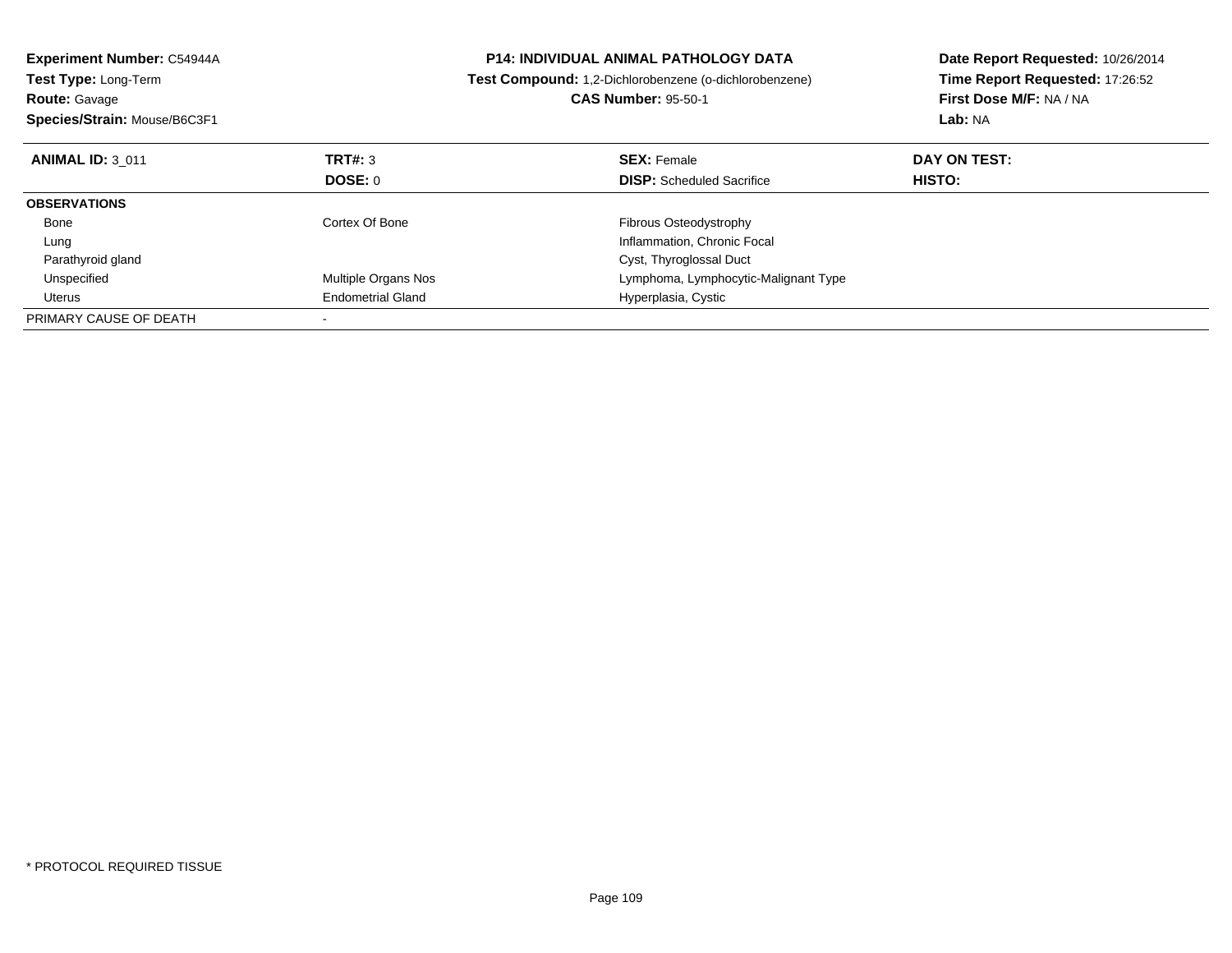| <b>Experiment Number: C54944A</b><br><b>P14: INDIVIDUAL ANIMAL PATHOLOGY DATA</b><br><b>Test Type: Long-Term</b><br><b>CAS Number: 95-50-1</b><br><b>Route: Gavage</b><br>Species/Strain: Mouse/B6C3F1 |                     | Test Compound: 1,2-Dichlorobenzene (o-dichlorobenzene) | Date Report Requested: 10/26/2014<br>Time Report Requested: 17:26:52<br>First Dose M/F: NA / NA<br><b>Lab: NA</b> |
|--------------------------------------------------------------------------------------------------------------------------------------------------------------------------------------------------------|---------------------|--------------------------------------------------------|-------------------------------------------------------------------------------------------------------------------|
| <b>ANIMAL ID: 3 012</b>                                                                                                                                                                                | TRT#: 3<br>DOSE: 0  | <b>SEX:</b> Female<br><b>DISP:</b> Natural Death       | DAY ON TEST:<br>HISTO:                                                                                            |
| <b>OBSERVATIONS</b>                                                                                                                                                                                    |                     |                                                        |                                                                                                                   |
| Unspecified<br>PRIMARY CAUSE OF DEATH                                                                                                                                                                  | Multiple Organs Nos | Lymphoma, Undifferentiated-Malignant Type              |                                                                                                                   |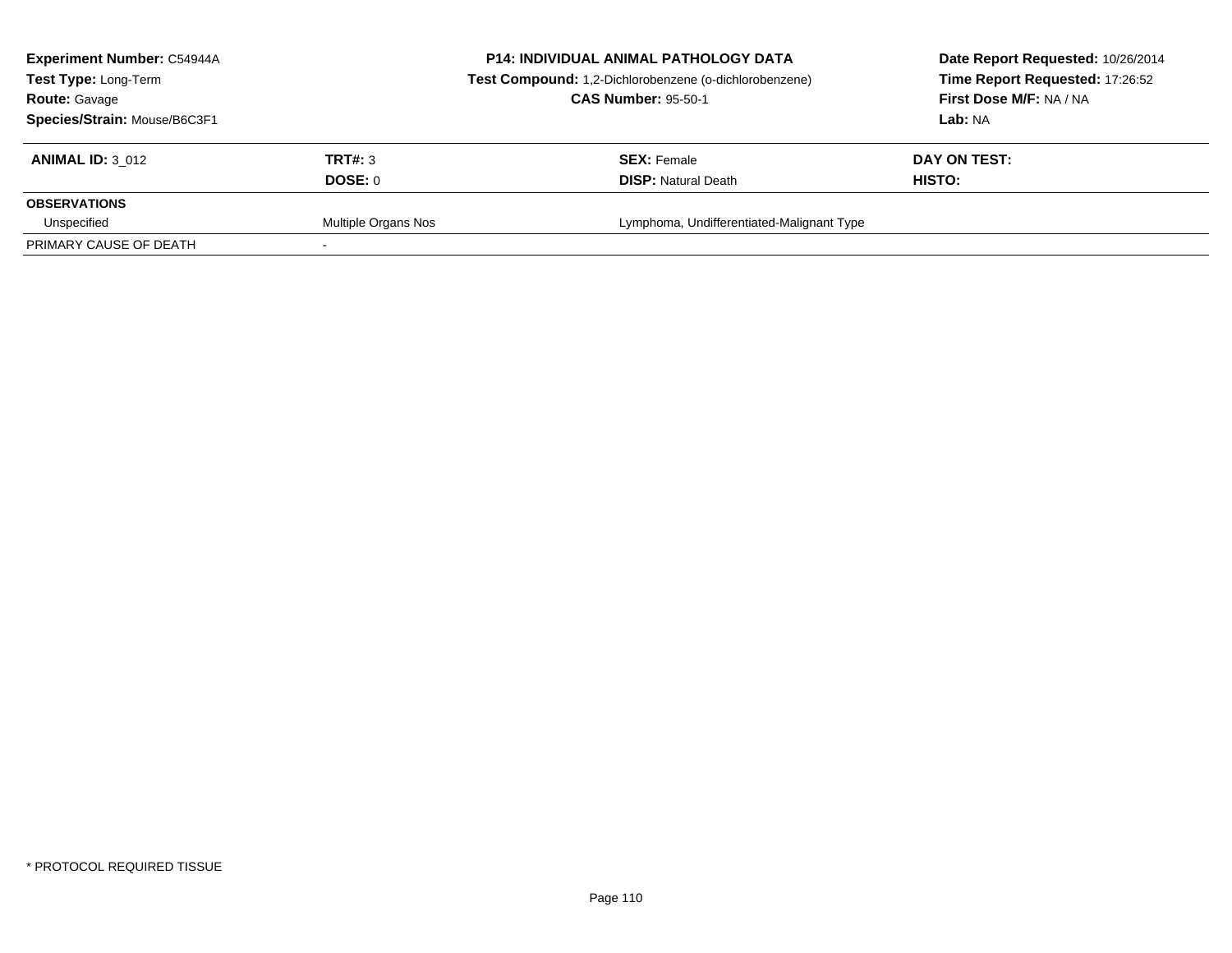| Experiment Number: C54944A<br>Test Type: Long-Term<br><b>Route: Gavage</b><br>Species/Strain: Mouse/B6C3F1 |                     | <b>P14: INDIVIDUAL ANIMAL PATHOLOGY DATA</b><br>Test Compound: 1,2-Dichlorobenzene (o-dichlorobenzene)<br><b>CAS Number: 95-50-1</b> | Date Report Requested: 10/26/2014<br>Time Report Requested: 17:26:52<br>First Dose M/F: NA / NA<br>Lab: NA |  |
|------------------------------------------------------------------------------------------------------------|---------------------|--------------------------------------------------------------------------------------------------------------------------------------|------------------------------------------------------------------------------------------------------------|--|
| <b>ANIMAL ID: 3 013</b>                                                                                    | <b>TRT#: 3</b>      | <b>SEX: Female</b>                                                                                                                   | DAY ON TEST:                                                                                               |  |
|                                                                                                            | DOSE: 0             | <b>DISP:</b> Natural Death                                                                                                           | HISTO:                                                                                                     |  |
| <b>OBSERVATIONS</b>                                                                                        |                     |                                                                                                                                      |                                                                                                            |  |
| Liver                                                                                                      | Hepatocytes         | Necrosis, Focal                                                                                                                      |                                                                                                            |  |
| Lung                                                                                                       |                     | Sarcoma, Nos, Metastatic                                                                                                             |                                                                                                            |  |
| Lymph node                                                                                                 | Inguinal Lymph Node | Sarcoma, Nos, Metastatic                                                                                                             |                                                                                                            |  |
| Ovary                                                                                                      |                     | Cyst, Follicular Nos                                                                                                                 |                                                                                                            |  |
| Unspecified                                                                                                |                     | Sarcoma, Nos                                                                                                                         |                                                                                                            |  |
| PRIMARY CAUSE OF DEATH                                                                                     |                     |                                                                                                                                      |                                                                                                            |  |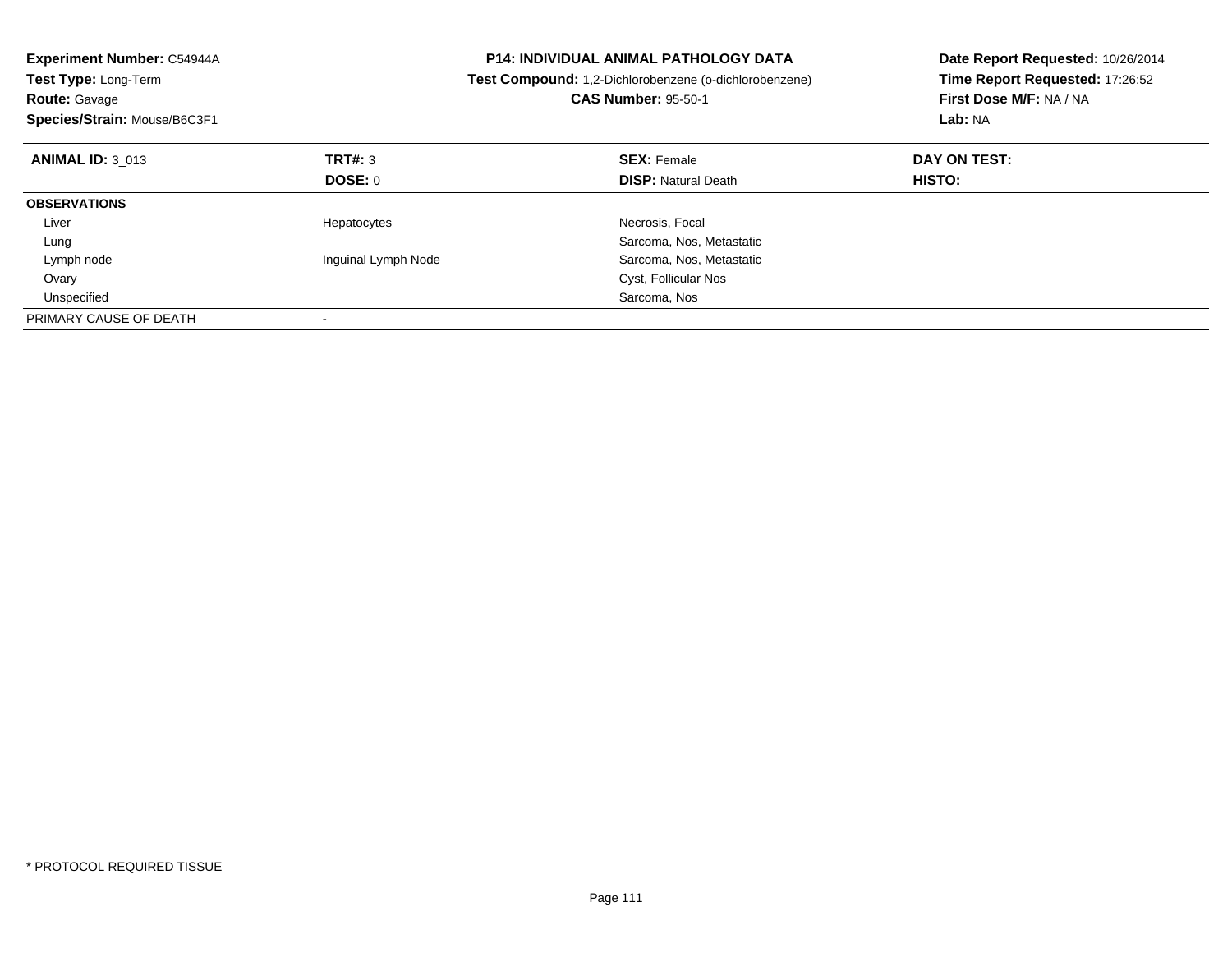| Experiment Number: C54944A<br>Test Type: Long-Term<br><b>Route: Gavage</b><br>Species/Strain: Mouse/B6C3F1 |                          | <b>P14: INDIVIDUAL ANIMAL PATHOLOGY DATA</b><br>Test Compound: 1,2-Dichlorobenzene (o-dichlorobenzene)<br><b>CAS Number: 95-50-1</b> | Date Report Requested: 10/26/2014<br>Time Report Requested: 17:26:52<br>First Dose M/F: NA / NA<br>Lab: NA |  |
|------------------------------------------------------------------------------------------------------------|--------------------------|--------------------------------------------------------------------------------------------------------------------------------------|------------------------------------------------------------------------------------------------------------|--|
| <b>ANIMAL ID: 3 014</b>                                                                                    | TRT#: 3                  | <b>SEX: Female</b>                                                                                                                   | DAY ON TEST:                                                                                               |  |
|                                                                                                            | DOSE: 0                  | <b>DISP:</b> Scheduled Sacrifice                                                                                                     | HISTO:                                                                                                     |  |
| <b>OBSERVATIONS</b>                                                                                        |                          |                                                                                                                                      |                                                                                                            |  |
| Bone                                                                                                       | Cortex Of Bone           | Fibrous Osteodystrophy                                                                                                               |                                                                                                            |  |
| Kidney                                                                                                     | Capsule                  | Inflammation, Acute Focal                                                                                                            |                                                                                                            |  |
| Pancreas                                                                                                   | Acinus                   | Atrophy, Nos                                                                                                                         |                                                                                                            |  |
|                                                                                                            |                          | Dilatation, Ducts                                                                                                                    |                                                                                                            |  |
|                                                                                                            | Duct Nos                 | Inflammation, Chronic                                                                                                                |                                                                                                            |  |
| Uterus                                                                                                     | <b>Endometrial Gland</b> | Cyst, Multiple                                                                                                                       |                                                                                                            |  |
| PRIMARY CAUSE OF DEATH                                                                                     |                          |                                                                                                                                      |                                                                                                            |  |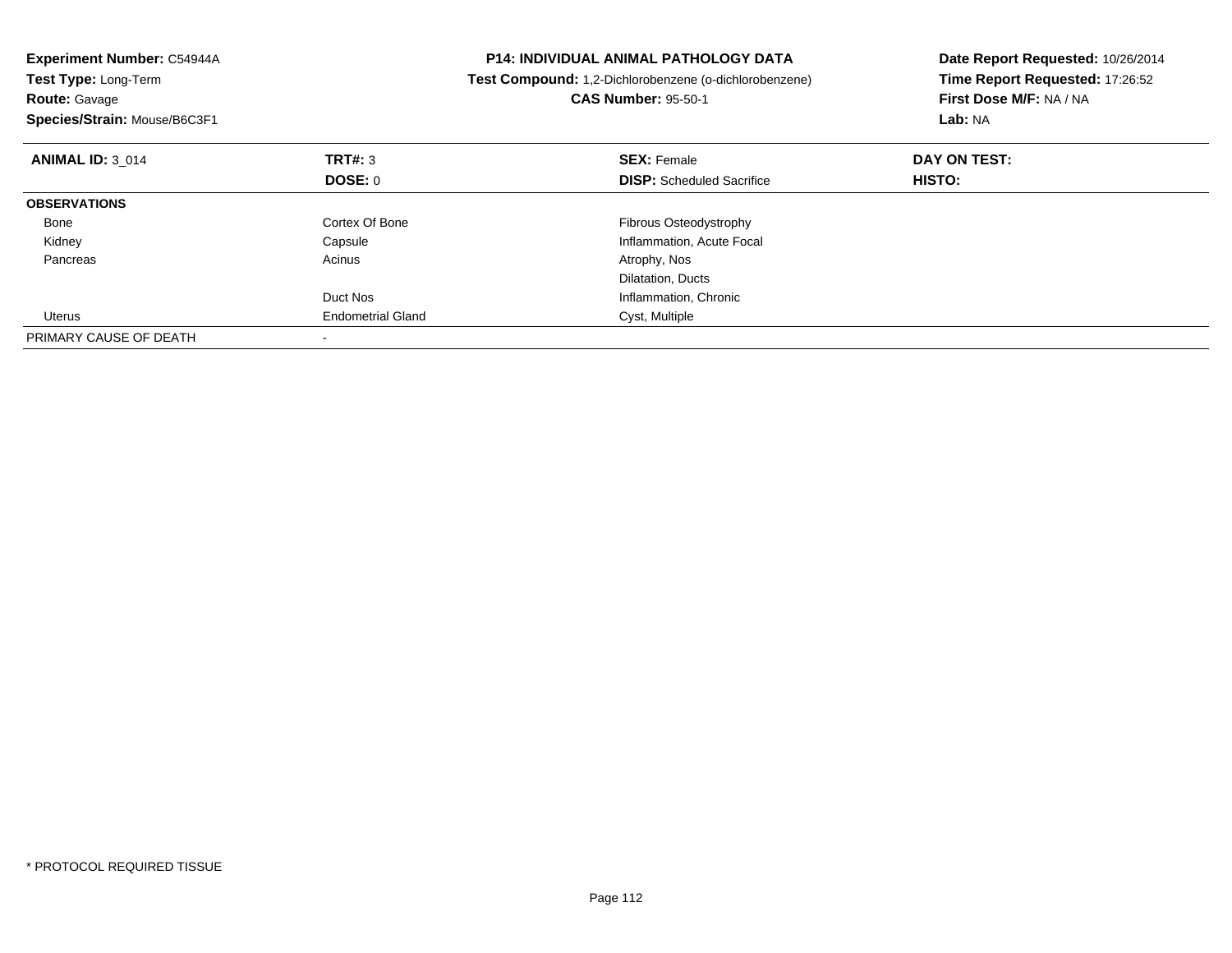| <b>Experiment Number: C54944A</b><br><b>Test Type: Long-Term</b><br><b>Route: Gavage</b><br>Species/Strain: Mouse/B6C3F1 |                          | <b>P14: INDIVIDUAL ANIMAL PATHOLOGY DATA</b><br>Test Compound: 1,2-Dichlorobenzene (o-dichlorobenzene)<br><b>CAS Number: 95-50-1</b> | Date Report Requested: 10/26/2014<br>Time Report Requested: 17:26:52<br>First Dose M/F: NA / NA<br>Lab: NA |
|--------------------------------------------------------------------------------------------------------------------------|--------------------------|--------------------------------------------------------------------------------------------------------------------------------------|------------------------------------------------------------------------------------------------------------|
| <b>ANIMAL ID: 3 015</b>                                                                                                  | TRT#: 3<br>DOSE: 0       | <b>SEX: Female</b><br><b>DISP:</b> Scheduled Sacrifice                                                                               | DAY ON TEST:<br><b>HISTO:</b>                                                                              |
| <b>OBSERVATIONS</b>                                                                                                      |                          |                                                                                                                                      |                                                                                                            |
| Bone                                                                                                                     | Cortex Of Bone           | Fibrous Osteodystrophy                                                                                                               |                                                                                                            |
| <b>Brain</b>                                                                                                             | Thalamus                 | Mineralization                                                                                                                       |                                                                                                            |
| Lung                                                                                                                     |                          | Alveolar/Bronchiolar Adenoma                                                                                                         |                                                                                                            |
| Uterus                                                                                                                   | <b>Endometrial Gland</b> | Hyperplasia, Cystic                                                                                                                  |                                                                                                            |
| PRIMARY CAUSE OF DEATH                                                                                                   |                          |                                                                                                                                      |                                                                                                            |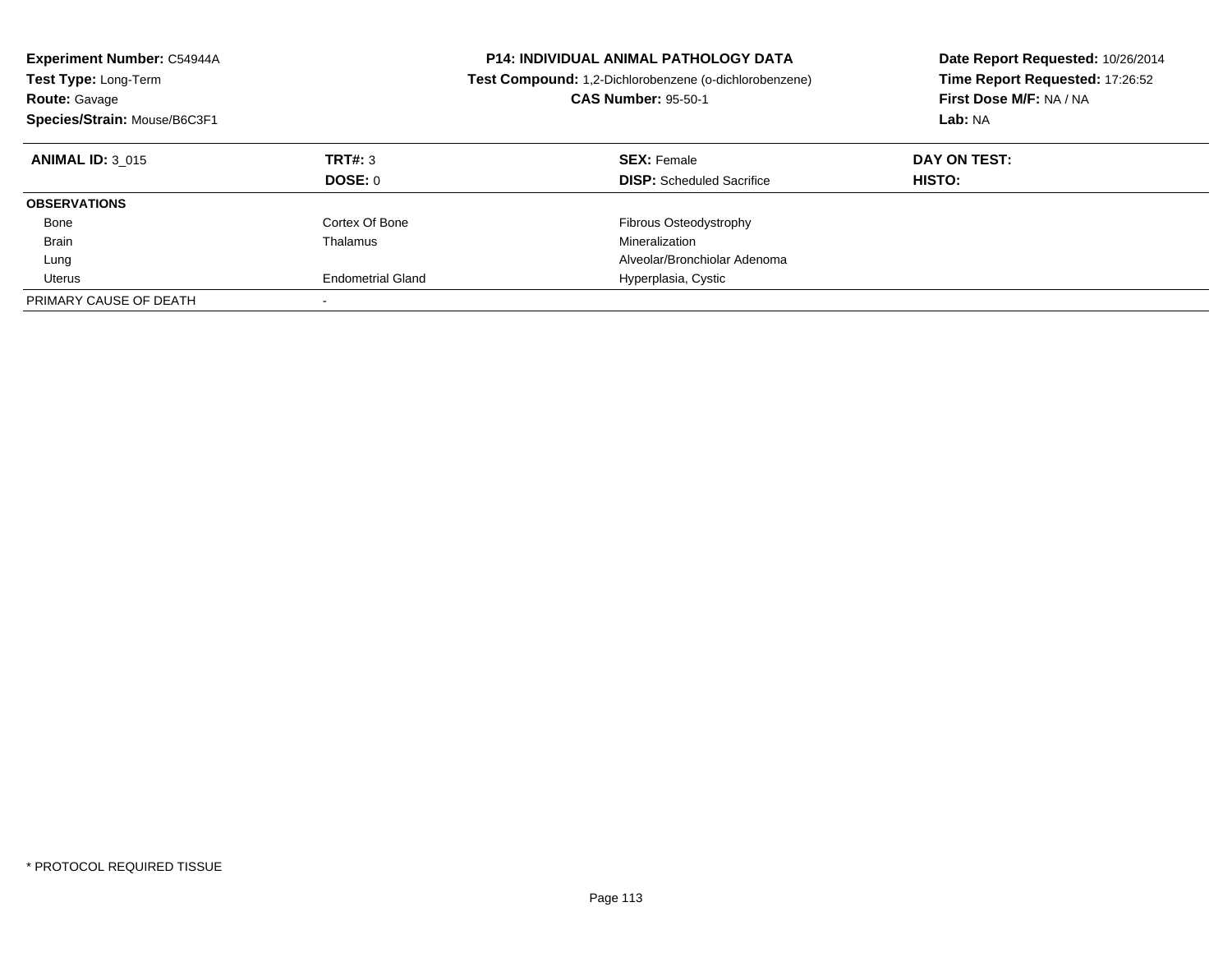**Experiment Number:** C54944A**Test Type:** Long-Term**Route:** Gavage **Species/Strain:** Mouse/B6C3F1**P14: INDIVIDUAL ANIMAL PATHOLOGY DATA Test Compound:** 1,2-Dichlorobenzene (o-dichlorobenzene)**CAS Number:** 95-50-1**Date Report Requested:** 10/26/2014**Time Report Requested:** 17:26:52**First Dose M/F:** NA / NA**Lab:** NA**ANIMAL ID:** 3\_016**6 DAY ON TEST: TRT#:** 3 **SEX: Female SEX: Female DAY ON TEST: DOSE:** 0**DISP:** Scheduled Sacrifice **HISTO: OBSERVATIONS** Adrenal glandCortex Nos **Focal Cellular Change**<br>
Cortex Of Bone **Fibrous** Cortex Of Bone BoneCortex Of Bone **Fibrous Osteodystrophy**<br>
Thalamus **Fibrous Osteodystrophy**<br>
Mineralization Brain Thalamus Mineralization Intestine Largee and the Colon Colon Colon Colon and the Parasitism g which is a set of the control of the control of the control of the control of the control of the control of the control of the control of the control of the control of the control of the control of the control of the con Lung**Ovary**  Cyst, Follicular Nos Stomach Hyperplasia, Epithelial Uterus Endometrial Gland Hyperplasia, Cystic PRIMARY CAUSE OF DEATH-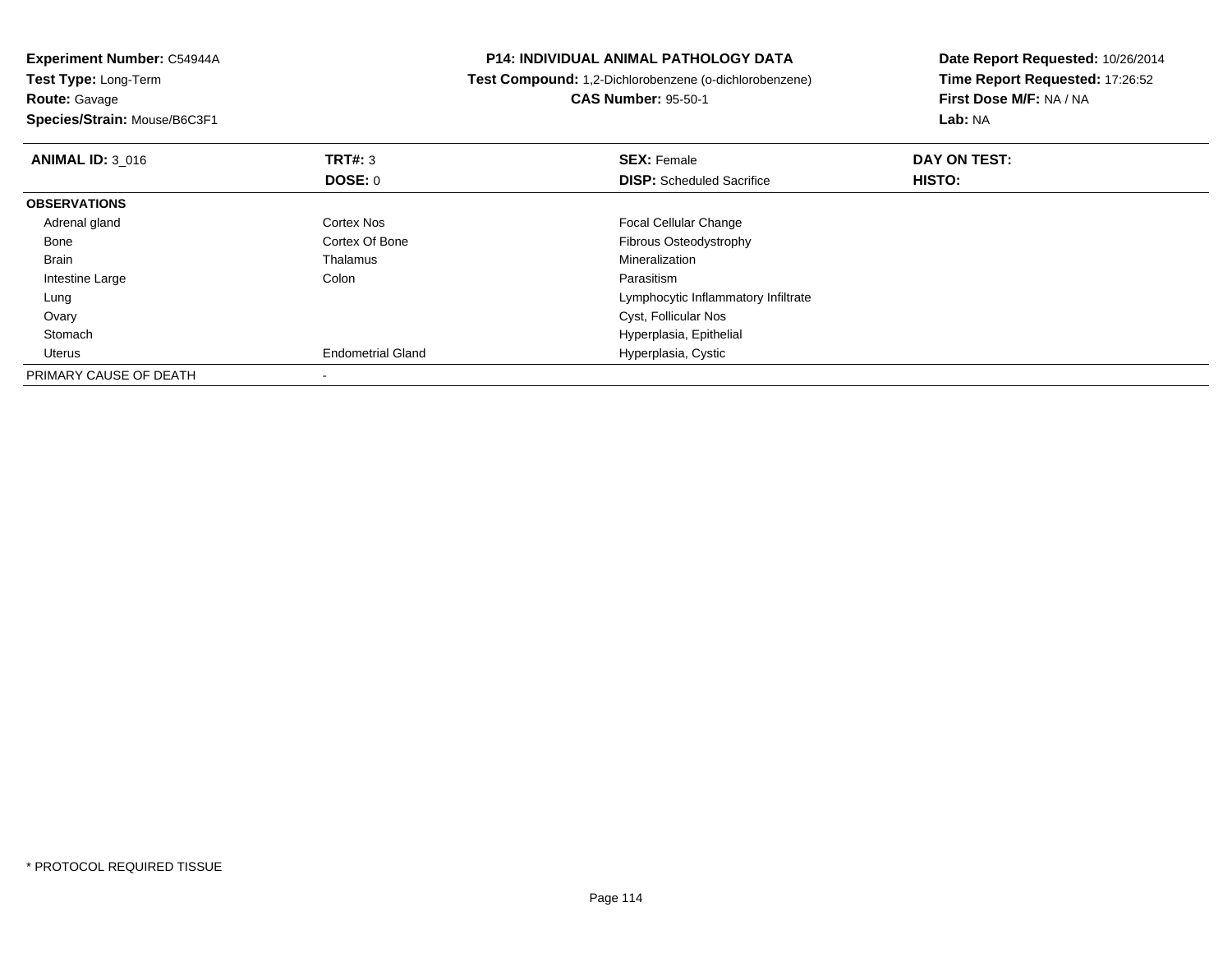| <b>Experiment Number: C54944A</b><br>Test Type: Long-Term |                          | <b>P14: INDIVIDUAL ANIMAL PATHOLOGY DATA</b>           | Date Report Requested: 10/26/2014<br>Time Report Requested: 17:26:52 |
|-----------------------------------------------------------|--------------------------|--------------------------------------------------------|----------------------------------------------------------------------|
|                                                           |                          | Test Compound: 1,2-Dichlorobenzene (o-dichlorobenzene) |                                                                      |
| <b>Route: Gavage</b>                                      |                          | <b>CAS Number: 95-50-1</b>                             | First Dose M/F: NA / NA                                              |
| Species/Strain: Mouse/B6C3F1                              |                          |                                                        | Lab: NA                                                              |
| <b>ANIMAL ID: 3 017</b>                                   | TRT#: 3                  | <b>SEX: Female</b>                                     | DAY ON TEST:                                                         |
|                                                           | DOSE: 0                  | <b>DISP:</b> Scheduled Sacrifice                       | HISTO:                                                               |
| <b>OBSERVATIONS</b>                                       |                          |                                                        |                                                                      |
| Bone                                                      | Cortex Of Bone           | Fibrous Osteodystrophy                                 |                                                                      |
| <b>Brain</b>                                              | Thalamus                 | Mineralization                                         |                                                                      |
| Lung                                                      | Alveoli                  | Foreign Material, Nos                                  |                                                                      |
| Unspecified                                               | Multiple Organs Nos      | Lymphoma, Lymphocytic-Malignant Type                   |                                                                      |
| Uterus                                                    | <b>Endometrial Gland</b> | Hyperplasia, Cystic                                    |                                                                      |
| PRIMARY CAUSE OF DEATH                                    |                          |                                                        |                                                                      |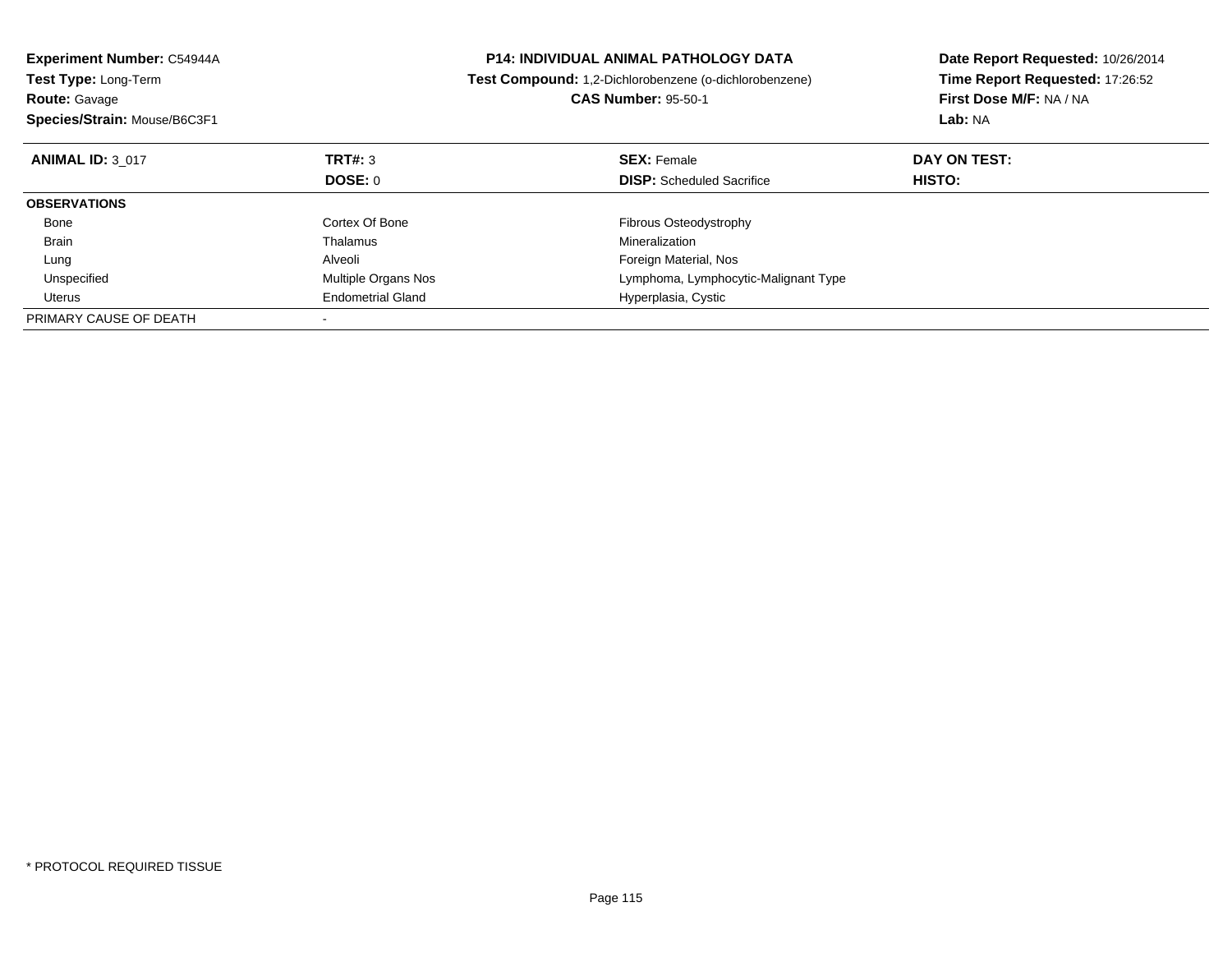| <b>Experiment Number: C54944A</b><br>Test Type: Long-Term<br><b>Route: Gavage</b><br>Species/Strain: Mouse/B6C3F1 |                          | <b>P14: INDIVIDUAL ANIMAL PATHOLOGY DATA</b><br>Test Compound: 1,2-Dichlorobenzene (o-dichlorobenzene)<br><b>CAS Number: 95-50-1</b> | Date Report Requested: 10/26/2014<br>Time Report Requested: 17:26:52<br>First Dose M/F: NA / NA<br>Lab: NA |  |
|-------------------------------------------------------------------------------------------------------------------|--------------------------|--------------------------------------------------------------------------------------------------------------------------------------|------------------------------------------------------------------------------------------------------------|--|
| <b>ANIMAL ID: 3 018</b>                                                                                           | TRT#: 3                  | <b>SEX: Female</b>                                                                                                                   | DAY ON TEST:                                                                                               |  |
|                                                                                                                   | DOSE: 0                  | <b>DISP:</b> Scheduled Sacrifice                                                                                                     | HISTO:                                                                                                     |  |
| <b>OBSERVATIONS</b>                                                                                               |                          |                                                                                                                                      |                                                                                                            |  |
| Bone                                                                                                              | Cortex Of Bone           | <b>Fibrous Osteodystrophy</b>                                                                                                        |                                                                                                            |  |
| <b>Brain</b>                                                                                                      | Thalamus                 | Mineralization                                                                                                                       |                                                                                                            |  |
| Lung                                                                                                              |                          | Hyperplasia, Alveolar Epithelium                                                                                                     |                                                                                                            |  |
| Ovary                                                                                                             |                          | Cyst, Follicular Nos                                                                                                                 |                                                                                                            |  |
| Uterus                                                                                                            |                          | <b>Endometrial Stromal Polyp</b>                                                                                                     |                                                                                                            |  |
|                                                                                                                   | <b>Endometrial Gland</b> | Hyperplasia, Cystic                                                                                                                  |                                                                                                            |  |
| PRIMARY CAUSE OF DEATH                                                                                            |                          |                                                                                                                                      |                                                                                                            |  |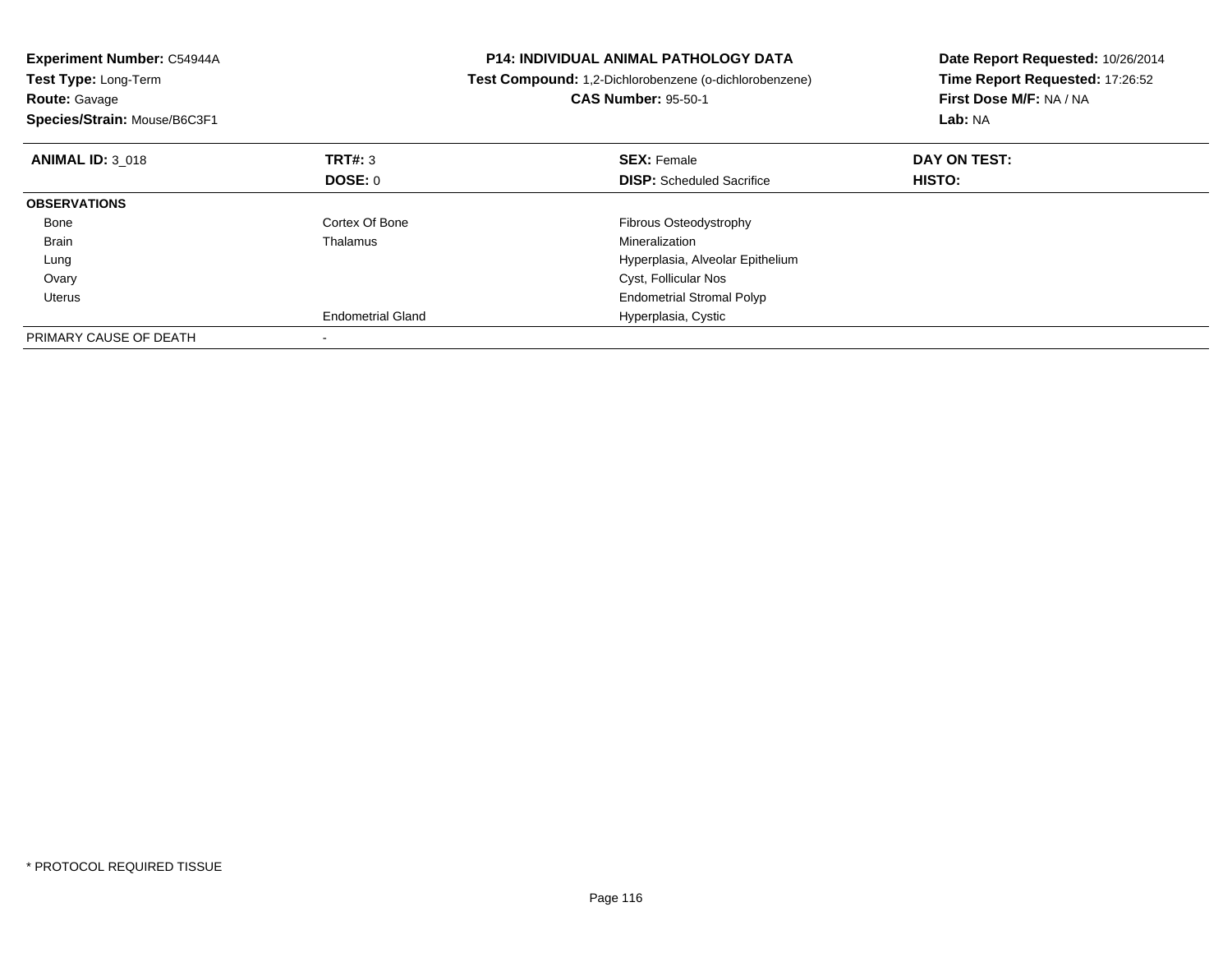| Experiment Number: C54944A<br><b>Test Type: Long-Term</b><br><b>Route: Gavage</b><br>Species/Strain: Mouse/B6C3F1 |                            | <b>P14: INDIVIDUAL ANIMAL PATHOLOGY DATA</b><br>Test Compound: 1,2-Dichlorobenzene (o-dichlorobenzene)<br><b>CAS Number: 95-50-1</b> | Date Report Requested: 10/26/2014<br>Time Report Requested: 17:26:52<br>First Dose M/F: NA / NA<br>Lab: NA |
|-------------------------------------------------------------------------------------------------------------------|----------------------------|--------------------------------------------------------------------------------------------------------------------------------------|------------------------------------------------------------------------------------------------------------|
| <b>ANIMAL ID: 3 019</b>                                                                                           | <b>TRT#: 3</b><br>DOSE: 0  | <b>SEX: Female</b><br><b>DISP:</b> Scheduled Sacrifice                                                                               | DAY ON TEST:<br>HISTO:                                                                                     |
| <b>OBSERVATIONS</b>                                                                                               |                            |                                                                                                                                      |                                                                                                            |
| Brain                                                                                                             | Thalamus                   | Mineralization                                                                                                                       |                                                                                                            |
| Liver                                                                                                             |                            | Hepatocellular Carcinoma                                                                                                             |                                                                                                            |
| Ovary                                                                                                             |                            | Cyst, Follicular Nos                                                                                                                 |                                                                                                            |
| Pituitary gland                                                                                                   |                            | Adenoma, Nos                                                                                                                         |                                                                                                            |
| Thyroid                                                                                                           |                            | Papillary Cystadenoma, Nos                                                                                                           |                                                                                                            |
| Unspecified                                                                                                       | <b>Multiple Organs Nos</b> | Lymphoma, Lymphocytic-Malignant Type                                                                                                 |                                                                                                            |
| Uterus                                                                                                            | <b>Endometrial Gland</b>   | Hyperplasia, Cystic                                                                                                                  |                                                                                                            |
| PRIMARY CAUSE OF DEATH                                                                                            |                            |                                                                                                                                      |                                                                                                            |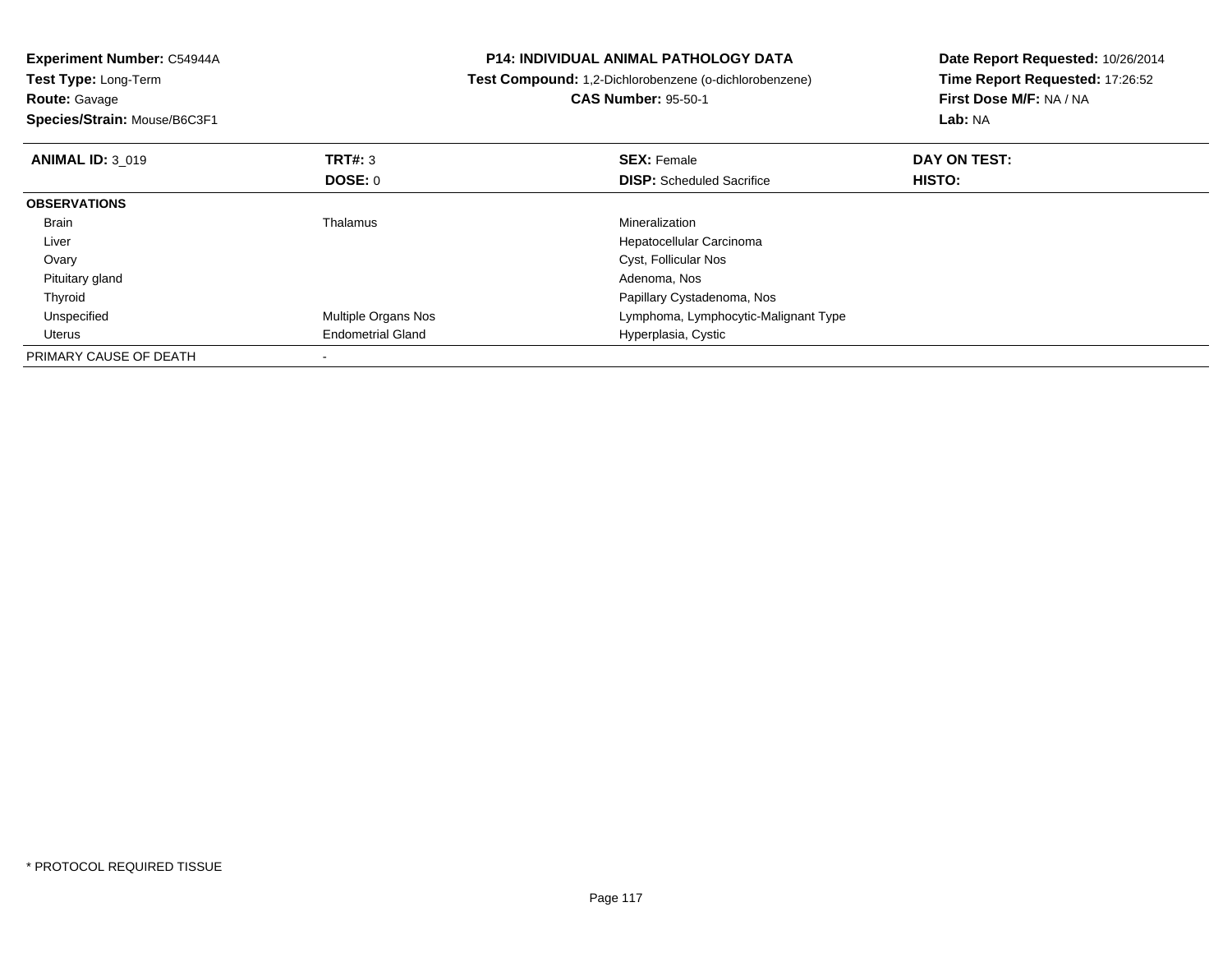| Experiment Number: C54944A<br><b>Test Type: Long-Term</b><br><b>Route: Gavage</b><br>Species/Strain: Mouse/B6C3F1 |                          | <b>P14: INDIVIDUAL ANIMAL PATHOLOGY DATA</b><br>Test Compound: 1,2-Dichlorobenzene (o-dichlorobenzene)<br><b>CAS Number: 95-50-1</b> | Date Report Requested: 10/26/2014<br>Time Report Requested: 17:26:52<br>First Dose M/F: NA / NA<br>Lab: NA |
|-------------------------------------------------------------------------------------------------------------------|--------------------------|--------------------------------------------------------------------------------------------------------------------------------------|------------------------------------------------------------------------------------------------------------|
| <b>ANIMAL ID: 3 020</b>                                                                                           | TRT#: 3                  | <b>SEX: Female</b>                                                                                                                   | DAY ON TEST:                                                                                               |
|                                                                                                                   | <b>DOSE: 0</b>           | <b>DISP:</b> Scheduled Sacrifice                                                                                                     | <b>HISTO:</b>                                                                                              |
| <b>OBSERVATIONS</b>                                                                                               |                          |                                                                                                                                      |                                                                                                            |
| Bone                                                                                                              | Cortex Of Bone           | Fibrous Osteodystrophy                                                                                                               |                                                                                                            |
| <b>Brain</b>                                                                                                      | Thalamus                 | Mineralization                                                                                                                       |                                                                                                            |
| Ovary                                                                                                             |                          | Cyst, Follicular Nos                                                                                                                 |                                                                                                            |
| Pituitary gland                                                                                                   |                          | Adenoma, Nos                                                                                                                         |                                                                                                            |
| Spleen                                                                                                            | Follicles                | Hyperplasia, Lymphoid                                                                                                                |                                                                                                            |
| Uterus                                                                                                            | <b>Endometrial Gland</b> | Hyperplasia, Cystic                                                                                                                  |                                                                                                            |
| PRIMARY CAUSE OF DEATH                                                                                            |                          |                                                                                                                                      |                                                                                                            |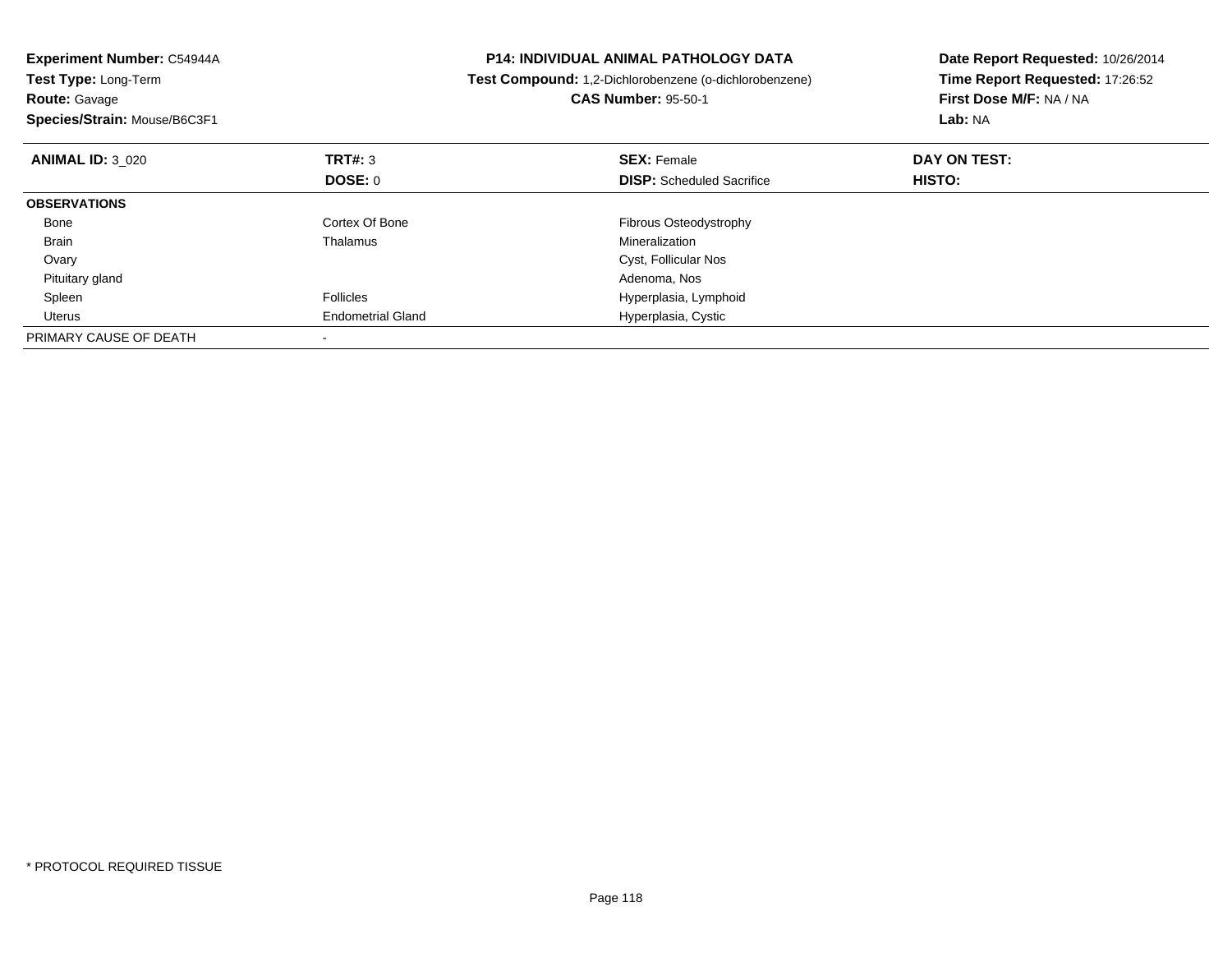| <b>Experiment Number: C54944A</b><br><b>Test Type: Long-Term</b><br><b>Route: Gavage</b><br>Species/Strain: Mouse/B6C3F1 |                          | <b>P14: INDIVIDUAL ANIMAL PATHOLOGY DATA</b><br>Test Compound: 1,2-Dichlorobenzene (o-dichlorobenzene)<br><b>CAS Number: 95-50-1</b> | Date Report Requested: 10/26/2014<br>Time Report Requested: 17:26:52<br>First Dose M/F: NA / NA<br>Lab: NA |
|--------------------------------------------------------------------------------------------------------------------------|--------------------------|--------------------------------------------------------------------------------------------------------------------------------------|------------------------------------------------------------------------------------------------------------|
| <b>ANIMAL ID: 3 021</b>                                                                                                  | TRT#: 3<br>DOSE: 0       | <b>SEX: Female</b><br><b>DISP:</b> Natural Death                                                                                     | DAY ON TEST:<br><b>HISTO:</b>                                                                              |
| <b>OBSERVATIONS</b>                                                                                                      |                          |                                                                                                                                      |                                                                                                            |
| <b>Brain</b>                                                                                                             | Thalamus                 | Mineralization                                                                                                                       |                                                                                                            |
| Ovary                                                                                                                    |                          | Cyst, Follicular Nos                                                                                                                 |                                                                                                            |
| Unspecified                                                                                                              | Multiple Organs Nos      | Leukemia, Lymphocytic                                                                                                                |                                                                                                            |
| Uterus                                                                                                                   | <b>Endometrial Gland</b> | Cyst, Multiple                                                                                                                       |                                                                                                            |
| PRIMARY CAUSE OF DEATH                                                                                                   |                          |                                                                                                                                      |                                                                                                            |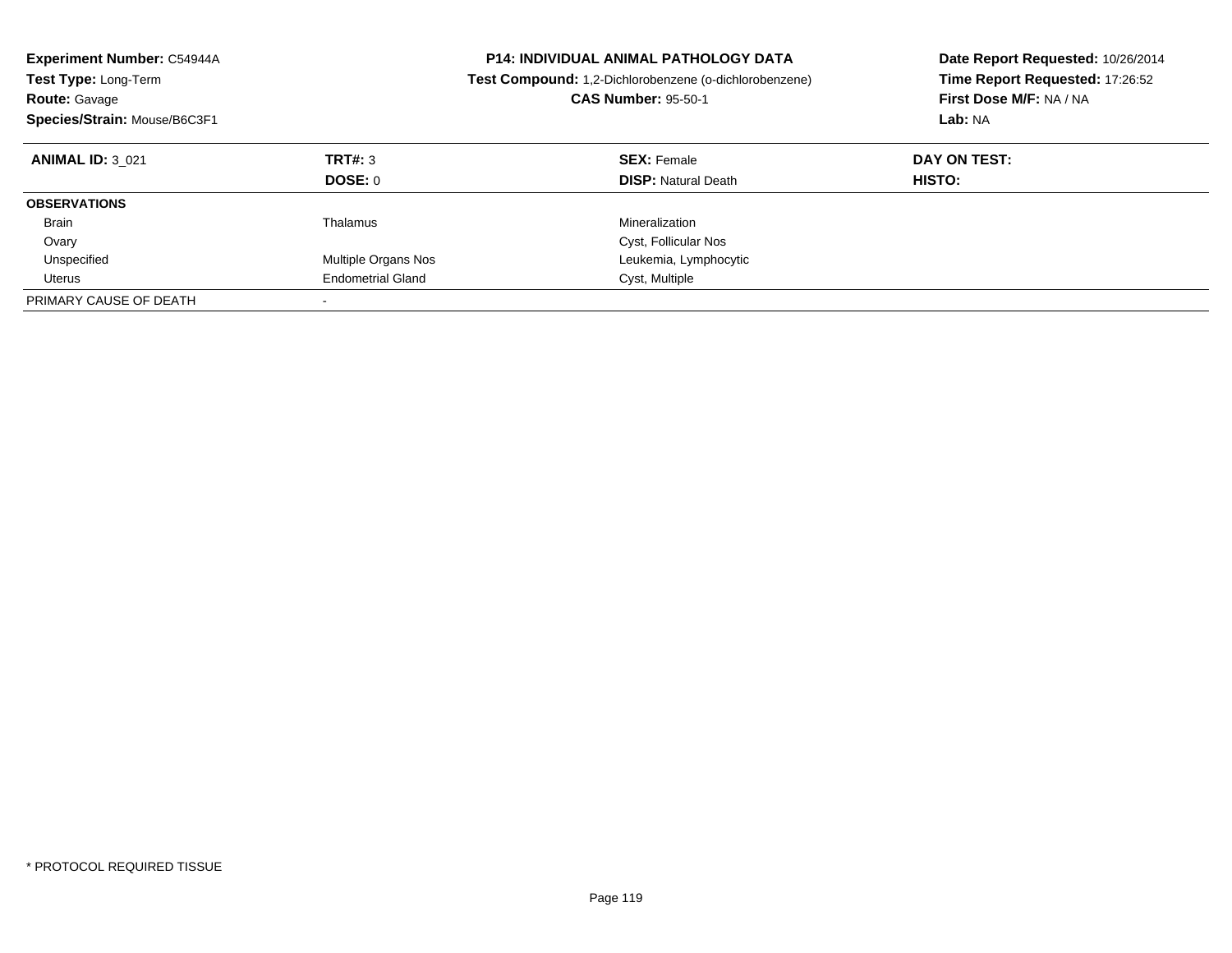| <b>Experiment Number: C54944A</b><br>Test Type: Long-Term<br><b>Route:</b> Gavage<br>Species/Strain: Mouse/B6C3F1 |                            | <b>P14: INDIVIDUAL ANIMAL PATHOLOGY DATA</b><br>Test Compound: 1,2-Dichlorobenzene (o-dichlorobenzene) | Date Report Requested: 10/26/2014<br>Time Report Requested: 17:26:52 |
|-------------------------------------------------------------------------------------------------------------------|----------------------------|--------------------------------------------------------------------------------------------------------|----------------------------------------------------------------------|
|                                                                                                                   |                            | <b>CAS Number: 95-50-1</b>                                                                             | First Dose M/F: NA / NA<br>Lab: NA                                   |
| <b>ANIMAL ID: 3 022</b>                                                                                           | <b>TRT#: 3</b><br>DOSE: 0  | <b>SEX: Female</b><br><b>DISP:</b> Scheduled Sacrifice                                                 | DAY ON TEST:<br>HISTO:                                               |
| <b>OBSERVATIONS</b>                                                                                               |                            |                                                                                                        |                                                                      |
| Adrenal gland                                                                                                     | Cortex Nos                 | Cyst, Nos                                                                                              |                                                                      |
| Bone                                                                                                              | Cortex Of Bone             | Fibrous Osteodystrophy                                                                                 |                                                                      |
| Brain                                                                                                             | Thalamus                   | Mineralization                                                                                         |                                                                      |
| Heart                                                                                                             | Myocardium Nos             | Mineralization                                                                                         |                                                                      |
| Ovary                                                                                                             |                            | Cyst, Follicular Nos                                                                                   |                                                                      |
| Unspecified                                                                                                       | <b>Multiple Organs Nos</b> | Leukemia, Lymphocytic                                                                                  |                                                                      |
| Uterus                                                                                                            | <b>Endometrial Gland</b>   | Hyperplasia, Cystic                                                                                    |                                                                      |
| PRIMARY CAUSE OF DEATH                                                                                            |                            |                                                                                                        |                                                                      |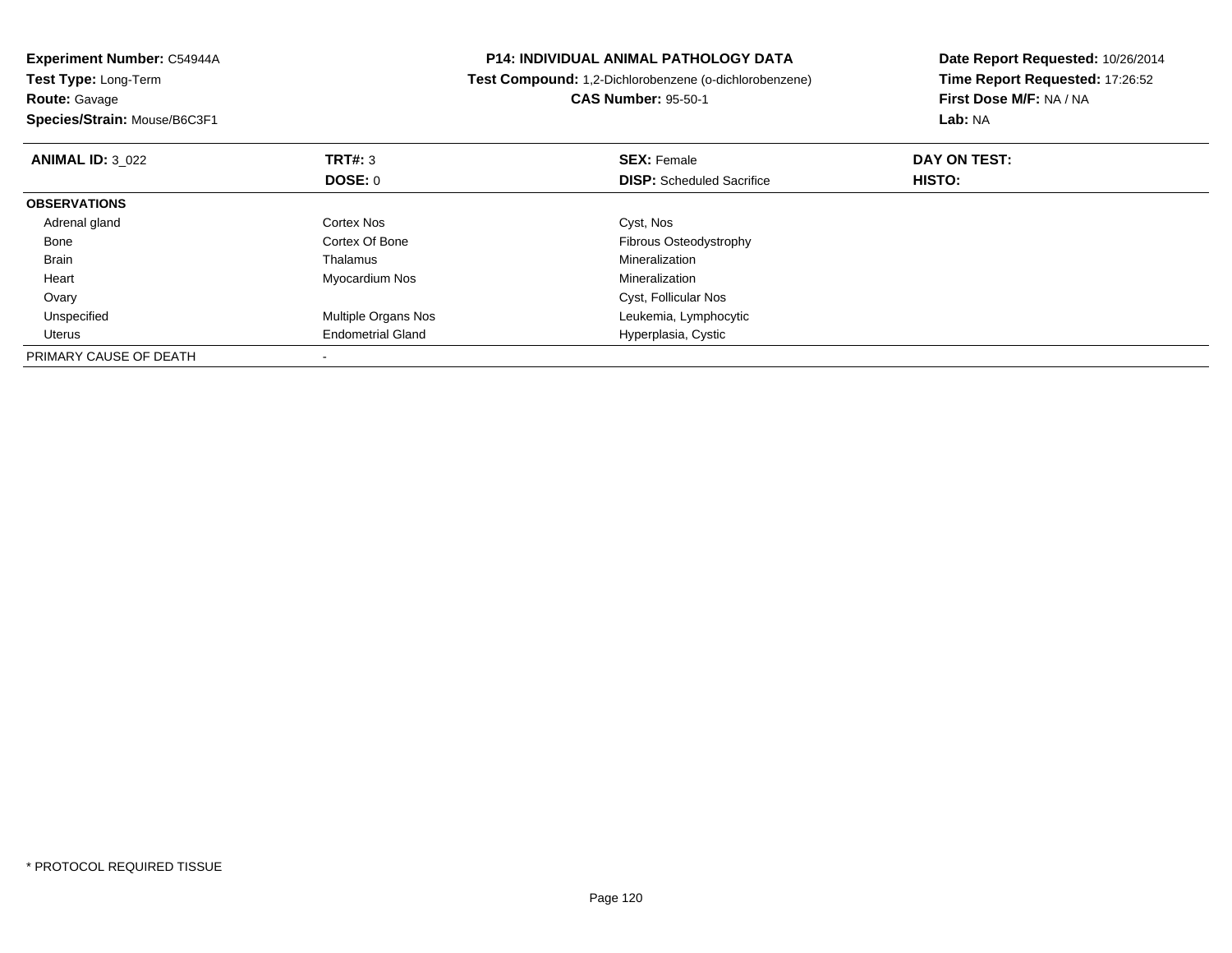| Experiment Number: C54944A   | <b>P14: INDIVIDUAL ANIMAL PATHOLOGY DATA</b><br>Test Compound: 1,2-Dichlorobenzene (o-dichlorobenzene)<br><b>CAS Number: 95-50-1</b> |                                 | Date Report Requested: 10/26/2014 |
|------------------------------|--------------------------------------------------------------------------------------------------------------------------------------|---------------------------------|-----------------------------------|
| <b>Test Type: Long-Term</b>  |                                                                                                                                      |                                 | Time Report Requested: 17:26:52   |
| <b>Route: Gavage</b>         |                                                                                                                                      |                                 | First Dose M/F: NA / NA           |
| Species/Strain: Mouse/B6C3F1 |                                                                                                                                      |                                 | <b>Lab: NA</b>                    |
| <b>ANIMAL ID: 3 023</b>      | <b>TRT#:</b> 3                                                                                                                       | <b>SEX: Female</b>              | DAY ON TEST:                      |
|                              | DOSE: 0                                                                                                                              | <b>DISP:</b> Moribund Sacrifice | HISTO:                            |
| <b>OBSERVATIONS</b>          |                                                                                                                                      |                                 |                                   |
| Brain                        | Thalamus                                                                                                                             | <b>Mineralization</b>           |                                   |
| Eye                          | Lacrimal Gland                                                                                                                       | Inflammation, Acute             |                                   |
|                              | Lacrimal Gland                                                                                                                       | Squamous Cell Carcinoma         |                                   |
| Lung                         |                                                                                                                                      | Alveolar/Bronchiolar Adenoma    |                                   |
| Lymph node                   | Mandibular Lymph Node                                                                                                                | Plasmacytosis                   |                                   |
| Ovary                        |                                                                                                                                      | Cyst, Follicular Nos            |                                   |
| Uterus                       | <b>Endometrial Gland</b>                                                                                                             | Cyst, Multiple                  |                                   |
| PRIMARY CAUSE OF DEATH       |                                                                                                                                      |                                 |                                   |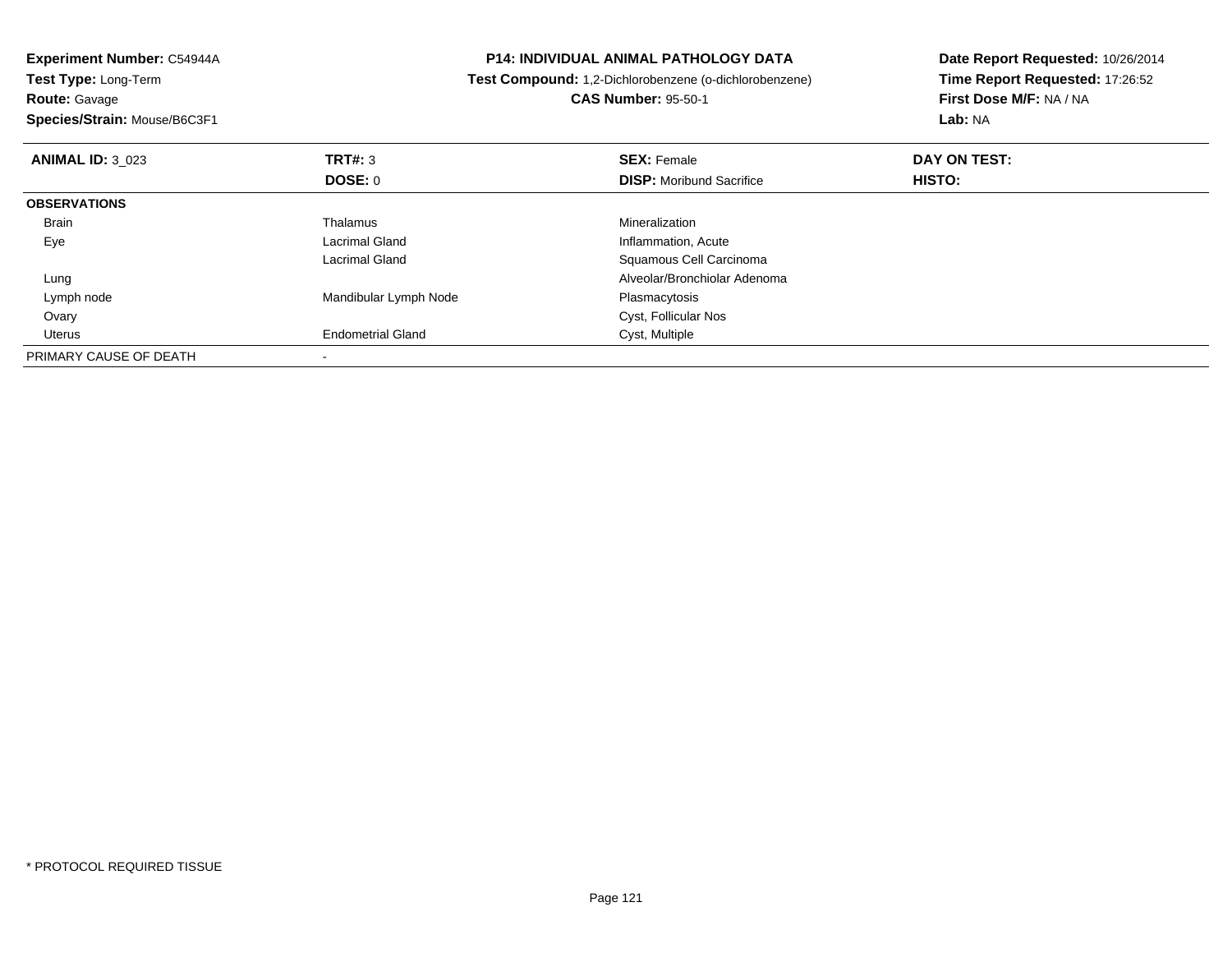**Experiment Number:** C54944A**Test Type:** Long-Term

**Route:** Gavage

**Species/Strain:** Mouse/B6C3F1

## **P14: INDIVIDUAL ANIMAL PATHOLOGY DATA**

 **Test Compound:** 1,2-Dichlorobenzene (o-dichlorobenzene)**CAS Number:** 95-50-1

**Date Report Requested:** 10/26/2014**Time Report Requested:** 17:26:52**First Dose M/F:** NA / NA**Lab:** NA

| <b>ANIMAL ID: 3 024</b> | TRT#: 3                 | <b>SEX: Female</b>              | DAY ON TEST: |  |
|-------------------------|-------------------------|---------------------------------|--------------|--|
|                         | DOSE: 0                 | <b>DISP:</b> Moribund Sacrifice | HISTO:       |  |
| <b>OBSERVATIONS</b>     |                         |                                 |              |  |
| Brain                   | Thalamus                | Mineralization                  |              |  |
| Lymph node              | Lumbar Lymph Node       | Plasmacytosis                   |              |  |
|                         | Mandibular Lymph Node   | Plasmacytosis                   |              |  |
|                         | Renal Lymph Node        | Plasmacytosis                   |              |  |
| Skeletal muscle         | <b>Abdominal Muscle</b> | Inflammation, Active Chronic    |              |  |
| Spleen                  | Red Pulp                | Hematopoiesis                   |              |  |
| Thymus                  |                         | Depletion, Lymphoid             |              |  |
| Uterus                  |                         | Abscess, Nos                    |              |  |
| PRIMARY CAUSE OF DEATH  |                         |                                 |              |  |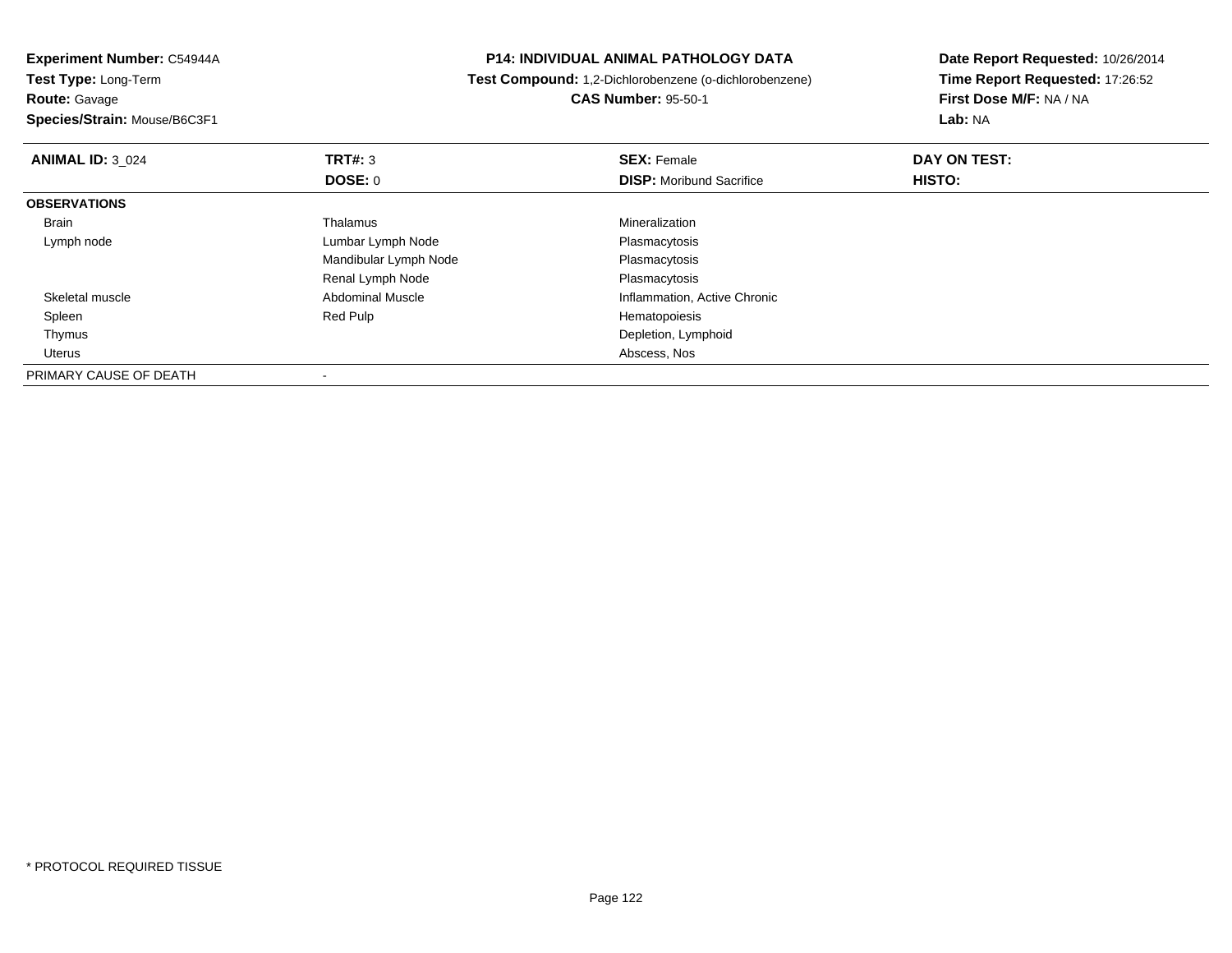| <b>Experiment Number: C54944A</b><br><b>Test Type: Long-Term</b><br><b>Route: Gavage</b> |                     | <b>P14: INDIVIDUAL ANIMAL PATHOLOGY DATA</b><br>Test Compound: 1,2-Dichlorobenzene (o-dichlorobenzene) | Date Report Requested: 10/26/2014<br>Time Report Requested: 17:26:52 |
|------------------------------------------------------------------------------------------|---------------------|--------------------------------------------------------------------------------------------------------|----------------------------------------------------------------------|
|                                                                                          |                     | <b>CAS Number: 95-50-1</b>                                                                             | First Dose M/F: NA / NA                                              |
| Species/Strain: Mouse/B6C3F1                                                             |                     |                                                                                                        | Lab: NA                                                              |
| <b>ANIMAL ID: 3 025</b>                                                                  | TRT#: 3             | <b>SEX: Female</b>                                                                                     | DAY ON TEST:                                                         |
|                                                                                          | DOSE: 0             | <b>DISP:</b> Moribund Sacrifice                                                                        | HISTO:                                                               |
| <b>OBSERVATIONS</b>                                                                      |                     |                                                                                                        |                                                                      |
| Brain                                                                                    |                     | Necrosis, Focal                                                                                        |                                                                      |
| Unspecified                                                                              | Multiple Organs Nos | Lymphoma, Lymphocytic-Malignant Type                                                                   |                                                                      |
| PRIMARY CAUSE OF DEATH                                                                   |                     |                                                                                                        |                                                                      |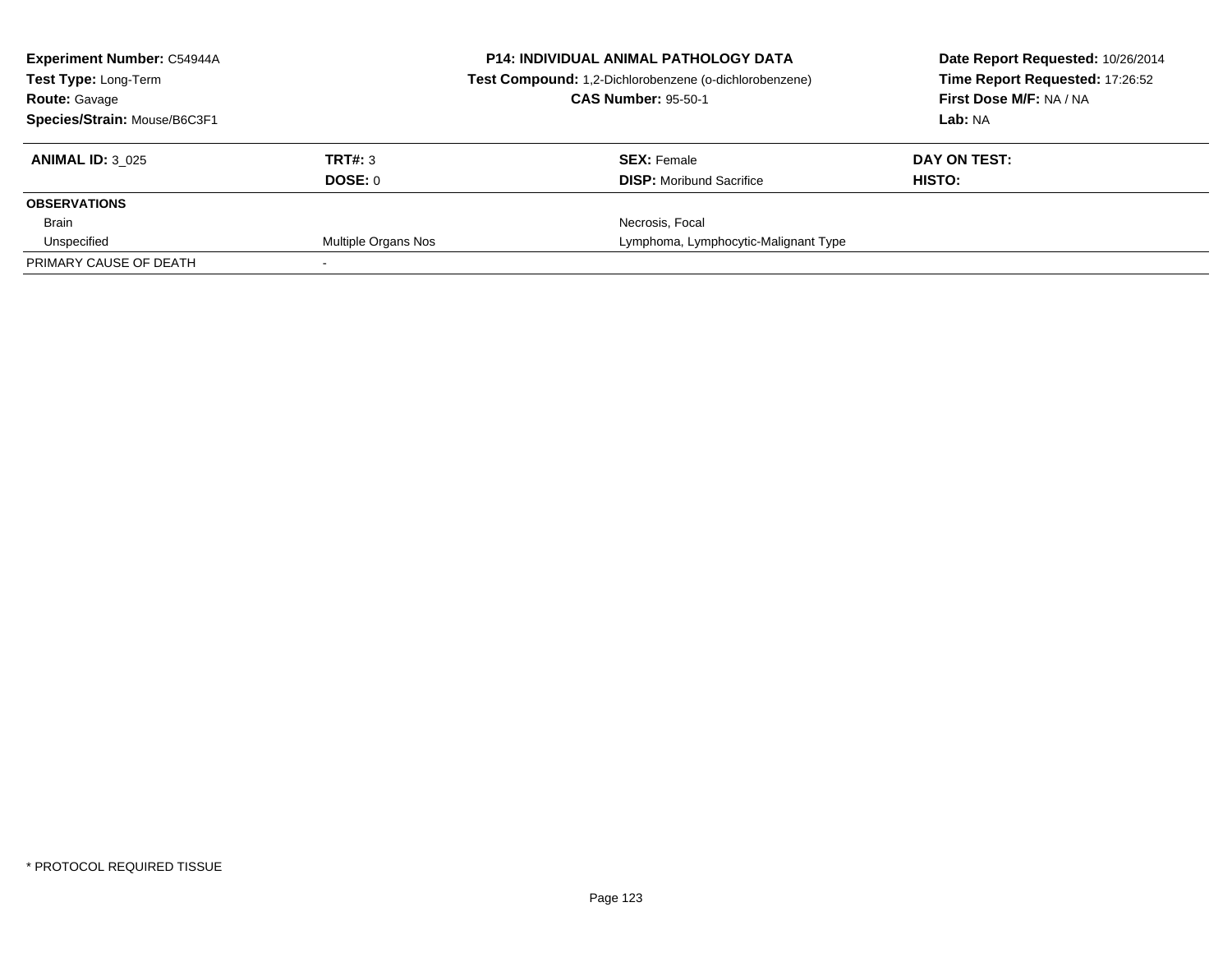**Experiment Number:** C54944A**Test Type:** Long-Term**Route:** Gavage

**Species/Strain:** Mouse/B6C3F1

## **P14: INDIVIDUAL ANIMAL PATHOLOGY DATA**

**Test Compound:** 1,2-Dichlorobenzene (o-dichlorobenzene)

**CAS Number:** 95-50-1

**Date Report Requested:** 10/26/2014**Time Report Requested:** 17:26:52**First Dose M/F:** NA / NA**Lab:** NA

| <b>ANIMAL ID: 3 026</b> | TRT#: 3                   | <b>SEX: Female</b>            | DAY ON TEST: |  |
|-------------------------|---------------------------|-------------------------------|--------------|--|
|                         | <b>DOSE: 0</b>            | <b>DISP: Natural Death</b>    | HISTO:       |  |
| <b>OBSERVATIONS</b>     |                           |                               |              |  |
| Adrenal gland           | <b>Periadrenal Tissue</b> | Inflammation, Chronic         |              |  |
| <b>Brain</b>            | Thalamus                  | Mineralization                |              |  |
| Kidney                  |                           | Pyelonephritis, Acute/Chronic |              |  |
| Pancreas                | Peripancreatic Tissue     | Abscess, Chronic              |              |  |
|                         | Peripancreatic Tissue     | Inflammation, Acute Focal     |              |  |
| Peritoneum              |                           | Inflammation, Acute Focal     |              |  |
| Spleen                  | Red Pulp                  | Hematopoiesis                 |              |  |
| Unspecified             | Mediastinum Nos           | Thrombosis, Nos               |              |  |
| Uterus                  | Parovarian                | Abscess, Chronic              |              |  |
| PRIMARY CAUSE OF DEATH  |                           |                               |              |  |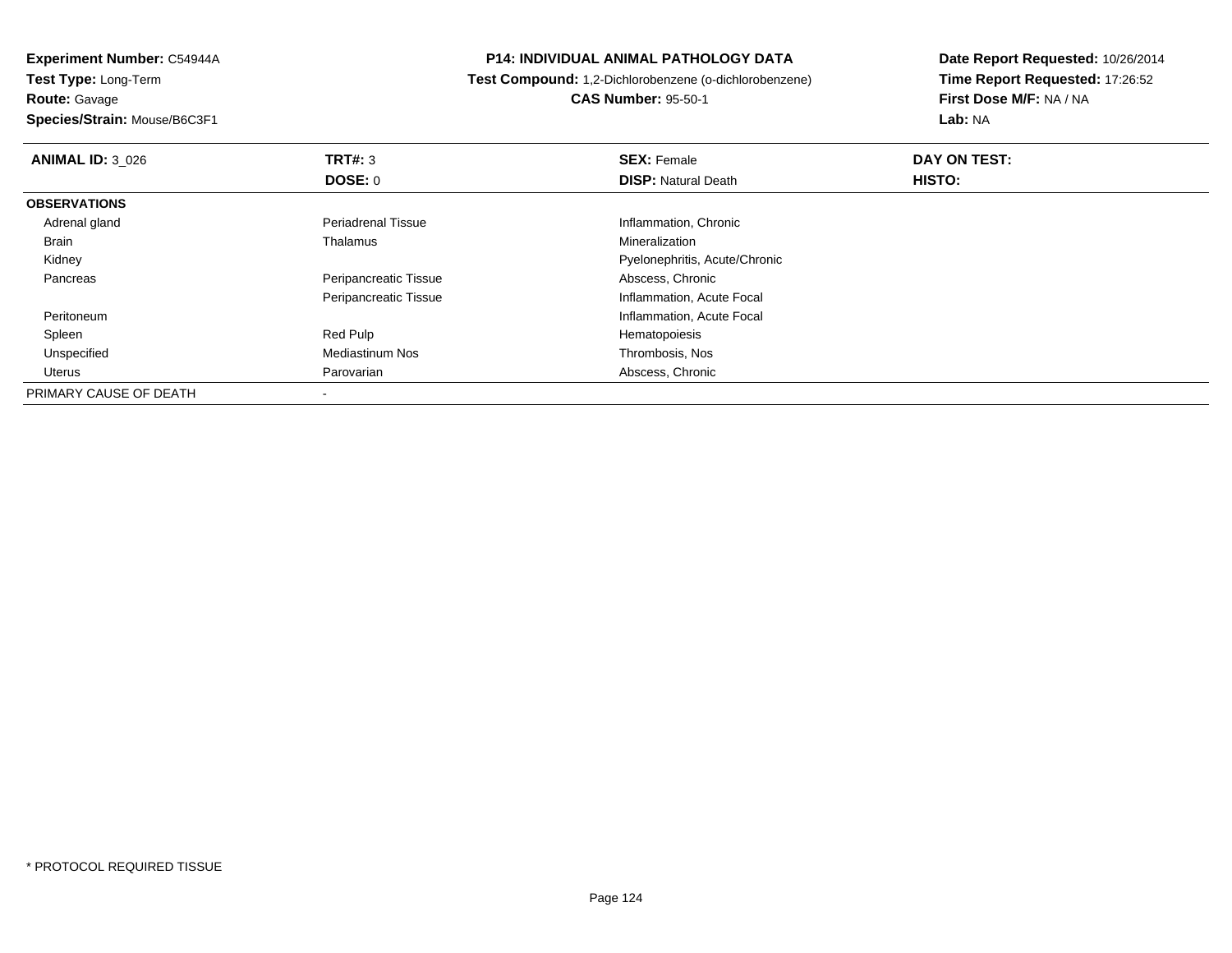| <b>Experiment Number: C54944A</b><br><b>Test Type: Long-Term</b><br><b>Route: Gavage</b><br>Species/Strain: Mouse/B6C3F1 |                           | <b>P14: INDIVIDUAL ANIMAL PATHOLOGY DATA</b><br>Test Compound: 1,2-Dichlorobenzene (o-dichlorobenzene)<br><b>CAS Number: 95-50-1</b> | Date Report Requested: 10/26/2014<br>Time Report Requested: 17:26:52<br>First Dose M/F: NA / NA<br>Lab: NA |
|--------------------------------------------------------------------------------------------------------------------------|---------------------------|--------------------------------------------------------------------------------------------------------------------------------------|------------------------------------------------------------------------------------------------------------|
| <b>ANIMAL ID: 3 027</b>                                                                                                  | TRT#: 3<br><b>DOSE: 0</b> | <b>SEX: Female</b><br><b>DISP:</b> Scheduled Sacrifice                                                                               | DAY ON TEST:<br><b>HISTO:</b>                                                                              |
| <b>OBSERVATIONS</b>                                                                                                      |                           |                                                                                                                                      |                                                                                                            |
| Bone                                                                                                                     | Cortex Of Bone            | Fibrous Osteodystrophy                                                                                                               |                                                                                                            |
| Ovary                                                                                                                    |                           | Cyst, Follicular Nos                                                                                                                 |                                                                                                            |
| Pituitary gland                                                                                                          | <b>Anterior Pituitary</b> | Hyperplasia, Chromophobe Cell                                                                                                        |                                                                                                            |
| Uterus                                                                                                                   | <b>Endometrial Gland</b>  | Hyperplasia, Cystic                                                                                                                  |                                                                                                            |
| PRIMARY CAUSE OF DEATH                                                                                                   |                           |                                                                                                                                      |                                                                                                            |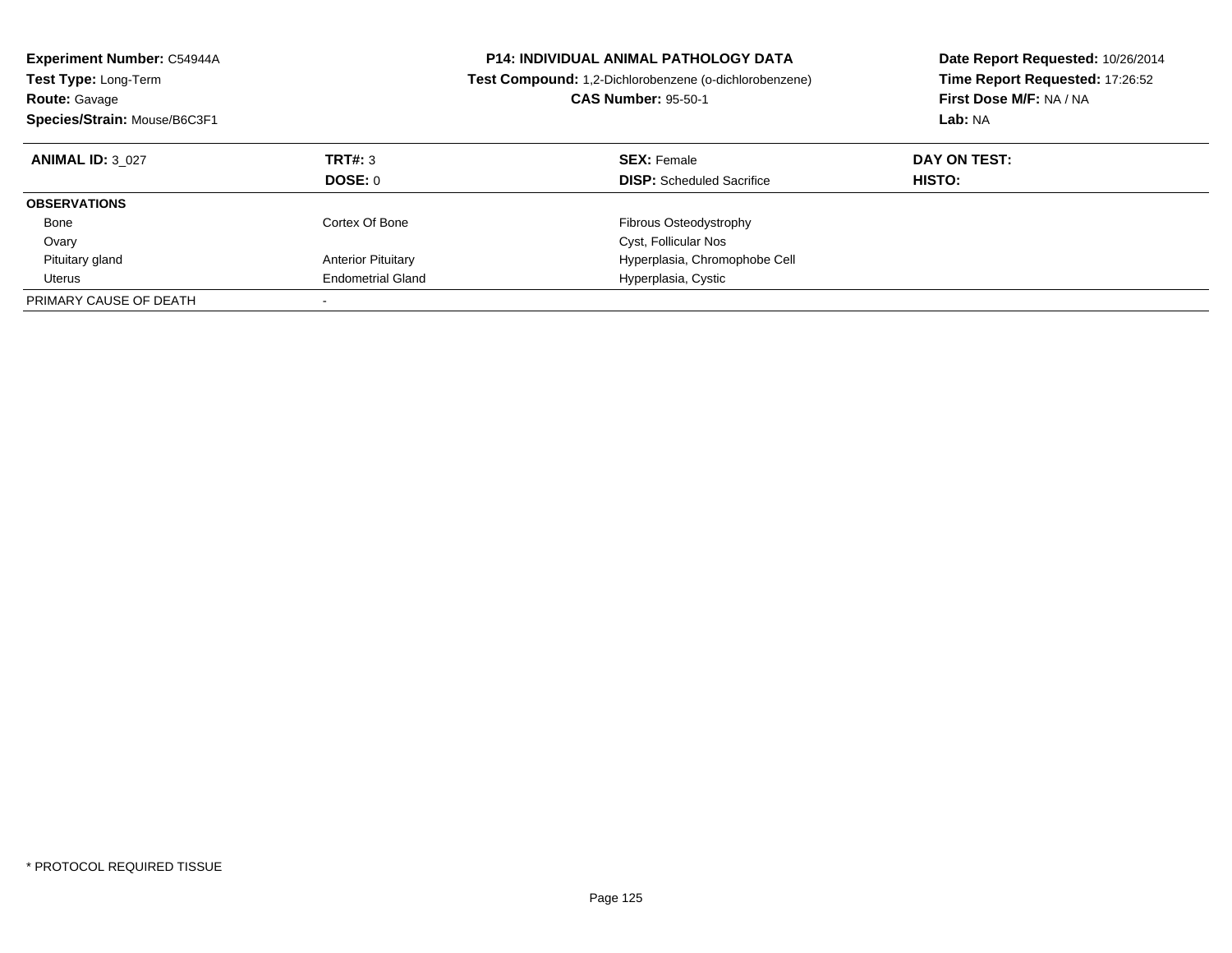| <b>Experiment Number: C54944A</b><br>Test Type: Long-Term<br><b>Route: Gavage</b><br>Species/Strain: Mouse/B6C3F1 |                      | <b>P14: INDIVIDUAL ANIMAL PATHOLOGY DATA</b><br>Test Compound: 1,2-Dichlorobenzene (o-dichlorobenzene)<br><b>CAS Number: 95-50-1</b> | Date Report Requested: 10/26/2014<br>Time Report Requested: 17:26:52<br>First Dose M/F: NA / NA<br>Lab: NA |
|-------------------------------------------------------------------------------------------------------------------|----------------------|--------------------------------------------------------------------------------------------------------------------------------------|------------------------------------------------------------------------------------------------------------|
| <b>ANIMAL ID: 3 028</b>                                                                                           | TRT#: 3              | <b>SEX: Female</b>                                                                                                                   | DAY ON TEST:                                                                                               |
|                                                                                                                   | DOSE: 0              | <b>DISP:</b> Natural Death                                                                                                           | <b>HISTO:</b>                                                                                              |
| <b>OBSERVATIONS</b>                                                                                               |                      |                                                                                                                                      |                                                                                                            |
| <b>Intestine Small</b>                                                                                            | <b>Mesentery Nos</b> | Hemangiosarcoma                                                                                                                      |                                                                                                            |
| Kidney                                                                                                            | Glomerulus           | Inflammation, Acute Diffuse                                                                                                          |                                                                                                            |
| Peritoneum                                                                                                        |                      | Inflammation, Acute/Chronic                                                                                                          |                                                                                                            |
| PRIMARY CAUSE OF DEATH                                                                                            |                      |                                                                                                                                      |                                                                                                            |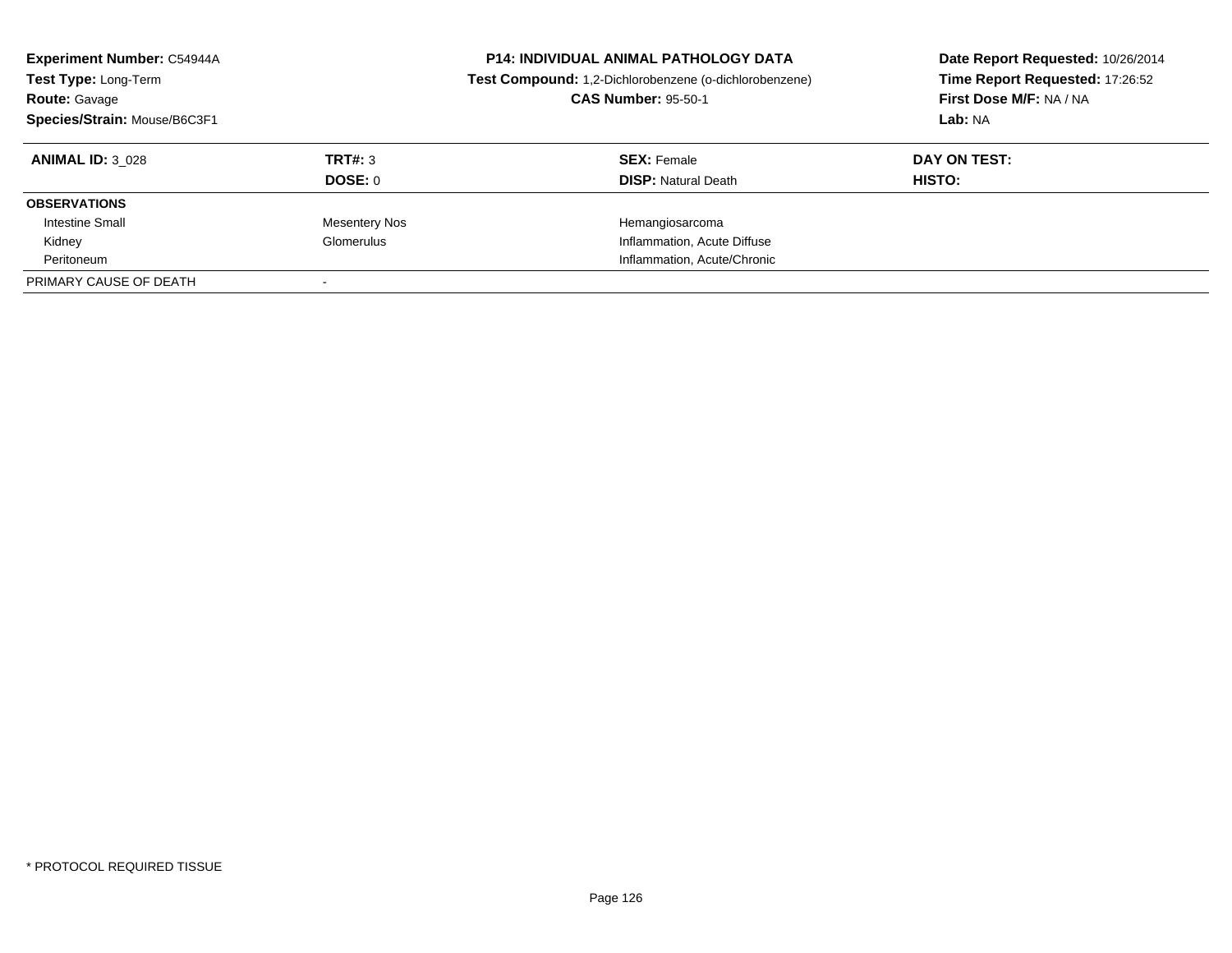| Experiment Number: C54944A<br>Test Type: Long-Term<br><b>Route: Gavage</b><br>Species/Strain: Mouse/B6C3F1 |                          | <b>P14: INDIVIDUAL ANIMAL PATHOLOGY DATA</b><br>Test Compound: 1,2-Dichlorobenzene (o-dichlorobenzene)<br><b>CAS Number: 95-50-1</b> | Date Report Requested: 10/26/2014<br>Time Report Requested: 17:26:52<br>First Dose M/F: NA / NA<br><b>Lab: NA</b> |
|------------------------------------------------------------------------------------------------------------|--------------------------|--------------------------------------------------------------------------------------------------------------------------------------|-------------------------------------------------------------------------------------------------------------------|
| <b>ANIMAL ID: 3 029</b>                                                                                    | TRT#: 3                  | <b>SEX: Female</b>                                                                                                                   | DAY ON TEST:                                                                                                      |
|                                                                                                            | DOSE: 0                  | <b>DISP:</b> Scheduled Sacrifice                                                                                                     | HISTO:                                                                                                            |
| <b>OBSERVATIONS</b>                                                                                        |                          |                                                                                                                                      |                                                                                                                   |
| Bone                                                                                                       | Cortex Of Bone           | <b>Fibrous Osteodystrophy</b>                                                                                                        |                                                                                                                   |
| <b>Brain</b>                                                                                               | Thalamus                 | Mineralization                                                                                                                       |                                                                                                                   |
| Kidney                                                                                                     | Tubule                   | Mineralization                                                                                                                       |                                                                                                                   |
| Liver                                                                                                      |                          | Hepatocellular Adenoma                                                                                                               |                                                                                                                   |
|                                                                                                            |                          | Inflammation, Chronic Focal                                                                                                          |                                                                                                                   |
| Uterus                                                                                                     | <b>Endometrial Gland</b> | Hyperplasia, Cystic                                                                                                                  |                                                                                                                   |
| PRIMARY CAUSE OF DEATH                                                                                     |                          |                                                                                                                                      |                                                                                                                   |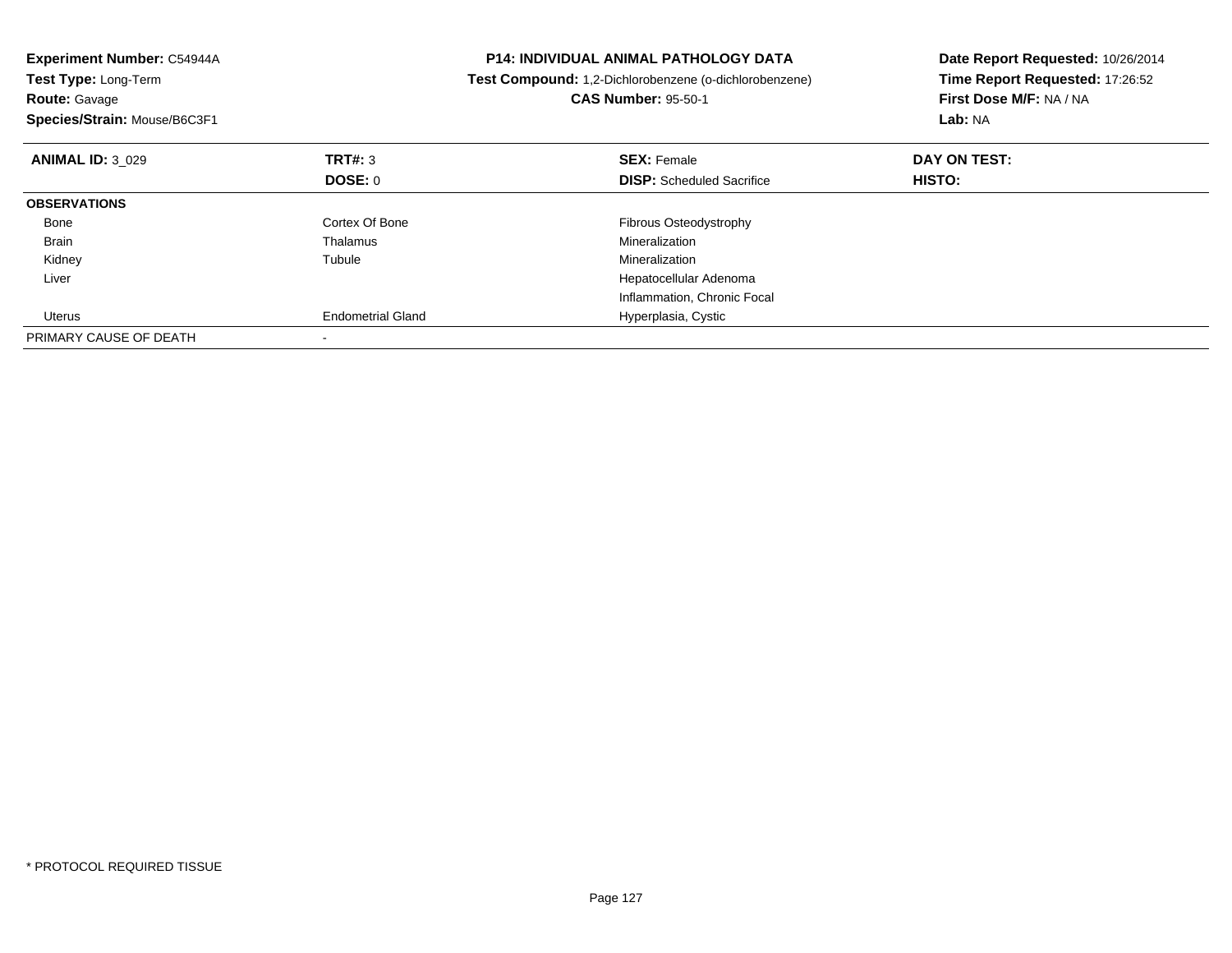| Experiment Number: C54944A<br>Test Type: Long-Term<br><b>Route: Gavage</b><br>Species/Strain: Mouse/B6C3F1 |                          | <b>P14: INDIVIDUAL ANIMAL PATHOLOGY DATA</b><br>Test Compound: 1,2-Dichlorobenzene (o-dichlorobenzene)<br><b>CAS Number: 95-50-1</b> | Date Report Requested: 10/26/2014<br>Time Report Requested: 17:26:52<br>First Dose M/F: NA / NA<br>Lab: NA |
|------------------------------------------------------------------------------------------------------------|--------------------------|--------------------------------------------------------------------------------------------------------------------------------------|------------------------------------------------------------------------------------------------------------|
| <b>ANIMAL ID: 3 030</b>                                                                                    | TRT#: 3                  | <b>SEX: Female</b>                                                                                                                   | DAY ON TEST:                                                                                               |
|                                                                                                            | DOSE: 0                  | <b>DISP:</b> Scheduled Sacrifice                                                                                                     | HISTO:                                                                                                     |
| <b>OBSERVATIONS</b>                                                                                        |                          |                                                                                                                                      |                                                                                                            |
| Bone                                                                                                       | Cortex Of Bone           | <b>Fibrous Osteodystrophy</b>                                                                                                        |                                                                                                            |
| Intestine Small                                                                                            | Peyers Patch             | Hyperplasia, Lymphoid                                                                                                                |                                                                                                            |
| Lung                                                                                                       |                          | Lymphocytic Inflammatory Infiltrate                                                                                                  |                                                                                                            |
| Ovary                                                                                                      |                          | Cyst, Follicular Nos                                                                                                                 |                                                                                                            |
| Uterus                                                                                                     | <b>Endometrial Gland</b> | Hyperplasia, Cystic                                                                                                                  |                                                                                                            |
|                                                                                                            |                          | Lymphocytic Inflammatory Infiltrate                                                                                                  |                                                                                                            |
| PRIMARY CAUSE OF DEATH                                                                                     |                          |                                                                                                                                      |                                                                                                            |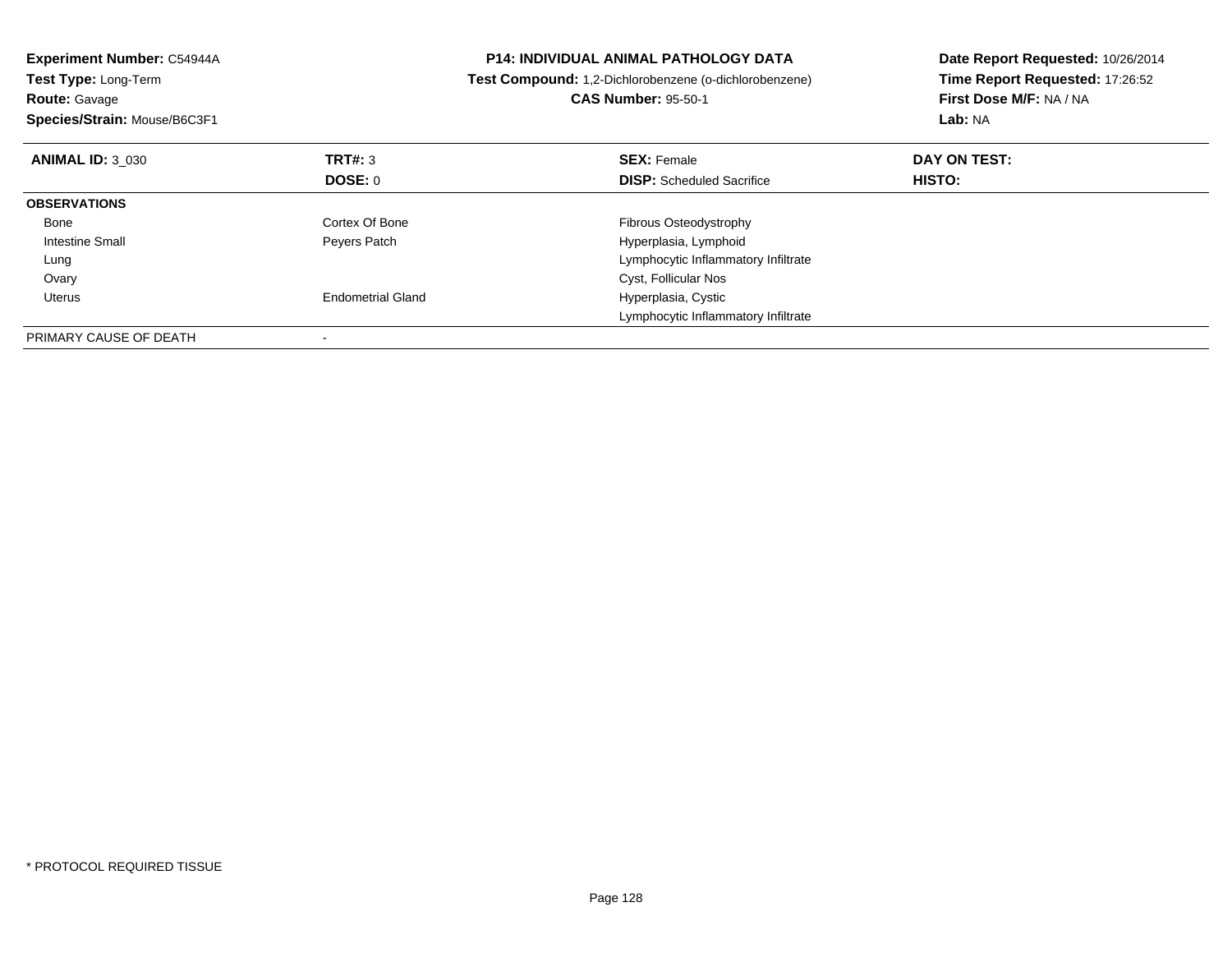| <b>Experiment Number: C54944A</b><br><b>Test Type: Long-Term</b><br><b>Route: Gavage</b><br>Species/Strain: Mouse/B6C3F1 |                           | <b>P14: INDIVIDUAL ANIMAL PATHOLOGY DATA</b><br>Test Compound: 1,2-Dichlorobenzene (o-dichlorobenzene)<br><b>CAS Number: 95-50-1</b> | Date Report Requested: 10/26/2014<br>Time Report Requested: 17:26:52<br>First Dose M/F: NA / NA<br>Lab: NA |
|--------------------------------------------------------------------------------------------------------------------------|---------------------------|--------------------------------------------------------------------------------------------------------------------------------------|------------------------------------------------------------------------------------------------------------|
| <b>ANIMAL ID: 3 031</b>                                                                                                  | TRT#: 3<br><b>DOSE: 0</b> | <b>SEX: Female</b><br><b>DISP:</b> Scheduled Sacrifice                                                                               | DAY ON TEST:<br><b>HISTO:</b>                                                                              |
| <b>OBSERVATIONS</b>                                                                                                      |                           |                                                                                                                                      |                                                                                                            |
| Brain                                                                                                                    | Thalamus                  | Mineralization                                                                                                                       |                                                                                                            |
| Intestine Large<br>Ovary                                                                                                 | Perirectal Tissue, Rectum | Squamous Cell Carcinoma<br>Cyst, Follicular Nos                                                                                      |                                                                                                            |
| Urinary bladder                                                                                                          | Submucosa                 | Lymphocytic Inflammatory Infiltrate                                                                                                  |                                                                                                            |
| PRIMARY CAUSE OF DEATH                                                                                                   |                           |                                                                                                                                      |                                                                                                            |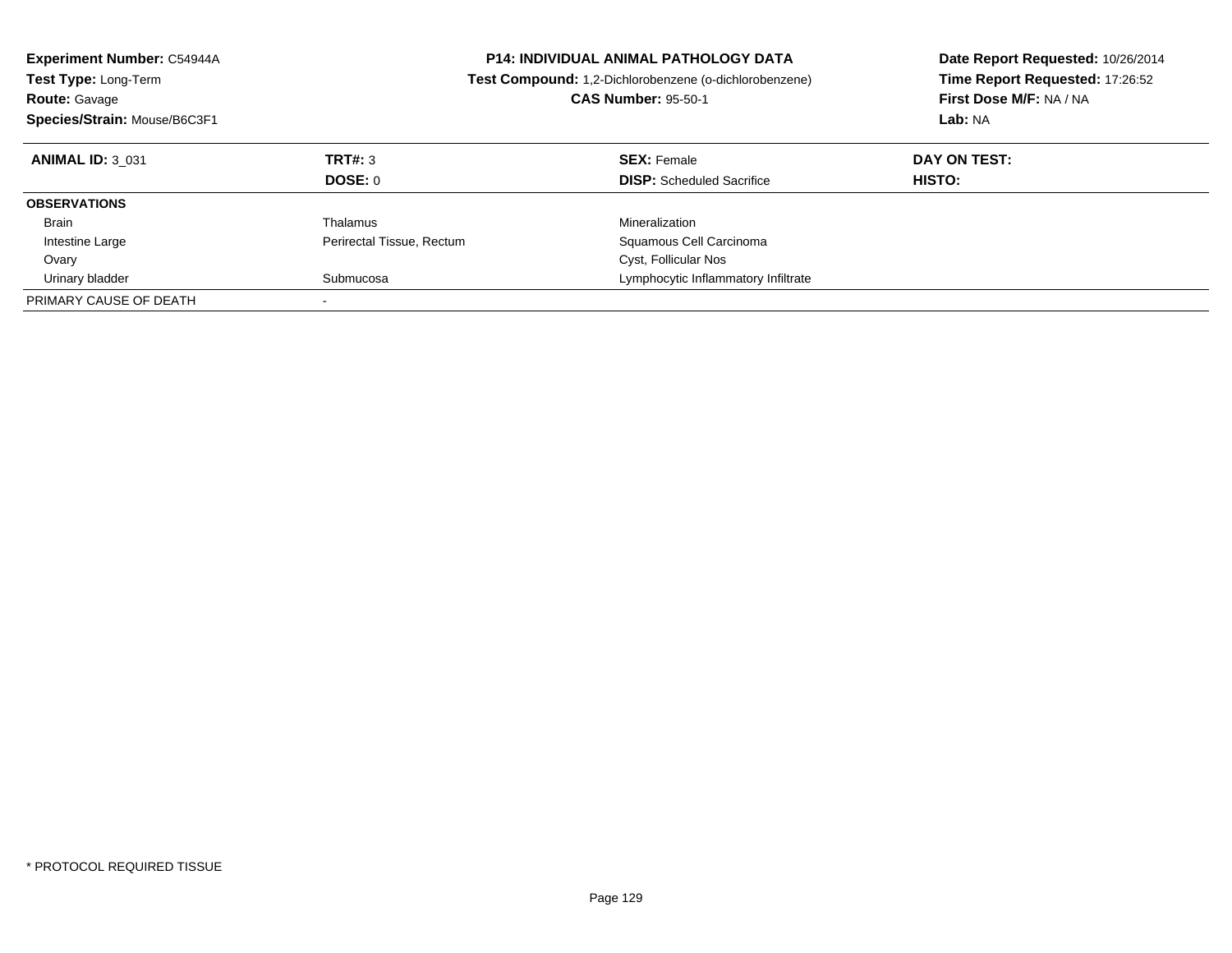| <b>Experiment Number: C54944A</b><br>Test Type: Long-Term |                            | <b>P14: INDIVIDUAL ANIMAL PATHOLOGY DATA</b>           | Date Report Requested: 10/26/2014<br>Time Report Requested: 17:26:52 |  |
|-----------------------------------------------------------|----------------------------|--------------------------------------------------------|----------------------------------------------------------------------|--|
|                                                           |                            | Test Compound: 1,2-Dichlorobenzene (o-dichlorobenzene) |                                                                      |  |
| <b>Route: Gavage</b>                                      |                            | <b>CAS Number: 95-50-1</b>                             | First Dose M/F: NA / NA                                              |  |
| Species/Strain: Mouse/B6C3F1                              |                            |                                                        | Lab: NA                                                              |  |
| <b>ANIMAL ID: 3 032</b>                                   | TRT#: 3                    | <b>SEX: Female</b>                                     | DAY ON TEST:                                                         |  |
|                                                           | DOSE: 0                    | <b>DISP:</b> Moribund Sacrifice                        | HISTO:                                                               |  |
| <b>OBSERVATIONS</b>                                       |                            |                                                        |                                                                      |  |
| <b>Brain</b>                                              | Thalamus                   | Mineralization                                         |                                                                      |  |
| Pituitary gland                                           | <b>Anterior Pituitary</b>  | Angiectasis                                            |                                                                      |  |
| Unspecified                                               | <b>Multiple Organs Nos</b> | Lymphoma, Lymphocytic-Malignant Type                   |                                                                      |  |
| Uterus                                                    | <b>Endometrial Gland</b>   | Cyst, Multiple                                         |                                                                      |  |
|                                                           |                            | <b>Endometrial Stromal Polyp</b>                       |                                                                      |  |
| PRIMARY CAUSE OF DEATH                                    |                            |                                                        |                                                                      |  |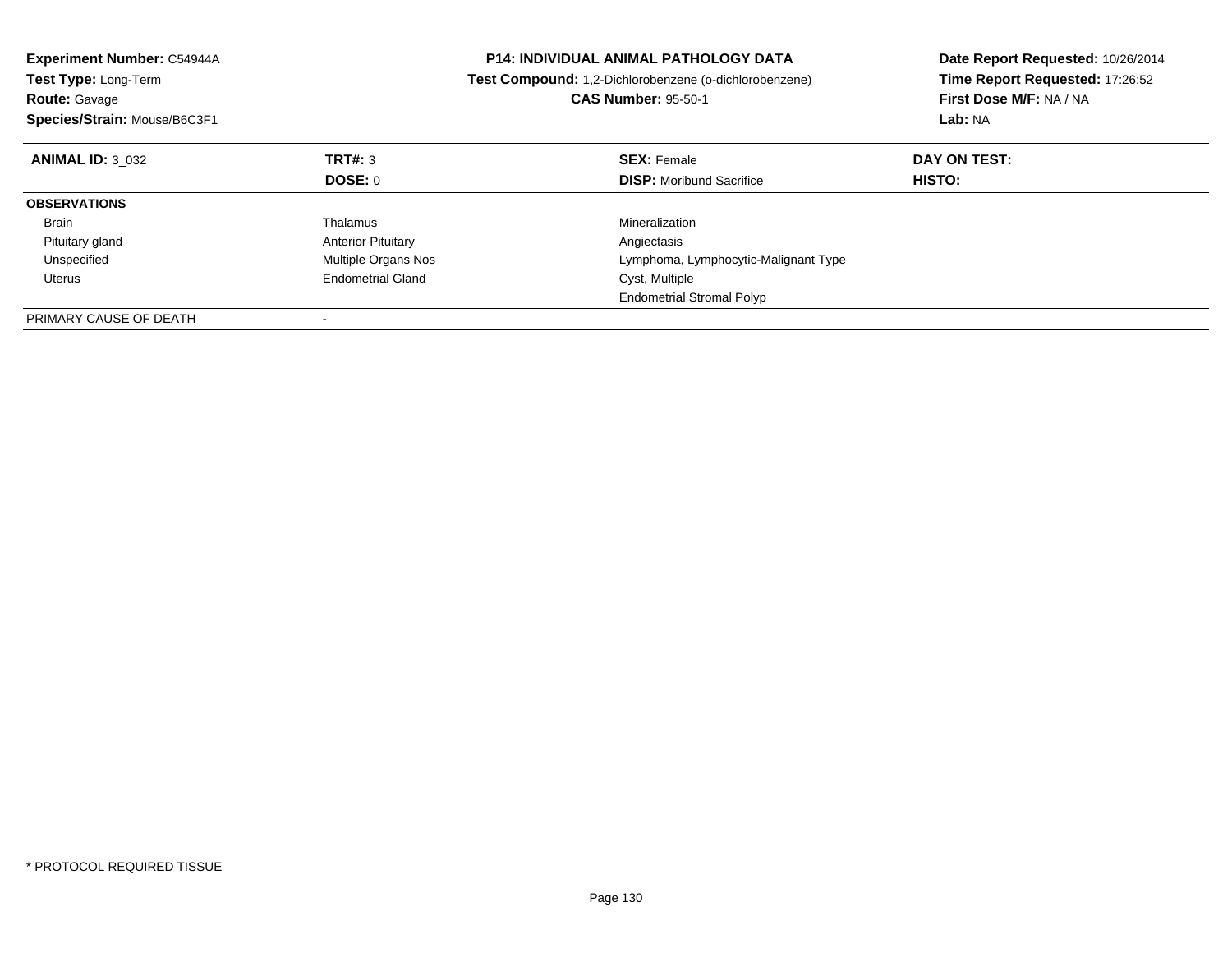| Experiment Number: C54944A<br><b>Test Type: Long-Term</b> |                          | <b>P14: INDIVIDUAL ANIMAL PATHOLOGY DATA</b><br>Test Compound: 1,2-Dichlorobenzene (o-dichlorobenzene) | Date Report Requested: 10/26/2014<br>Time Report Requested: 17:26:52 |
|-----------------------------------------------------------|--------------------------|--------------------------------------------------------------------------------------------------------|----------------------------------------------------------------------|
| <b>Route: Gavage</b>                                      |                          | <b>CAS Number: 95-50-1</b>                                                                             | First Dose M/F: NA / NA                                              |
| Species/Strain: Mouse/B6C3F1                              |                          |                                                                                                        | Lab: NA                                                              |
| <b>ANIMAL ID: 3 033</b>                                   | TRT#: 3                  | <b>SEX: Female</b>                                                                                     | DAY ON TEST:                                                         |
|                                                           | <b>DOSE: 0</b>           | <b>DISP:</b> Moribund Sacrifice                                                                        | <b>HISTO:</b>                                                        |
| <b>OBSERVATIONS</b>                                       |                          |                                                                                                        |                                                                      |
| Liver                                                     |                          | Hepatocellular Carcinoma                                                                               |                                                                      |
| Lymph node                                                | Mesenteric Lymph Node    | Hyperplasia, Reticulum Cell                                                                            |                                                                      |
| Unspecified                                               | Multiple Organs Nos      | Lymphoma, Undifferentiated-Malignant Type                                                              |                                                                      |
|                                                           | Multiple Organs Nos      | Thrombosis, Nos                                                                                        |                                                                      |
| Uterus                                                    | <b>Endometrial Gland</b> | Hyperplasia, Cystic                                                                                    |                                                                      |
|                                                           |                          | Inflammation, Granulomatous Focal                                                                      |                                                                      |
| PRIMARY CAUSE OF DEATH                                    |                          |                                                                                                        |                                                                      |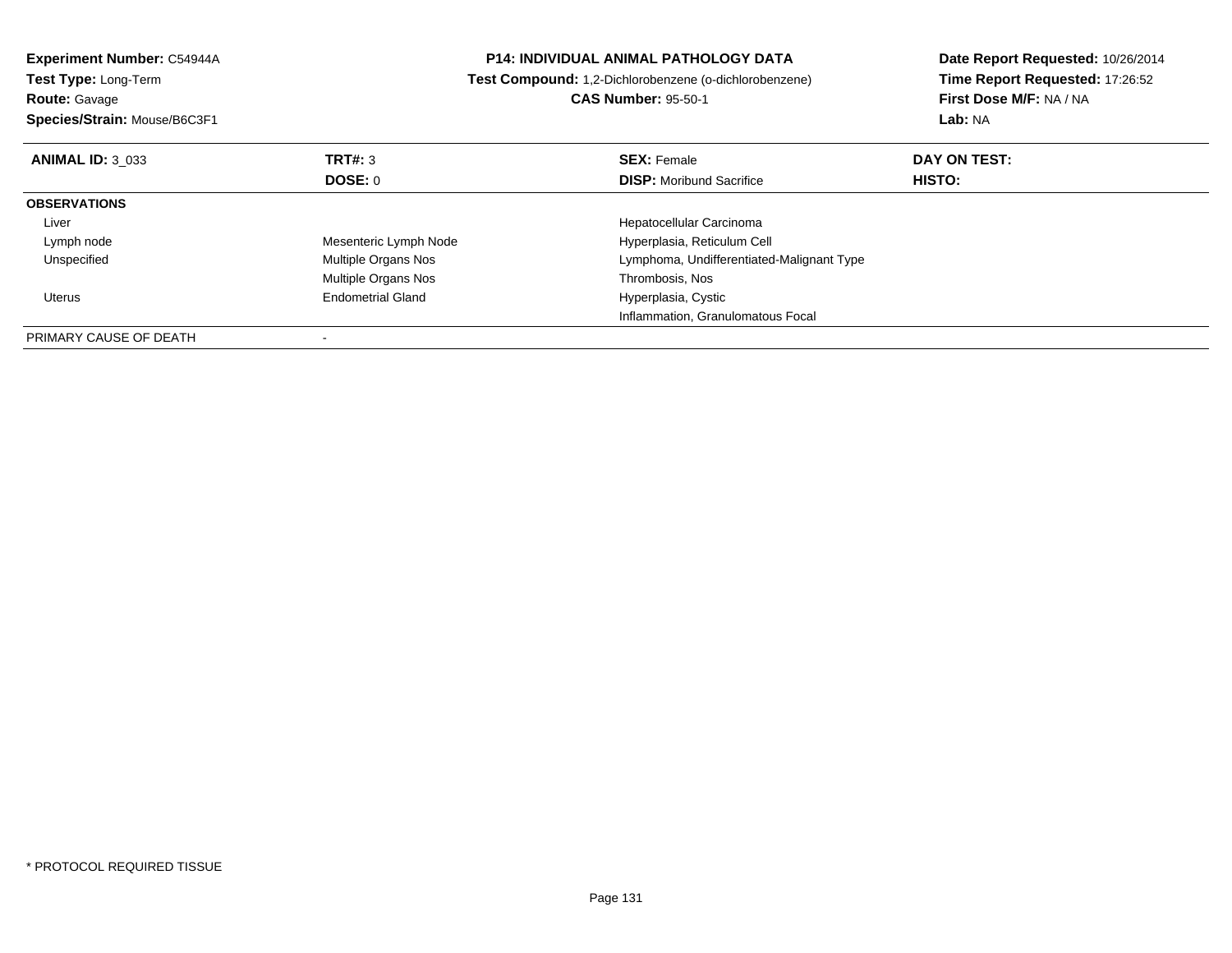| <b>Experiment Number: C54944A</b><br><b>Test Type: Long-Term</b><br><b>Route: Gavage</b><br>Species/Strain: Mouse/B6C3F1 |                           | <b>P14: INDIVIDUAL ANIMAL PATHOLOGY DATA</b><br>Test Compound: 1,2-Dichlorobenzene (o-dichlorobenzene)<br><b>CAS Number: 95-50-1</b> | Date Report Requested: 10/26/2014<br>Time Report Requested: 17:26:52<br>First Dose M/F: NA / NA<br>Lab: NA |
|--------------------------------------------------------------------------------------------------------------------------|---------------------------|--------------------------------------------------------------------------------------------------------------------------------------|------------------------------------------------------------------------------------------------------------|
| <b>ANIMAL ID: 3 034</b>                                                                                                  | TRT#: 3<br><b>DOSE: 0</b> | <b>SEX: Female</b><br><b>DISP:</b> Scheduled Sacrifice                                                                               | DAY ON TEST:<br><b>HISTO:</b>                                                                              |
| <b>OBSERVATIONS</b>                                                                                                      |                           |                                                                                                                                      |                                                                                                            |
| Adrenal gland                                                                                                            | Zona Reticularis          | Hyperplasia, Focal                                                                                                                   |                                                                                                            |
| Bone                                                                                                                     | Cortex Of Bone            | Fibrous Osteodystrophy                                                                                                               |                                                                                                            |
| Ovary                                                                                                                    |                           | Cyst, Follicular Nos                                                                                                                 |                                                                                                            |
| Uterus                                                                                                                   | <b>Endometrial Gland</b>  | Hyperplasia, Cystic                                                                                                                  |                                                                                                            |
| PRIMARY CAUSE OF DEATH                                                                                                   |                           |                                                                                                                                      |                                                                                                            |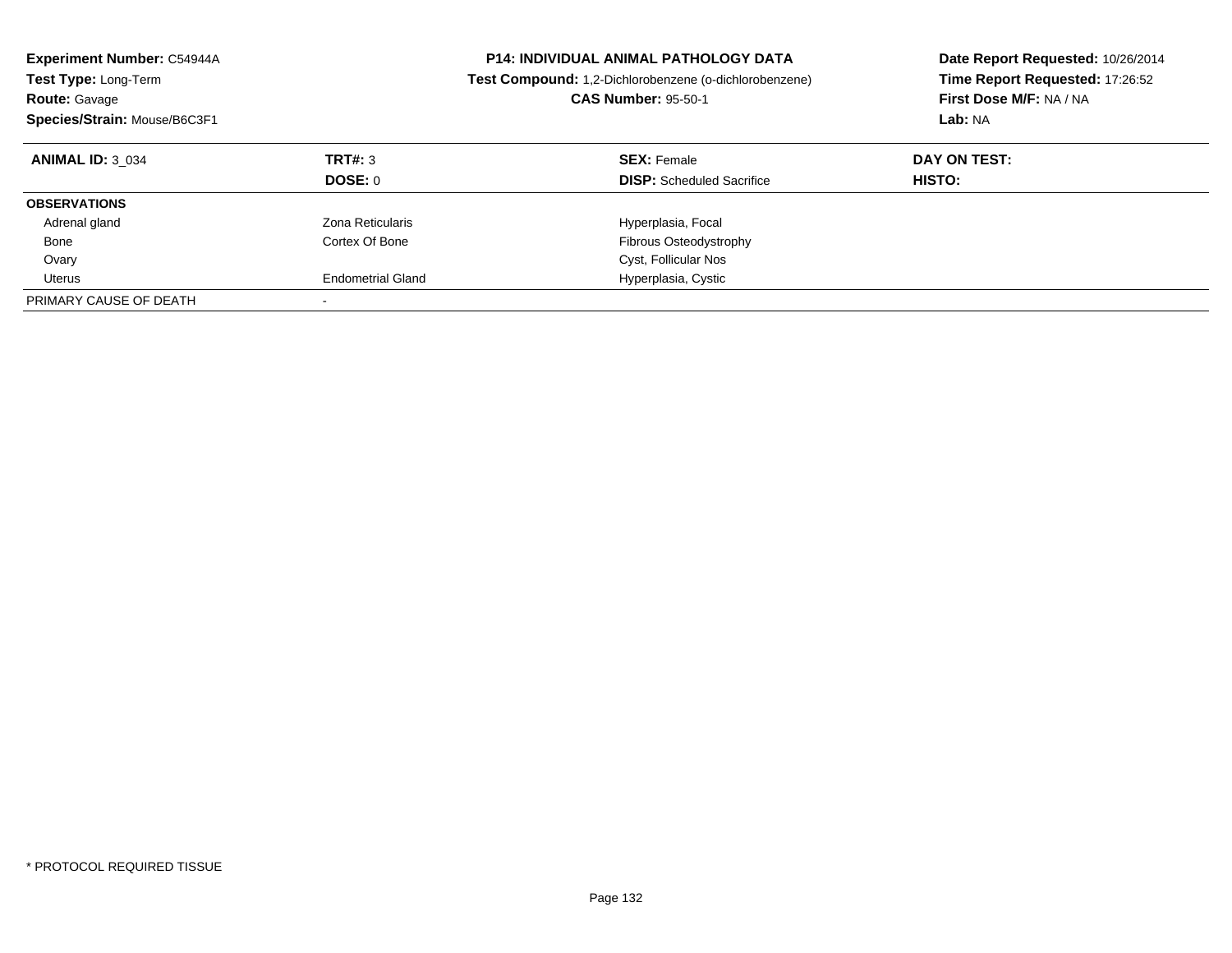**Experiment Number:** C54944A**Test Type:** Long-Term**Route:** Gavage

**Species/Strain:** Mouse/B6C3F1

## **P14: INDIVIDUAL ANIMAL PATHOLOGY DATA**

**Test Compound:** 1,2-Dichlorobenzene (o-dichlorobenzene)

**CAS Number:** 95-50-1

**Date Report Requested:** 10/26/2014**Time Report Requested:** 17:26:52**First Dose M/F:** NA / NA**Lab:** NA

| <b>ANIMAL ID: 3 035</b> | TRT#: 3                  | <b>SEX: Female</b>                  | DAY ON TEST: |  |
|-------------------------|--------------------------|-------------------------------------|--------------|--|
|                         | DOSE: 0                  | <b>DISP:</b> Scheduled Sacrifice    | HISTO:       |  |
| <b>OBSERVATIONS</b>     |                          |                                     |              |  |
| Bone                    | Cortex Of Bone           | <b>Fibrous Osteodystrophy</b>       |              |  |
| <b>Brain</b>            | Thalamus                 | Atrophy, Pressure                   |              |  |
| Liver                   | Hepatocytes              | Necrosis, Focal                     |              |  |
|                         | Hepatocytes              | Nuclear-Size Alteration             |              |  |
| Lung                    |                          | Lymphocytic Inflammatory Infiltrate |              |  |
| Pituitary gland         |                          | Adenoma, Nos                        |              |  |
| Urinary bladder         | Submucosa                | Lymphocytic Inflammatory Infiltrate |              |  |
| Uterus                  | <b>Endometrial Gland</b> | Hyperplasia, Cystic                 |              |  |
| PRIMARY CAUSE OF DEATH  |                          |                                     |              |  |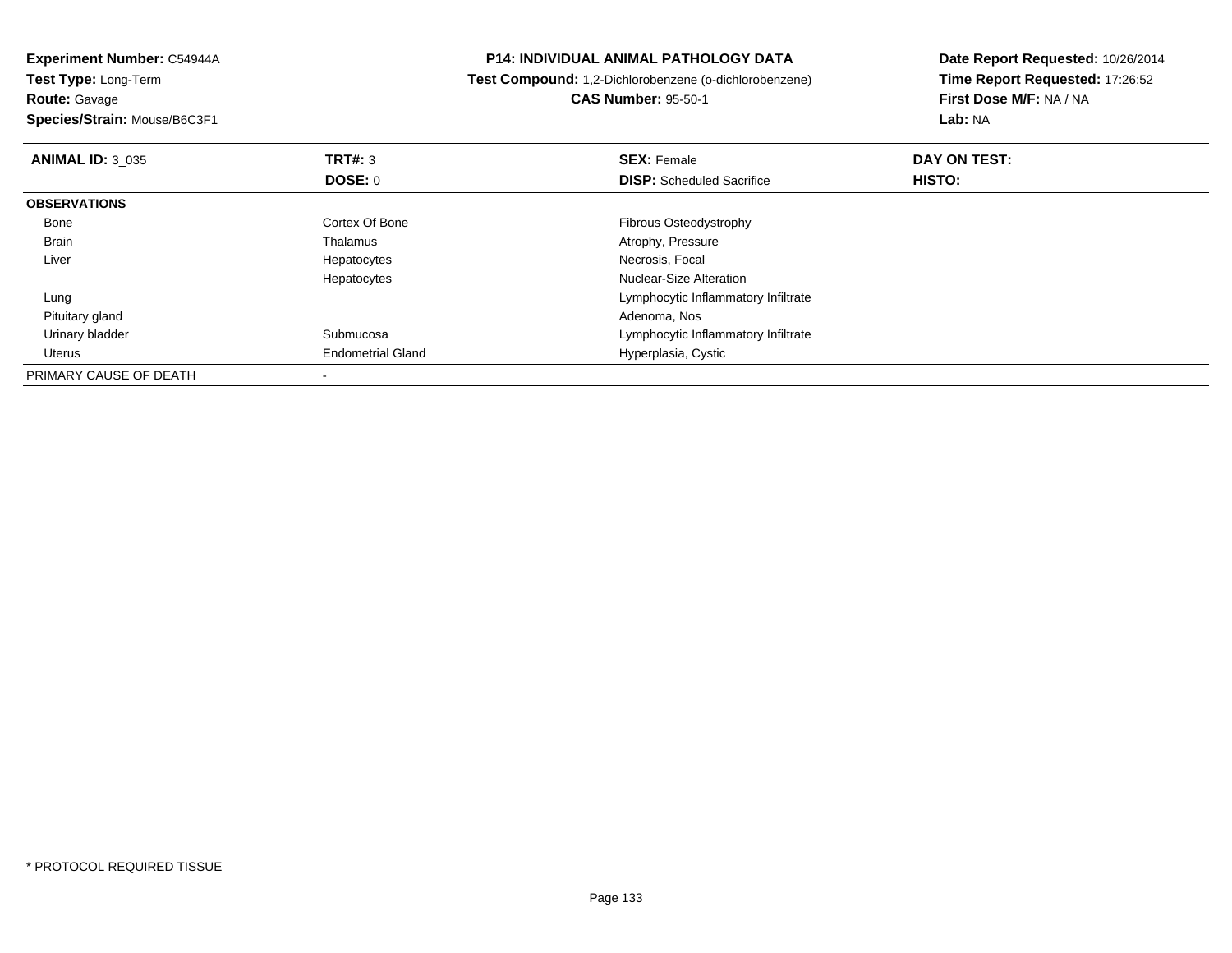| Experiment Number: C54944A   |                                                        | <b>P14: INDIVIDUAL ANIMAL PATHOLOGY DATA</b> | Date Report Requested: 10/26/2014 |
|------------------------------|--------------------------------------------------------|----------------------------------------------|-----------------------------------|
| <b>Test Type: Long-Term</b>  | Test Compound: 1,2-Dichlorobenzene (o-dichlorobenzene) |                                              | Time Report Requested: 17:26:52   |
| <b>Route: Gavage</b>         |                                                        | <b>CAS Number: 95-50-1</b>                   | First Dose M/F: NA / NA           |
| Species/Strain: Mouse/B6C3F1 |                                                        |                                              | Lab: NA                           |
| <b>ANIMAL ID: 3 037</b>      | TRT#: 3                                                | <b>SEX: Female</b>                           | DAY ON TEST:                      |
|                              | DOSE: 0                                                | <b>DISP: Natural Death</b>                   | <b>HISTO:</b>                     |
| <b>OBSERVATIONS</b>          |                                                        |                                              |                                   |
| Adrenal gland                | Capsule                                                | Sarcoma, Nos, Metastatic                     |                                   |
| Bone                         | Cortex Of Bone                                         | Fibrous Osteodystrophy                       |                                   |
| Lymph node                   | Mesenteric Lymph Node                                  | Sarcoma, Nos, Metastatic                     |                                   |
| Thymus                       | Lymphocytes                                            | Necrosis, Diffuse                            |                                   |
| Unspecified                  | <b>Mediastinum Nos</b>                                 | Hemorrhage, Chronic                          |                                   |
|                              |                                                        | Sarcoma, Nos                                 |                                   |
| Uterus                       | <b>Endometrial Gland</b>                               | Cyst, Multiple                               |                                   |
| PRIMARY CAUSE OF DEATH       |                                                        |                                              |                                   |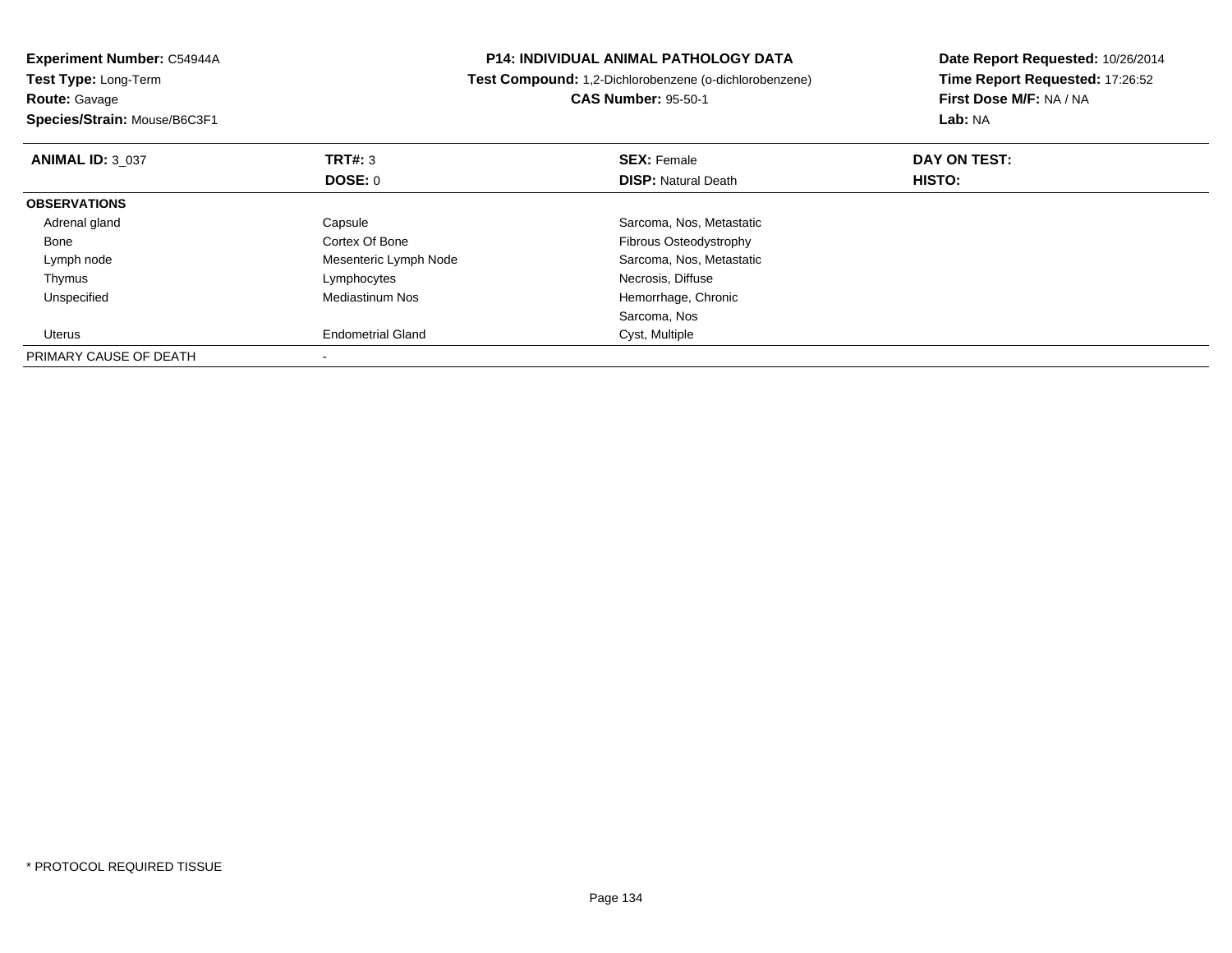| <b>Experiment Number: C54944A</b><br>Test Type: Long-Term<br><b>Route: Gavage</b><br>Species/Strain: Mouse/B6C3F1 |                          | <b>P14: INDIVIDUAL ANIMAL PATHOLOGY DATA</b><br>Test Compound: 1,2-Dichlorobenzene (o-dichlorobenzene)<br><b>CAS Number: 95-50-1</b> | Date Report Requested: 10/26/2014<br>Time Report Requested: 17:26:52<br>First Dose M/F: NA / NA<br>Lab: NA |
|-------------------------------------------------------------------------------------------------------------------|--------------------------|--------------------------------------------------------------------------------------------------------------------------------------|------------------------------------------------------------------------------------------------------------|
| <b>ANIMAL ID: 3 038</b>                                                                                           | TRT#: 3<br>DOSE: 0       | <b>SEX: Female</b><br><b>DISP:</b> Scheduled Sacrifice                                                                               | DAY ON TEST:<br><b>HISTO:</b>                                                                              |
|                                                                                                                   |                          |                                                                                                                                      |                                                                                                            |
| <b>OBSERVATIONS</b>                                                                                               |                          |                                                                                                                                      |                                                                                                            |
| Bone                                                                                                              | Cortex Of Bone           | <b>Fibrous Osteodystrophy</b>                                                                                                        |                                                                                                            |
| Lung                                                                                                              |                          | Lymphocytic Inflammatory Infiltrate                                                                                                  |                                                                                                            |
| Ovary                                                                                                             |                          | Cyst, Follicular Nos                                                                                                                 |                                                                                                            |
| Uterus                                                                                                            | <b>Endometrial Gland</b> | Hyperplasia, Cystic                                                                                                                  |                                                                                                            |
| PRIMARY CAUSE OF DEATH                                                                                            |                          |                                                                                                                                      |                                                                                                            |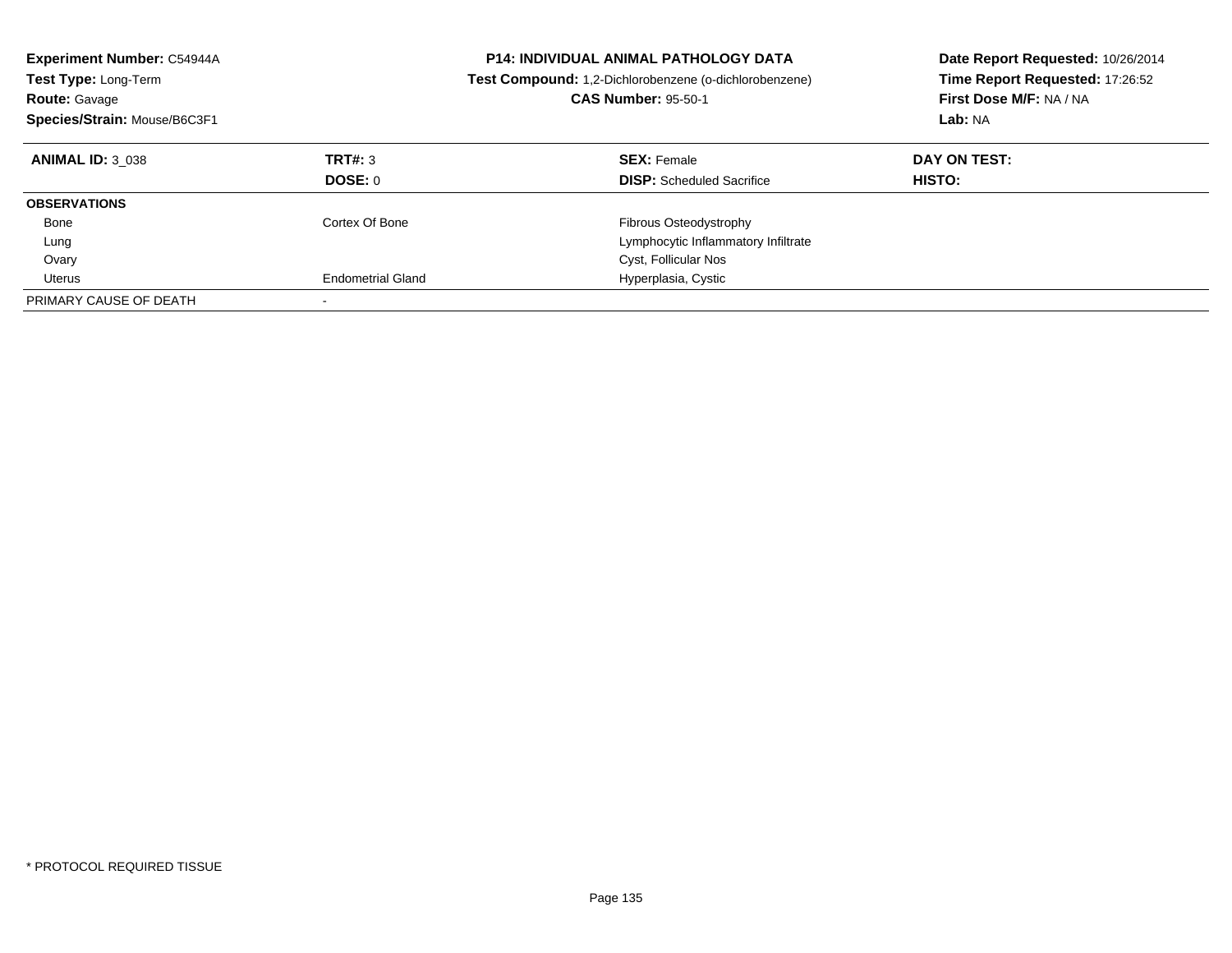| <b>Experiment Number: C54944A</b><br>Test Type: Long-Term<br><b>Route: Gavage</b><br>Species/Strain: Mouse/B6C3F1 |                          | <b>P14: INDIVIDUAL ANIMAL PATHOLOGY DATA</b><br>Test Compound: 1,2-Dichlorobenzene (o-dichlorobenzene)<br><b>CAS Number: 95-50-1</b> | Date Report Requested: 10/26/2014<br>Time Report Requested: 17:26:52<br>First Dose M/F: NA / NA<br>Lab: NA |
|-------------------------------------------------------------------------------------------------------------------|--------------------------|--------------------------------------------------------------------------------------------------------------------------------------|------------------------------------------------------------------------------------------------------------|
| <b>ANIMAL ID: 3 039</b>                                                                                           | TRT#: 3                  | <b>SEX: Female</b>                                                                                                                   | DAY ON TEST:                                                                                               |
|                                                                                                                   | DOSE: 0                  | <b>DISP:</b> Scheduled Sacrifice                                                                                                     | HISTO:                                                                                                     |
| <b>OBSERVATIONS</b>                                                                                               |                          |                                                                                                                                      |                                                                                                            |
| Lung                                                                                                              |                          | Lymphocytic Inflammatory Infiltrate                                                                                                  |                                                                                                            |
| Ovary                                                                                                             |                          | Cyst, Hemorrhagic                                                                                                                    |                                                                                                            |
| Uterus                                                                                                            | <b>Endometrial Gland</b> | Hyperplasia, Cystic                                                                                                                  |                                                                                                            |
| PRIMARY CAUSE OF DEATH                                                                                            |                          |                                                                                                                                      |                                                                                                            |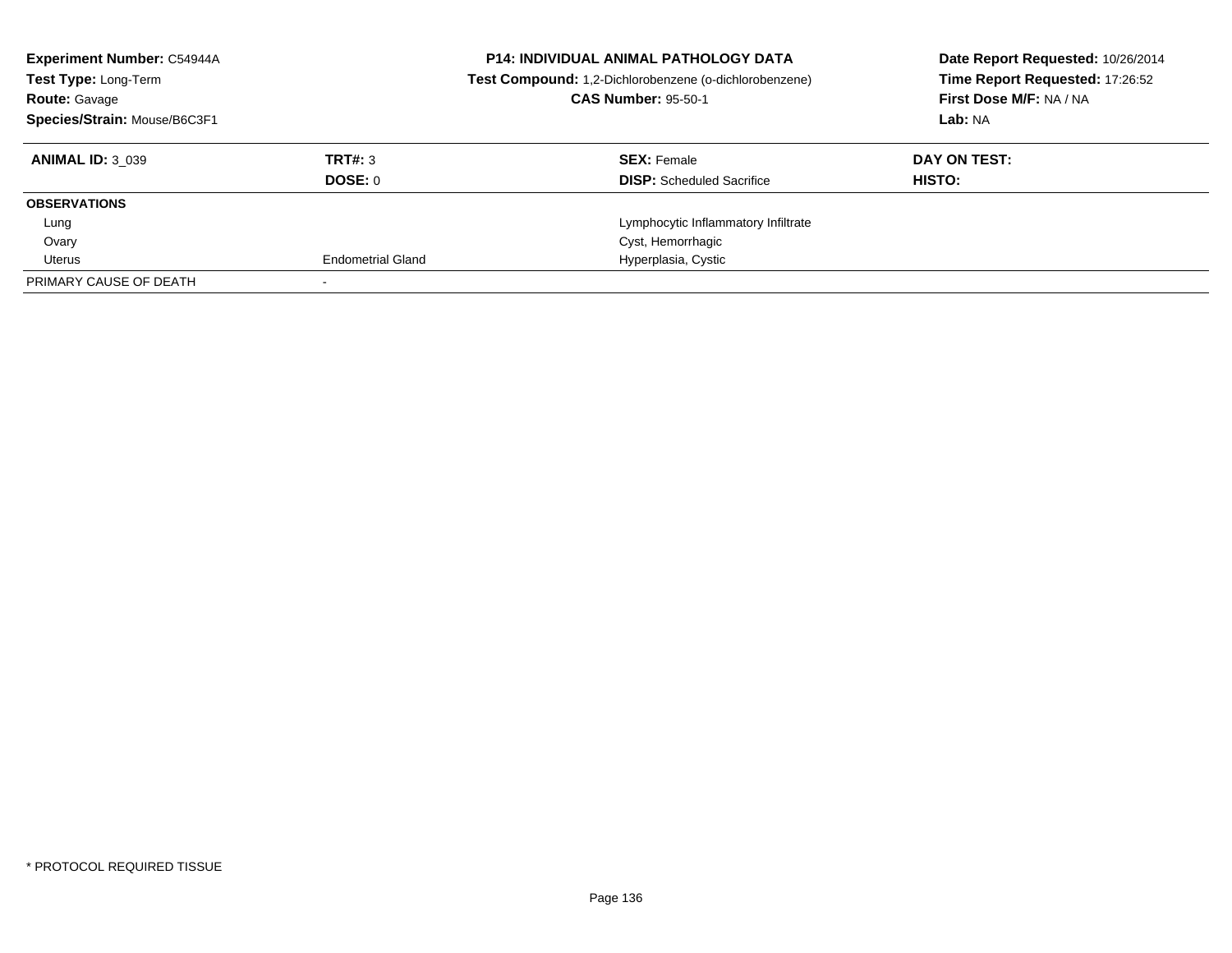| <b>Experiment Number: C54944A</b><br>Test Type: Long-Term<br><b>Route: Gavage</b><br>Species/Strain: Mouse/B6C3F1 |                          | <b>P14: INDIVIDUAL ANIMAL PATHOLOGY DATA</b><br>Test Compound: 1,2-Dichlorobenzene (o-dichlorobenzene)<br><b>CAS Number: 95-50-1</b> | Date Report Requested: 10/26/2014<br>Time Report Requested: 17:26:52<br>First Dose M/F: NA / NA<br>Lab: NA |
|-------------------------------------------------------------------------------------------------------------------|--------------------------|--------------------------------------------------------------------------------------------------------------------------------------|------------------------------------------------------------------------------------------------------------|
| <b>ANIMAL ID: 3 040</b>                                                                                           | TRT#: 3                  | <b>SEX: Female</b>                                                                                                                   | DAY ON TEST:                                                                                               |
|                                                                                                                   | DOSE: 0                  | <b>DISP:</b> Scheduled Sacrifice                                                                                                     | HISTO:                                                                                                     |
| <b>OBSERVATIONS</b>                                                                                               |                          |                                                                                                                                      |                                                                                                            |
| <b>Brain</b>                                                                                                      | Thalamus                 | Mineralization                                                                                                                       |                                                                                                            |
| Ovary                                                                                                             |                          | Cyst, Follicular Nos                                                                                                                 |                                                                                                            |
| Uterus                                                                                                            | <b>Endometrial Gland</b> | Hyperplasia, Cystic                                                                                                                  |                                                                                                            |
| PRIMARY CAUSE OF DEATH                                                                                            |                          |                                                                                                                                      |                                                                                                            |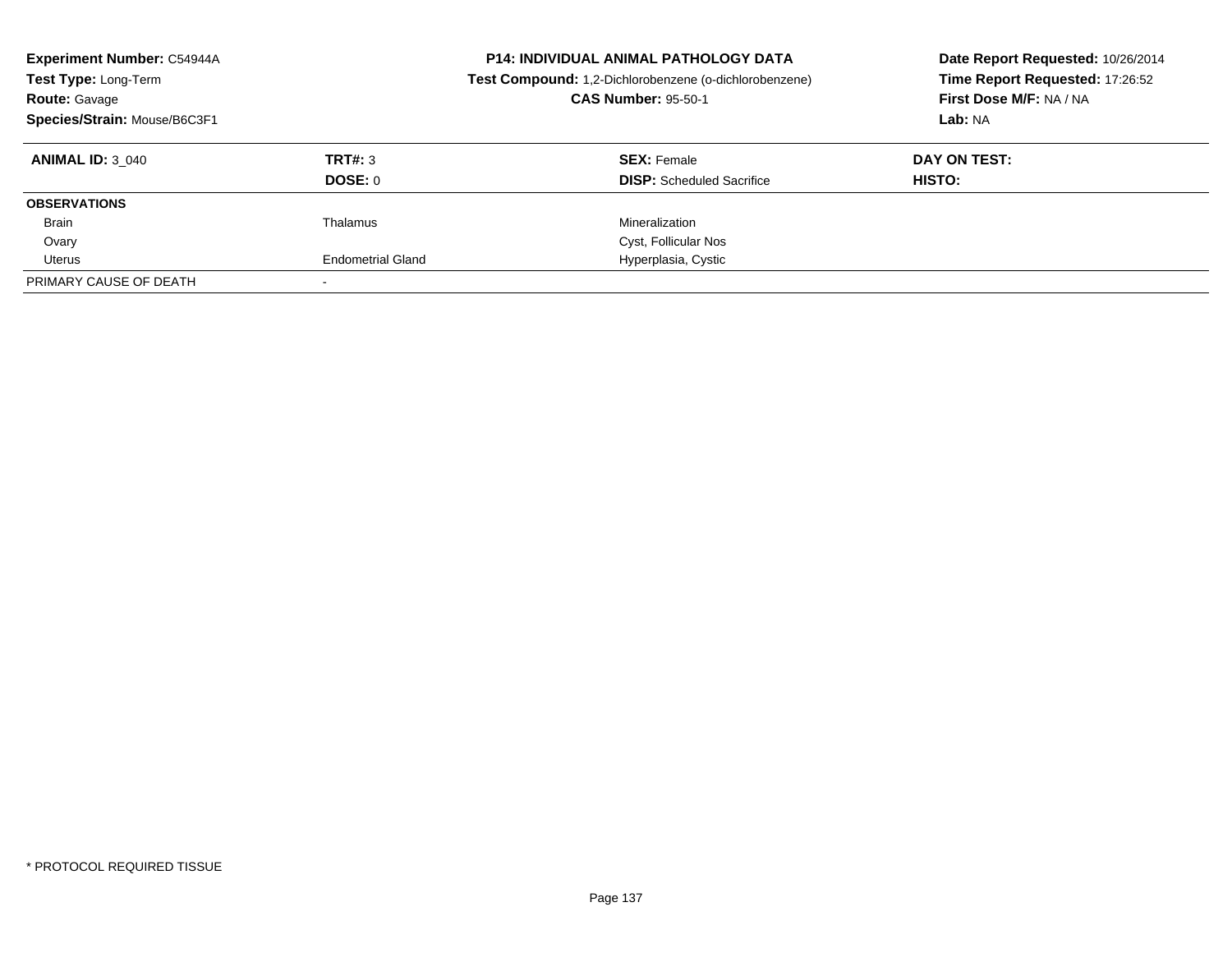| <b>Experiment Number: C54944A</b><br><b>Test Type: Long-Term</b><br><b>Route: Gavage</b><br>Species/Strain: Mouse/B6C3F1 |                          | <b>P14: INDIVIDUAL ANIMAL PATHOLOGY DATA</b><br>Test Compound: 1,2-Dichlorobenzene (o-dichlorobenzene)<br><b>CAS Number: 95-50-1</b> | Date Report Requested: 10/26/2014<br>Time Report Requested: 17:26:52<br>First Dose M/F: NA / NA<br>Lab: NA |
|--------------------------------------------------------------------------------------------------------------------------|--------------------------|--------------------------------------------------------------------------------------------------------------------------------------|------------------------------------------------------------------------------------------------------------|
| <b>ANIMAL ID: 3 041</b>                                                                                                  | TRT#: 3<br>DOSE: 0       | <b>SEX: Female</b><br><b>DISP:</b> Scheduled Sacrifice                                                                               | DAY ON TEST:<br>HISTO:                                                                                     |
| <b>OBSERVATIONS</b>                                                                                                      |                          |                                                                                                                                      |                                                                                                            |
| Brain                                                                                                                    | Thalamus                 | Mineralization                                                                                                                       |                                                                                                            |
| Uterus                                                                                                                   | <b>Endometrial Gland</b> | Hyperplasia, Cystic                                                                                                                  |                                                                                                            |
| PRIMARY CAUSE OF DEATH                                                                                                   |                          |                                                                                                                                      |                                                                                                            |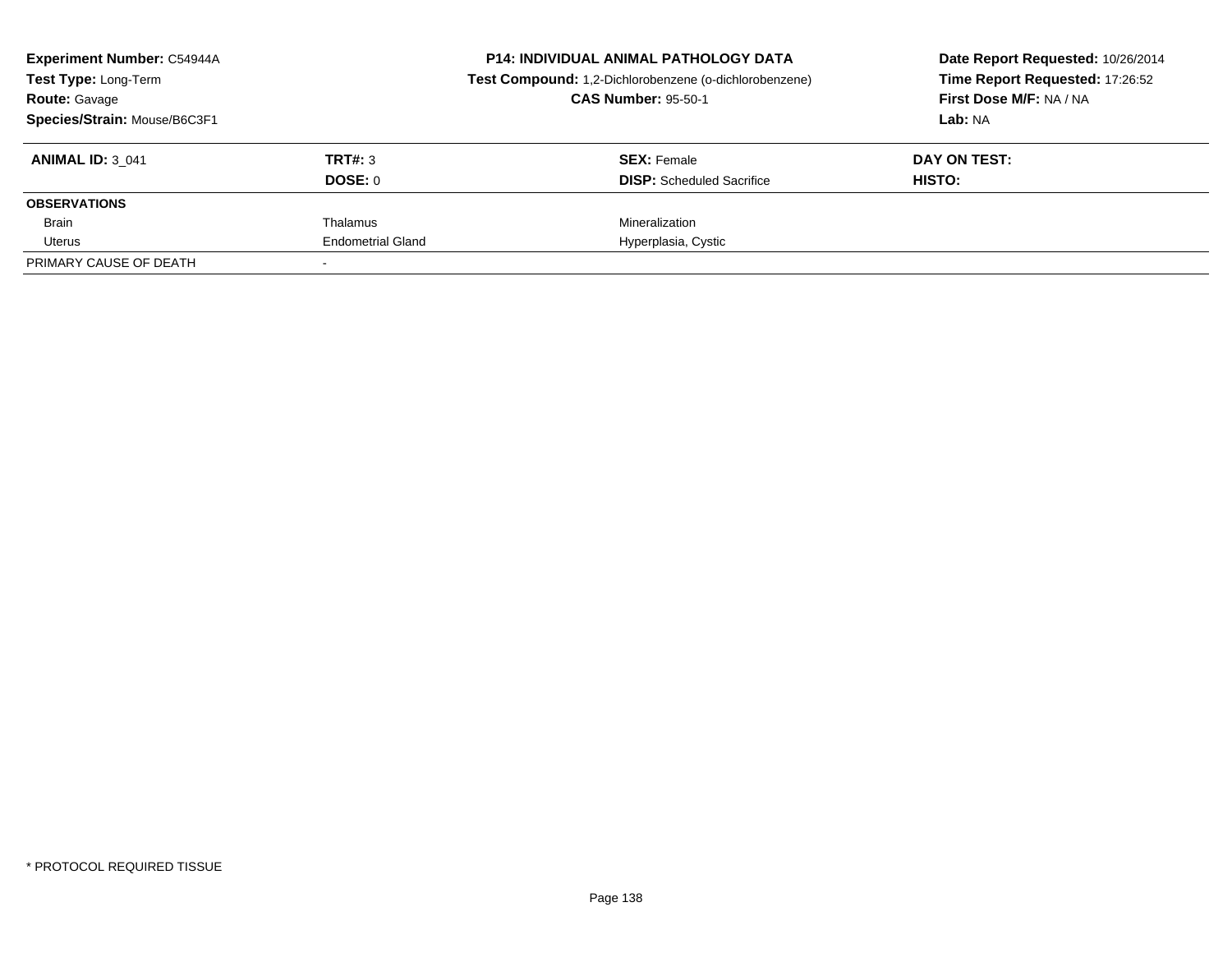| Experiment Number: C54944A<br>Test Type: Long-Term<br><b>Route: Gavage</b><br>Species/Strain: Mouse/B6C3F1 |                          | <b>P14: INDIVIDUAL ANIMAL PATHOLOGY DATA</b><br><b>Test Compound:</b> 1,2-Dichlorobenzene (o-dichlorobenzene)<br><b>CAS Number: 95-50-1</b> | Date Report Requested: 10/26/2014<br>Time Report Requested: 17:26:52<br>First Dose M/F: NA / NA<br>Lab: NA |
|------------------------------------------------------------------------------------------------------------|--------------------------|---------------------------------------------------------------------------------------------------------------------------------------------|------------------------------------------------------------------------------------------------------------|
| <b>ANIMAL ID: 3 042</b>                                                                                    | TRT#: 3<br>DOSE: 0       | <b>SEX: Female</b><br><b>DISP: Natural Death</b>                                                                                            | DAY ON TEST:<br>HISTO:                                                                                     |
| <b>OBSERVATIONS</b>                                                                                        |                          |                                                                                                                                             |                                                                                                            |
| Liver                                                                                                      |                          | Hemangiosarcoma<br>Necrosis, Focal                                                                                                          |                                                                                                            |
| Spleen                                                                                                     |                          | Hemangiosarcoma                                                                                                                             |                                                                                                            |
| Uterus                                                                                                     | <b>Endometrial Gland</b> | Hyperplasia, Cystic                                                                                                                         |                                                                                                            |
| PRIMARY CAUSE OF DEATH                                                                                     |                          |                                                                                                                                             |                                                                                                            |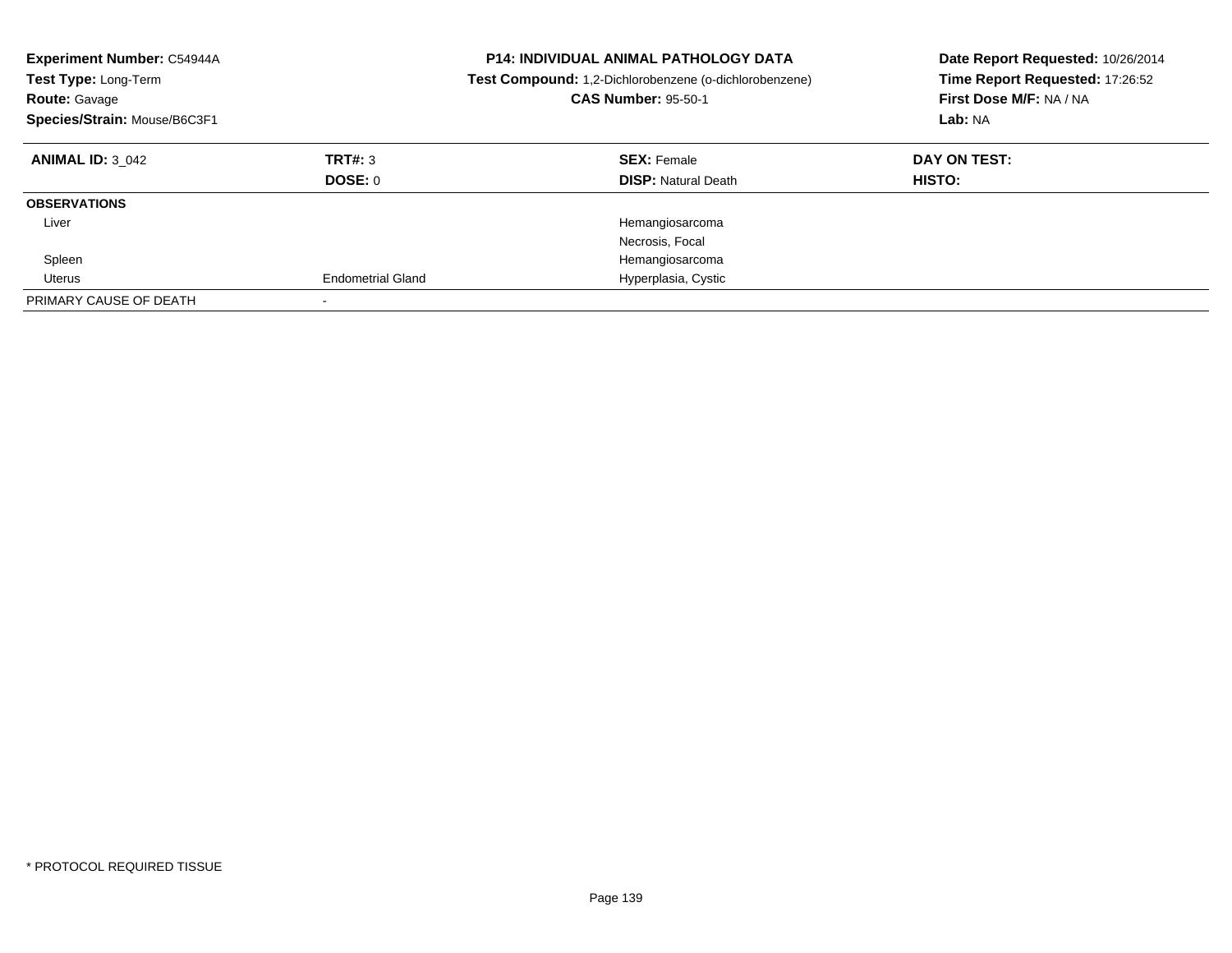| <b>Experiment Number: C54944A</b><br>Test Type: Long-Term<br><b>Route: Gavage</b><br>Species/Strain: Mouse/B6C3F1 |         | <b>P14: INDIVIDUAL ANIMAL PATHOLOGY DATA</b><br>Test Compound: 1,2-Dichlorobenzene (o-dichlorobenzene)<br><b>CAS Number: 95-50-1</b> | Date Report Requested: 10/26/2014<br>Time Report Requested: 17:26:52<br>First Dose M/F: NA / NA<br>Lab: NA |
|-------------------------------------------------------------------------------------------------------------------|---------|--------------------------------------------------------------------------------------------------------------------------------------|------------------------------------------------------------------------------------------------------------|
| <b>ANIMAL ID: 3 043</b>                                                                                           | TRT#: 3 | <b>SEX:</b> Female                                                                                                                   | DAY ON TEST:                                                                                               |
|                                                                                                                   | DOSE: 0 | <b>DISP: Natural Death</b>                                                                                                           | <b>HISTO:</b>                                                                                              |
| <b>OBSERVATIONS</b>                                                                                               |         |                                                                                                                                      |                                                                                                            |
| Ovary                                                                                                             |         | Cyst, Multilocular                                                                                                                   |                                                                                                            |
| PRIMARY CAUSE OF DEATH                                                                                            |         |                                                                                                                                      |                                                                                                            |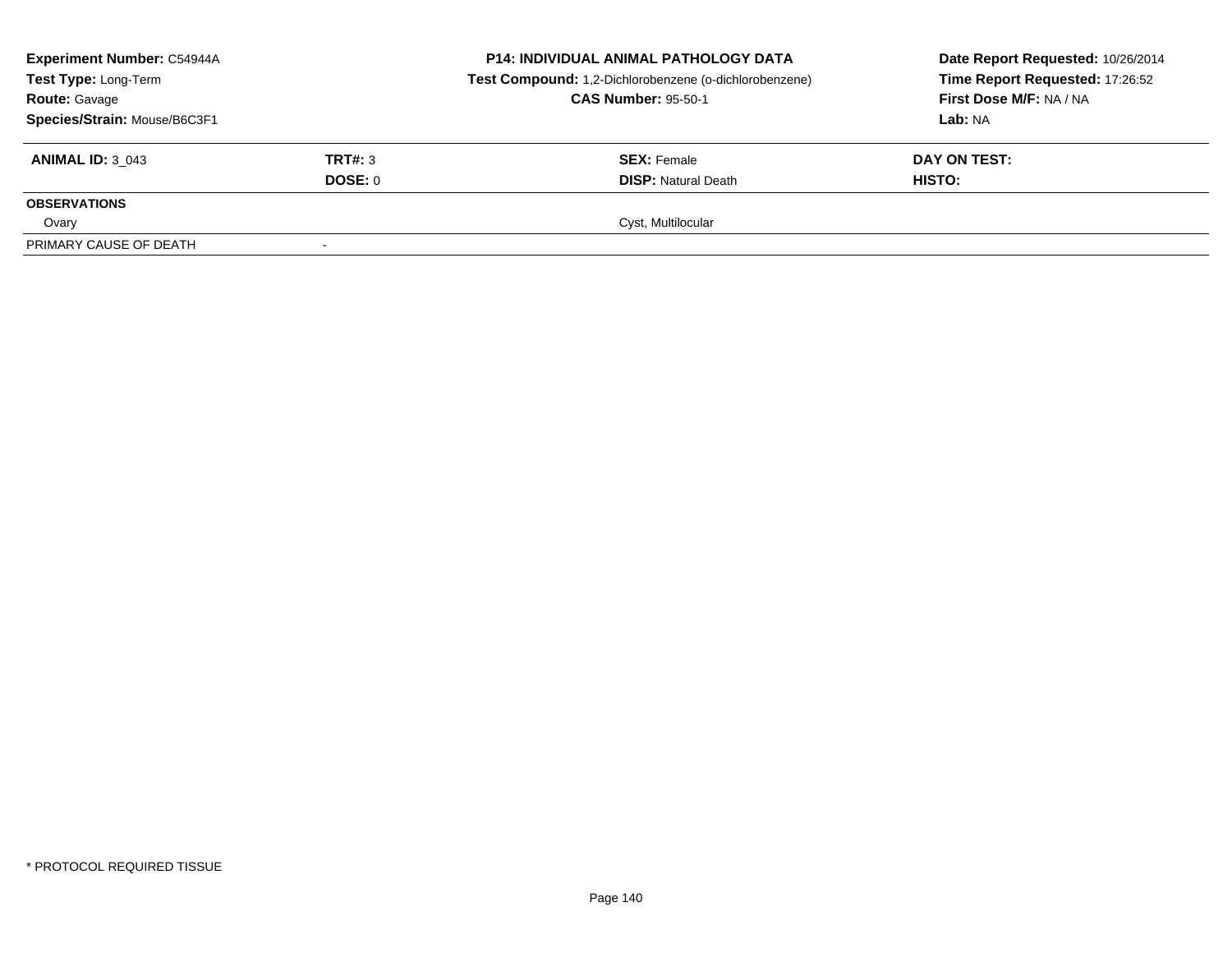| <b>Experiment Number: C54944A</b><br>Test Type: Long-Term<br><b>Route: Gavage</b><br>Species/Strain: Mouse/B6C3F1 |                          | <b>P14: INDIVIDUAL ANIMAL PATHOLOGY DATA</b><br>Test Compound: 1,2-Dichlorobenzene (o-dichlorobenzene)<br><b>CAS Number: 95-50-1</b> | Date Report Requested: 10/26/2014<br>Time Report Requested: 17:26:52<br>First Dose M/F: NA / NA<br>Lab: NA |
|-------------------------------------------------------------------------------------------------------------------|--------------------------|--------------------------------------------------------------------------------------------------------------------------------------|------------------------------------------------------------------------------------------------------------|
| <b>ANIMAL ID: 3 044</b>                                                                                           | TRT#: 3                  | <b>SEX: Female</b>                                                                                                                   | DAY ON TEST:                                                                                               |
|                                                                                                                   | DOSE: 0                  | <b>DISP:</b> Scheduled Sacrifice                                                                                                     | <b>HISTO:</b>                                                                                              |
| <b>OBSERVATIONS</b>                                                                                               |                          |                                                                                                                                      |                                                                                                            |
| Bone                                                                                                              | Cortex Of Bone           | <b>Fibrous Osteodystrophy</b>                                                                                                        |                                                                                                            |
| <b>Brain</b>                                                                                                      | Thalamus                 | Mineralization                                                                                                                       |                                                                                                            |
| Ovary                                                                                                             |                          | Cyst, Follicular Nos                                                                                                                 |                                                                                                            |
| Uterus                                                                                                            | <b>Endometrial Gland</b> | Hyperplasia, Cystic                                                                                                                  |                                                                                                            |
| PRIMARY CAUSE OF DEATH                                                                                            |                          |                                                                                                                                      |                                                                                                            |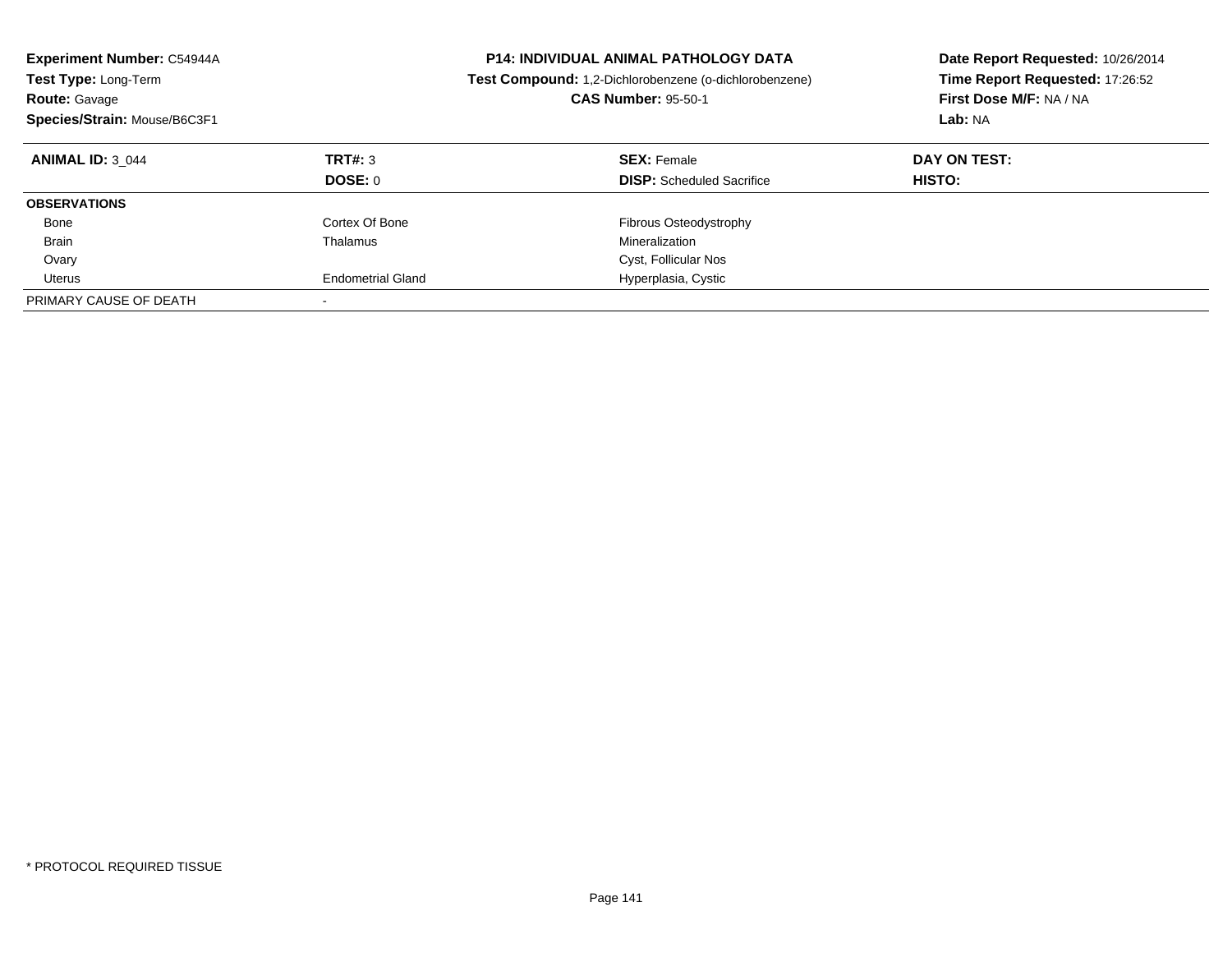| <b>Experiment Number: C54944A</b><br><b>Test Type: Long-Term</b><br><b>Route: Gavage</b><br>Species/Strain: Mouse/B6C3F1 |                            | <b>P14: INDIVIDUAL ANIMAL PATHOLOGY DATA</b><br><b>Test Compound:</b> 1,2-Dichlorobenzene (o-dichlorobenzene)<br><b>CAS Number: 95-50-1</b> | Date Report Requested: 10/26/2014<br>Time Report Requested: 17:26:52<br>First Dose M/F: NA / NA<br>Lab: NA |
|--------------------------------------------------------------------------------------------------------------------------|----------------------------|---------------------------------------------------------------------------------------------------------------------------------------------|------------------------------------------------------------------------------------------------------------|
| <b>ANIMAL ID: 3 045</b>                                                                                                  | TRT#: 3                    | <b>SEX: Female</b>                                                                                                                          | DAY ON TEST:                                                                                               |
|                                                                                                                          | DOSE: 0                    | <b>DISP:</b> Scheduled Sacrifice                                                                                                            | HISTO:                                                                                                     |
| <b>OBSERVATIONS</b>                                                                                                      |                            |                                                                                                                                             |                                                                                                            |
| <b>Brain</b>                                                                                                             | Thalamus                   | Mineralization                                                                                                                              |                                                                                                            |
| Lung                                                                                                                     |                            | Alveolar/Bronchiolar Adenoma                                                                                                                |                                                                                                            |
| Ovary                                                                                                                    |                            | Cyst, Follicular Nos                                                                                                                        |                                                                                                            |
| Unspecified                                                                                                              | <b>Multiple Organs Nos</b> | Lymphoma, Undifferentiated-Malignant Type                                                                                                   |                                                                                                            |
| PRIMARY CAUSE OF DEATH                                                                                                   |                            |                                                                                                                                             |                                                                                                            |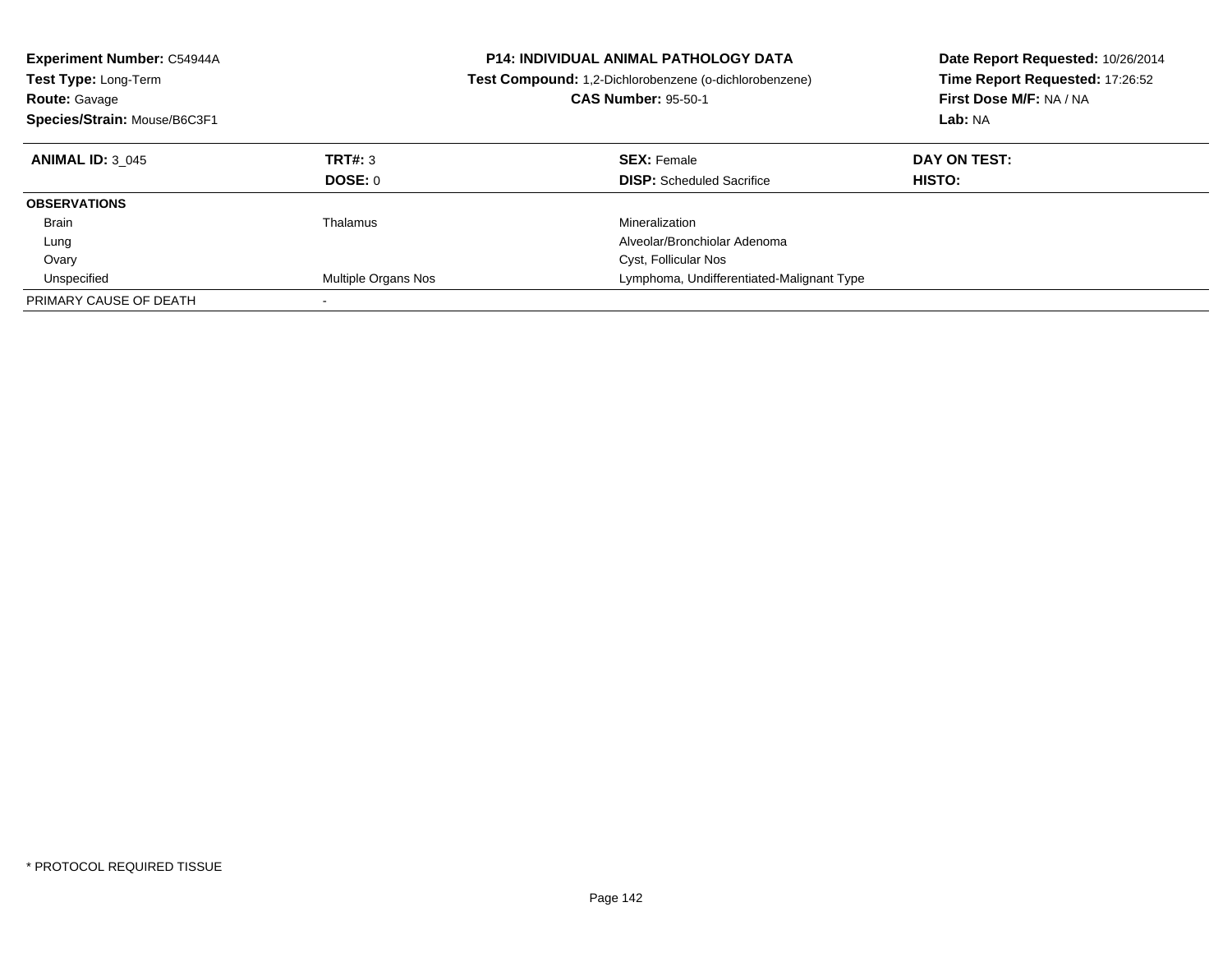| <b>Experiment Number: C54944A</b><br>Test Type: Long-Term<br><b>Route: Gavage</b><br>Species/Strain: Mouse/B6C3F1 |                          | <b>P14: INDIVIDUAL ANIMAL PATHOLOGY DATA</b><br>Test Compound: 1,2-Dichlorobenzene (o-dichlorobenzene)<br><b>CAS Number: 95-50-1</b> | Date Report Requested: 10/26/2014<br>Time Report Requested: 17:26:52<br>First Dose M/F: NA / NA<br>Lab: NA |
|-------------------------------------------------------------------------------------------------------------------|--------------------------|--------------------------------------------------------------------------------------------------------------------------------------|------------------------------------------------------------------------------------------------------------|
| <b>ANIMAL ID: 3 046</b>                                                                                           | TRT#: 3                  | <b>SEX: Female</b>                                                                                                                   | DAY ON TEST:                                                                                               |
|                                                                                                                   | DOSE: 0                  | <b>DISP:</b> Scheduled Sacrifice                                                                                                     | <b>HISTO:</b>                                                                                              |
| <b>OBSERVATIONS</b>                                                                                               |                          |                                                                                                                                      |                                                                                                            |
| Bone                                                                                                              | Cortex Of Bone           | Fibrous Osteodystrophy                                                                                                               |                                                                                                            |
| <b>Brain</b>                                                                                                      | Thalamus                 | Mineralization                                                                                                                       |                                                                                                            |
| Uterus                                                                                                            | <b>Endometrial Gland</b> | Hyperplasia, Cystic                                                                                                                  |                                                                                                            |
| PRIMARY CAUSE OF DEATH                                                                                            |                          |                                                                                                                                      |                                                                                                            |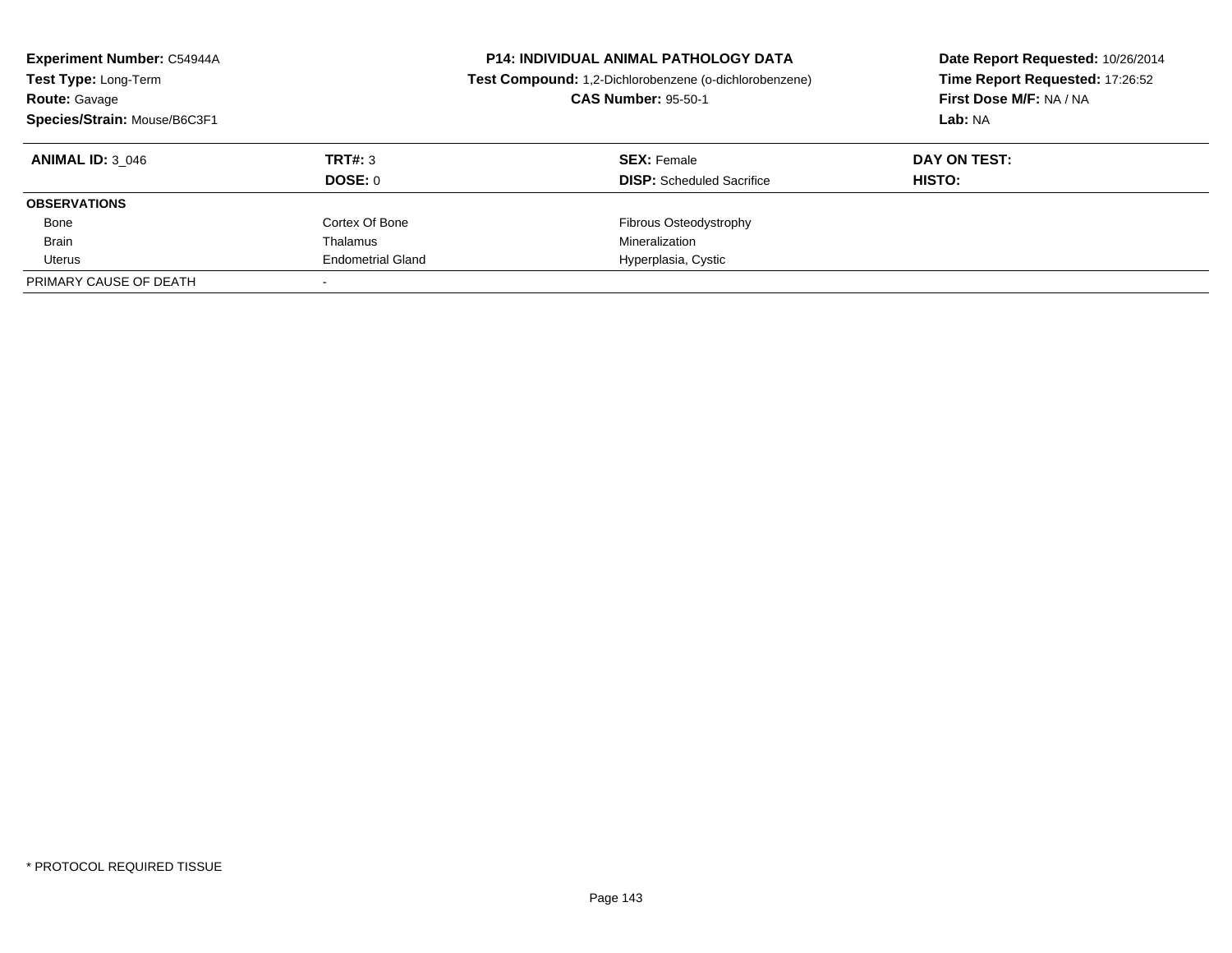| <b>Experiment Number: C54944A</b><br>Test Type: Long-Term<br><b>Route: Gavage</b><br>Species/Strain: Mouse/B6C3F1 |                          | <b>P14: INDIVIDUAL ANIMAL PATHOLOGY DATA</b><br>Test Compound: 1,2-Dichlorobenzene (o-dichlorobenzene)<br><b>CAS Number: 95-50-1</b> | Date Report Requested: 10/26/2014<br>Time Report Requested: 17:26:52<br>First Dose M/F: NA / NA<br>Lab: NA |
|-------------------------------------------------------------------------------------------------------------------|--------------------------|--------------------------------------------------------------------------------------------------------------------------------------|------------------------------------------------------------------------------------------------------------|
| <b>ANIMAL ID: 3 047</b>                                                                                           | TRT#: 3<br>DOSE: 0       | <b>SEX: Female</b><br><b>DISP:</b> Moribund Sacrifice                                                                                | DAY ON TEST:<br><b>HISTO:</b>                                                                              |
| <b>OBSERVATIONS</b>                                                                                               |                          |                                                                                                                                      |                                                                                                            |
|                                                                                                                   |                          |                                                                                                                                      |                                                                                                            |
| Bone                                                                                                              | Cortex Of Bone           | <b>Fibrous Osteodystrophy</b>                                                                                                        |                                                                                                            |
| Lung                                                                                                              |                          | Lymphocytic Inflammatory Infiltrate                                                                                                  |                                                                                                            |
| Pancreas                                                                                                          | <b>Islets</b>            | Islet-Cell Adenoma                                                                                                                   |                                                                                                            |
| Uterus                                                                                                            | <b>Endometrial Gland</b> | Hyperplasia, Cystic                                                                                                                  |                                                                                                            |
| PRIMARY CAUSE OF DEATH                                                                                            |                          |                                                                                                                                      |                                                                                                            |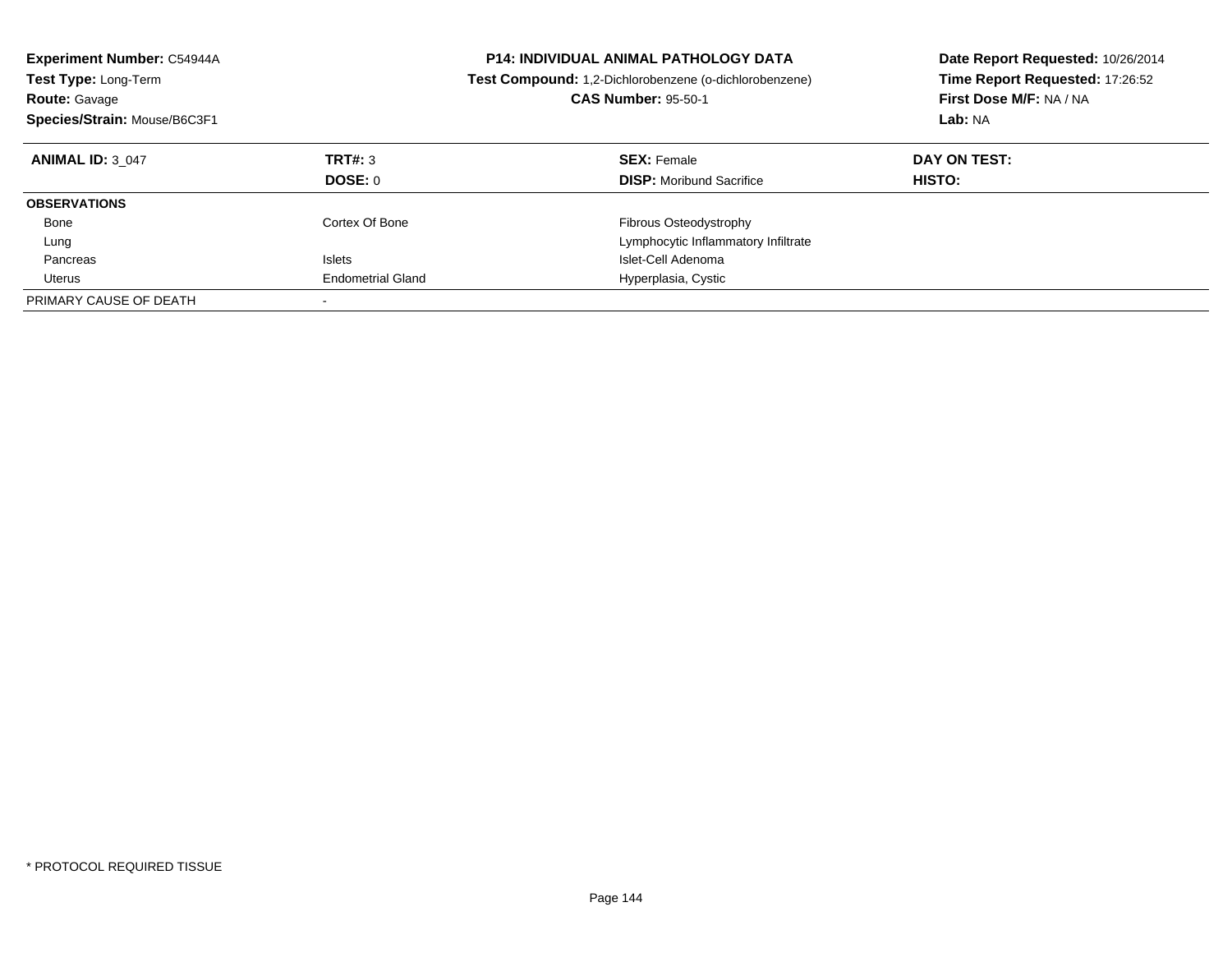| Experiment Number: C54944A<br>Test Type: Long-Term<br><b>Route: Gavage</b><br>Species/Strain: Mouse/B6C3F1 |                          | <b>P14: INDIVIDUAL ANIMAL PATHOLOGY DATA</b><br>Test Compound: 1,2-Dichlorobenzene (o-dichlorobenzene)<br><b>CAS Number: 95-50-1</b> | Date Report Requested: 10/26/2014<br>Time Report Requested: 17:26:52<br>First Dose M/F: NA / NA<br>Lab: NA |
|------------------------------------------------------------------------------------------------------------|--------------------------|--------------------------------------------------------------------------------------------------------------------------------------|------------------------------------------------------------------------------------------------------------|
| <b>ANIMAL ID: 3 048</b>                                                                                    | <b>TRT#: 3</b>           | <b>SEX: Female</b>                                                                                                                   | DAY ON TEST:                                                                                               |
|                                                                                                            | <b>DOSE: 0</b>           | <b>DISP:</b> Scheduled Sacrifice                                                                                                     | <b>HISTO:</b>                                                                                              |
| <b>OBSERVATIONS</b>                                                                                        |                          |                                                                                                                                      |                                                                                                            |
| Bone                                                                                                       | Cortex Of Bone           | Fibrous Osteodystrophy                                                                                                               |                                                                                                            |
| Brain                                                                                                      | Thalamus                 | Mineralization                                                                                                                       |                                                                                                            |
| Liver                                                                                                      |                          | Cytoplasmic Change, Basophilic                                                                                                       |                                                                                                            |
| Lung                                                                                                       | Alveoli                  | Foreign Material, Nos                                                                                                                |                                                                                                            |
| Ovary                                                                                                      |                          | Cyst, Follicular Nos                                                                                                                 |                                                                                                            |
| Spleen                                                                                                     |                          | Hemangiosarcoma                                                                                                                      |                                                                                                            |
| Uterus                                                                                                     | <b>Endometrial Gland</b> | Hyperplasia, Cystic                                                                                                                  |                                                                                                            |
| PRIMARY CAUSE OF DEATH                                                                                     |                          |                                                                                                                                      |                                                                                                            |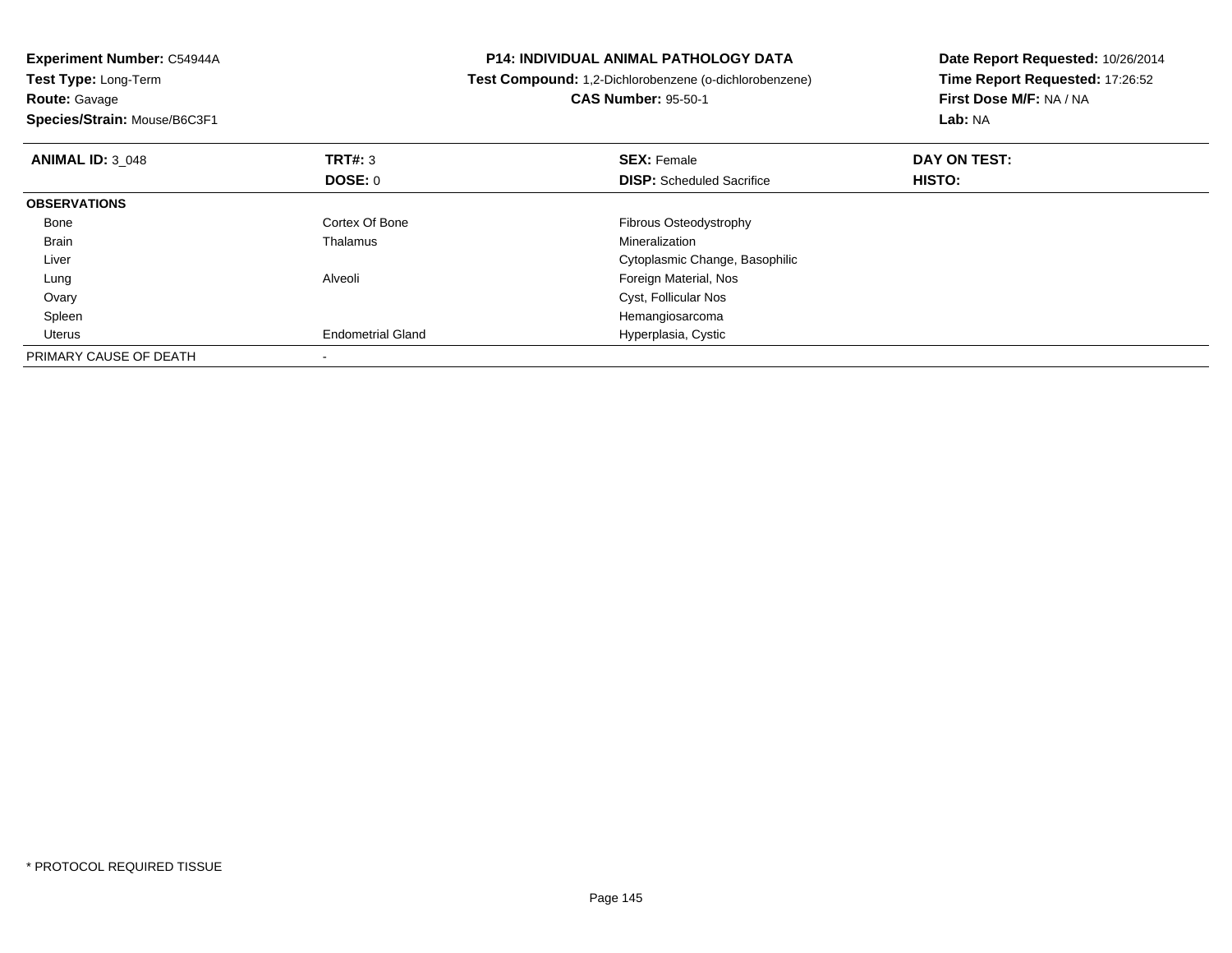| <b>Experiment Number: C54944A</b><br><b>Test Type: Long-Term</b><br><b>Route: Gavage</b><br>Species/Strain: Mouse/B6C3F1 |                         | <b>P14: INDIVIDUAL ANIMAL PATHOLOGY DATA</b><br><b>Test Compound:</b> 1,2-Dichlorobenzene (o-dichlorobenzene)<br><b>CAS Number: 95-50-1</b> | Date Report Requested: 10/26/2014<br>Time Report Requested: 17:26:52<br>First Dose M/F: NA / NA<br>Lab: NA |
|--------------------------------------------------------------------------------------------------------------------------|-------------------------|---------------------------------------------------------------------------------------------------------------------------------------------|------------------------------------------------------------------------------------------------------------|
| <b>ANIMAL ID: 3 049</b>                                                                                                  | TRT#: 3                 | <b>SEX: Female</b>                                                                                                                          | DAY ON TEST:                                                                                               |
|                                                                                                                          | DOSE: 0                 | <b>DISP:</b> Natural Death                                                                                                                  | HISTO:                                                                                                     |
| <b>OBSERVATIONS</b>                                                                                                      |                         |                                                                                                                                             |                                                                                                            |
| Kidney                                                                                                                   | Tubule                  | Cast, Nos                                                                                                                                   |                                                                                                            |
| Liver                                                                                                                    | <b>Hepatic Sinusoid</b> | Deposit, Nos                                                                                                                                |                                                                                                            |
|                                                                                                                          | Hepatocytes             | Necrosis, Focal                                                                                                                             |                                                                                                            |
| Unspecified                                                                                                              | Multiple Organs Nos     | Lymphoma, Lymphocytic-Malignant Type                                                                                                        |                                                                                                            |
| PRIMARY CAUSE OF DEATH                                                                                                   |                         |                                                                                                                                             |                                                                                                            |